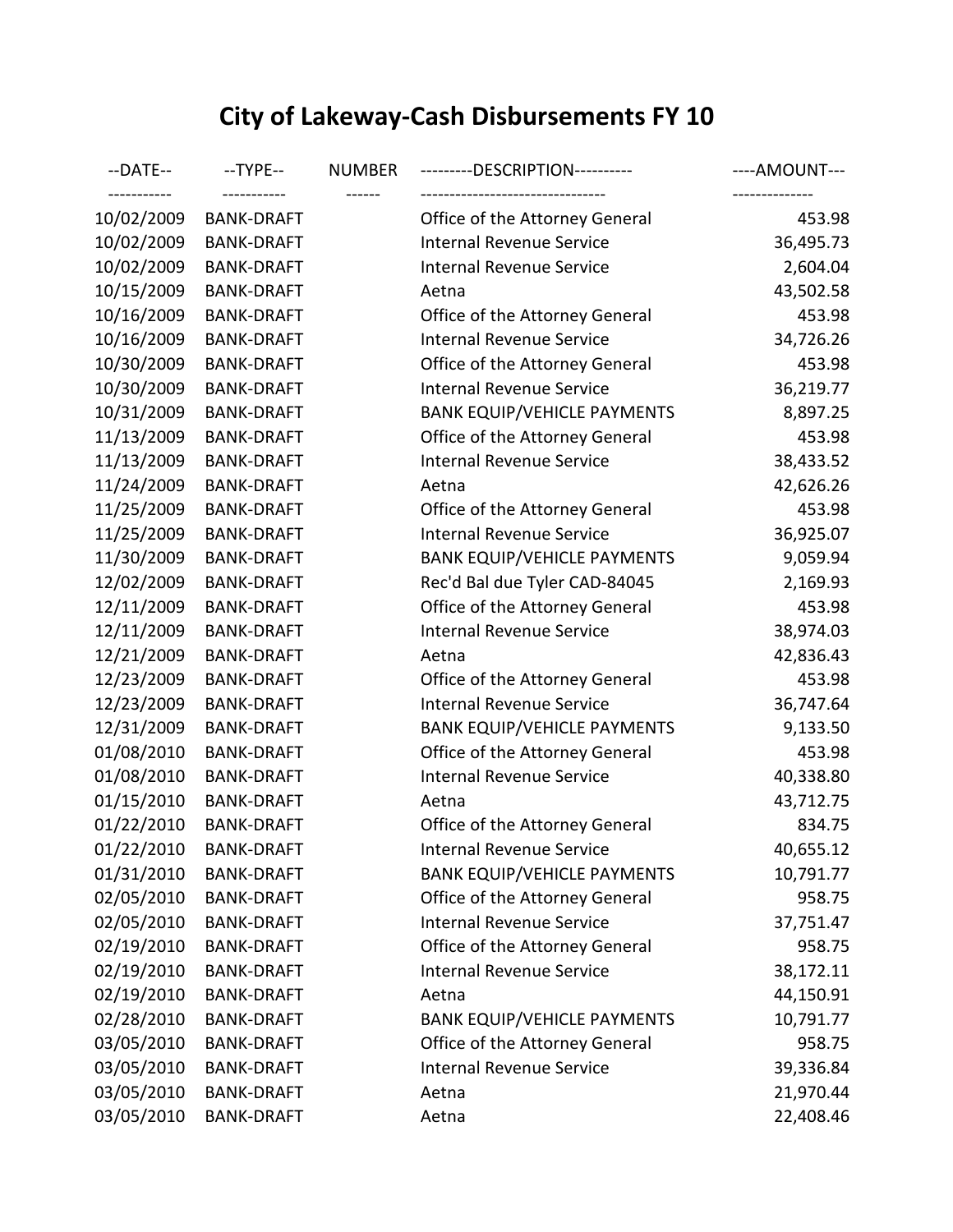| 03/19/2010 | <b>BANK-DRAFT</b> | Office of the Attorney General     | 958.75    |
|------------|-------------------|------------------------------------|-----------|
| 03/19/2010 | <b>BANK-DRAFT</b> | <b>Internal Revenue Service</b>    | 38,190.38 |
| 03/31/2010 | <b>BANK-DRAFT</b> | <b>BANK EQUIP/VEHICLE PAYMENTS</b> | 10,791.77 |
| 04/06/2010 | <b>BANK-DRAFT</b> | Office of the Attorney General     | 958.75    |
| 04/06/2010 | <b>BANK-DRAFT</b> | <b>Internal Revenue Service</b>    | 38,286.98 |
| 04/15/2010 | <b>BANK-DRAFT</b> | Aetna                              | 43,064.42 |
| 04/19/2010 | <b>BANK-DRAFT</b> | Office of the Attorney General     | 958.75    |
| 04/19/2010 | <b>BANK-DRAFT</b> | <b>Internal Revenue Service</b>    | 40,554.51 |
| 04/30/2010 | <b>BANK-DRAFT</b> | Office of the Attorney General     | 958.75    |
| 04/30/2010 | <b>BANK-DRAFT</b> | <b>Internal Revenue Service</b>    | 38,771.34 |
| 04/30/2010 | <b>BANK-DRAFT</b> | <b>BANK EQUIP/VEHICLE PAYMENTS</b> | 10,791.77 |
| 05/14/2010 | <b>BANK-DRAFT</b> | Office of the Attorney General     | 958.75    |
| 05/14/2010 | <b>BANK-DRAFT</b> | <b>Internal Revenue Service</b>    | 37,627.25 |
| 05/20/2010 | <b>BANK-DRAFT</b> | Aetna                              | 43,274.59 |
| 05/28/2010 | <b>BANK-DRAFT</b> | Office of the Attorney General     | 958.75    |
| 05/28/2010 | <b>BANK-DRAFT</b> | <b>Internal Revenue Service</b>    | 38,613.34 |
| 05/31/2010 | <b>BANK-DRAFT</b> | <b>BANK EQUIP/VEHICLE PAYMENTS</b> | 10,791.77 |
| 06/09/2010 | <b>BANK-DRAFT</b> | <b>TEXPOOL TRANSFERS</b>           | 80,000.00 |
| 06/09/2010 | <b>BANK-DRAFT</b> | <b>TEXPOOL TRANSFERS</b>           | 8,029.06  |
| 06/11/2010 | <b>BANK-DRAFT</b> | Office of the Attorney General     | 834.75    |
| 06/11/2010 | <b>BANK-DRAFT</b> | <b>Internal Revenue Service</b>    | 41,772.94 |
| 06/18/2010 | <b>BANK-DRAFT</b> | Aetna                              | 42,836.43 |
| 06/25/2010 | <b>BANK-DRAFT</b> | Office of the Attorney General     | 834.75    |
| 06/25/2010 | <b>BANK-DRAFT</b> | <b>Internal Revenue Service</b>    | 40,858.27 |
| 06/30/2010 | <b>BANK-DRAFT</b> | <b>BANK EQUIP/VEHICLE PAYMENTS</b> | 10,791.77 |
| 07/09/2010 | <b>BANK-DRAFT</b> | Office of the Attorney General     | 834.75    |
| 07/09/2010 | <b>BANK-DRAFT</b> | <b>Internal Revenue Service</b>    | 44,190.17 |
| 07/21/2010 | <b>BANK-DRAFT</b> | Aetna                              | 43,274.59 |
| 07/23/2010 | <b>BANK-DRAFT</b> | Office of the Attorney General     | 834.75    |
| 07/23/2010 | <b>BANK-DRAFT</b> | Internal Revenue Service           | 44,602.46 |
| 07/31/2010 | <b>BANK-DRAFT</b> | <b>BANK EQUIP/VEHICLE PAYMENTS</b> | 10,791.77 |
| 08/06/2010 | <b>BANK-DRAFT</b> | Office of the Attorney General     | 834.75    |
| 08/06/2010 | <b>BANK-DRAFT</b> | <b>Internal Revenue Service</b>    | 40,424.64 |
| 08/20/2010 | <b>BANK-DRAFT</b> | Office of the Attorney General     | 834.75    |
| 08/20/2010 | <b>BANK-DRAFT</b> | <b>Internal Revenue Service</b>    | 39,081.99 |
| 08/20/2010 | <b>BANK-DRAFT</b> | Aetna                              | 44,150.91 |
| 08/31/2010 | <b>BANK-DRAFT</b> | <b>BANK EQUIP/VEHICLE PAYMENTS</b> | 10,791.77 |
| 09/03/2010 | <b>BANK-DRAFT</b> | Office of the Attorney General     | 834.75    |
| 09/03/2010 | <b>BANK-DRAFT</b> | <b>Internal Revenue Service</b>    | 37,983.44 |
| 09/20/2010 | <b>BANK-DRAFT</b> | Aetna                              | 43,274.59 |
| 09/20/2010 | <b>BANK-DRAFT</b> | Office of the Attorney General     | 834.75    |
| 09/20/2010 | <b>BANK-DRAFT</b> | <b>Internal Revenue Service</b>    | 37,756.46 |
| 09/30/2010 | <b>BANK-DRAFT</b> | <b>BANK EQUIP/VEHICLE PAYMENTS</b> | 10,791.77 |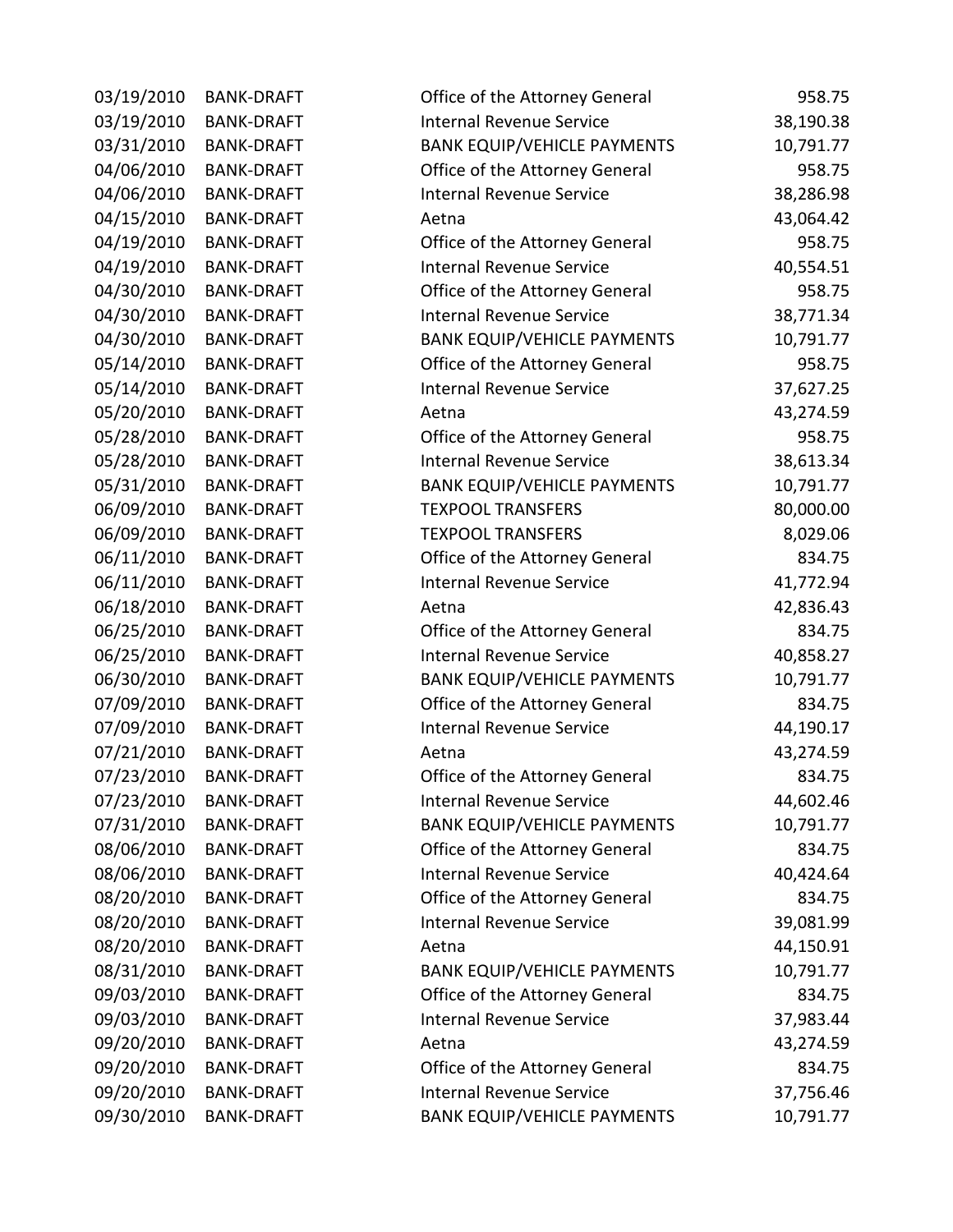| 10/02/2009 | <b>CHECK</b> |       | 42581-42629 PAYROLL CHECKS                | 14,748.85 |
|------------|--------------|-------|-------------------------------------------|-----------|
| 10/06/2009 | <b>CHECK</b> | 42630 | <b>VOID CHECK</b>                         | 0.00      |
| 10/13/2009 | <b>CHECK</b> | 42678 | <b>Brake Specialists</b>                  | 589.11    |
| 10/13/2009 | <b>CHECK</b> | 42679 | Kim Brown                                 | 150.00    |
| 10/13/2009 | <b>CHECK</b> | 42680 | <b>Cook Advertising Specialties</b>       | 474.00    |
| 10/13/2009 | <b>CHECK</b> | 42681 | Dell Marketing LP                         | 230.00    |
| 10/13/2009 | <b>CHECK</b> | 42682 | Five Star Full Service Carwash            | 28.75     |
| 10/13/2009 | <b>CHECK</b> | 42683 | Cosme Gonzalez                            | 174.97    |
| 10/13/2009 | <b>CHECK</b> | 42684 | <b>State Comptroller</b>                  | 50.00     |
| 10/13/2009 | <b>CHECK</b> | 42685 | Grainger                                  | 206.02    |
| 10/13/2009 | <b>CHECK</b> | 42686 | <b>Granite Security Systems</b>           | 550.00    |
| 10/13/2009 | <b>CHECK</b> | 42687 | <b>Guarantee Automotive</b>               | 223.10    |
| 10/13/2009 | <b>CHECK</b> | 42688 | Hurst Creek MUD                           | 171.32    |
| 10/13/2009 | <b>CHECK</b> | 42689 | <b>IESI Austin</b>                        | 53,314.40 |
| 10/13/2009 | <b>CHECK</b> | 42690 | <b>IKON Office Solutions</b>              | 2,427.39  |
| 10/13/2009 | <b>CHECK</b> | 42691 | Jiffy Lube #3177                          | 33.25     |
| 10/13/2009 | <b>CHECK</b> | 42692 | <b>VOID CHECK</b>                         | 0.00      |
| 10/13/2009 | <b>CHECK</b> | 42693 | Lanford Equipment Company                 | 139.52    |
| 10/13/2009 | <b>CHECK</b> | 42694 | LeadingEdge Personnel LTD                 | 1,178.44  |
| 10/13/2009 | <b>CHECK</b> | 42695 | Longhorn Office Products, Inc.            | 173.03    |
| 10/13/2009 | <b>CHECK</b> | 42696 | Lori Morrison                             | 200.00    |
| 10/13/2009 | <b>CHECK</b> | 42697 | Marble Falls Minor Emergency C            | 130.00    |
| 10/13/2009 | <b>CHECK</b> | 42698 | Marcelo's Inc                             | 168.00    |
| 10/13/2009 | <b>CHECK</b> | 42699 | McComis Inspection, Inc.                  | 10,860.00 |
| 10/13/2009 | <b>CHECK</b> | 42700 | McCoy's Building Supply Center            | 365.84    |
| 10/13/2009 | <b>CHECK</b> | 42701 | McCoy's Lawn Equipment Superst            | 51.98     |
| 10/13/2009 | <b>CHECK</b> | 42702 | Miller Uniforms & Emblems, Inc            | 946.22    |
| 10/13/2009 | <b>CHECK</b> | 42703 | <b>National Recreation &amp; Parks As</b> | 335.00    |
| 10/13/2009 | <b>CHECK</b> | 42704 | Northern Lights Display                   | 613.00    |
| 10/13/2009 | <b>CHECK</b> | 42705 | Office Depot, Inc.                        | 37.73     |
| 10/13/2009 | <b>CHECK</b> | 42706 | OfficeMax Incorporated                    | 100.22    |
| 10/13/2009 | <b>CHECK</b> | 42707 | <b>Qqest Asset Management Service</b>     | 389.00    |
| 10/13/2009 | <b>CHECK</b> | 42708 | Singleton, Moore & Company LLP            | 3,531.25  |
| 10/13/2009 | <b>CHECK</b> | 42709 | <b>SMS</b>                                | 274.45    |
| 10/13/2009 | <b>CHECK</b> | 42710 | ThyssenKrupp Elevator                     | 617.13    |
| 10/13/2009 | <b>CHECK</b> | 42711 | UniVista                                  | 1,653.00  |
| 10/13/2009 | <b>CHECK</b> | 42712 | Whitaker Auto Body and Paint              | 348.77    |
| 10/13/2009 | <b>CHECK</b> | 42713 | <b>Texas Municipal League</b>             | 36,160.00 |
| 10/13/2009 | <b>CHECK</b> | 42714 | Valero Marketing and Supply Co            | 6,778.69  |
| 10/13/2009 | <b>CHECK</b> | 42715 | <b>ESRI</b>                               | 3,000.00  |
| 10/13/2009 | <b>CHECK</b> | 42716 | INTERNATIONAL CODE COUNCIL INC            | 100.00    |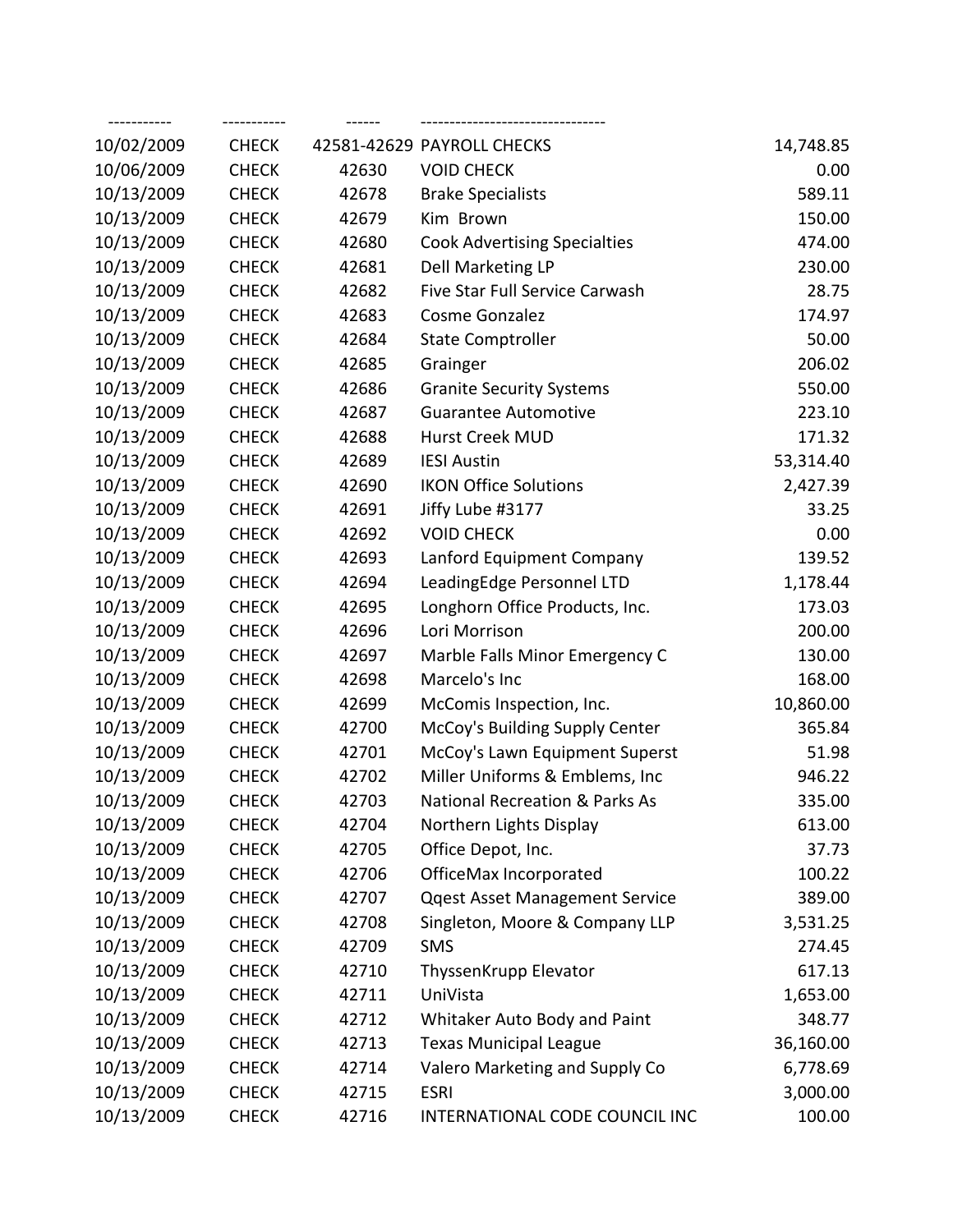| 10/16/2009 | <b>CHECK</b> |       | 42717-42728 PAYROLL CHECKS        | 12,315.01 |
|------------|--------------|-------|-----------------------------------|-----------|
| 10/13/2009 | <b>CHECK</b> | 42729 | Stanley Consultants, Inc.         | 2,550.00  |
| 10/14/2009 | <b>CHECK</b> | 42730 | <b>Dusty Rhodes</b>               | 1,272.50  |
| 10/14/2009 | <b>CHECK</b> | 42731 | Maxim Health Systems, LLC         | 270.00    |
| 10/15/2009 | <b>CHECK</b> | 42732 | UniVista                          | 4,111.25  |
| 10/20/2009 | <b>CHECK</b> | 42733 | AT&T                              | 346.41    |
| 10/20/2009 | <b>CHECK</b> | 42734 | <b>Aero Designed Systems</b>      | 143.00    |
| 10/20/2009 | <b>CHECK</b> | 42735 | <b>ANH LE</b>                     | 150.00    |
| 10/20/2009 | <b>CHECK</b> | 42736 | Aqua Clear Technologies, LP       | 60.00     |
| 10/20/2009 | <b>CHECK</b> | 42737 | <b>Crenshaw Services LLC</b>      | 150.00    |
| 10/20/2009 | <b>CHECK</b> | 42738 | <b>Callahan's General Store</b>   | 150.00    |
| 10/20/2009 | <b>CHECK</b> | 42739 | Carquest of Lake Travis           | 29.58     |
| 10/20/2009 | <b>CHECK</b> | 42740 | City of Austin                    | 186.65    |
| 10/20/2009 | <b>CHECK</b> | 42741 | <b>Commercial Swim Management</b> | 71.50     |
| 10/20/2009 | <b>CHECK</b> | 42742 | Cooper's Plumbing                 | 277.79    |
| 10/20/2009 | <b>CHECK</b> | 42743 | Cooper's Plumbing                 | 271.77    |
| 10/20/2009 | <b>CHECK</b> | 42744 | Ewing                             | 1,030.45  |
| 10/20/2009 | <b>CHECK</b> | 42745 | Ferguson Enterprises Inc.#24      | 2.97      |
| 10/20/2009 | <b>CHECK</b> | 42746 | Five Star Full Service Carwash    | 88.34     |
| 10/20/2009 | <b>CHECK</b> | 42747 | Forms Solutions, Inc.             | 18.00     |
| 10/20/2009 | <b>CHECK</b> | 42748 | G T Distributors, Inc.            | 100.90    |
| 10/20/2009 | <b>CHECK</b> | 42749 | Grainger                          | 95.90     |
| 10/20/2009 | <b>CHECK</b> | 42750 | <b>Tatum Nelson LLC</b>           | 5,166.66  |
| 10/20/2009 | <b>CHECK</b> | 42751 | Gulf Coast Paper Co.              | 257.07    |
| 10/20/2009 | <b>CHECK</b> | 42752 | Holt Texas, LTD                   | 265.00    |
| 10/20/2009 | <b>CHECK</b> | 42753 | Infinisource, Inc.                | 884.52    |
| 10/20/2009 | <b>CHECK</b> | 42754 | LeadingEdge Personnel LTD         | 1,299.75  |
| 10/20/2009 | <b>CHECK</b> | 42755 | Leif Johnson Ford                 | 52.44     |
| 10/20/2009 | <b>CHECK</b> | 42756 | Miller Uniforms & Emblems, Inc    | 444.46    |
| 10/20/2009 | <b>CHECK</b> | 42757 | Northern Lights Display           | 208.50    |
| 10/20/2009 | <b>CHECK</b> | 42758 | <b>Omnibase Services of Texas</b> | 1,382.40  |
| 10/20/2009 | <b>CHECK</b> | 42759 | Jose Solano                       | 74.99     |
| 10/20/2009 | <b>CHECK</b> | 42760 | Office Depot, Inc.                | 107.66    |
| 10/20/2009 | <b>CHECK</b> | 42761 | <b>Oriental Trading Company</b>   | 455.36    |
| 10/20/2009 | <b>CHECK</b> | 42762 | Patriot Signals Inc               | 600.00    |
| 10/20/2009 | <b>CHECK</b> | 42763 | <b>Pitney Bowes</b>               | 1,905.00  |
| 10/20/2009 | <b>CHECK</b> | 42764 | Red Wing Shoe Store               | 144.48    |
| 10/20/2009 | <b>CHECK</b> | 42765 | Sam's Club                        | 351.47    |
| 10/20/2009 | <b>CHECK</b> | 42766 | Southwest Communications Techn    | 112.50    |
| 10/20/2009 | <b>CHECK</b> | 42767 | Stokes Sign Company, Inc.         | 120.50    |
| 10/20/2009 | <b>CHECK</b> | 42768 | <b>VOID CHECK</b>                 | 0.00      |
| 10/20/2009 | <b>CHECK</b> | 42769 | Swank Motion Pictures, Inc.       | 171.00    |
| 10/20/2009 | <b>CHECK</b> | 42770 | Texas Municipal Courts Educati    | 50.00     |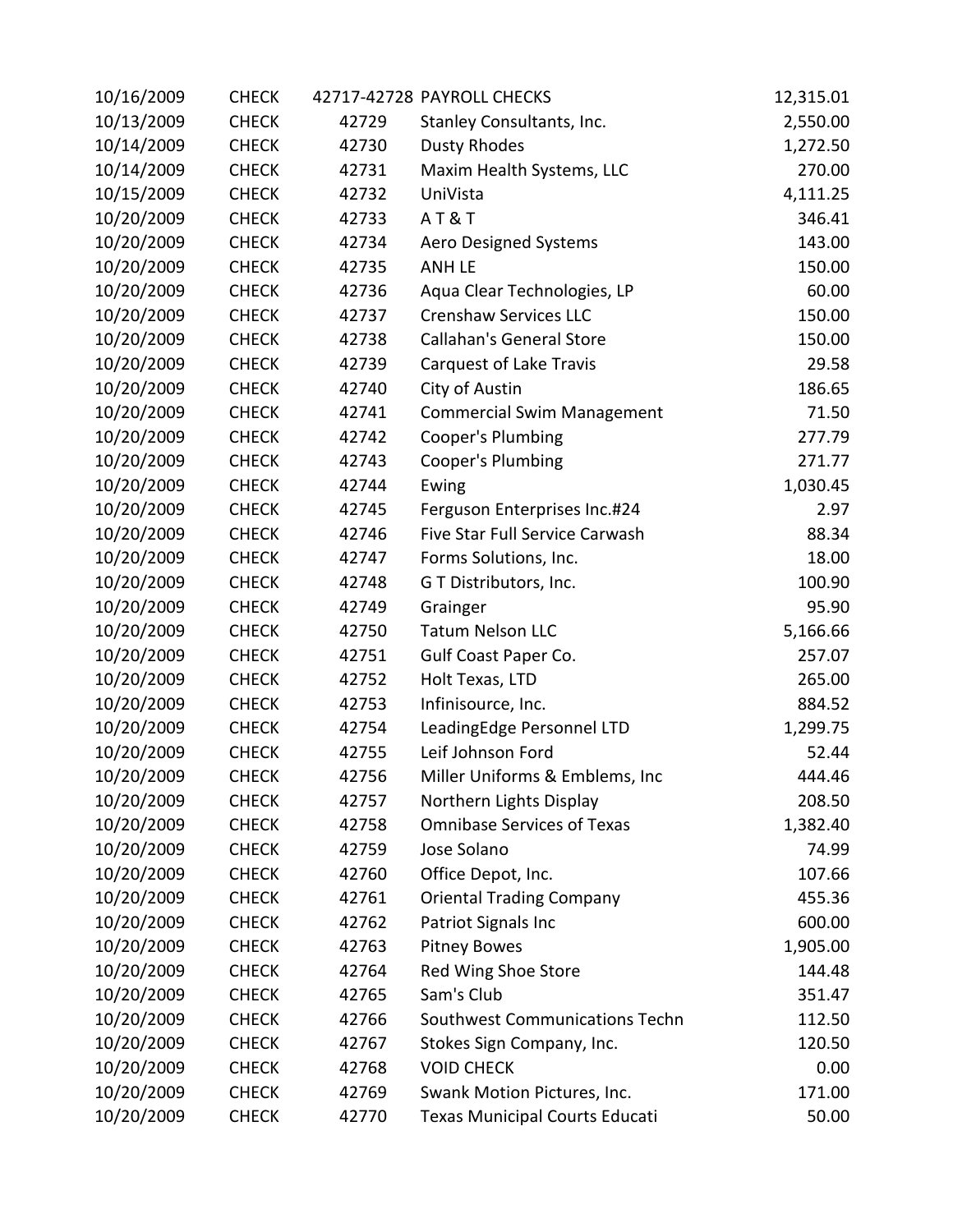| 10/20/2009 | <b>CHECK</b> | 42771 | <b>Texas Tollways CSC</b>             | 2.80     |
|------------|--------------|-------|---------------------------------------|----------|
| 10/20/2009 | <b>CHECK</b> | 42772 | <b>Texas Window Cleaning</b>          | 600.00   |
| 10/20/2009 | <b>CHECK</b> | 42773 | <b>Time Warner Cable</b>              | 871.49   |
| 10/20/2009 | <b>CHECK</b> | 42774 | <b>Titus Electrical Contracting L</b> | 218.68   |
| 10/20/2009 | <b>CHECK</b> | 42775 | UniVista                              | 615.50   |
| 10/20/2009 | <b>CHECK</b> | 42776 | <b>West Government Services</b>       | 200.00   |
| 10/20/2009 | <b>CHECK</b> | 42777 | Armed Forces Merchandise Outle        | 981.00   |
| 10/20/2009 | <b>CHECK</b> | 42778 | <b>Card Service Center</b>            | 2,550.95 |
| 10/20/2009 | <b>CHECK</b> | 42779 | <b>Card Service Center</b>            | 90.04    |
| 10/20/2009 | <b>CHECK</b> | 42780 | <b>Card Service Center</b>            | 27.54    |
| 10/20/2009 | <b>CHECK</b> | 42781 | <b>Card Service Center</b>            | 395.42   |
| 10/20/2009 | <b>CHECK</b> | 42782 | <b>Central Texas Secure Shredding</b> | 77.00    |
| 10/21/2009 | <b>CHECK</b> | 42783 | <b>Ruth Sandoval</b>                  | 109.98   |
| 10/21/2009 | <b>CHECK</b> | 42784 | Ewing                                 | 4,602.00 |
| 10/21/2009 | <b>CHECK</b> | 42785 | <b>Dusty Rhodes</b>                   | 4,205.50 |
| 10/23/2009 | <b>CHECK</b> | 42786 | <b>US Postmaster</b>                  | 819.19   |
| 10/27/2009 | <b>CHECK</b> | 42787 | A 1 Towing & Recovery                 | 100.00   |
| 10/27/2009 | <b>CHECK</b> | 42788 | AT&T                                  | 851.08   |
| 10/27/2009 | <b>CHECK</b> | 42789 | Arbortech Tree Service LLC            | 360.00   |
| 10/27/2009 | <b>CHECK</b> | 42790 | <b>Crenshaw Services LLC</b>          | 295.00   |
| 10/27/2009 | <b>CHECK</b> | 42791 | Austin Promotional Solutions,         | 550.00   |
| 10/27/2009 | <b>CHECK</b> | 42792 | <b>B2B Copies LLC</b>                 | 25.23    |
| 10/27/2009 | <b>CHECK</b> | 42793 | Kednall LLC                           | 195.00   |
| 10/27/2009 | <b>CHECK</b> | 42794 | Lauren Boyle                          | 943.95   |
| 10/27/2009 | <b>CHECK</b> | 42795 | Kim Brown                             | 500.00   |
| 10/27/2009 | <b>CHECK</b> | 42796 | <b>Callahan's General Store</b>       | 233.25   |
| 10/27/2009 | <b>CHECK</b> | 42797 | Carquest of Lake Travis               | 50.41    |
| 10/27/2009 | <b>CHECK</b> | 42798 | Laurie Del Genio                      | 608.13   |
| 10/27/2009 | <b>CHECK</b> | 42799 | <b>DUKE, JEREMIAH S</b>               | 400.00   |
| 10/27/2009 | <b>CHECK</b> | 42800 | STRAUSBERG, LAURA JANE                | 250.00   |
| 10/27/2009 | <b>CHECK</b> | 42801 | Entermann-Rovin Co                    | 332.46   |
| 10/27/2009 | <b>CHECK</b> | 42802 | ExxonMobil                            | 50.17    |
| 10/27/2009 | <b>CHECK</b> | 42803 | Five Star Full Service Carwash        | 29.39    |
| 10/27/2009 | <b>CHECK</b> | 42804 | Grainger                              | 41.52    |
| 10/27/2009 | <b>CHECK</b> | 42805 | LeadingEdge Personnel LTD             | 1,386.40 |
| 10/27/2009 | <b>CHECK</b> | 42806 | McCoy's Building Supply Center        | 23.92    |
| 10/27/2009 | <b>CHECK</b> | 42807 | Miller Uniforms & Emblems, Inc        | 371.45   |
| 10/27/2009 | <b>CHECK</b> | 42808 | Office Keepers Austin, Inc            | 2,251.16 |
| 10/27/2009 | <b>CHECK</b> | 42809 | Pathmark Traffic Products of T        | 74.00    |
| 10/27/2009 | <b>CHECK</b> | 42810 | Praxair Distribution, Inc.            | 31.87    |
| 10/27/2009 | <b>CHECK</b> | 42811 | Red Bud Supply, Inc.                  | 553.48   |
| 10/27/2009 | <b>CHECK</b> | 42812 | Red's Indoor Range                    | 33.00    |
| 10/27/2009 | <b>CHECK</b> | 42813 | Sidney Cox Plumbing Co.               | 401.00   |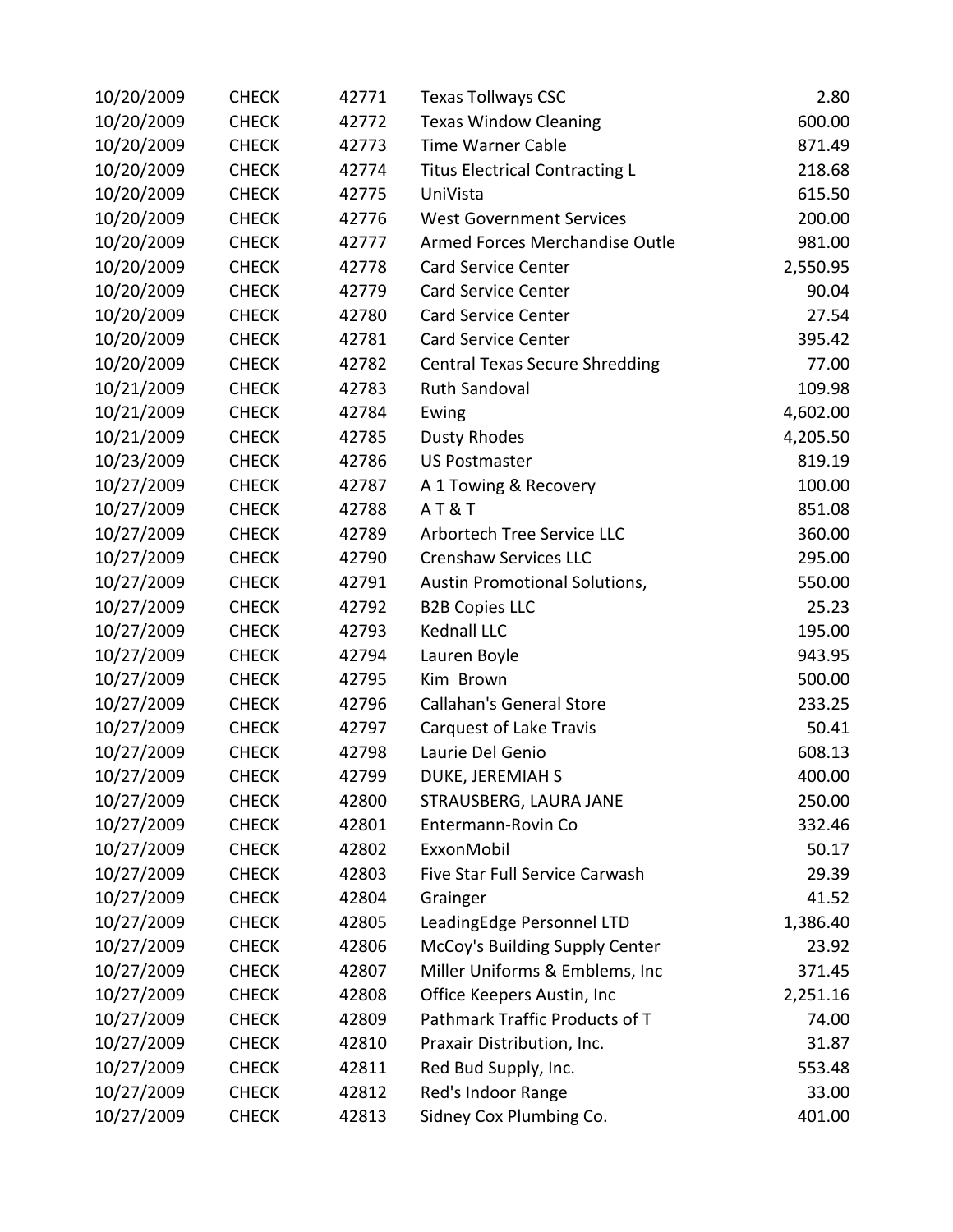| 10/27/2009 | <b>CHECK</b> | 42814 | Southwest Communications Techn        | 110.00    |
|------------|--------------|-------|---------------------------------------|-----------|
| 10/27/2009 | <b>CHECK</b> | 42815 | Target                                | 208.98    |
| 10/27/2009 | <b>CHECK</b> | 42816 | Kevin R Madison, Attorney at L        | 3,500.00  |
| 10/27/2009 | <b>CHECK</b> | 42817 | <b>EBR Sports, LLC</b>                | 1,417.50  |
| 10/27/2009 | <b>CHECK</b> | 42818 | Sunshine Landscape & Garden           | 100.08    |
| 10/27/2009 | <b>CHECK</b> | 42819 | SuperCircuits, Inc                    | 129.99    |
| 10/27/2009 | <b>CHECK</b> | 42820 | M Scott Taliaferro                    | 2,083.33  |
| 10/27/2009 | <b>CHECK</b> | 42821 | Texas Leadership Institute            | 297.00    |
| 10/27/2009 | <b>CHECK</b> | 42822 | <b>Texas Municipal Clerks Certifi</b> | 85.00     |
| 10/27/2009 | <b>CHECK</b> | 42823 | <b>TMHRA</b>                          | 75.00     |
| 10/27/2009 | <b>CHECK</b> | 42824 | Travis County WCID #17                | 331.75    |
| 10/27/2009 | <b>CHECK</b> | 42825 | UniVista                              | 62.99     |
| 10/27/2009 | <b>CHECK</b> | 42826 | Post, Buckley, Schuh & Jerniga        | 5,794.38  |
| 10/27/2009 | <b>CHECK</b> | 42827 | Miller Uniforms & Emblems, Inc        | 1,085.76  |
| 10/27/2009 | <b>CHECK</b> | 42828 | <b>Business Training Library</b>      | 3,625.00  |
| 10/30/2009 | <b>CHECK</b> |       | 42829-42838 PAYROLL CHECKS            | 11,626.22 |
| 10/27/2009 | <b>CHECK</b> | 42839 | <b>Etch of Class</b>                  | 61.25     |
| 10/27/2009 | <b>CHECK</b> | 42840 | Red Wing Shoe Store                   | 203.98    |
| 10/27/2009 | <b>CHECK</b> | 42841 | Kednall LLC                           | 177.00    |
| 10/30/2009 | <b>CHECK</b> |       | 42842-42844 PAYROLL CHECKS            | 226.24    |
| 10/28/2009 | <b>CHECK</b> | 42845 | <b>Texas Police Chiefs Associatio</b> | 273.00    |
| 10/29/2009 | <b>CHECK</b> | 42846 | The County Line on The Lake           | 2,100.00  |
| 10/30/2009 | <b>CHECK</b> | 42847 | ICMA Retirement Trust - 457           | 250.00    |
| 10/30/2009 | <b>CHECK</b> | 42848 | Colonial Life & Accident Insur        | 878.51    |
| 10/30/2009 | <b>CHECK</b> | 42849 | <b>Texas Municipal Retirement Sys</b> | 79,045.06 |
| 10/30/2009 | <b>CHECK</b> | 42850 | Lakeway Police Officers Associ        | 132.50    |
| 10/30/2009 | <b>CHECK</b> | 42851 | Pre-Paid Legal Services, Inc.         | 178.30    |
| 10/30/2009 | <b>CHECK</b> | 42852 | <b>Assurant Employee Benefits</b>     | 4,962.70  |
| 10/30/2009 | <b>CHECK</b> | 42853 | <b>Dusty Rhodes</b>                   | 3,000.00  |
| 11/03/2009 | <b>CHECK</b> | 42854 | <b>BUENTELLO, PAUL ANTHONY</b>        | 923.70    |
| 11/03/2009 | <b>CHECK</b> | 42855 | SNIVELY, ROBERT LEE                   | 969.00    |
| 11/03/2009 | <b>CHECK</b> | 42856 | <b>VOID CHECK</b>                     | 0.00      |
| 11/03/2009 | <b>CHECK</b> | 42857 | <b>Hummel Construction Co</b>         | 2,736.00  |
| 11/03/2009 | <b>CHECK</b> | 42858 | McCoy's Lawn Equipment Superst        | 1,140.00  |
| 11/03/2009 | <b>CHECK</b> | 42859 | UniVista                              | 2,308.00  |
| 11/03/2009 | <b>CHECK</b> | 42860 | <b>Dusty Rhodes</b>                   | 3,960.50  |
| 11/03/2009 | <b>CHECK</b> | 42861 | Sandra M Chado                        | 300.00    |
| 11/03/2009 | <b>CHECK</b> | 42862 | <b>AT&amp;T</b>                       | 663.55    |
| 11/03/2009 | <b>CHECK</b> | 42863 | Kednall LLC                           | 295.00    |
| 11/03/2009 | <b>CHECK</b> | 42864 | A T&T Mobility                        | 414.61    |
| 11/03/2009 | <b>CHECK</b> | 42865 | AARP                                  | 222.00    |
| 11/03/2009 | <b>CHECK</b> | 42866 | <b>Dusty Rhodes</b>                   | 575.00    |
| 11/03/2009 | <b>CHECK</b> | 42867 | <b>Central Texas Secure Shredding</b> | 59.00     |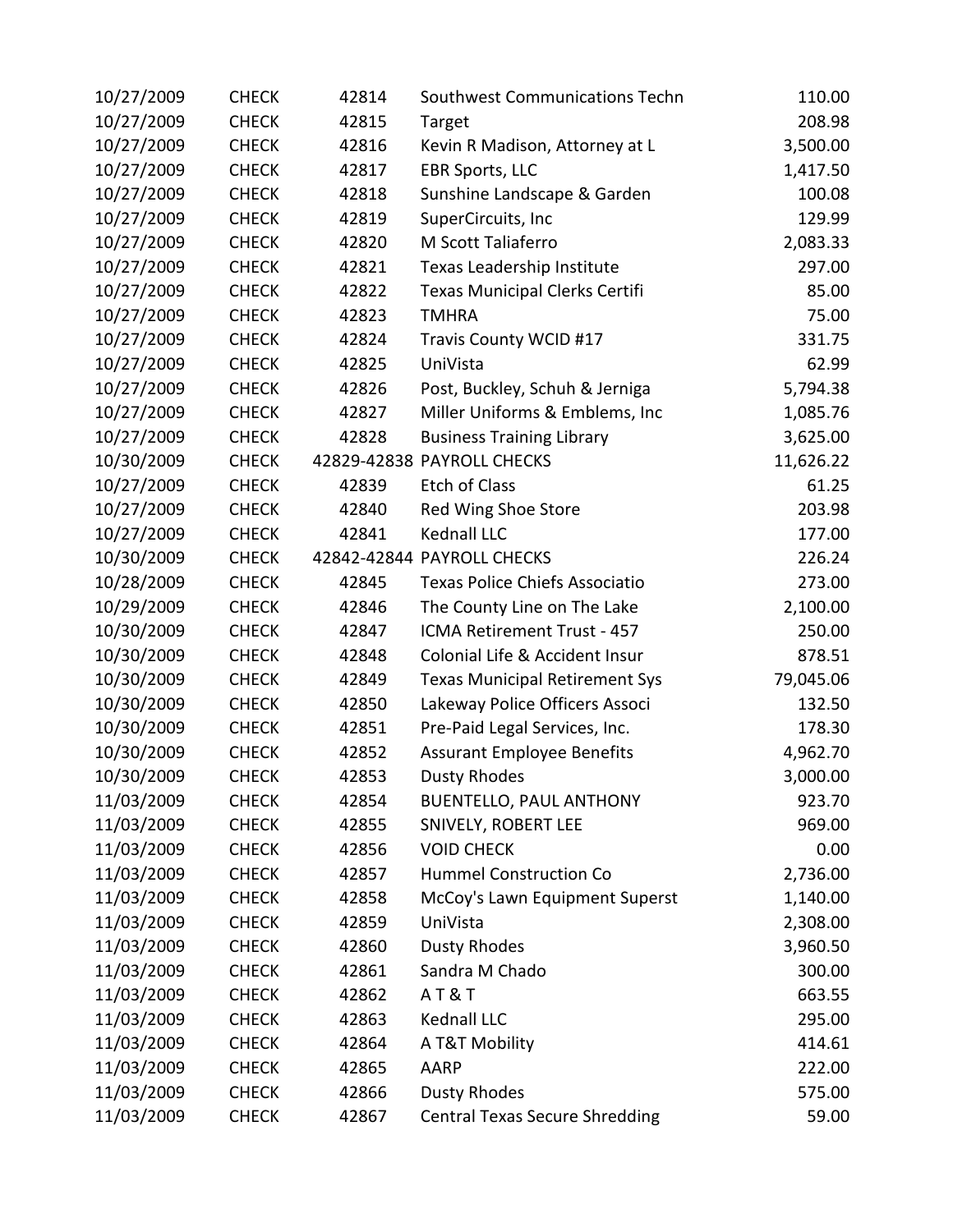| 11/03/2009 | <b>CHECK</b> | 42868 | Sandra Boston                         | 25.91     |
|------------|--------------|-------|---------------------------------------|-----------|
| 11/03/2009 | <b>CHECK</b> | 42869 | <b>Brake Specialists</b>              | 1,234.18  |
| 11/03/2009 | <b>CHECK</b> | 42870 | Whitaker Auto Body and Paint          | 2,145.62  |
| 11/03/2009 | <b>CHECK</b> | 42871 | Lisa Galizia                          | 140.00    |
| 11/03/2009 | <b>CHECK</b> | 42872 | Gulf Coast Paper Co.                  | 314.94    |
| 11/03/2009 | <b>CHECK</b> | 42873 | <b>Hummel Construction Co</b>         | 375.00    |
| 11/03/2009 | <b>CHECK</b> | 42874 | Nancy Klingman                        | 350.46    |
| 11/03/2009 | <b>CHECK</b> | 42875 | Five Star Full Service Carwash        | 264.31    |
| 11/03/2009 | <b>CHECK</b> | 42876 | Discount Tire Company/America'        | 190.83    |
| 11/03/2009 | <b>CHECK</b> | 42877 | <b>Brake Specialists</b>              | 545.99    |
| 11/03/2009 | <b>CHECK</b> | 42878 | James Debrow                          | 90.00     |
| 11/03/2009 | <b>CHECK</b> | 42879 | <b>VOID CHECK</b>                     | 0.00      |
| 11/03/2009 | <b>CHECK</b> | 42880 | Home Depot                            | 654.37    |
| 11/03/2009 | <b>CHECK</b> | 42881 | Lamar Wholesale Supply, Inc.          | 69.25     |
| 11/03/2009 | <b>CHECK</b> | 42882 | Matthew Bender & Co. Inc              | 75.71     |
| 11/03/2009 | <b>CHECK</b> | 42883 | LeadingEdge Personnel LTD             | 1,197.95  |
| 11/03/2009 | <b>CHECK</b> | 42884 | Longhorn Office Products, Inc.        | 390.37    |
| 11/03/2009 | <b>CHECK</b> | 42885 | Fluid Meter Service, Corp             | 475.00    |
| 11/03/2009 | <b>CHECK</b> | 42886 | Mangieri's Pizza Cafe                 | 39.82     |
| 11/03/2009 | <b>CHECK</b> | 42887 | Sharon Killey                         | 55.00     |
| 11/03/2009 | <b>CHECK</b> | 42888 | <b>VOID CHECK</b>                     | 0.00      |
| 11/03/2009 | <b>CHECK</b> | 42889 | McCoy's Building Supply Center        | 690.90    |
| 11/03/2009 | <b>CHECK</b> | 42890 | Office Depot, Inc.                    | 674.71    |
| 11/03/2009 | <b>CHECK</b> | 42891 | Pedernales Electric Coorperati        | 7,617.99  |
| 11/03/2009 | <b>CHECK</b> | 42892 | <b>VOID CHECK</b>                     | 0.00      |
| 11/03/2009 | <b>CHECK</b> | 42893 | Tonya Riley                           | 252.00    |
| 11/03/2009 | <b>CHECK</b> | 42894 | Safeway, Inc.                         | 60.56     |
| 11/03/2009 | <b>CHECK</b> | 42895 | Sirchie Finger Print Laborator        | 119.69    |
| 11/03/2009 | <b>CHECK</b> | 42896 | Stokes Sign Company, Inc.             | 278.54    |
| 11/03/2009 | <b>CHECK</b> | 42897 | Texas Department of State Heal        | 106.00    |
| 11/03/2009 | <b>CHECK</b> | 42898 | Texas Municipal Clerks Certifi        | 235.00    |
| 11/03/2009 | <b>CHECK</b> | 42899 | <b>Quill Corporation</b>              | 57.57     |
| 11/03/2009 | <b>CHECK</b> | 42900 | <b>Travis County Emergency Servic</b> | 13,569.84 |
| 11/03/2009 | <b>CHECK</b> | 42901 | Southwest Communications Techn        | 110.00    |
| 11/03/2009 | <b>CHECK</b> | 42902 | UniVista                              | 2,532.98  |
| 11/03/2009 | <b>CHECK</b> | 42903 | Verizon Wireless                      | 180.15    |
| 11/04/2009 | <b>CHECK</b> | 42904 | <b>Texastar Kitchen</b>               | 1,100.00  |
| 11/04/2009 | <b>CHECK</b> | 42905 | <b>Bickerstaff Heath Delgado Acos</b> | 647.50    |
| 11/04/2009 | <b>CHECK</b> | 42906 | James Bonds                           | 2,200.00  |
| 11/04/2009 | <b>CHECK</b> | 42907 | Akers & Boulware-Wells, LLP           | 2,931.28  |
| 11/05/2009 | <b>CHECK</b> | 42908 | <b>Mary Proctor</b>                   | 1,000.00  |
| 11/10/2009 | <b>CHECK</b> | 42909 | LAUREL HAVEN HOMES                    | 150.00    |
| 11/10/2009 | <b>CHECK</b> | 42910 | D.I.J. Construction                   | 2,918.25  |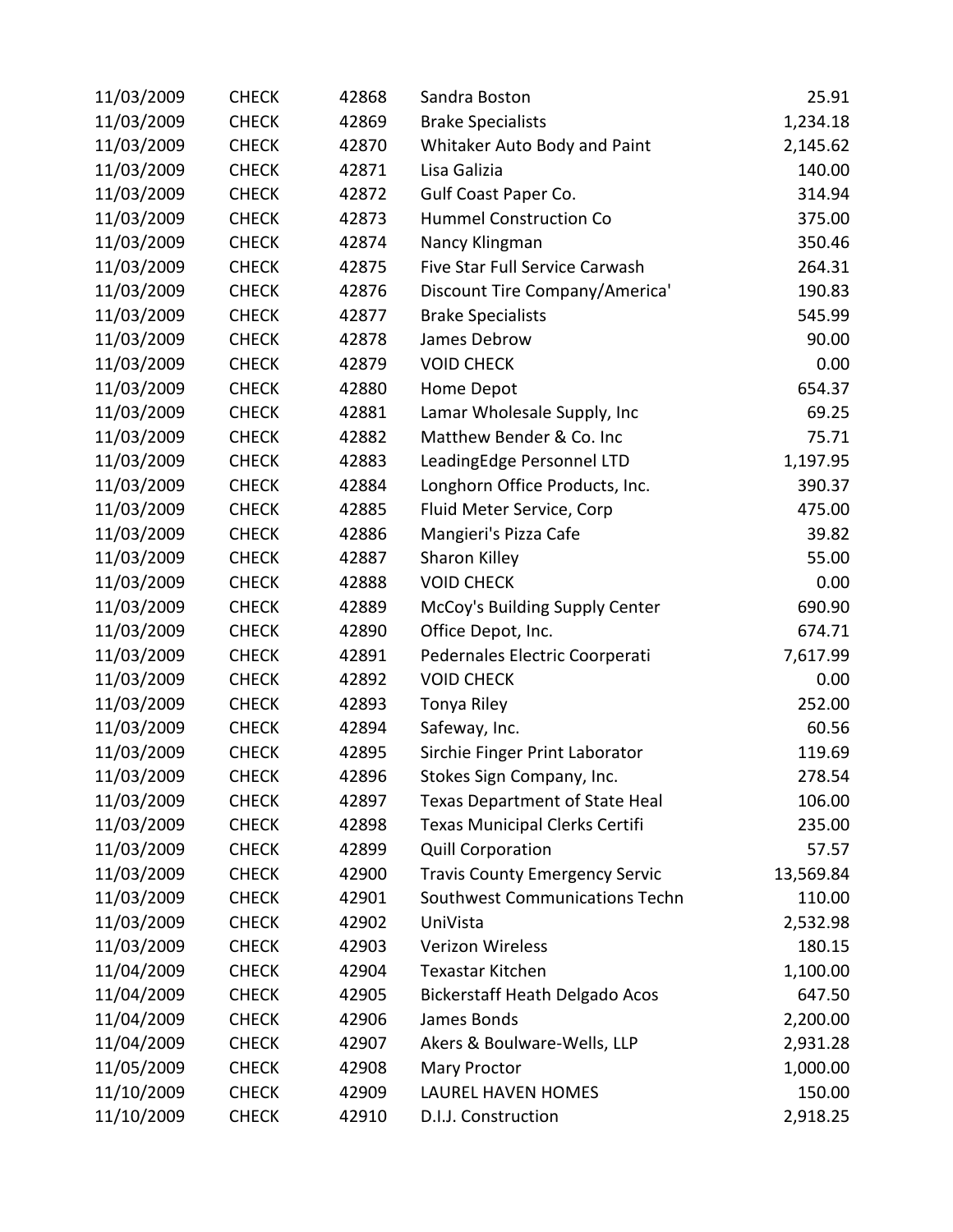| 11/10/2009 | <b>CHECK</b> | 42911 | <b>Assassin Pest Control</b>          | 270.00    |
|------------|--------------|-------|---------------------------------------|-----------|
| 11/10/2009 | <b>CHECK</b> | 42912 | <b>B &amp; C Trophies</b>             | 46.05     |
| 11/10/2009 | <b>CHECK</b> | 42913 | <b>Collier Materials</b>              | 450.00    |
| 11/10/2009 | <b>CHECK</b> | 42914 | Forms Solutions, Inc.                 | 716.50    |
| 11/10/2009 | <b>CHECK</b> | 42915 | Ewing                                 | 634.41    |
| 11/10/2009 | <b>CHECK</b> | 42916 | Ferguson Enterprises Inc.#24          | 68.18     |
| 11/10/2009 | <b>CHECK</b> | 42917 | Raymond A Thompson III                | 1,650.00  |
| 11/10/2009 | <b>CHECK</b> | 42918 | <b>IESI Austin</b>                    | 54,106.24 |
| 11/10/2009 | <b>CHECK</b> | 42919 | <b>ESRI</b>                           | 800.00    |
| 11/10/2009 | <b>CHECK</b> | 42920 | <b>GFOA</b>                           | 150.00    |
| 11/10/2009 | <b>CHECK</b> | 42921 | <b>Dusty Rhodes</b>                   | 1,250.00  |
| 11/10/2009 | <b>CHECK</b> | 42922 | <b>Dusty Rhodes</b>                   | 3,250.00  |
| 11/10/2009 | <b>CHECK</b> | 42923 | Leads Online LLC                      | 1,529.00  |
| 11/10/2009 | <b>CHECK</b> | 42924 | Lanford Equipment Company             | 2,950.00  |
| 11/13/2009 | <b>CHECK</b> |       | 42925-42931 PAYROLL CHECKS            | 7,898.51  |
| 11/10/2009 | <b>CHECK</b> | 42932 | Law Enforcement Systems, Inc          | 109.00    |
| 11/10/2009 | <b>CHECK</b> | 42933 | Lowes Business Account                | 681.41    |
| 11/10/2009 | <b>CHECK</b> | 42934 | McCoy's Building Supply Center        | 69.12     |
| 11/10/2009 | <b>CHECK</b> | 42935 | Mack N. Miller                        | 1,182.00  |
| 11/10/2009 | <b>CHECK</b> | 42936 | Office Depot, Inc.                    | 77.90     |
| 11/10/2009 | <b>CHECK</b> | 42937 | Pathmark Traffic Products of T        | 51.00     |
| 11/10/2009 | <b>CHECK</b> | 42938 | LeadingEdge Personnel LTD             | 940.15    |
| 11/10/2009 | <b>CHECK</b> | 42939 | Lakeway Civic Corporation             | 487.00    |
| 11/10/2009 | <b>CHECK</b> | 42940 | <b>Municipal Recovery Services</b>    | 1,980.09  |
| 11/10/2009 | <b>CHECK</b> | 42941 | OfficeMax Incorporated                | 104.32    |
| 11/10/2009 | <b>CHECK</b> | 42942 | Samuel Matson                         | 175.00    |
| 11/10/2009 | <b>CHECK</b> | 42943 | Red Bud Supply, Inc.                  | 552.49    |
| 11/10/2009 | <b>CHECK</b> | 42944 | <b>Texas Department of Public Saf</b> | 2.00      |
| 11/10/2009 | <b>CHECK</b> | 42945 | Westlake Picayune                     | 1,184.10  |
| 11/10/2009 | <b>CHECK</b> | 42946 | William E Smith Piano Service         | 100.00    |
| 11/10/2009 | <b>CHECK</b> | 42947 | Red Wing Shoe Store                   | 254.98    |
| 11/10/2009 | <b>CHECK</b> | 42948 | Sunbelt Rentals PC #620               | 413.74    |
| 11/10/2009 | <b>CHECK</b> | 42949 | Rapid Refill                          | 47.99     |
| 11/10/2009 | <b>CHECK</b> | 42950 | <b>US Postal Service</b>              | 1,468.87  |
| 11/10/2009 | <b>CHECK</b> | 42951 | Caroline Ryals                        | 23.93     |
| 11/10/2009 | <b>CHECK</b> | 42952 | The UPS Store                         | 33.12     |
| 11/10/2009 | <b>CHECK</b> | 42953 | Forms Solutions, Inc.                 | 525.00    |
| 11/10/2009 | <b>CHECK</b> | 42954 | Miller Uniforms & Emblems, Inc        | 604.69    |
| 11/10/2009 | <b>CHECK</b> | 42955 | Office Depot, Inc.                    | 76.95     |
| 11/10/2009 | <b>CHECK</b> | 42956 | Sunshine Landscape & Garden           | 28.71     |
| 11/10/2009 | <b>CHECK</b> | 42957 | Five Star Full Service Carwash        | 41.58     |
| 11/10/2009 | <b>CHECK</b> | 42958 | FBI - LEEDA                           | 50.00     |
| 11/10/2009 | <b>CHECK</b> | 42959 | Don Kuhs                              | 630.00    |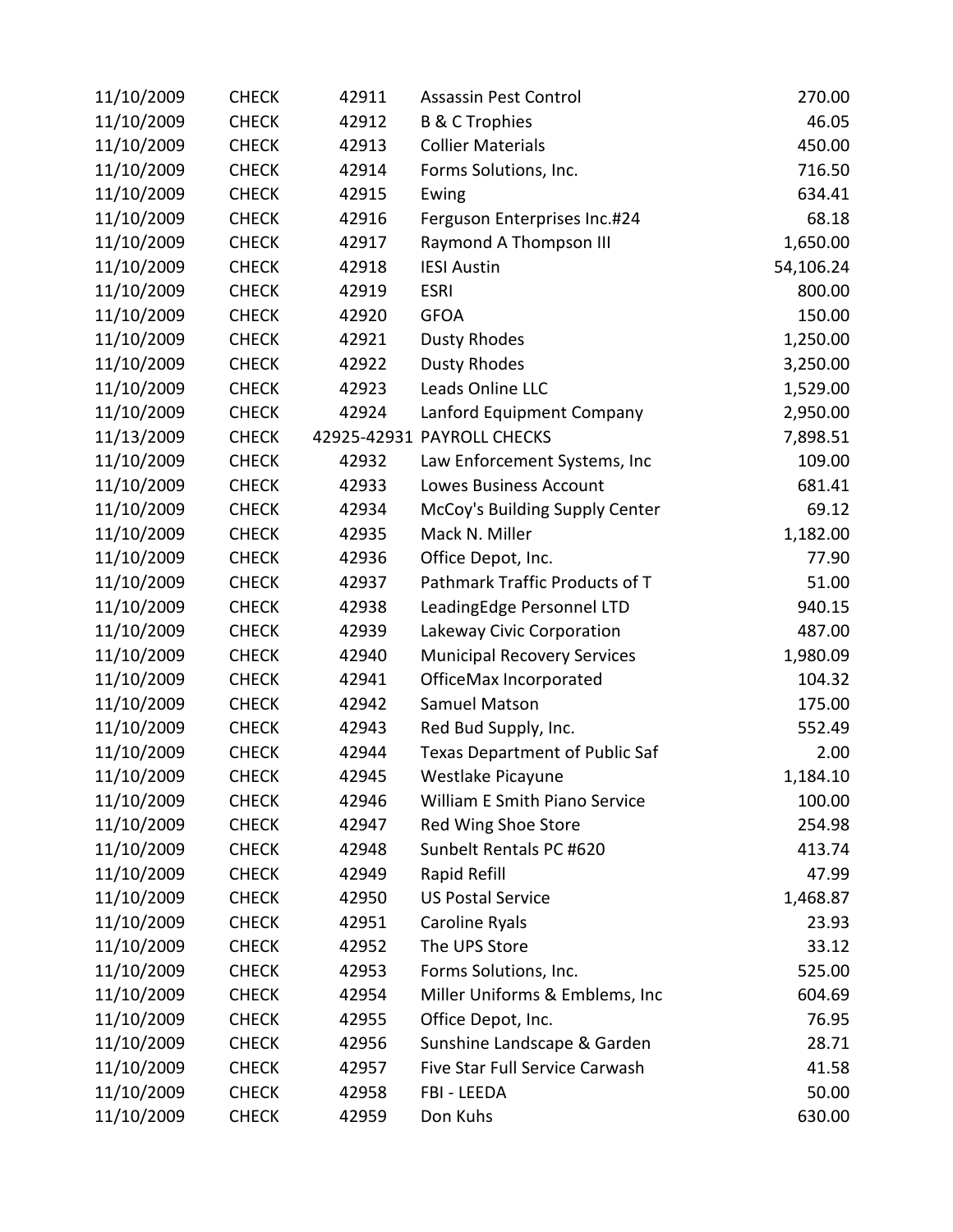| 11/11/2009 | <b>CHECK</b> | 42960 | James Bonds                         | 500.00   |
|------------|--------------|-------|-------------------------------------|----------|
| 11/12/2009 | <b>CHECK</b> | 42961 | Dallas Gorman                       | 146.59   |
| 11/12/2009 | <b>CHECK</b> | 42962 | James Debrow                        | 90.00    |
| 11/17/2009 | <b>CHECK</b> | 42963 | Hummel Construction Co              | 2,488.00 |
| 11/17/2009 | <b>CHECK</b> | 42964 | Sam's Club                          | 3,567.28 |
| 11/17/2009 | <b>CHECK</b> | 42965 | <b>Texastar Kitchen</b>             | 1,100.00 |
| 11/17/2009 | <b>CHECK</b> | 42966 | Pavla Van Bidder                    | 5,100.00 |
| 11/17/2009 | <b>CHECK</b> | 42967 | Aqua Clear Technologies, LP         | 60.00    |
| 11/17/2009 | <b>CHECK</b> | 42968 | <b>B &amp; C Trophies</b>           | 46.50    |
| 11/17/2009 | <b>CHECK</b> | 42969 | <b>Crenshaw Services LLC</b>        | 150.00   |
| 11/17/2009 | <b>CHECK</b> | 42970 | <b>B2B Copies LLC</b>               | 22.06    |
| 11/17/2009 | <b>CHECK</b> | 42971 | <b>AISD Police</b>                  | 172.50   |
| 11/17/2009 | <b>CHECK</b> | 42972 | <b>Black Pearl Pizza Company</b>    | 386.72   |
| 11/17/2009 | <b>CHECK</b> | 42973 | Gay L Bonorden                      | 220.50   |
| 11/17/2009 | <b>CHECK</b> | 42974 | Sandi Boston                        | 37.74    |
| 11/17/2009 | <b>CHECK</b> | 42975 | Blair's                             | 150.00   |
| 11/17/2009 | <b>CHECK</b> | 42976 | COOK, BILLI MICHELLE                | 16.00    |
| 11/17/2009 | <b>CHECK</b> | 42977 | <b>Callahan's General Store</b>     | 137.00   |
| 11/17/2009 | <b>CHECK</b> | 42978 | <b>Cook Advertising Specialties</b> | 40.50    |
| 11/17/2009 | <b>CHECK</b> | 42979 | <b>DETECH Fire &amp; Security</b>   | 485.00   |
| 11/17/2009 | <b>CHECK</b> | 42980 | Forms Solutions, Inc.               | 1,058.00 |
| 11/17/2009 | <b>CHECK</b> | 42981 | Ewing                               | 29.60    |
| 11/17/2009 | <b>CHECK</b> | 42982 | Ferguson Enterprises Inc.#24        | 10.13    |
| 11/17/2009 | <b>CHECK</b> | 42983 | Grainger                            | 24.30    |
| 11/17/2009 | <b>CHECK</b> | 42984 | Gulf Coast Paper Co.                | 343.52   |
| 11/17/2009 | <b>CHECK</b> | 42985 | <b>Hummel Construction Co</b>       | 158.00   |
| 11/17/2009 | <b>CHECK</b> | 42986 | <b>IKON Office Solutions</b>        | 3,583.53 |
| 11/17/2009 | <b>CHECK</b> | 42987 | Lake Travis View                    | 35.36    |
| 11/17/2009 | <b>CHECK</b> | 42988 | Lanford Equipment Company           | 68.06    |
| 11/17/2009 | <b>CHECK</b> | 42989 | <b>Direct Propane Services</b>      | 2,187.50 |
| 11/17/2009 | <b>CHECK</b> | 42990 | Five Star Full Service Carwash      | 150.73   |
| 11/17/2009 | <b>CHECK</b> | 42991 | <b>Highland Products Group</b>      | 263.36   |
| 11/17/2009 | <b>CHECK</b> | 42992 | LeadingEdge Personnel LTD           | 918.50   |
| 11/17/2009 | <b>CHECK</b> | 42993 | McComis Inspection, Inc.            | 3,460.40 |
| 11/17/2009 | <b>CHECK</b> | 42994 | Pathmark Traffic Products of T      | 267.00   |
| 11/17/2009 | <b>CHECK</b> | 42995 | Sam's Club                          | 1,639.80 |
| 11/17/2009 | <b>CHECK</b> | 42996 | Stokes Sign Company, Inc.           | 140.00   |
| 11/17/2009 | <b>CHECK</b> | 42997 | Texas Municipal Clerks Certifi      | 35.00    |
| 11/17/2009 | <b>CHECK</b> | 42998 | <b>Quill Corporation</b>            | 88.16    |
| 11/17/2009 | <b>CHECK</b> | 42999 | John S Ward                         | 110.00   |
| 11/17/2009 | <b>CHECK</b> | 43000 | <b>VOID CHECK</b>                   | 0.00     |
| 11/17/2009 | <b>CHECK</b> | 43001 | Mangieri's Pizza Cafe               | 215.00   |
| 11/17/2009 | <b>CHECK</b> | 43002 | Caroline Ryals                      | 83.20    |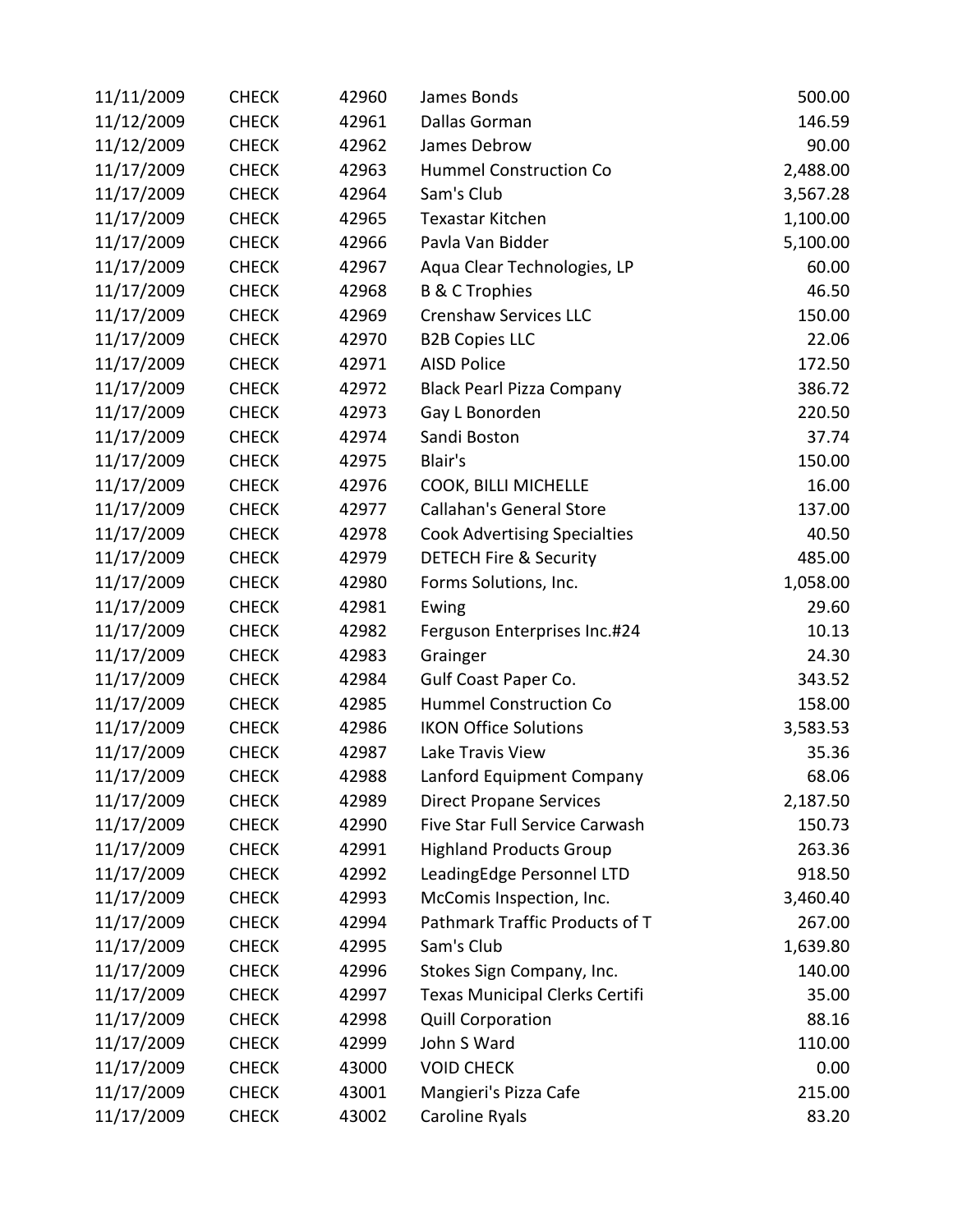| 11/17/2009 | <b>CHECK</b> | 43003 | <b>Time Warner Cable</b>              | 871.49   |
|------------|--------------|-------|---------------------------------------|----------|
| 11/17/2009 | <b>CHECK</b> | 43004 | United Equipment Rentals Gulf,        | 352.92   |
| 11/17/2009 | <b>CHECK</b> | 43005 | UniVista                              | 157.50   |
| 11/17/2009 | <b>CHECK</b> | 43006 | Valero Marketing and Supply Co        | 6,589.53 |
| 11/17/2009 | <b>CHECK</b> | 43007 | <b>Card Service Center</b>            | 920.25   |
| 11/17/2009 | <b>CHECK</b> | 43008 | Card Service Center                   | 116.24   |
| 11/17/2009 | <b>CHECK</b> | 43009 | Card Service Center                   | 168.54   |
| 11/17/2009 | <b>CHECK</b> | 43010 | <b>Card Service Center</b>            | 288.71   |
| 11/17/2009 | <b>CHECK</b> | 43011 | <b>Card Service Center</b>            | 2,608.65 |
| 11/17/2009 | <b>CHECK</b> | 43012 | Post, Buckley, Schuh & Jerniga        | 3,186.74 |
| 11/19/2009 | <b>CHECK</b> | 43013 | <b>Dusty Rhodes</b>                   | 1,375.00 |
| 11/19/2009 | <b>CHECK</b> | 43014 | <b>Dusty Rhodes</b>                   | 4,250.00 |
| 11/25/2009 | <b>CHECK</b> |       | 43015-43024 PAYROLL CHECKS            | 9,676.75 |
| 11/23/2009 | <b>CHECK</b> | 43025 | A.L.E.R.T., Inc                       | 850.00   |
| 11/23/2009 | <b>CHECK</b> | 43026 | City of Austin                        | 165.68   |
| 11/23/2009 | <b>CHECK</b> | 43027 | Dell Marketing LP                     | 129.95   |
| 11/23/2009 | <b>CHECK</b> | 43028 | ExxonMobil                            | 163.25   |
| 11/23/2009 | <b>CHECK</b> | 43029 | Ferguson Enterprises Inc.#24          | 71.21    |
| 11/23/2009 | <b>CHECK</b> | 43030 | Grainger                              | 104.10   |
| 11/23/2009 | <b>CHECK</b> | 43031 | <b>AT&amp;T</b>                       | 63.39    |
| 11/23/2009 | <b>CHECK</b> | 43032 | <b>Tatum Nelson LLC</b>               | 5,166.66 |
| 11/23/2009 | <b>CHECK</b> | 43033 | Kim Brown                             | 500.00   |
| 11/23/2009 | <b>CHECK</b> | 43034 | Bonita B Griffith                     | 280.00   |
| 11/23/2009 | <b>CHECK</b> | 43035 | Kevin R Madison, Attorney at L        | 3,500.00 |
| 11/23/2009 | <b>CHECK</b> | 43036 | Miller Uniforms & Emblems, Inc        | 574.46   |
| 11/23/2009 | <b>CHECK</b> | 43037 | Office Depot, Inc.                    | 96.43    |
| 11/23/2009 | <b>CHECK</b> | 43038 | Safeway, Inc.                         | 200.44   |
| 11/23/2009 | <b>CHECK</b> | 43039 | M Scott Taliaferro                    | 2,083.33 |
| 11/23/2009 | <b>CHECK</b> | 43040 | <b>Texas Court Clerks Association</b> | 40.00    |
| 11/23/2009 | <b>CHECK</b> | 43041 | <b>Texas Corrugators</b>              | 668.00   |
| 11/23/2009 | <b>CHECK</b> | 43042 | <b>TMHRA</b>                          | 50.00    |
| 11/23/2009 | <b>CHECK</b> | 43043 | UniVista                              | 3,506.25 |
| 11/23/2009 | <b>CHECK</b> | 43044 | LeadingEdge Personnel LTD             | 554.56   |
| 11/23/2009 | <b>CHECK</b> | 43045 | Longhorn Office Products, Inc.        | 246.54   |
| 11/23/2009 | <b>CHECK</b> | 43046 | <b>Pitney Bowes</b>                   | 150.00   |
| 11/23/2009 | <b>CHECK</b> | 43047 | <b>VOID CHECK</b>                     | 0.00     |
| 11/23/2009 | <b>CHECK</b> | 43048 | MEISLER, PAUL STEVEN                  | 669.00   |
| 11/23/2009 | <b>CHECK</b> | 43049 | ELLIOTT, ASHLEY JORDAN                | 48.00    |
| 11/23/2009 | <b>CHECK</b> | 43050 | Northern Lights Display               | 1,010.75 |
| 11/23/2009 | <b>CHECK</b> | 43051 | <b>Dusty Rhodes</b>                   | 1,375.00 |
| 11/23/2009 | <b>CHECK</b> | 43052 | The Manual Woodworkers & Weave        | 3,137.53 |
| 11/23/2009 | <b>CHECK</b> | 43053 | Aero Designed Systems                 | 531.00   |
| 11/23/2009 | <b>CHECK</b> | 43054 | Ewing                                 | 165.83   |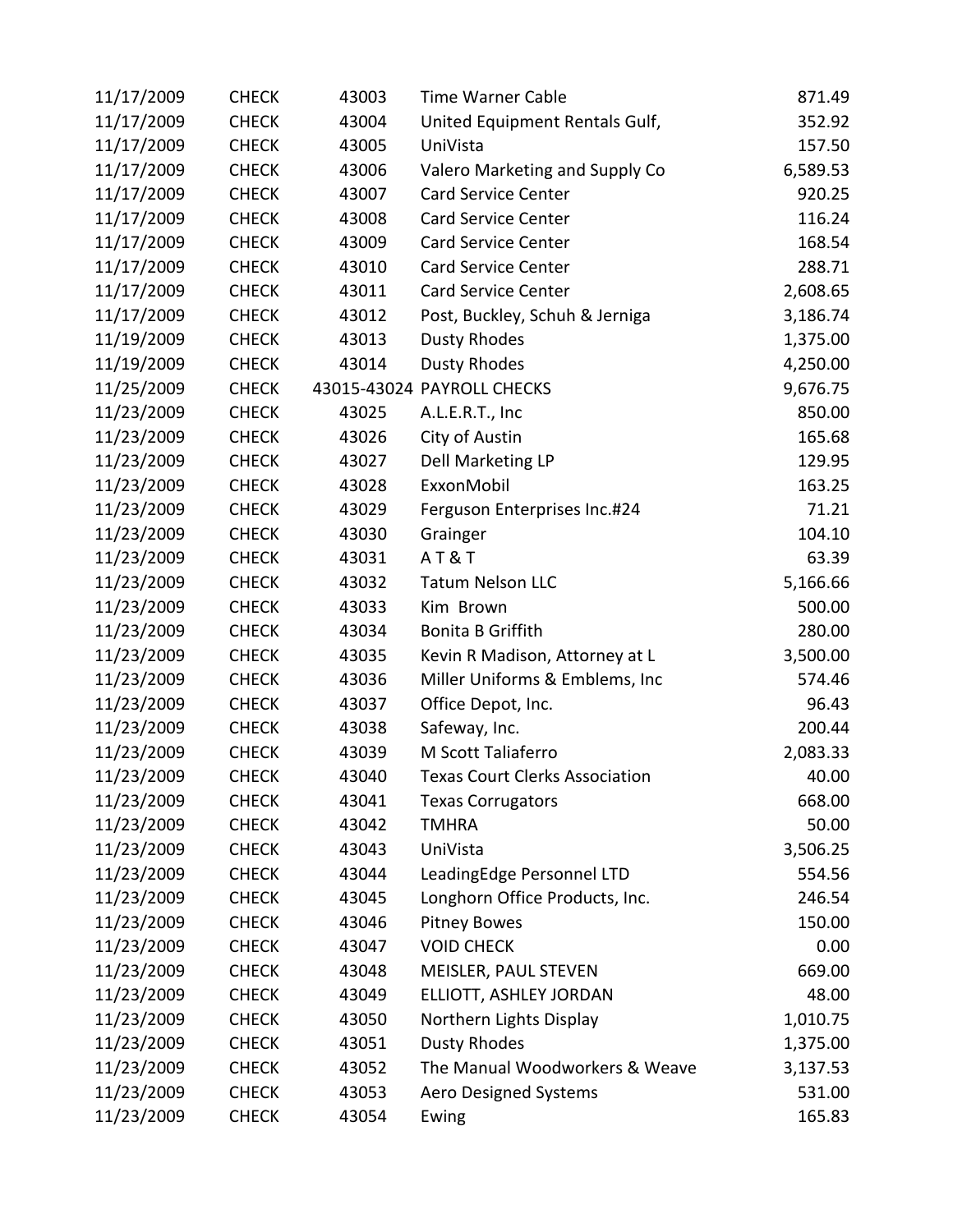| 11/23/2009 | <b>CHECK</b> | 43055 | Ferguson Enterprises Inc.#24          | 133.82    |
|------------|--------------|-------|---------------------------------------|-----------|
| 11/23/2009 | <b>CHECK</b> | 43056 | Koetter Fire Protection of Aus        | 99.00     |
| 11/23/2009 | <b>CHECK</b> | 43057 | Office Keepers Austin, Inc            | 2,511.06  |
| 11/23/2009 | <b>CHECK</b> | 43058 | OfficeMax Incorporated                | 29.96     |
| 11/23/2009 | <b>CHECK</b> | 43059 | PLATTSMIER, JOSEPH ANTHONY            | 331.25    |
| 11/23/2009 | <b>CHECK</b> | 43060 | <b>OWENS, BILLY DEWITT</b>            | 5.00      |
| 11/24/2009 | <b>CHECK</b> | 43061 | <b>D&amp;M HOMES</b>                  | 250.00    |
| 11/24/2009 | <b>CHECK</b> | 43062 | Stokes Sign Company, Inc.             | 34.90     |
| 11/24/2009 | <b>CHECK</b> | 43063 | Johnson Lake Management Servic        | 605.00    |
| 11/24/2009 | <b>CHECK</b> | 43064 | Central Texas Visual Communica        | 108.20    |
| 11/24/2009 | <b>CHECK</b> | 43065 | Renee Smith                           | 44.11     |
| 12/01/2009 | <b>CHECK</b> | 43066 | <b>Austin Energy</b>                  | 2,702.52  |
| 11/30/2009 | <b>CHECK</b> | 43067 | ICMA Retirement Trust - 457           | 250.00    |
| 11/30/2009 | <b>CHECK</b> | 43068 | Colonial Life & Accident Insur        | 795.80    |
| 11/30/2009 | <b>CHECK</b> | 43069 | <b>Texas Municipal Retirement Sys</b> | 54,577.75 |
| 11/30/2009 | <b>CHECK</b> | 43070 | Lakeway Police Officers Associ        | 130.00    |
| 11/30/2009 | <b>CHECK</b> | 43071 | Pre-Paid Legal Services, Inc.         | 178.30    |
| 11/30/2009 | <b>CHECK</b> | 43072 | <b>Assurant Employee Benefits</b>     | 4,824.87  |
| 12/01/2009 | <b>CHECK</b> | 43073 | Ace Mart Restaurant Supply Co.        | 23.20     |
| 12/01/2009 | <b>CHECK</b> | 43074 | Aero Designed Systems                 | 472.00    |
| 12/01/2009 | <b>CHECK</b> | 43075 | Forms Solutions, Inc.                 | 648.00    |
| 12/01/2009 | <b>CHECK</b> | 43076 | Ferguson Enterprises Inc.#24          | 13.07     |
| 12/01/2009 | <b>CHECK</b> | 43077 | A Locksmith                           | 80.00     |
| 12/01/2009 | <b>CHECK</b> | 43078 | Five Star Full Service Carwash        | 91.14     |
| 12/01/2009 | <b>CHECK</b> | 43079 | <b>AT&amp;T</b>                       | 899.02    |
| 12/01/2009 | <b>CHECK</b> | 43080 | Kednall LLC                           | 195.00    |
| 12/01/2009 | <b>CHECK</b> | 43081 | Lauren Boyle                          | 851.90    |
| 12/01/2009 | <b>CHECK</b> | 43082 | Christy Fath                          | 45.82     |
| 12/01/2009 | <b>CHECK</b> | 43083 | <b>B &amp; C Trophies</b>             | 17.25     |
| 12/01/2009 | <b>CHECK</b> | 43084 | G T Distributors, Inc.                | 758.00    |
| 12/01/2009 | <b>CHECK</b> | 43085 | Grainger                              | 173.70    |
| 12/01/2009 | <b>CHECK</b> | 43086 | <b>Hurst Creek MUD</b>                | 158.90    |
| 12/01/2009 | <b>CHECK</b> | 43087 | Marcelo's Inc                         | 966.99    |
| 12/01/2009 | <b>CHECK</b> | 43088 | Miller Uniforms & Emblems, Inc        | 644.00    |
| 12/01/2009 | <b>CHECK</b> | 43089 | Office Depot, Inc.                    | 691.44    |
| 12/01/2009 | <b>CHECK</b> | 43090 | <b>Granite Security Systems</b>       | 173.75    |
| 12/01/2009 | <b>CHECK</b> | 43091 | Horizon Hardware Specialties,         | 268.00    |
| 12/01/2009 | <b>CHECK</b> | 43092 | LeadingEdge Personnel LTD             | 1,169.78  |
| 12/01/2009 | <b>CHECK</b> | 43093 | <b>VOID CHECK</b>                     | 0.00      |
| 12/01/2009 | <b>CHECK</b> | 43094 | <b>VOID CHECK</b>                     | 0.00      |
| 12/01/2009 | <b>CHECK</b> | 43095 | Pedernales Electric Coorperati        | 6,985.56  |
| 12/01/2009 | <b>CHECK</b> | 43096 | <b>VOID CHECK</b>                     | 0.00      |
| 12/01/2009 | <b>CHECK</b> | 43097 | <b>VOID CHECK</b>                     | 0.00      |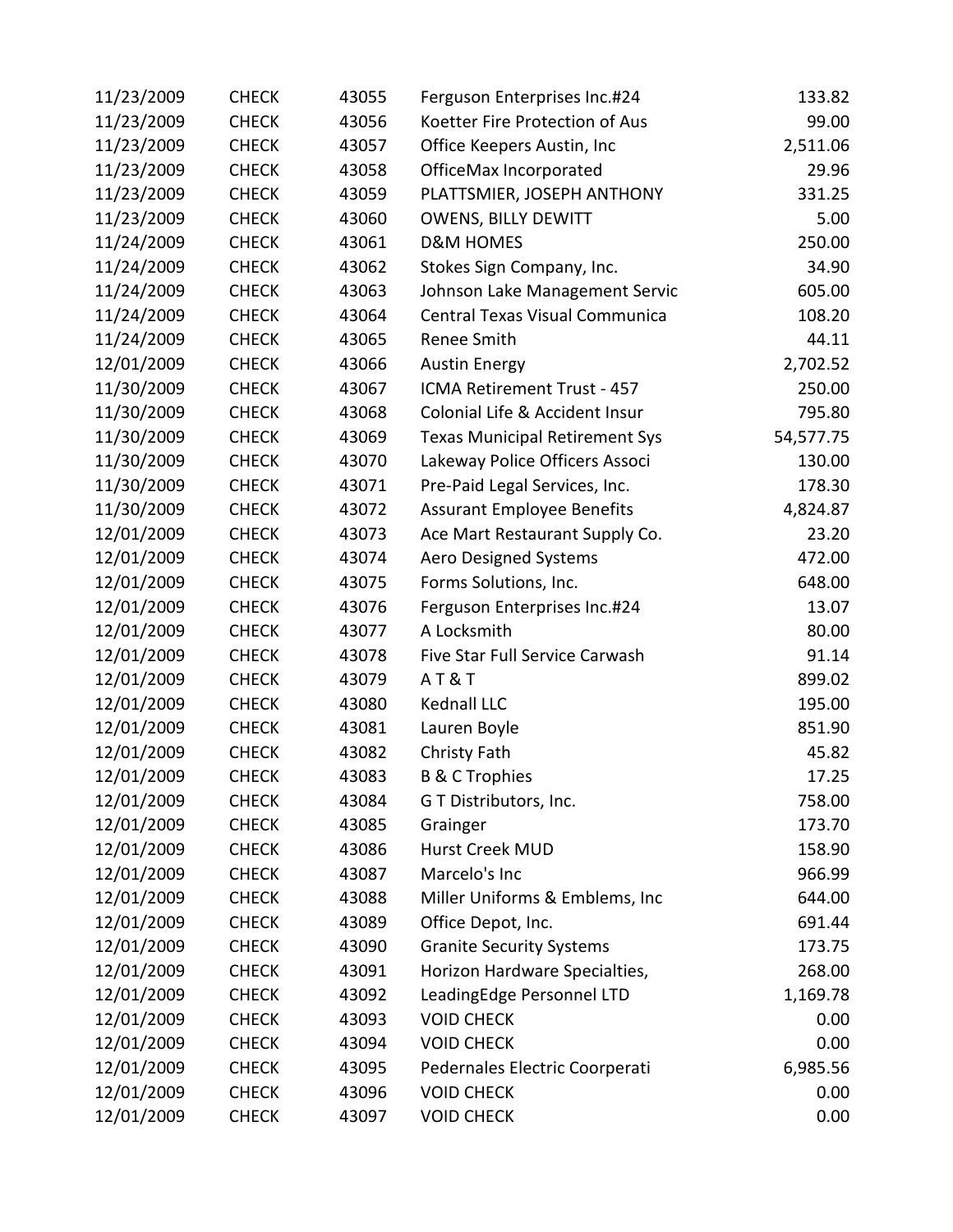| 12/01/2009 | <b>CHECK</b> | 43098 | Target                                | 43.70     |
|------------|--------------|-------|---------------------------------------|-----------|
| 12/01/2009 | <b>CHECK</b> | 43099 | <b>Travis Central Appraisal Distr</b> | 5,992.02  |
| 12/01/2009 | <b>CHECK</b> | 43100 | Travis County WCID #17                | 309.08    |
| 12/01/2009 | <b>CHECK</b> | 43101 | <b>West Government Services</b>       | 200.00    |
| 12/01/2009 | <b>CHECK</b> | 43102 | Incode                                | 400.00    |
| 12/01/2009 | <b>CHECK</b> | 43103 | Sidney Cox Plumbing Co.               | 1,045.88  |
| 12/01/2009 | <b>CHECK</b> | 43104 | <b>Rustic Star Trading Co</b>         | 3,040.00  |
| 12/01/2009 | <b>CHECK</b> | 43105 | Forms Solutions, Inc.                 | 334.35    |
| 12/01/2009 | <b>CHECK</b> | 43106 | <b>Quill Corporation</b>              | 11.69     |
| 12/01/2009 | <b>CHECK</b> | 43107 | AT&T                                  | 669.00    |
| 12/01/2009 | <b>CHECK</b> | 43108 | A T&T Mobility                        | 413.43    |
| 12/01/2009 | <b>CHECK</b> | 43109 | Best Tree Care, LLC                   | 740.00    |
| 12/01/2009 | <b>CHECK</b> | 43110 | <b>Betty Richardson</b>               | 164.51    |
| 12/03/2009 | <b>CHECK</b> | 43111 | National Association of Chiefs        | 50.00     |
| 12/04/2009 | <b>CHECK</b> | 43112 | <b>Texas Department of Transporta</b> | 27,887.00 |
| 12/08/2009 | <b>CHECK</b> | 43113 | HUNTER, DONATO LOVE                   | 364.00    |
| 12/08/2009 | <b>CHECK</b> | 43114 | Pavla Van Bidder                      | 3,040.00  |
| 12/08/2009 | <b>CHECK</b> | 43115 | Forms Solutions, Inc.                 | 1,790.50  |
| 12/08/2009 | <b>CHECK</b> | 43116 | Ace Mart Restaurant Supply Co.        | 45.98     |
| 12/08/2009 | <b>CHECK</b> | 43117 | <b>B &amp; C Trophies</b>             | 221.25    |
| 12/08/2009 | <b>CHECK</b> | 43118 | <b>Callahan's General Store</b>       | 163.99    |
| 12/08/2009 | <b>CHECK</b> | 43119 | Carquest of Lake Travis               | 295.43    |
| 12/08/2009 | <b>CHECK</b> | 43120 | Texana Machinery                      | 751.94    |
| 12/08/2009 | <b>CHECK</b> | 43121 | Cintas First Aid & Safety             | 93.85     |
| 12/08/2009 | <b>CHECK</b> | 43122 | <b>Collier Materials</b>              | 450.00    |
| 12/08/2009 | <b>CHECK</b> | 43123 | James Bonds                           | 5,700.00  |
| 12/08/2009 | <b>CHECK</b> | 43124 | Donna Boyle                           | 25.23     |
| 12/08/2009 | <b>CHECK</b> | 43125 | <b>Kednall LLC</b>                    | 295.00    |
| 12/08/2009 | <b>CHECK</b> | 43126 | <b>Commercial Swim Management</b>     | 808.00    |
| 12/08/2009 | <b>CHECK</b> | 43127 | Akers & Boulware-Wells, LLP           | 1,788.50  |
| 12/08/2009 | <b>CHECK</b> | 43128 | JoAnne Wiley                          | 150.00    |
| 12/08/2009 | <b>CHECK</b> | 43129 | Mary Lankford                         | 100.00    |
| 12/08/2009 | <b>CHECK</b> | 43130 | Elia Salinas                          | 250.00    |
| 12/08/2009 | <b>CHECK</b> | 43131 | Forms Solutions, Inc.                 | 451.05    |
| 12/08/2009 | <b>CHECK</b> | 43132 | Lisa Galizia                          | 336.00    |
| 12/08/2009 | <b>CHECK</b> | 43133 | Grainger                              | 32.97     |
| 12/08/2009 | <b>CHECK</b> | 43134 | Raymond A Thompson III                | 2,625.00  |
| 12/08/2009 | <b>CHECK</b> | 43135 | <b>Direct Propane Services</b>        | 2,537.50  |
| 12/08/2009 | <b>CHECK</b> | 43136 | Five Star Full Service Carwash        | 28.75     |
| 12/08/2009 | <b>CHECK</b> | 43137 | Discount Tire Company/America'        | 1,029.00  |
| 12/08/2009 | <b>CHECK</b> | 43138 | Laurie Del Genio                      | 735.00    |
| 12/08/2009 | <b>CHECK</b> | 43139 | <b>IESI Austin</b>                    | 54,106.24 |
| 12/08/2009 | <b>CHECK</b> | 43140 | Leif Johnson Ford                     | 642.33    |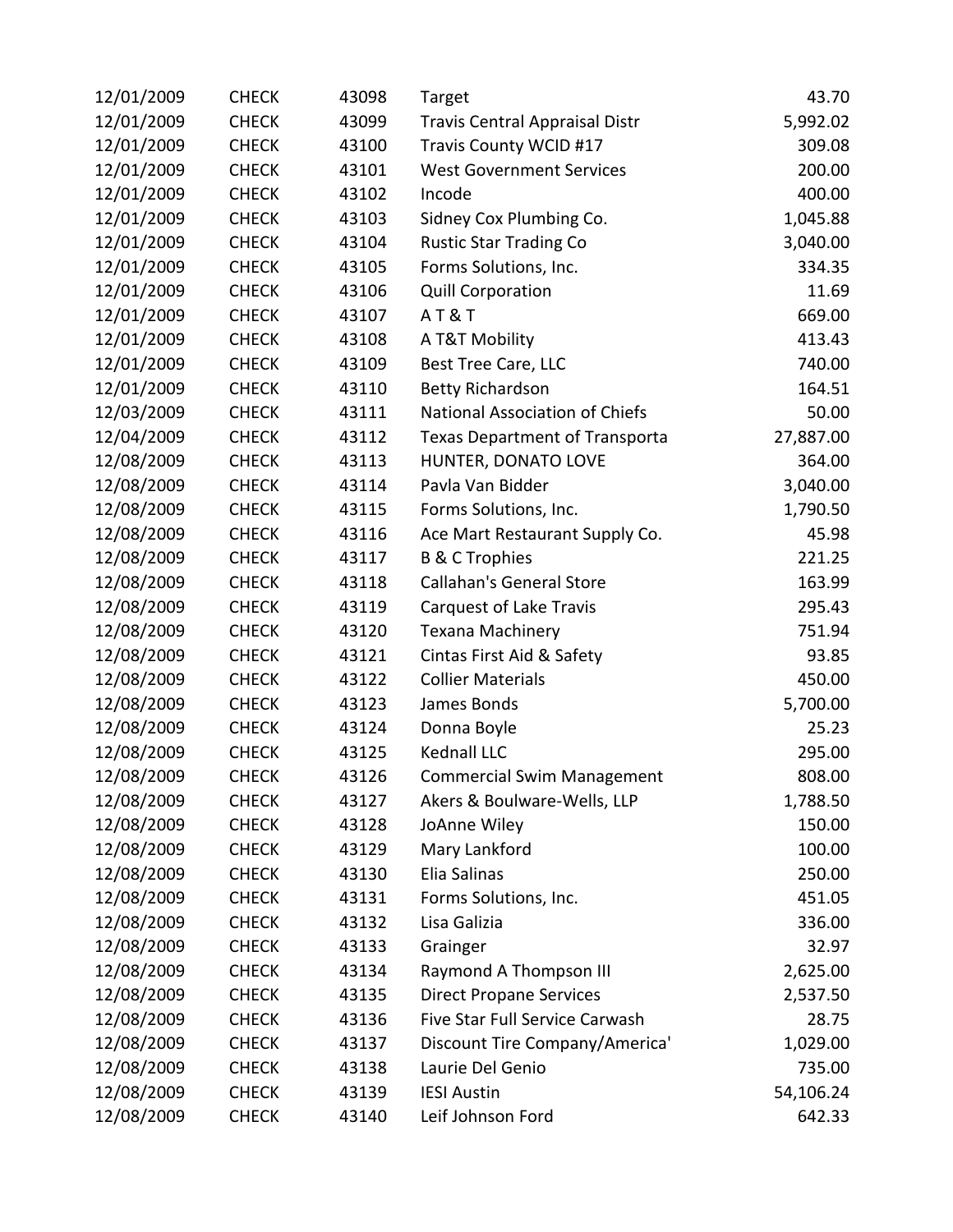| 12/08/2009 | <b>CHECK</b> | 43141 | Marcelo's Inc                         | 795.19    |
|------------|--------------|-------|---------------------------------------|-----------|
| 12/08/2009 | <b>CHECK</b> | 43142 | Martin Linen Supply Co-San Ant        | 105.25    |
| 12/08/2009 | <b>CHECK</b> | 43143 | McComis Inspection, Inc.              | 8,174.20  |
| 12/08/2009 | <b>CHECK</b> | 43144 | Huu Nguyen                            | 50.00     |
| 12/08/2009 | <b>CHECK</b> | 43145 | LeadingEdge Personnel LTD             | 415.92    |
| 12/08/2009 | <b>CHECK</b> | 43146 | Longhorn Office Products, Inc.        | 161.33    |
| 12/08/2009 | <b>CHECK</b> | 43147 | Mangieri's Pizza Cafe                 | 33.27     |
| 12/08/2009 | <b>CHECK</b> | 43148 | Target                                | 350.00    |
| 12/08/2009 | <b>CHECK</b> | 43149 | <b>VOID CHECK</b>                     | 0.00      |
| 12/08/2009 | <b>CHECK</b> | 43150 | Tonya Riley                           | 226.80    |
| 12/08/2009 | <b>CHECK</b> | 43151 | Stokes Sign Company, Inc.             | 116.50    |
| 12/08/2009 | <b>CHECK</b> | 43152 | <b>Texas Municipal Courts Educati</b> | 50.00     |
| 12/08/2009 | <b>CHECK</b> | 43153 | <b>Quill Corporation</b>              | 49.87     |
| 12/08/2009 | <b>CHECK</b> | 43154 | Reserve Account                       | 2,200.00  |
| 12/08/2009 | <b>CHECK</b> | 43155 | Sportball, Inc.                       | 78.40     |
| 12/08/2009 | <b>CHECK</b> | 43156 | <b>Quest Diagnostics</b>              | 91.04     |
| 12/08/2009 | <b>CHECK</b> | 43157 | <b>Municipal Recovery Services</b>    | 2,599.44  |
| 12/08/2009 | <b>CHECK</b> | 43158 | Spanish Language Inst                 | 65.00     |
| 12/08/2009 | <b>CHECK</b> | 43159 | <b>TTI-TF10</b>                       | 600.00    |
| 12/08/2009 | <b>CHECK</b> | 43160 | <b>Aero Designed Systems</b>          | 48.00     |
| 12/08/2009 | <b>CHECK</b> | 43161 | Westlake Picayune                     | 537.20    |
| 12/08/2009 | <b>CHECK</b> | 43162 | UniVista                              | 1,802.97  |
| 12/08/2009 | <b>CHECK</b> | 43163 | <b>Verizon Wireless</b>               | 180.15    |
| 12/11/2009 | <b>CHECK</b> |       | 43164-43171 PAYROLL CHECKS            | 9,262.85  |
| 12/15/2009 | <b>CHECK</b> | 43172 | <b>Philpott Motors</b>                | 27,622.39 |
| 12/15/2009 | <b>CHECK</b> | 43173 | MDF MOST DEPENDABLE FOUNTAINS         | 7,730.00  |
| 12/15/2009 | <b>CHECK</b> | 43174 | Aqua Clear Technologies, LP           | 60.00     |
| 12/15/2009 | <b>CHECK</b> | 43175 | <b>Callahan's General Store</b>       | 497.98    |
| 12/15/2009 | <b>CHECK</b> | 43176 | Ewing                                 | 994.15    |
| 12/15/2009 | <b>CHECK</b> | 43177 | Five Star Full Service Carwash        | 286.06    |
| 12/15/2009 | <b>CHECK</b> | 43178 | AT&T                                  | 629.23    |
| 12/15/2009 | <b>CHECK</b> | 43179 | Austin Welder & Generator Serv        | 206.90    |
| 12/15/2009 | <b>CHECK</b> | 43180 | <b>Crenshaw Services LLC</b>          | 100.00    |
| 12/15/2009 | <b>CHECK</b> | 43181 | <b>B2B Copies LLC</b>                 | 3.08      |
| 12/15/2009 | <b>CHECK</b> | 43182 | <b>AISD Police</b>                    | 5.00      |
| 12/15/2009 | <b>CHECK</b> | 43183 | Linda DeOme                           | 209.76    |
| 12/15/2009 | <b>CHECK</b> | 43184 | Post, Buckley, Schuh & Jerniga        | 4,725.28  |
| 12/15/2009 | <b>CHECK</b> | 43185 | Grainger                              | 288.29    |
| 12/15/2009 | <b>CHECK</b> | 43186 | Home Depot                            | 901.92    |
| 12/15/2009 | <b>CHECK</b> | 43187 | <b>IKON Office Solutions</b>          | 2,450.19  |
| 12/15/2009 | <b>CHECK</b> | 43188 | Lowes Business Account                | 507.92    |
| 12/15/2009 | <b>CHECK</b> | 43189 | <b>Highland Products Group</b>        | 284.48    |
| 12/15/2009 | <b>CHECK</b> | 43190 | Jiffy Lube #3177                      | 67.97     |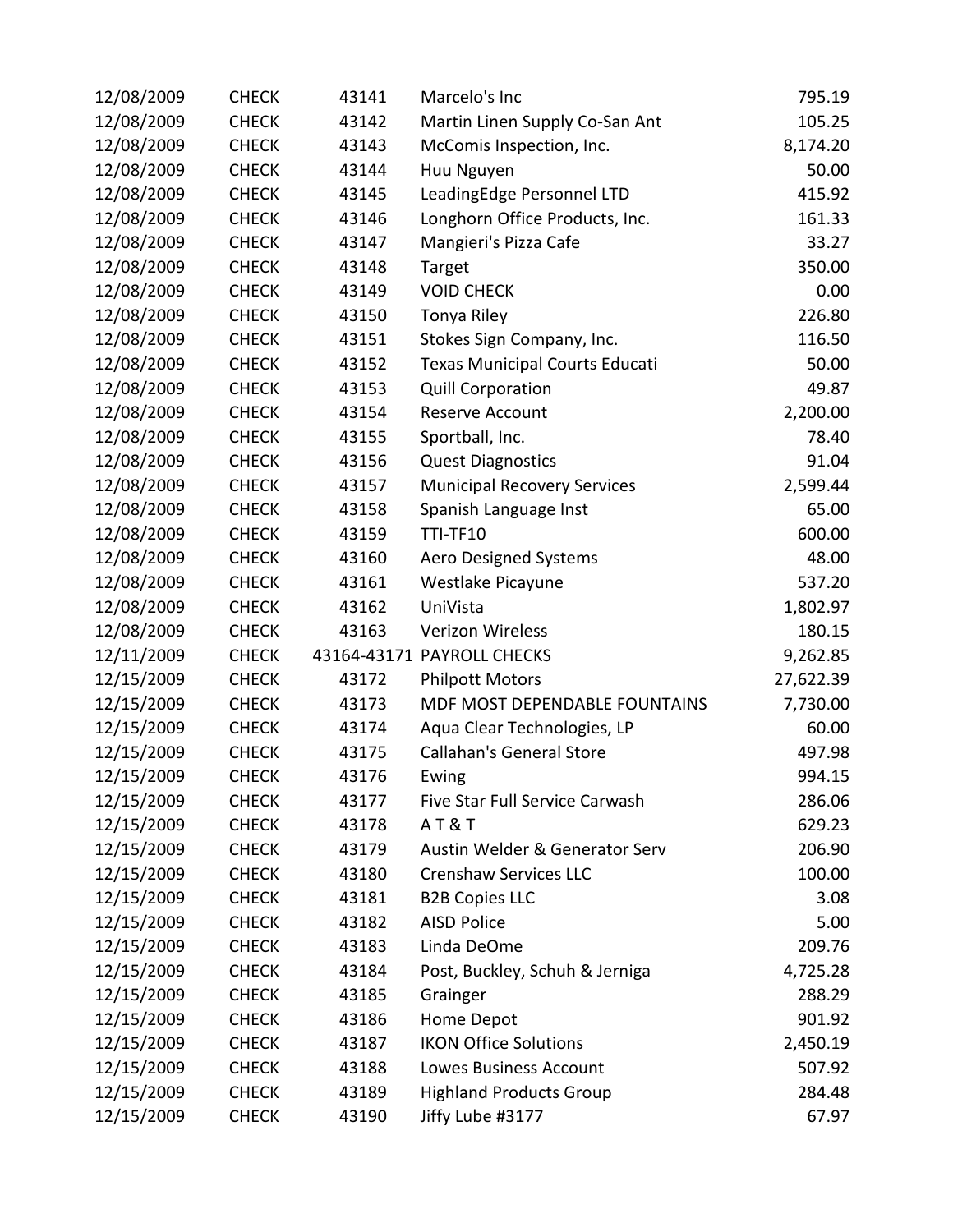| 12/15/2009 | <b>CHECK</b> | 43191 | LeadingEdge Personnel LTD             | 693.20    |
|------------|--------------|-------|---------------------------------------|-----------|
| 12/15/2009 | <b>CHECK</b> | 43192 | Longhorn Office Products, Inc.        | 414.05    |
| 12/15/2009 | <b>CHECK</b> | 43193 | Lakeway MUD                           | 6,231.18  |
| 12/15/2009 | <b>CHECK</b> | 43194 | <b>VOID CHECK</b>                     | 0.00      |
| 12/15/2009 | <b>CHECK</b> | 43195 | Martin Linen Supply Co-San Ant        | 329.92    |
| 12/15/2009 | <b>CHECK</b> | 43196 | Miller Uniforms & Emblems, Inc        | 998.04    |
| 12/15/2009 | <b>CHECK</b> | 43197 | Office Depot, Inc.                    | 99.45     |
| 12/15/2009 | <b>CHECK</b> | 43198 | Pathmark Traffic Products of T        | 669.00    |
| 12/15/2009 | <b>CHECK</b> | 43199 | <b>POS Solutions</b>                  | 40.00     |
| 12/15/2009 | <b>CHECK</b> | 43200 | Office of the Attorney General        | 100.00    |
| 12/15/2009 | <b>CHECK</b> | 43201 | Praxair Distribution, Inc.            | 96.58     |
| 12/15/2009 | <b>CHECK</b> | 43202 | Stokes Sign Company, Inc.             | 56.70     |
| 12/15/2009 | <b>CHECK</b> | 43203 | Stokes Sign Company, Inc.             | 518.92    |
| 12/15/2009 | <b>CHECK</b> | 43204 | <b>Texas AgriLife Extension Servi</b> | 30.00     |
| 12/15/2009 | <b>CHECK</b> | 43205 | <b>Time Warner Cable</b>              | 871.49    |
| 12/15/2009 | <b>CHECK</b> | 43206 | Westbrook Metals, Inc.                | 46.17     |
| 12/15/2009 | <b>CHECK</b> | 43207 | <b>Quill Corporation</b>              | 22.25     |
| 12/15/2009 | <b>CHECK</b> | 43208 | <b>TCMA</b>                           | 332.56    |
| 12/15/2009 | <b>CHECK</b> | 43209 | Rudy's Country Store & BBQ            | 419.48    |
| 12/15/2009 | <b>CHECK</b> | 43210 | Southwest Communications Techn        | 132.50    |
| 12/15/2009 | <b>CHECK</b> | 43211 | UniVista                              | 2,082.50  |
| 12/15/2009 | <b>CHECK</b> | 43212 | Valero Marketing and Supply Co        | 6,987.84  |
| 12/15/2009 | <b>CHECK</b> | 43213 | <b>Strategic Government Resources</b> | 175.00    |
| 12/15/2009 | <b>CHECK</b> | 43214 | <b>West Government Services</b>       | 200.00    |
| 12/15/2009 | <b>CHECK</b> | 43215 | RadioShack Corporation                | 7.99      |
| 12/15/2009 | <b>CHECK</b> | 43216 | <b>Tactical Gear Now, Inc</b>         | 227.20    |
| 12/15/2009 | <b>CHECK</b> | 43217 | The Lifeguard Store, Inc              | 150.00    |
| 12/15/2009 | <b>CHECK</b> | 43218 | RC Systems, Inc.                      | 930.00    |
| 12/15/2009 | <b>CHECK</b> | 43219 | UniVista                              | 2,700.00  |
| 12/17/2009 | <b>CHECK</b> | 43220 | MARTINEZ, FRANCISCO                   | 461.29    |
| 12/17/2009 | <b>CHECK</b> | 43221 | Lake Travis Independent School        | 1,985.00  |
| 12/17/2009 | <b>CHECK</b> | 43222 | RC Systems, Inc.                      | 3,050.00  |
| 12/17/2009 | <b>CHECK</b> | 43223 | <b>Dusty Rhodes</b>                   | 750.00    |
| 12/18/2009 | <b>CHECK</b> | 43224 | <b>Betty Richardson</b>               | 180.95    |
| 12/18/2009 | <b>CHECK</b> | 43225 | <b>Betty Richardson</b>               | 266.78    |
| 12/18/2009 | <b>CHECK</b> | 43226 | James Bonds                           | 1,300.00  |
| 12/18/2009 | <b>CHECK</b> | 43227 | <b>Betty Richardson</b>               | 33.33     |
| 12/18/2009 | <b>CHECK</b> | 43228 | Dusty Rhodes                          | 4,530.50  |
| 12/23/2009 | <b>CHECK</b> |       | 43229-43239 PAYROLL CHECKS            | 10,398.17 |
| 12/21/2009 | <b>CHECK</b> | 43240 | AmSan, LLC                            | 82.52     |
| 12/21/2009 | <b>CHECK</b> | 43241 | Animal Care Equipment & Servic        | 229.99    |
| 12/21/2009 | <b>CHECK</b> | 43242 | <b>Callahan's General Store</b>       | 140.90    |
| 12/21/2009 | <b>CHECK</b> | 43243 | Terri Mitchell                        | 315.00    |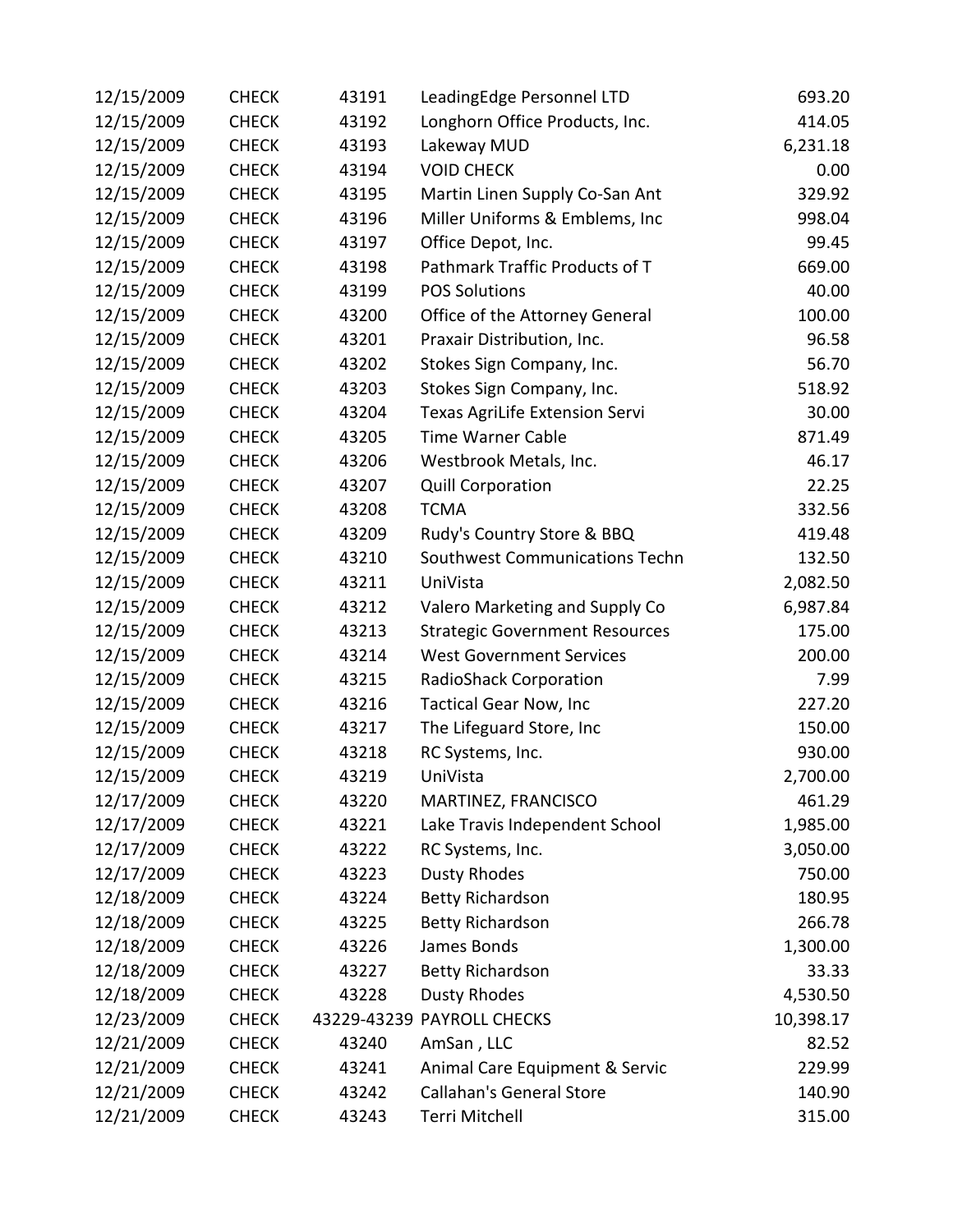| 12/21/2009 | <b>CHECK</b> | 43244 | Capital Area Council of Govern        | 1,139.90 |
|------------|--------------|-------|---------------------------------------|----------|
| 12/21/2009 | <b>CHECK</b> | 43245 | <b>Card Service Center</b>            | 1,569.36 |
| 12/21/2009 | <b>CHECK</b> | 43246 | Card Service Center                   | 76.90    |
| 12/21/2009 | <b>CHECK</b> | 43247 | <b>Card Service Center</b>            | 1,140.86 |
| 12/21/2009 | <b>CHECK</b> | 43248 | <b>Card Service Center</b>            | 63.98    |
| 12/21/2009 | <b>CHECK</b> | 43249 | <b>Card Service Center</b>            | 228.18   |
| 12/21/2009 | <b>CHECK</b> | 43250 | <b>Crenshaw Services LLC</b>          | 75.00    |
| 12/21/2009 | <b>CHECK</b> | 43251 | <b>Brake Specialists</b>              | 75.69    |
| 12/21/2009 | <b>CHECK</b> | 43252 | Carquest of Lake Travis               | 465.23   |
| 12/21/2009 | <b>CHECK</b> | 43253 | City of Austin                        | 178.91   |
| 12/21/2009 | <b>CHECK</b> | 43254 | Forms Solutions, Inc.                 | 63.00    |
| 12/21/2009 | <b>CHECK</b> | 43255 | Flowers by Nancy, Too                 | 58.80    |
| 12/21/2009 | <b>CHECK</b> | 43256 | Raymond A Thompson III                | 975.00   |
| 12/21/2009 | <b>CHECK</b> | 43257 | Miller Uniforms & Emblems, Inc        | 193.97   |
| 12/21/2009 | <b>CHECK</b> | 43258 | <b>Cooper's Plumbing</b>              | 129.00   |
| 12/21/2009 | <b>CHECK</b> | 43259 | <b>Ricky Gavit</b>                    | 162.00   |
| 12/21/2009 | <b>CHECK</b> | 43260 | LeadingEdge Personnel LTD             | 693.20   |
| 12/21/2009 | <b>CHECK</b> | 43261 | Mangieri's Pizza Cafe                 | 48.46    |
| 12/21/2009 | <b>CHECK</b> | 43262 | Florida Micro LLC                     | 27.00    |
| 12/21/2009 | <b>CHECK</b> | 43263 | <b>Oriental Trading Company</b>       | 97.85    |
| 12/21/2009 | <b>CHECK</b> | 43264 | Safeway, Inc.                         | 95.82    |
| 12/21/2009 | <b>CHECK</b> | 43265 | Sam's Club                            | 2,647.50 |
| 12/21/2009 | <b>CHECK</b> | 43266 | Stokes Sign Company, Inc.             | 725.00   |
| 12/21/2009 | <b>CHECK</b> | 43267 | <b>Texas Department of Public Saf</b> | 1.00     |
| 12/21/2009 | <b>CHECK</b> | 43268 | Reserve Account                       | 1,000.00 |
| 12/21/2009 | <b>CHECK</b> | 43269 | Texas Welding Supply Co.              | 78.44    |
| 12/21/2009 | <b>CHECK</b> | 43270 | UniVista                              | 162.75   |
| 12/21/2009 | <b>CHECK</b> | 43271 | Forms Solutions, Inc.                 | 335.89   |
| 12/21/2009 | <b>CHECK</b> | 43272 | Office Depot, Inc.                    | 414.05   |
| 12/21/2009 | <b>CHECK</b> | 43273 | <b>Quill Corporation</b>              | 78.84    |
| 12/29/2009 | <b>CHECK</b> | 43274 | <b>Callahan's General Store</b>       | 182.00   |
| 12/29/2009 | <b>CHECK</b> | 43275 | AT&T                                  | 1,598.51 |
| 12/29/2009 | <b>CHECK</b> | 43276 | Kim Brown                             | 500.00   |
| 12/29/2009 | <b>CHECK</b> | 43277 | Kednall LLC                           | 490.00   |
| 12/29/2009 | <b>CHECK</b> | 43278 | A T&T Mobility                        | 402.05   |
| 12/29/2009 | <b>CHECK</b> | 43279 | Lauren Boyle                          | 866.60   |
| 12/29/2009 | <b>CHECK</b> | 43280 | Kristen Cole                          | 50.00    |
| 12/29/2009 | <b>CHECK</b> | 43281 | Ewing                                 | 219.75   |
| 12/29/2009 | <b>CHECK</b> | 43282 | ExxonMobil                            | 46.37    |
| 12/29/2009 | <b>CHECK</b> | 43283 | Lisa Galizia                          | 100.80   |
| 12/29/2009 | <b>CHECK</b> | 43284 | Grainger                              | 46.64    |
| 12/29/2009 | <b>CHECK</b> | 43285 | Hurst Creek MUD                       | 156.76   |
| 12/29/2009 | <b>CHECK</b> | 43286 | Dallas Gorman                         | 50.00    |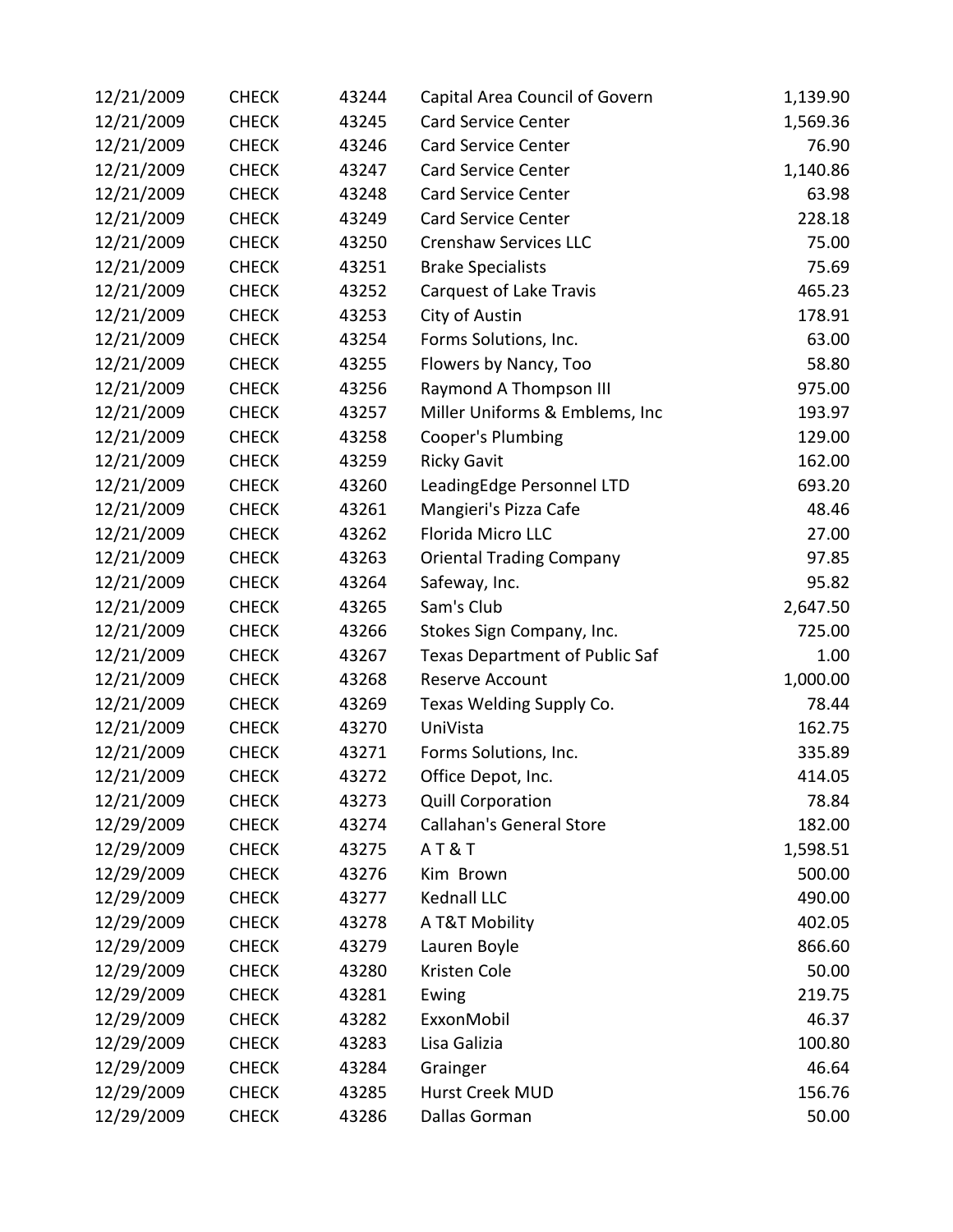| 12/29/2009 | <b>CHECK</b> | 43287 | <b>Tatum Nelson LLC</b>               | 7,154.16  |
|------------|--------------|-------|---------------------------------------|-----------|
| 12/29/2009 | <b>CHECK</b> | 43288 | <b>VOID CHECK</b>                     | 0.00      |
| 12/29/2009 | <b>CHECK</b> | 43289 | Jack E Enter and Associates, I        | 288.25    |
| 12/29/2009 | <b>CHECK</b> | 43290 | CONWILL, STEPHEN LOYD                 | 204.10    |
| 12/29/2009 | <b>CHECK</b> | 43291 | Kevin R Madison, Attorney at L        | 3,500.00  |
| 12/29/2009 | <b>CHECK</b> | 43292 | Office Depot, Inc.                    | 281.94    |
| 12/29/2009 | <b>CHECK</b> | 43293 | <b>Official Payments Corporation</b>  | 20.00     |
| 12/29/2009 | <b>CHECK</b> | 43294 | Praxair Distribution, Inc.            | 63.71     |
| 12/29/2009 | <b>CHECK</b> | 43295 | <b>Quill Corporation</b>              | 83.19     |
| 12/29/2009 | <b>CHECK</b> | 43296 | Office Keepers Austin, Inc            | 2,647.06  |
| 12/29/2009 | <b>CHECK</b> | 43297 | LeadingEdge Personnel LTD             | 693.20    |
| 12/29/2009 | <b>CHECK</b> | 43298 | <b>Pitney Bowes</b>                   | 150.00    |
| 12/29/2009 | <b>CHECK</b> | 43299 | OfficeMax Incorporated                | 145.65    |
| 12/29/2009 | <b>CHECK</b> | 43300 | Forms Solutions, Inc.                 | 54.00     |
| 12/29/2009 | <b>CHECK</b> | 43301 | Lanford Equipment Company             | 315.50    |
| 12/29/2009 | <b>CHECK</b> | 43302 | Miller Uniforms & Emblems, Inc        | 258.00    |
| 12/29/2009 | <b>CHECK</b> | 43303 | Tonya Riley                           | 75.60     |
| 12/29/2009 | <b>CHECK</b> | 43304 | M Scott Taliaferro                    | 2,083.33  |
| 12/29/2009 | <b>CHECK</b> | 43305 | Target                                | 328.12    |
| 12/29/2009 | <b>CHECK</b> | 43306 | ThyssenKrupp Elevator                 | 654.16    |
| 12/29/2009 | <b>CHECK</b> | 43307 | Travis County WCID #17                | 154.61    |
| 12/29/2009 | <b>CHECK</b> | 43308 | Texas Welding Supply Co.              | 9.50      |
| 12/29/2009 | <b>CHECK</b> | 43309 | <b>Sweetwater Home Services</b>       | 85.00     |
| 12/29/2009 | <b>CHECK</b> | 43310 | Thomson West                          | 47.50     |
| 12/29/2009 | <b>CHECK</b> | 43311 | <b>Card Service Center</b>            | 658.00    |
| 12/29/2009 | <b>CHECK</b> | 43312 | <b>Card Service Center</b>            | 1,198.00  |
| 12/29/2009 | <b>CHECK</b> | 43313 | <b>Card Service Center</b>            | 360.00    |
| 12/29/2009 | <b>CHECK</b> | 43314 | <b>Austin Business Furniture</b>      | 7,843.68  |
| 12/29/2009 | <b>CHECK</b> | 43315 | <b>Cook Advertising Specialties</b>   | 1,093.50  |
| 12/30/2009 | <b>CHECK</b> | 43316 | Hector B Almaguer Jr                  | 1,000.00  |
| 12/30/2009 | <b>CHECK</b> | 43317 | Chessie Blanchard-Zimmerman           | 79.20     |
| 12/30/2009 | <b>CHECK</b> | 43318 | UniVista                              | 680.00    |
| 12/30/2009 | <b>CHECK</b> | 43319 | UniVista                              | 425.00    |
| 12/30/2009 | <b>CHECK</b> | 43320 | ICMA Retirement Trust - 457           | 250.00    |
| 12/30/2009 | <b>CHECK</b> | 43321 | Colonial Life & AccidentVOIDED        | 827.25    |
| 12/30/2009 | <b>CHECK</b> | 43322 | <b>Texas Municipal Retirement Sys</b> | 55,083.96 |
| 12/30/2009 | <b>CHECK</b> | 43323 | Lakeway Police Officers Associ        | 140.00    |
| 12/30/2009 | <b>CHECK</b> | 43324 | Pre-Paid Legal Services, Inc.         | 178.30    |
| 12/30/2009 | <b>CHECK</b> | 43325 | <b>Assurant Employee Benefits</b>     | 5,028.37  |
| 12/30/2009 | <b>CHECK</b> | 43326 | Colonial Life & Accident Insur        | 795.80    |
| 01/04/2010 | <b>CHECK</b> | 43327 | Carquest of Lake Travis               | 31.17     |
| 01/04/2010 | <b>CHECK</b> | 43328 | Grainger                              | 25.60     |
| 01/04/2010 | <b>CHECK</b> | 43329 | Home Depot                            | 904.33    |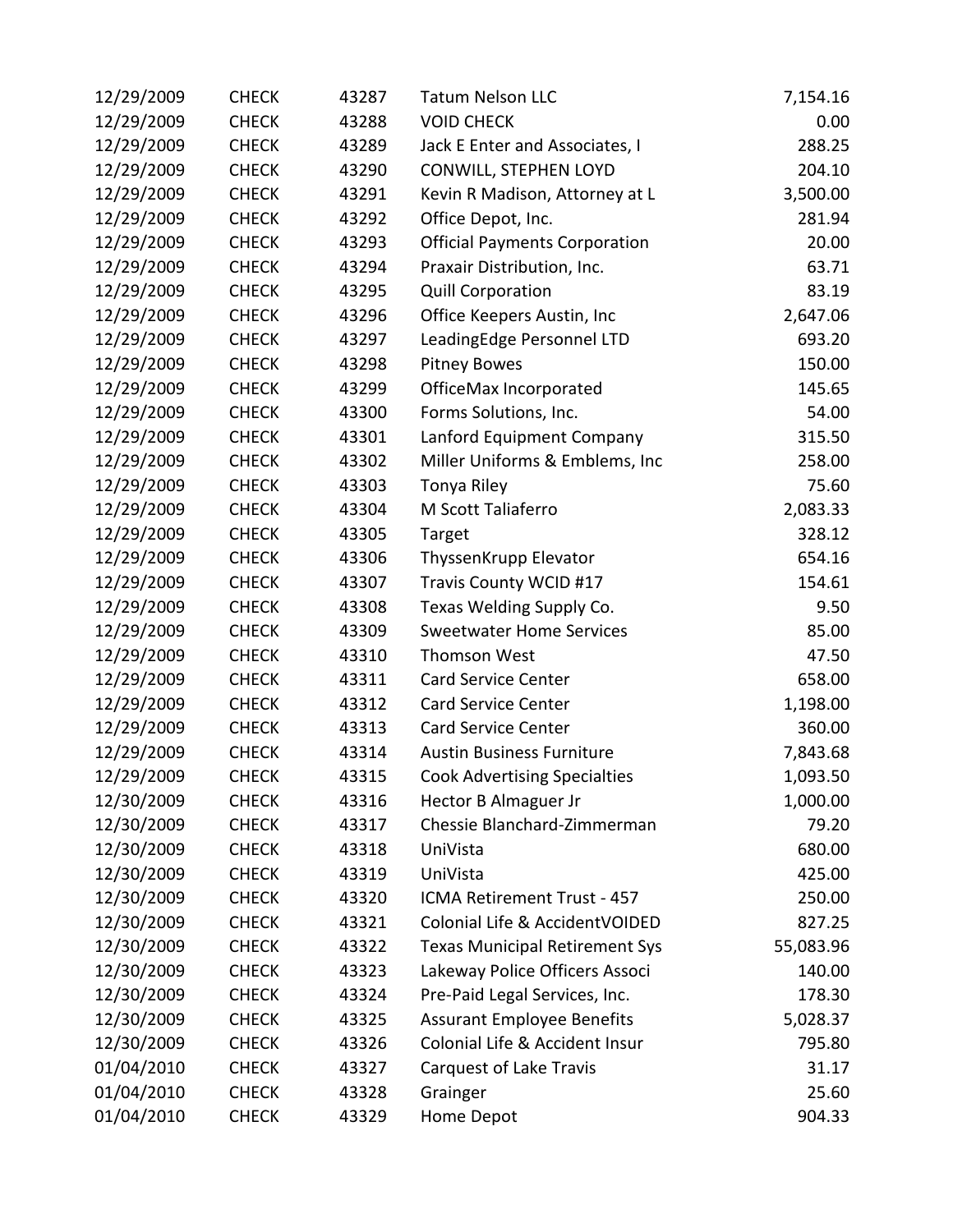| 01/04/2010 | <b>CHECK</b> | 43330 | <b>IKON Office Solutions</b>          | 847.00    |
|------------|--------------|-------|---------------------------------------|-----------|
| 01/04/2010 | <b>CHECK</b> | 43331 | James Bonds                           | 2,400.00  |
| 01/04/2010 | <b>CHECK</b> | 43332 | Five Star Full Service Carwash        | 28.75     |
| 01/04/2010 | <b>CHECK</b> | 43333 | LeadingEdge Personnel LTD             | 415.92    |
| 01/04/2010 | <b>CHECK</b> | 43334 | Christy Fath                          | 282.35    |
| 01/04/2010 | <b>CHECK</b> | 43335 | OfficeMax Incorporated                | 96.18     |
| 01/04/2010 | <b>CHECK</b> | 43336 | Leonard Johnson                       | 56.50     |
| 01/04/2010 | <b>CHECK</b> | 43337 | Incode                                | 185.00    |
| 01/04/2010 | <b>CHECK</b> | 43338 | Pedernales Electric Coorperati        | 8,750.18  |
| 01/04/2010 | <b>CHECK</b> | 43339 | <b>VOID CHECK</b>                     | 0.00      |
| 01/04/2010 | <b>CHECK</b> | 43340 | <b>VOID CHECK</b>                     | 0.00      |
| 01/04/2010 | <b>CHECK</b> | 43341 | <b>Texas Municipal Courts Educati</b> | 200.00    |
| 01/04/2010 | <b>CHECK</b> | 43342 | <b>Texas Workforce Commission</b>     | 274.94    |
| 01/04/2010 | <b>CHECK</b> | 43343 | UniVista                              | 1,653.00  |
| 01/04/2010 | <b>CHECK</b> | 43344 | Verizon Wireless                      | 180.15    |
| 01/04/2010 | <b>CHECK</b> | 43345 | Rapid Refill                          | 162.98    |
| 01/05/2010 | <b>CHECK</b> | 43346 | <b>Bickerstaff Heath Delgado Acos</b> | 129.50    |
| 01/05/2010 | <b>CHECK</b> | 43347 | <b>Callahan's General Store</b>       | 130.00    |
| 01/05/2010 | <b>CHECK</b> | 43348 | Lake Travis Chamber of Commerc        | 75.00     |
| 01/05/2010 | <b>CHECK</b> | 43349 | <b>Texas Police Chiefs Associatio</b> | 367.32    |
| 01/05/2010 | <b>CHECK</b> | 43350 | National Crime Prevention Coun        | 458.03    |
| 01/05/2010 | <b>CHECK</b> | 43351 | <b>Brake Specialists</b>              | 28.75     |
| 01/05/2010 | <b>CHECK</b> | 43352 | Longhorn Office Products, Inc.        | 84.85     |
| 01/05/2010 | <b>CHECK</b> | 43353 | <b>Budget Notary Bonding Agency</b>   | 39.75     |
| 01/08/2010 | <b>CHECK</b> |       | 43354-43364 PAYROLL CHECKS            | 11,341.62 |
| 01/06/2010 | <b>CHECK</b> | 43365 | Whitaker Auto Body and Paint          | 4,053.13  |
| 01/06/2010 | <b>CHECK</b> | 43366 | <b>Granger Pope</b>                   | 50.00     |
| 01/12/2010 | <b>CHECK</b> | 43367 | AmSan, LLC                            | 77.52     |
| 01/12/2010 | <b>CHECK</b> | 43368 | Ferguson Enterprises Inc.#24          | 15.56     |
| 01/12/2010 | <b>CHECK</b> | 43369 | <b>Government Finance Officers As</b> | 120.00    |
| 01/12/2010 | <b>CHECK</b> | 43370 | Grainger                              | 42.58     |
| 01/12/2010 | <b>CHECK</b> | 43371 | <b>Guarantee Automotive</b>           | 112.50    |
| 01/12/2010 | <b>CHECK</b> | 43372 | <b>IESI Austin</b>                    | 53,653.44 |
| 01/12/2010 | <b>CHECK</b> | 43373 | <b>Steve Jones</b>                    | 16.00     |
| 01/12/2010 | <b>CHECK</b> | 43374 | Capital Area Council of Govern        | 987.00    |
| 01/12/2010 | <b>CHECK</b> | 43375 | Five Star Full Service Carwash        | 59.59     |
| 01/12/2010 | <b>CHECK</b> | 43376 | <b>AT&amp;T</b>                       | 63.67     |
| 01/12/2010 | <b>CHECK</b> | 43377 | Holt Texas, LTD                       | 265.00    |
| 01/12/2010 | <b>CHECK</b> | 43378 | <b>Commercial Swim Management</b>     | 250.00    |
| 01/12/2010 | <b>CHECK</b> | 43379 | Lauren Boyle                          | 141.10    |
| 01/12/2010 | <b>CHECK</b> | 43380 | Akers & Boulware-Wells, LLP           | 2,640.00  |
| 01/12/2010 | <b>CHECK</b> | 43381 | <b>VOID CHECK</b>                     | 0.00      |
| 01/12/2010 | <b>CHECK</b> | 43382 | <b>Collier Materials</b>              | 450.00    |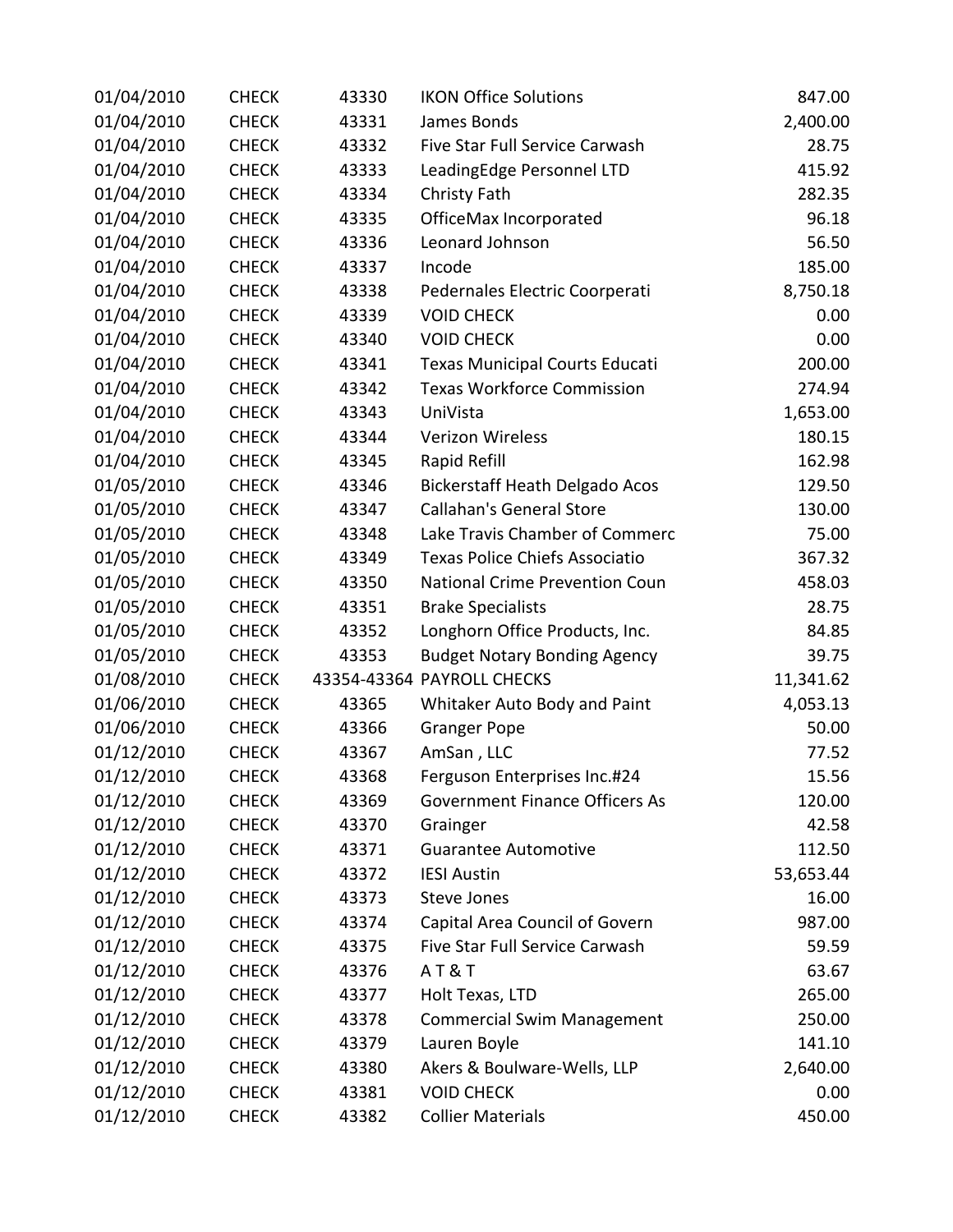| 01/12/2010 | <b>CHECK</b> | 43383 | Grainger                              | 50.40     |
|------------|--------------|-------|---------------------------------------|-----------|
| 01/12/2010 | <b>CHECK</b> | 43384 | Martin Linen Supply Co-San Ant        | 306.84    |
| 01/12/2010 | <b>CHECK</b> | 43385 | Miller Uniforms & Emblems, Inc        | 62.97     |
| 01/12/2010 | <b>CHECK</b> | 43386 | Pathmark Traffic Products of T        | 90.00     |
| 01/12/2010 | <b>CHECK</b> | 43387 | <b>POS Solutions</b>                  | 65.00     |
| 01/12/2010 | <b>CHECK</b> | 43388 | Andy Oestrick                         | 308.00    |
| 01/12/2010 | <b>CHECK</b> | 43389 | <b>Quill Corporation</b>              | 109.77    |
| 01/12/2010 | <b>CHECK</b> | 43390 | LeadingEdge Personnel LTD             | 1,048.47  |
| 01/12/2010 | <b>CHECK</b> | 43391 | Longhorn Office Products, Inc.        | 220.46    |
| 01/12/2010 | <b>CHECK</b> | 43392 | <b>VOID CHECK</b>                     | 0.00      |
| 01/12/2010 | <b>CHECK</b> | 43393 | Magnum Custom Trailer Mfg.            | 2,185.00  |
| 01/12/2010 | <b>CHECK</b> | 43394 | Matthew Bender & Co. Inc              | 161.79    |
| 01/12/2010 | <b>CHECK</b> | 43395 | Office Depot, Inc.                    | 889.47    |
| 01/12/2010 | <b>CHECK</b> | 43396 | Pizza Hut #7122                       | 70.79     |
| 01/12/2010 | <b>CHECK</b> | 43397 | L 3 Com Mobile Vision, Inc.           | 7,125.00  |
| 01/12/2010 | <b>CHECK</b> | 43398 | <b>Municipal Recovery Services</b>    | 1,971.33  |
| 01/12/2010 | <b>CHECK</b> | 43399 | AngelouEconomics                      | 330.00    |
| 01/12/2010 | <b>CHECK</b> | 43400 | <b>VOID CHECK</b>                     | 0.00      |
| 01/12/2010 | <b>CHECK</b> | 43401 | Stokes Sign Company, Inc.             | 49.00     |
| 01/12/2010 | <b>CHECK</b> | 43402 | <b>Texas Department of Public Saf</b> | 3.00      |
| 01/12/2010 | <b>CHECK</b> | 43403 | <b>Texas Municipal League</b>         | 35,326.00 |
| 01/12/2010 | <b>CHECK</b> | 43404 | <b>VOID CHECK</b>                     | 0.00      |
| 01/12/2010 | <b>CHECK</b> | 43405 | <b>Time Warner Cable</b>              | 871.49    |
| 01/12/2010 | <b>CHECK</b> | 43406 | William E Smith Piano Service         | 105.00    |
| 01/12/2010 | <b>CHECK</b> | 43407 | UniVista                              | 2,847.50  |
| 01/12/2010 | <b>CHECK</b> | 43408 | Valero Marketing and Supply Co        | 6,907.83  |
| 01/12/2010 | <b>CHECK</b> | 43409 | <b>Texas Department of Agricultur</b> | 12.00     |
| 01/12/2010 | <b>CHECK</b> | 43410 | Singleton, Moore & Company LLP        | 7,062.50  |
| 01/12/2010 | <b>CHECK</b> | 43411 | Mary B Shrader                        | 15.00     |
| 01/15/2010 | <b>CHECK</b> | 43412 | PAYROLL CHECKS                        | 367.27    |
| 01/19/2010 | <b>CHECK</b> | 43413 | MCCASKILL, DONNA BEARD                | 150.00    |
| 01/19/2010 | <b>CHECK</b> | 43414 | <b>Philpott Motors</b>                | 25,775.80 |
| 01/19/2010 | <b>CHECK</b> | 43415 | AAA Fire & Safety Equip Co., I        | 323.00    |
| 01/19/2010 | <b>CHECK</b> | 43416 | <b>Aero Designed Systems</b>          | 755.00    |
| 01/19/2010 | <b>CHECK</b> | 43417 | Aqua Clear Technologies, LP           | 60.00     |
| 01/19/2010 | <b>CHECK</b> | 43418 | <b>ASCAP</b>                          | 305.00    |
| 01/19/2010 | <b>CHECK</b> | 43419 | Entermann-Rovin Co                    | 345.81    |
| 01/19/2010 | <b>CHECK</b> | 43420 | <b>Direct Propane Services</b>        | 6,176.46  |
| 01/19/2010 | <b>CHECK</b> | 43421 | Five Star Full Service Carwash        | 455.12    |
| 01/19/2010 | <b>CHECK</b> | 43422 | AT&T                                  | 283.64    |
| 01/19/2010 | <b>CHECK</b> | 43423 | Discount Tire Company/America'        | 50.00     |
| 01/19/2010 | <b>CHECK</b> | 43424 | Laurie Del Genio                      | 1,211.00  |
| 01/19/2010 | <b>CHECK</b> | 43425 | Assassin Pest Control                 | 125.00    |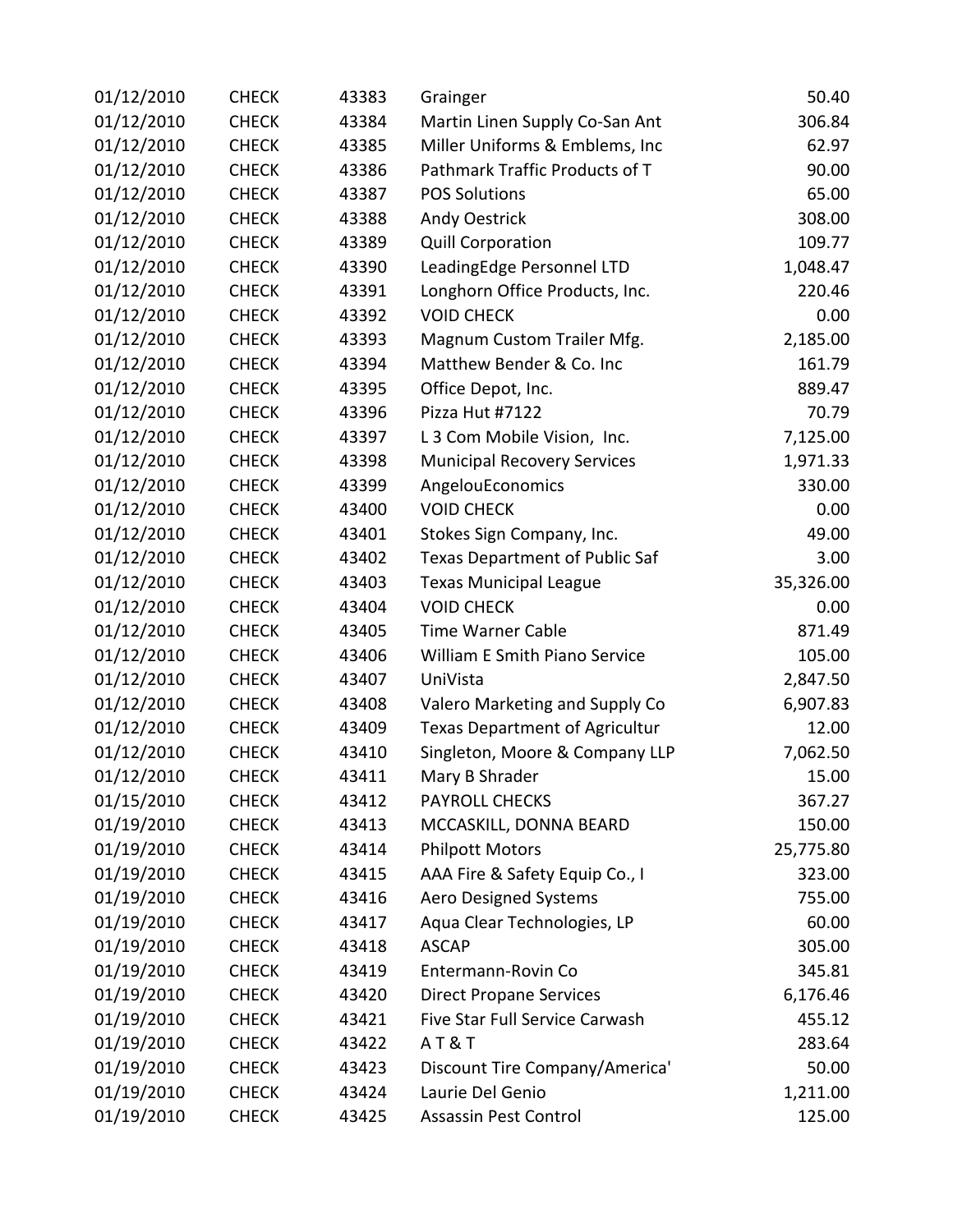| 01/19/2010 | <b>CHECK</b> | 43426 | Gulf Coast Paper Co.              | 303.32   |
|------------|--------------|-------|-----------------------------------|----------|
| 01/19/2010 | <b>CHECK</b> | 43427 | Raymond A Thompson III            | 3,825.00 |
| 01/19/2010 | <b>CHECK</b> | 43428 | <b>IKON Office Solutions</b>      | 2,425.91 |
| 01/19/2010 | <b>CHECK</b> | 43429 | McComis Inspection, Inc.          | 1,756.00 |
| 01/19/2010 | <b>CHECK</b> | 43430 | Miller Uniforms & Emblems, Inc    | 118.00   |
| 01/19/2010 | <b>CHECK</b> | 43431 | Jiffy Lube #3177                  | 67.97    |
| 01/19/2010 | <b>CHECK</b> | 43432 | Sandi Boston                      | 34.91    |
| 01/19/2010 | <b>CHECK</b> | 43433 | Longhorn Blinds of Austin LLC     | 330.70   |
| 01/19/2010 | <b>CHECK</b> | 43434 | Sandra Martinez                   | 200.00   |
| 01/19/2010 | <b>CHECK</b> | 43435 | Incode                            | 1,240.00 |
| 01/19/2010 | <b>CHECK</b> | 43436 | <b>Betty Richardson</b>           | 145.89   |
| 01/19/2010 | <b>CHECK</b> | 43437 | Pedernales Electric Coorperati    | 45.00    |
| 01/19/2010 | <b>CHECK</b> | 43438 | <b>POS Solutions</b>              | 40.00    |
| 01/19/2010 | <b>CHECK</b> | 43439 | Praxair Distribution, Inc.        | 30.84    |
| 01/19/2010 | <b>CHECK</b> | 43440 | Safeway, Inc.                     | 43.17    |
| 01/19/2010 | <b>CHECK</b> | 43441 | Sam's Club                        | 158.44   |
| 01/19/2010 | <b>CHECK</b> | 43442 | Stokes Sign Company, Inc.         | 52.86    |
| 01/19/2010 | <b>CHECK</b> | 43443 | Westlake Picayune                 | 555.05   |
| 01/19/2010 | <b>CHECK</b> | 43444 | <b>Quill Corporation</b>          | 91.13    |
| 01/19/2010 | <b>CHECK</b> | 43445 | Southwest Communications Techn    | 118.50   |
| 01/19/2010 | <b>CHECK</b> | 43446 | Whitaker Auto Body and Paint      | 341.00   |
| 01/19/2010 | <b>CHECK</b> | 43447 | Rapid Refill                      | 36.98    |
| 01/22/2010 | <b>CHECK</b> | 43448 | <b>PAYROLL CHECKS</b>             | 9,992.60 |
| 01/19/2010 | <b>CHECK</b> | 43456 | Cafe Lago                         | 1,600.00 |
| 01/19/2010 | <b>CHECK</b> | 43457 | <b>IKON Office Solutions</b>      | 410.00   |
| 01/19/2010 | <b>CHECK</b> | 43458 | <b>Fox Service Company</b>        | 140.00   |
| 01/20/2010 | <b>CHECK</b> | 43459 | Carquest of Lake Travis           | 351.07   |
| 01/20/2010 | <b>CHECK</b> | 43460 | Whitaker Auto Body and Paint      | 1,064.24 |
| 01/20/2010 | <b>CHECK</b> | 43461 | <b>Guarantee Automotive</b>       | 1,322.15 |
| 01/25/2010 | <b>CHECK</b> | 43462 | Dusty Rhodes                      | 5,561.50 |
| 01/25/2010 | <b>CHECK</b> | 43463 | HEINE, DAVID ZACHARY              | 209.90   |
| 01/25/2010 | <b>CHECK</b> | 43464 | L 3 Com Mobile Vision, Inc.       | 5,080.00 |
| 01/25/2010 | <b>CHECK</b> | 43465 | <b>Ramming Paving Company LTD</b> | 2,900.00 |
| 01/25/2010 | <b>CHECK</b> | 43466 | Post, Buckley, Schuh & Jerniga    | 397.48   |
| 01/25/2010 | <b>CHECK</b> | 43467 | Precision Camera & Video          | 2,297.13 |
| 01/25/2010 | <b>CHECK</b> | 43468 | MCLAUGHLIN, THOMAS C              | 669.00   |
| 01/26/2010 | <b>CHECK</b> | 43469 | Sandra M Chado                    | 150.00   |
| 01/26/2010 | <b>CHECK</b> | 43470 | Assassin Pest Control             | 145.00   |
| 01/26/2010 | <b>CHECK</b> | 43471 | A Locksmith                       | 54.25    |
| 01/26/2010 | <b>CHECK</b> | 43472 | <b>Crenshaw Services LLC</b>      | 75.00    |
| 01/26/2010 | <b>CHECK</b> | 43473 | Kim Brown                         | 500.00   |
| 01/26/2010 | <b>CHECK</b> | 43474 | Best Tree Care, LLC               | 175.00   |
| 01/26/2010 | <b>CHECK</b> | 43475 | Slim Richey                       | 400.00   |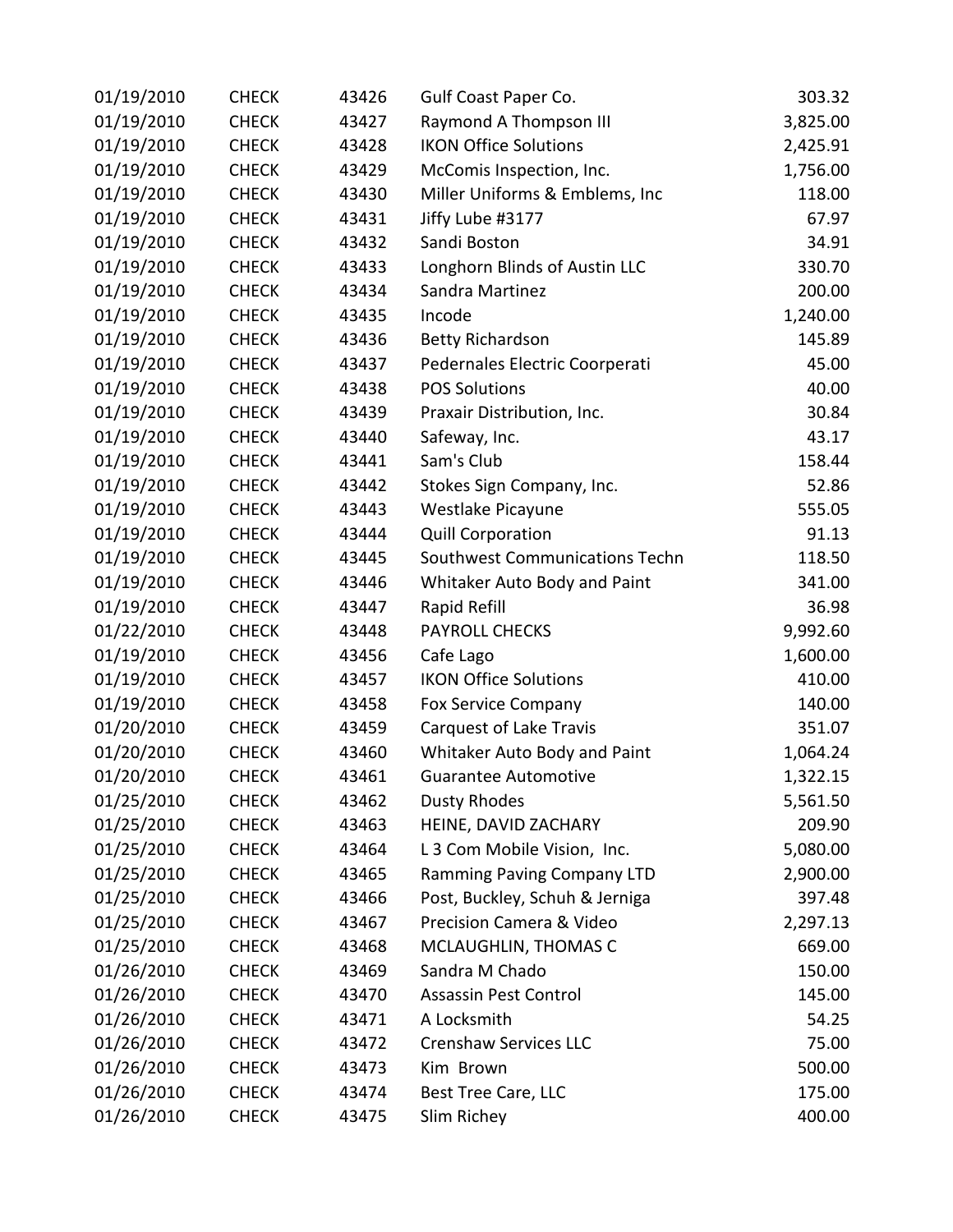| 01/26/2010 | <b>CHECK</b> | 43476 | Gay L Bonorden                        | 98.00    |
|------------|--------------|-------|---------------------------------------|----------|
| 01/26/2010 | <b>CHECK</b> | 43477 | Liz Morphis                           | 200.00   |
| 01/26/2010 | <b>CHECK</b> | 43478 | <b>Scott Bailey</b>                   | 300.00   |
| 01/26/2010 | <b>CHECK</b> | 43479 | Lisa Clark                            | 200.00   |
| 01/26/2010 | <b>CHECK</b> | 43480 | <b>Ernestine Broyles</b>              | 110.00   |
| 01/26/2010 | <b>CHECK</b> | 43481 | Carquest of Lake Travis               | 42.77    |
| 01/26/2010 | <b>CHECK</b> | 43482 | Texana Machinery                      | 102.53   |
| 01/26/2010 | <b>CHECK</b> | 43483 | City of Austin                        | 215.97   |
| 01/26/2010 | <b>CHECK</b> | 43484 | <b>Card Service Center</b>            | 85.11    |
| 01/26/2010 | <b>CHECK</b> | 43485 | <b>Card Service Center</b>            | 1,335.00 |
| 01/26/2010 | <b>CHECK</b> | 43486 | <b>Card Service Center</b>            | 2,967.56 |
| 01/26/2010 | <b>CHECK</b> | 43487 | <b>Card Service Center</b>            | 62.79    |
| 01/26/2010 | <b>CHECK</b> | 43488 | Claduia Byrne, PhD                    | 240.00   |
| 01/26/2010 | <b>CHECK</b> | 43489 | <b>SUMMIT BUILDERS INC</b>            | 105.00   |
| 01/26/2010 | <b>CHECK</b> | 43490 | LOTT, JERRY L.                        | 36.00    |
| 01/26/2010 | <b>CHECK</b> | 43491 | Entermann-Rovin Co                    | 239.73   |
| 01/26/2010 | <b>CHECK</b> | 43492 | Ewing                                 | 428.76   |
| 01/26/2010 | <b>CHECK</b> | 43493 | ExxonMobil                            | 88.21    |
| 01/26/2010 | <b>CHECK</b> | 43494 | Ferguson Enterprises Inc.#24          | 21.60    |
| 01/26/2010 | <b>CHECK</b> | 43495 | G T Distributors, Inc.                | 39.00    |
| 01/26/2010 | <b>CHECK</b> | 43496 | Terri Mitchell                        | 210.00   |
| 01/26/2010 | <b>CHECK</b> | 43497 | Tonya Riley                           | 327.60   |
| 01/26/2010 | <b>CHECK</b> | 43498 | <b>Steve Jones</b>                    | 7.00     |
| 01/26/2010 | <b>CHECK</b> | 43499 | <b>Granite Security Systems</b>       | 42.50    |
| 01/26/2010 | <b>CHECK</b> | 43500 | Jiffy Lube #3177                      | 87.96    |
| 01/26/2010 | <b>CHECK</b> | 43501 | <b>Tatum Nelson LLC</b>               | 5,829.16 |
| 01/26/2010 | <b>CHECK</b> | 43502 | Laurie Del Genio                      | 157.50   |
| 01/26/2010 | <b>CHECK</b> | 43503 | Lanford Equipment Company             | 63.33    |
| 01/26/2010 | <b>CHECK</b> | 43504 | Kevin R Madison, Attorney at L        | 3,500.00 |
| 01/26/2010 | <b>CHECK</b> | 43505 | McCoy's Lawn Equipment Superst        | 11.22    |
| 01/26/2010 | <b>CHECK</b> | 43506 | Office Depot, Inc.                    | 89.51    |
| 01/26/2010 | <b>CHECK</b> | 43507 | Lakeway Players                       | 9,132.64 |
| 01/26/2010 | <b>CHECK</b> | 43508 | Office Keepers Austin, Inc            | 2,151.16 |
| 01/26/2010 | <b>CHECK</b> | 43509 | LeadingEdge Personnel LTD             | 1,398.40 |
| 01/26/2010 | <b>CHECK</b> | 43510 | Longhorn Office Products, Inc.        | 179.53   |
| 01/26/2010 | <b>CHECK</b> | 43511 | OfficeMax Incorporated                | 203.66   |
| 01/26/2010 | <b>CHECK</b> | 43512 | Michelle Pulsifer                     | 300.00   |
| 01/26/2010 | <b>CHECK</b> | 43513 | Lakeside Towing LP                    | 130.00   |
| 01/26/2010 | <b>CHECK</b> | 43514 | Heart of Texas Pizza, LP dba P        | 23.19    |
| 01/26/2010 | <b>CHECK</b> | 43515 | Sirchie Finger Print Laborator        | 84.09    |
| 01/26/2010 | <b>CHECK</b> | 43516 | M Scott Taliaferro                    | 2,083.33 |
| 01/26/2010 | <b>CHECK</b> | 43517 | <b>Quill Corporation</b>              | 308.81   |
| 01/26/2010 | <b>CHECK</b> | 43518 | <b>Texas Court Clerks Association</b> | 80.00    |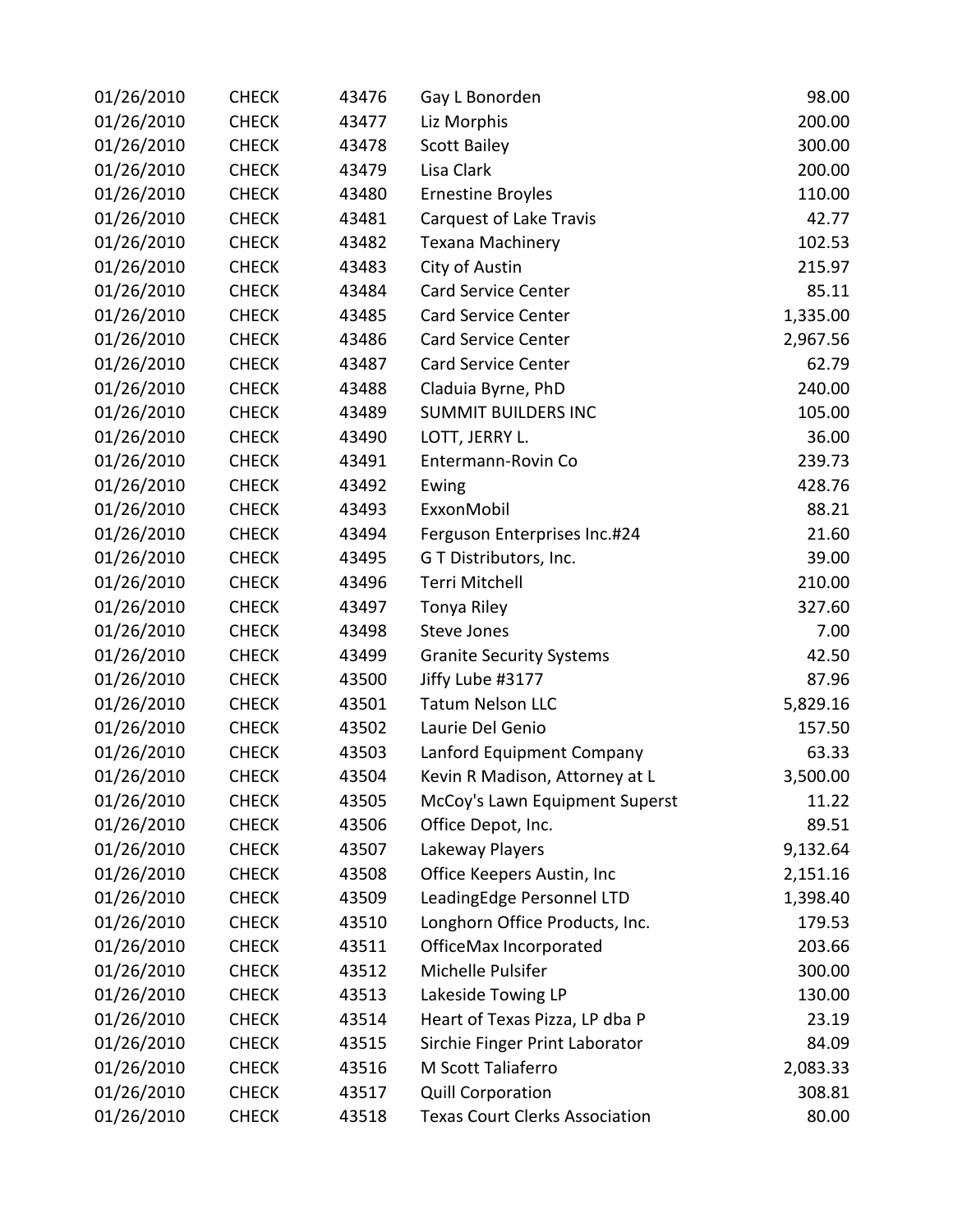| 01/26/2010 | <b>CHECK</b> | 43519 | <b>Card Service Center</b>            | 391.36    |
|------------|--------------|-------|---------------------------------------|-----------|
| 01/26/2010 | <b>CHECK</b> | 43520 | UniVista                              | 164.50    |
| 01/26/2010 | <b>CHECK</b> | 43521 | Triple S Petroleum                    | 826.24    |
| 01/26/2010 | <b>CHECK</b> | 43522 | Whitaker Auto Body and Paint          | 133.35    |
| 01/26/2010 | <b>CHECK</b> | 43523 | Sidney Cox Plumbing Co.               | 615.00    |
| 01/26/2010 | <b>CHECK</b> | 43524 | <b>West Government Services</b>       | 200.00    |
| 01/26/2010 | <b>CHECK</b> | 43525 | <b>Pitney Bowes</b>                   | 1,905.00  |
| 01/26/2010 | <b>CHECK</b> | 43526 | Precision Camera & Video              | 107.90    |
| 01/26/2010 | <b>CHECK</b> | 43527 | <b>VII HOMES</b>                      | 183.60    |
| 01/26/2010 | <b>CHECK</b> | 43528 | <b>Budget Notary Bonding Agency</b>   | 44.00     |
| 01/26/2010 | <b>CHECK</b> | 43529 | <b>LERN</b>                           | 395.00    |
| 01/28/2010 | <b>CHECK</b> | 43530 | UniVista                              | 659.00    |
| 01/29/2010 | <b>CHECK</b> | 43531 | ICMA Retirement Trust - 457           | 250.00    |
| 01/29/2010 | <b>CHECK</b> | 43532 | Colonial Life & Accident Insur        | 795.80    |
| 01/29/2010 | <b>CHECK</b> | 43533 | <b>Texas Municipal Retirement Sys</b> | 57,345.47 |
| 01/29/2010 | <b>CHECK</b> | 43534 | Lakeway Police Officers Associ        | 150.00    |
| 01/29/2010 | <b>CHECK</b> | 43535 | Pre-Paid Legal Services, Inc.         | 178.30    |
| 01/29/2010 | <b>CHECK</b> | 43536 | <b>Assurant Employee Benefits</b>     | 4,862.48  |
| 02/02/2010 | <b>CHECK</b> | 43537 | Ramming Paving Company LTD            | 10,500.00 |
| 02/02/2010 | <b>CHECK</b> | 43538 | Ace Mart Restaurant Supply Co.        | 86.03     |
| 02/02/2010 | <b>CHECK</b> | 43539 | <b>Aero Designed Systems</b>          | 233.00    |
| 02/02/2010 | <b>CHECK</b> | 43540 | <b>Bickerstaff Heath Delgado Acos</b> | 238.65    |
| 02/02/2010 | <b>CHECK</b> | 43541 | <b>AT&amp;T</b>                       | 1,555.71  |
| 02/02/2010 | <b>CHECK</b> | 43542 | Kednall LLC                           | 490.00    |
| 02/02/2010 | <b>CHECK</b> | 43543 | A T&T Mobility                        | 407.39    |
| 02/02/2010 | <b>CHECK</b> | 43544 | <b>Brake Specialists</b>              | 718.91    |
| 02/02/2010 | <b>CHECK</b> | 43545 | <b>VOID CHECK</b>                     | 0.00      |
| 02/02/2010 | <b>CHECK</b> | 43546 | Akers & Boulware-Wells, LLP           | 3,805.10  |
| 02/02/2010 | <b>CHECK</b> | 43547 | Kat Edmonson                          | 200.00    |
| 02/02/2010 | <b>CHECK</b> | 43548 | <b>DETECH Fire &amp; Security</b>     | 354.00    |
| 02/02/2010 | <b>CHECK</b> | 43549 | Forms Solutions, Inc.                 | 72.00     |
| 02/02/2010 | <b>CHECK</b> | 43550 | Entermann-Rovin Co                    | 383.81    |
| 02/02/2010 | <b>CHECK</b> | 43551 | Ewing                                 | 63.74     |
| 02/02/2010 | <b>CHECK</b> | 43552 | Ferguson Enterprises Inc.#24          | 29.38     |
| 02/02/2010 | <b>CHECK</b> | 43553 | G T Distributors, Inc.                | 161.60    |
| 02/02/2010 | <b>CHECK</b> | 43554 | Lisa Galizia                          | 224.00    |
| 02/02/2010 | <b>CHECK</b> | 43555 | Grainger                              | 480.63    |
| 02/02/2010 | <b>CHECK</b> | 43556 | Five Star Full Service Carwash        | 172.54    |
| 02/02/2010 | <b>CHECK</b> | 43557 | Julie Gibbs, RN SANE                  | 574.00    |
| 02/02/2010 | <b>CHECK</b> | 43558 | Forestry Suppliers, Inc.              | 300.80    |
| 02/02/2010 | <b>CHECK</b> | 43559 | AARP                                  | 200.00    |
| 02/02/2010 | <b>CHECK</b> | 43560 | Home Depot                            | 637.14    |
| 02/02/2010 | <b>CHECK</b> | 43561 | Hurst Creek MUD                       | 153.08    |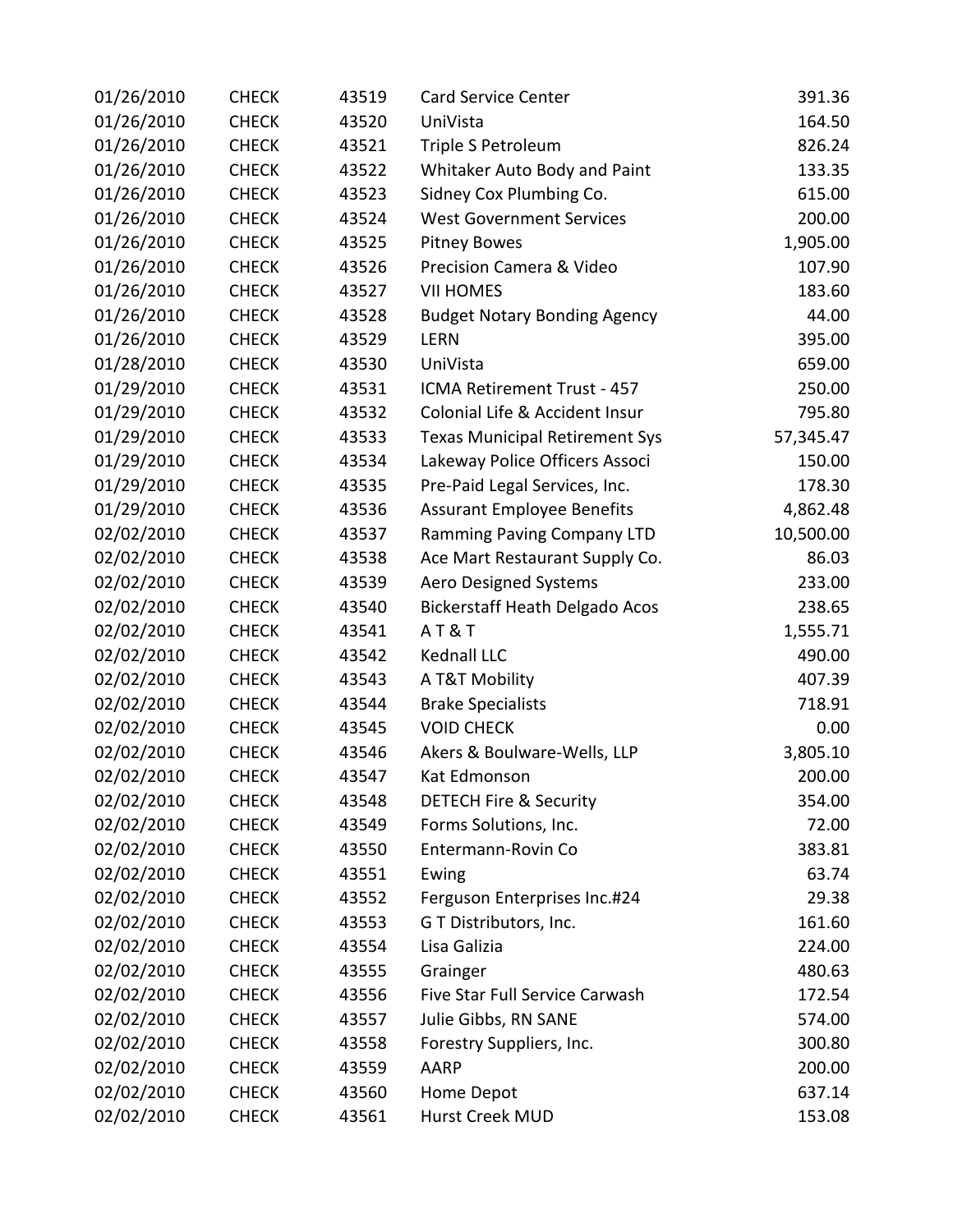| 02/02/2010 | <b>CHECK</b> | 43562 | <b>IKON Office Solutions</b>      | 1,515.27  |
|------------|--------------|-------|-----------------------------------|-----------|
| 02/02/2010 | <b>CHECK</b> | 43563 | McCoy's Building Supply Center    | 16.43     |
| 02/02/2010 | <b>CHECK</b> | 43564 | Miller Uniforms & Emblems, Inc    | 952.42    |
| 02/02/2010 | <b>CHECK</b> | 43565 | Jiffy Lube #3177                  | 127.96    |
| 02/02/2010 | <b>CHECK</b> | 43566 | LeadingEdge Personnel LTD         | 2,171.89  |
| 02/02/2010 | <b>CHECK</b> | 43567 | Longhorn Office Products, Inc.    | 231.33    |
| 02/05/2010 | <b>CHECK</b> |       | 43568-43578 PAYROLL CHECKS        | 11,464.69 |
| 02/02/2010 | <b>CHECK</b> | 43579 | Office Depot, Inc.                | 152.45    |
| 02/02/2010 | <b>CHECK</b> | 43580 | Pedernales Electric Co-op         | 9,514.35  |
| 02/02/2010 | <b>CHECK</b> | 43581 | <b>VOID CHECK</b>                 | 0.00      |
| 02/02/2010 | <b>CHECK</b> | 43582 | <b>VOID CHECK</b>                 | 0.00      |
| 02/02/2010 | <b>CHECK</b> | 43583 | Superior Septic/Clean Can         | 805.50    |
| 02/02/2010 | <b>CHECK</b> | 43584 | Texas Department of Public Saf    | 2.00      |
| 02/02/2010 | <b>CHECK</b> | 43585 | <b>Quill Corporation</b>          | 41.97     |
| 02/02/2010 | <b>CHECK</b> | 43586 | National Crime Prevention Coun    | 175.82    |
| 02/02/2010 | <b>CHECK</b> | 43587 | Sidney Cox Plumbing Co.           | 212.24    |
| 02/02/2010 | <b>CHECK</b> | 43588 | Rapid Refill                      | 77.96     |
| 02/02/2010 | <b>CHECK</b> | 43589 | Reliable Office Supplies          | 110.80    |
| 02/02/2010 | <b>CHECK</b> | 43590 | <b>Russell Sweet</b>              | 75.00     |
| 02/02/2010 | <b>CHECK</b> | 43591 | The UPS Store                     | 97.65     |
| 02/02/2010 | <b>CHECK</b> | 43592 | Incode                            | 185.00    |
| 02/02/2010 | <b>CHECK</b> | 43593 | Target                            | 32.49     |
| 02/02/2010 | <b>CHECK</b> | 43594 | Travis County WCID #17            | 184.95    |
| 02/02/2010 | <b>CHECK</b> | 43595 | Westbrook Metals, Inc.            | 150.35    |
| 02/02/2010 | <b>CHECK</b> | 43596 | UniVista                          | 577.00    |
| 02/02/2010 | <b>CHECK</b> | 43597 | <b>Verizon Wireless</b>           | 180.15    |
| 02/02/2010 | <b>CHECK</b> | 43598 | Up By Roots                       | 185.00    |
| 02/05/2010 | <b>CHECK</b> | 43599 | <b>Billy Phillips</b>             | 78.88     |
| 02/05/2010 | <b>CHECK</b> | 43600 | Justin Wright                     | 78.88     |
| 02/09/2010 | <b>CHECK</b> | 43601 | <b>American Red Cross</b>         | 329.40    |
| 02/09/2010 | <b>CHECK</b> | 43602 | Aqua Clear Technologies, LP       | 60.00     |
| 02/09/2010 | <b>CHECK</b> | 43603 | A-Line Auto Parts #9              | 24.47     |
| 02/09/2010 | <b>CHECK</b> | 43604 | Sharon Cole                       | 48.37     |
| 02/09/2010 | <b>CHECK</b> | 43605 | <b>Commercial Swim Management</b> | 250.00    |
| 02/09/2010 | <b>CHECK</b> | 43606 | <b>AISD Police</b>                | 105.00    |
| 02/09/2010 | <b>CHECK</b> | 43607 | Lauren Boyle                      | 1,432.90  |
| 02/09/2010 | <b>CHECK</b> | 43608 | Amsterdam Printing & Litho        | 143.76    |
| 02/09/2010 | <b>CHECK</b> | 43609 | <b>Cedar Creek Tree Farms</b>     | 735.00    |
| 02/09/2010 | <b>CHECK</b> | 43610 | Lee Dilday                        | 100.00    |
| 02/09/2010 | <b>CHECK</b> | 43611 | <b>Nancy Nichols</b>              | 100.00    |
| 02/09/2010 | <b>CHECK</b> | 43612 | David Cummings                    | 100.00    |
| 02/09/2010 | <b>CHECK</b> | 43613 | Ewing                             | 49.50     |
| 02/09/2010 | <b>CHECK</b> | 43614 | G T Distributors, Inc.            | 298.79    |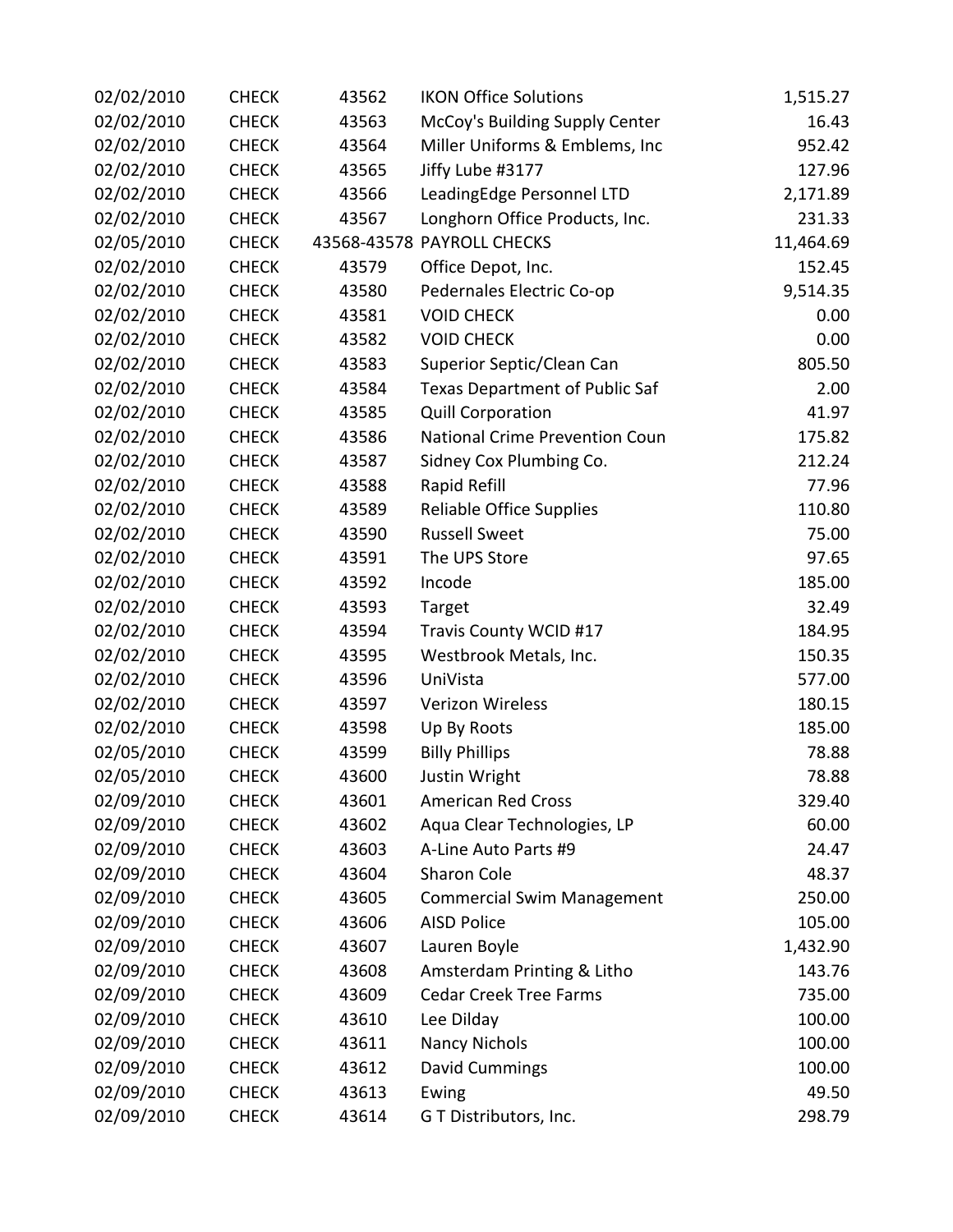| 02/09/2010 | <b>CHECK</b> | 43615 | Grainger                              | 521.79    |
|------------|--------------|-------|---------------------------------------|-----------|
| 02/09/2010 | <b>CHECK</b> | 43616 | <b>Direct Propane Services</b>        | 4,480.00  |
| 02/09/2010 | <b>CHECK</b> | 43617 | Five Star Full Service Carwash        | 59.59     |
| 02/09/2010 | <b>CHECK</b> | 43618 | Discount Tire Company/America'        | 50.00     |
| 02/09/2010 | <b>CHECK</b> | 43619 | Angela Fox                            | 2,861.95  |
| 02/09/2010 | <b>CHECK</b> | 43620 | Lance Eilers                          | 105.00    |
| 02/09/2010 | <b>CHECK</b> | 43621 | Goodwill Industries                   | 18,200.00 |
| 02/09/2010 | <b>CHECK</b> | 43622 | <b>VOID CHECK</b>                     | 0.00      |
| 02/09/2010 | <b>CHECK</b> | 43623 | Hurst Creek MUD                       | 223.12    |
| 02/09/2010 | <b>CHECK</b> | 43624 | <b>IESI Austin</b>                    | 54,342.84 |
| 02/09/2010 | <b>CHECK</b> | 43625 | <b>IKON Office Solutions</b>          | 3,978.79  |
| 02/09/2010 | <b>CHECK</b> | 43626 | Lakeway MUD                           | 4,041.28  |
| 02/09/2010 | <b>CHECK</b> | 43627 | <b>VOID CHECK</b>                     | 0.00      |
| 02/09/2010 | <b>CHECK</b> | 43628 | LeadingEdge Personnel LTD             | 1,171.16  |
| 02/09/2010 | <b>CHECK</b> | 43629 | Longhorn Office Products, Inc.        | 304.94    |
| 02/09/2010 | <b>CHECK</b> | 43630 | Miller Uniforms & Emblems, Inc        | 1,769.78  |
| 02/09/2010 | <b>CHECK</b> | 43631 | Praxair Distribution, Inc.            | 31.87     |
| 02/09/2010 | <b>CHECK</b> | 43632 | William E Smith Piano Service         | 105.00    |
| 02/09/2010 | <b>CHECK</b> | 43633 | Nicole Sooter                         | 90.94     |
| 02/09/2010 | <b>CHECK</b> | 43634 | Southwest Communications Techn        | 110.00    |
| 02/09/2010 | <b>CHECK</b> | 43635 | Native Texas Nursery Inc.             | 488.00    |
| 02/09/2010 | <b>CHECK</b> | 43636 | Polyshok, Inc.                        | 316.70    |
| 02/09/2010 | <b>CHECK</b> | 43637 | Celia Duff                            | 36.53     |
| 02/09/2010 | <b>CHECK</b> | 43638 | <b>Betty Richardson</b>               | 50.00     |
| 02/09/2010 | <b>CHECK</b> | 43639 | Rapid Refill                          | 47.99     |
| 02/09/2010 | <b>CHECK</b> | 43640 | Marble Falls Minor Emergency C        | 130.00    |
| 02/09/2010 | <b>CHECK</b> | 43641 | <b>Hill Country Natives</b>           | 205.60    |
| 02/09/2010 | <b>CHECK</b> | 43642 | ESPER-MARTIN, MICHELLE A.             | 402.00    |
| 02/09/2010 | <b>CHECK</b> | 43643 | <b>Texana Machinery</b>               | 358.25    |
| 02/09/2010 | <b>CHECK</b> | 43644 | Stokes Sign Company, Inc.             | 725.00    |
| 02/09/2010 | <b>CHECK</b> | 43645 | Stokes Sign Company, Inc.             | 102.48    |
| 02/09/2010 | <b>CHECK</b> | 43646 | <b>Texas Department of Public Saf</b> | 3.00      |
| 02/09/2010 | <b>CHECK</b> | 43647 | <b>Time Warner Cable</b>              | 871.49    |
| 02/09/2010 | <b>CHECK</b> | 43648 | Westlake Picayune                     | 468.35    |
| 02/09/2010 | <b>CHECK</b> | 43649 | UniVista                              | 71.56     |
| 02/09/2010 | <b>CHECK</b> | 43650 | Andra Streety                         | 45.00     |
| 02/09/2010 | <b>CHECK</b> | 43651 | <b>Terrell Veterinary Clinic</b>      | 71.51     |
| 02/09/2010 | <b>CHECK</b> | 43652 | <b>TCEQ</b>                           | 222.00    |
| 02/09/2010 | <b>CHECK</b> | 43653 | Barbara Weatherbie                    | 100.80    |
| 02/09/2010 | <b>CHECK</b> | 43654 | <b>State Notary Commission</b>        | 270.00    |
| 02/09/2010 | <b>CHECK</b> | 43655 | Texas Police Chiefs Associatio        | 1,200.00  |
| 02/10/2010 | <b>CHECK</b> | 43656 | <b>Betty Richardson/Petty Cash</b>    | 260.10    |
| 02/10/2010 | <b>CHECK</b> | 43657 | Betty Richardson/Petty Cash           | 170.61    |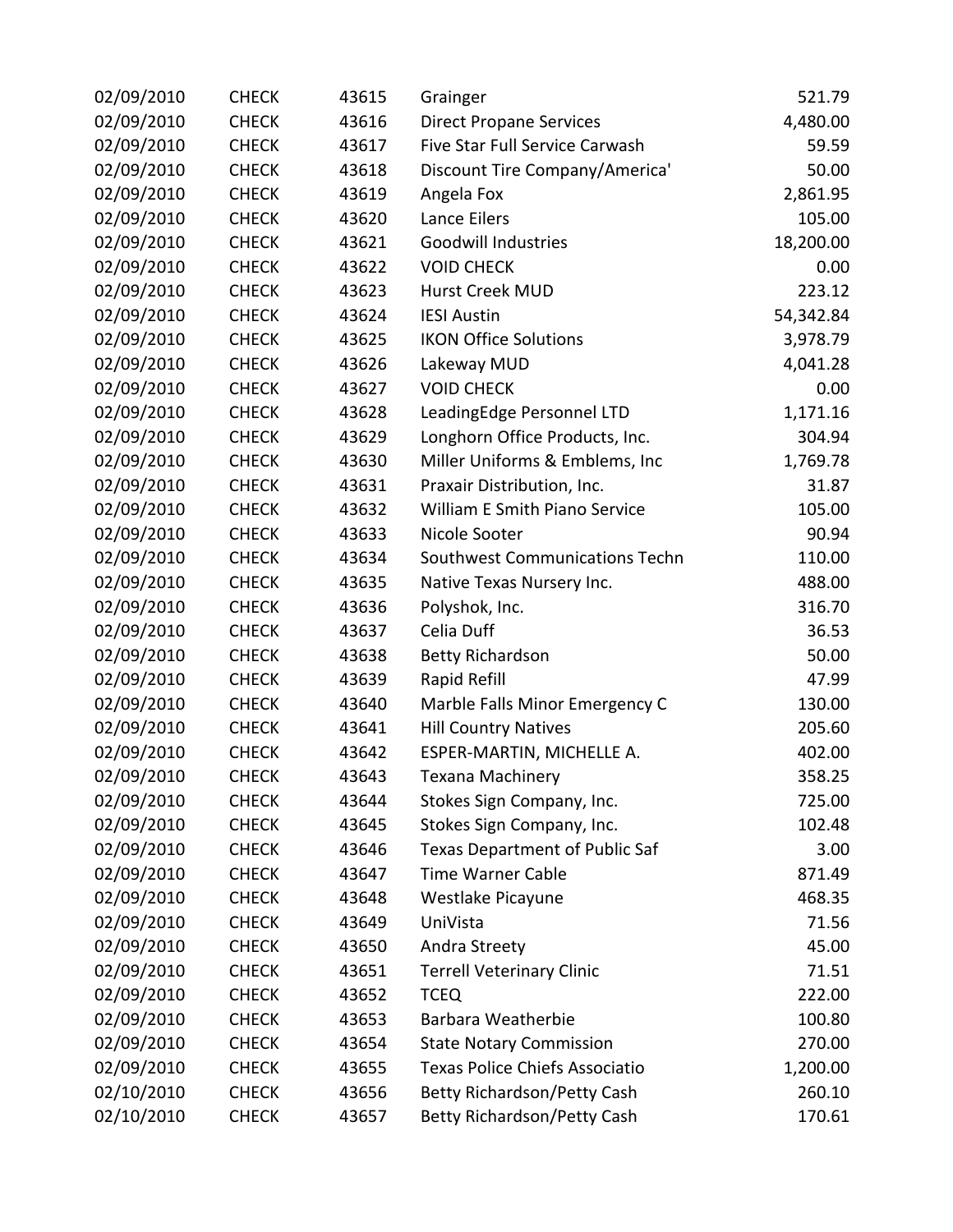| 02/16/2010 | <b>CHECK</b> | 43658 | <b>VOID CHECK</b>                  | 0.00     |
|------------|--------------|-------|------------------------------------|----------|
| 02/16/2010 | <b>CHECK</b> | 43659 | SCHAPPEL, MICHAEL ALLAN            | 152.00   |
| 02/16/2010 | <b>CHECK</b> | 43660 | CANFIELD, DENNIS LOYD              | 327.00   |
| 02/16/2010 | <b>CHECK</b> | 43661 | Grainger                           | 113.61   |
| 02/16/2010 | <b>CHECK</b> | 43662 | Gulf Coast Paper Co.               | 362.00   |
| 02/16/2010 | <b>CHECK</b> | 43663 | Etch of Class                      | 315.55   |
| 02/16/2010 | <b>CHECK</b> | 43664 | AT&T                               | 63.73    |
| 02/16/2010 | <b>CHECK</b> | 43665 | <b>B2B Copies LLC</b>              | 14.70    |
| 02/16/2010 | <b>CHECK</b> | 43666 | <b>Brake Specialists</b>           | 395.31   |
| 02/16/2010 | <b>CHECK</b> | 43667 | Laurie Del Genio                   | 469.00   |
| 02/16/2010 | <b>CHECK</b> | 43668 | Shirley McPhail School of Danc     | 150.00   |
| 02/16/2010 | <b>CHECK</b> | 43669 | <b>Bonita B Griffith</b>           | 171.50   |
| 02/16/2010 | <b>CHECK</b> | 43670 | <b>Granger Pope</b>                | 355.00   |
| 02/16/2010 | <b>CHECK</b> | 43671 | <b>Dusty Rhodes</b>                | 2,745.00 |
| 02/16/2010 | <b>CHECK</b> | 43672 | Covert Ford, Inc.                  | 29.76    |
| 02/16/2010 | <b>CHECK</b> | 43673 | McComis Inspection, Inc.           | 774.00   |
| 02/16/2010 | <b>CHECK</b> | 43674 | McCoy's Building Supply Center     | 23.20    |
| 02/16/2010 | <b>CHECK</b> | 43675 | Office Depot, Inc.                 | 183.08   |
| 02/16/2010 | <b>CHECK</b> | 43676 | Safeway, Inc.                      | 637.48   |
| 02/16/2010 | <b>CHECK</b> | 43677 | Sam's Club                         | 1,368.91 |
| 02/16/2010 | <b>CHECK</b> | 43678 | James P. Koca                      | 800.00   |
| 02/16/2010 | <b>CHECK</b> | 43679 | <b>Billy Phillips</b>              | 34.40    |
| 02/16/2010 | <b>CHECK</b> | 43680 | LeadingEdge Personnel LTD          | 1,236.71 |
| 02/16/2010 | <b>CHECK</b> | 43681 | <b>Municipal Recovery Services</b> | 2,456.83 |
| 02/16/2010 | <b>CHECK</b> | 43682 | Pitney Bowes Reserve Account       | 1,000.00 |
| 02/16/2010 | <b>CHECK</b> | 43683 | <b>Atlas Enterprises</b>           | 6,250.00 |
| 02/16/2010 | <b>CHECK</b> | 43684 | Dobbs Tennis Courts, Inc.          | 7,400.00 |
| 02/16/2010 | <b>CHECK</b> | 43685 | Ate.cafe                           | 1,100.00 |
| 02/19/2010 | <b>CHECK</b> |       | 43686-43694 PAYROLL CHECKS         | 9,133.85 |
| 02/16/2010 | <b>CHECK</b> | 43695 | <b>B &amp; C Trophies</b>          | 17.25    |
| 02/16/2010 | <b>CHECK</b> | 43696 | Incode                             | 100.00   |
| 02/16/2010 | <b>CHECK</b> | 43697 | Stokes Sign Company, Inc.          | 280.00   |
| 02/16/2010 | <b>CHECK</b> | 43698 | Stokes Sign Company, Inc.          | 140.00   |
| 02/16/2010 | <b>CHECK</b> | 43699 | 360 Technologies, Inc.             | 475.00   |
| 02/16/2010 | <b>CHECK</b> | 43700 | <b>VOID CHECK</b>                  | 0.00     |
| 02/16/2010 | <b>CHECK</b> | 43701 | Valero Marketing and Supply Co     | 7,131.23 |
| 02/16/2010 | <b>CHECK</b> | 43702 | <b>Commercial Swim Management</b>  | 98.50    |
| 02/16/2010 | <b>CHECK</b> | 43703 | <b>Ayers Distributing</b>          | 952.00   |
| 02/16/2010 | <b>CHECK</b> | 43704 | Justin Wright                      | 34.50    |
| 02/16/2010 | <b>CHECK</b> | 43705 | UniVista                           | 5,010.50 |
| 02/23/2010 | <b>CHECK</b> | 43706 | Visual Portrayal, LLC              | 1,000.00 |
| 02/23/2010 | <b>CHECK</b> | 43707 | American Fence & Supply Col        | 682.48   |
| 02/23/2010 | <b>CHECK</b> | 43708 | <b>Austin Business Furniture</b>   | 296.26   |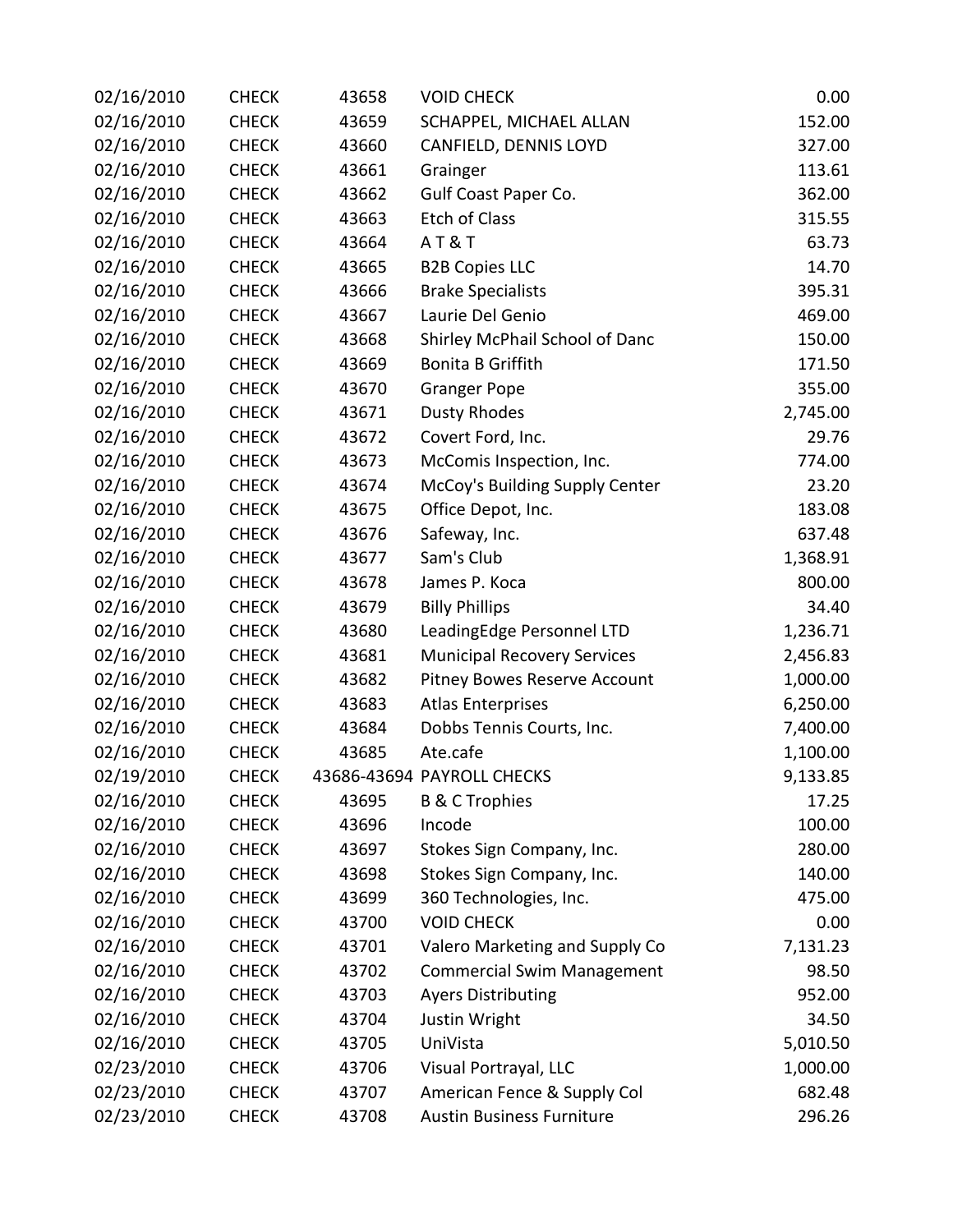| 02/23/2010 | <b>CHECK</b> | 43709 | <b>AT&amp;T</b>                | 287.60   |
|------------|--------------|-------|--------------------------------|----------|
| 02/23/2010 | <b>CHECK</b> | 43710 | <b>Crenshaw Services LLC</b>   | 150.00   |
| 02/23/2010 | <b>CHECK</b> | 43711 | <b>B2B Copies LLC</b>          | 35.98    |
| 02/23/2010 | <b>CHECK</b> | 43712 | Kim Brown                      | 500.00   |
| 02/23/2010 | <b>CHECK</b> | 43713 | <b>ACEA</b>                    | 150.00   |
| 02/23/2010 | <b>CHECK</b> | 43714 | <b>ASCO</b>                    | 354.65   |
| 02/23/2010 | <b>CHECK</b> | 43715 | Austin American Statesman      | 137.00   |
| 02/23/2010 | <b>CHECK</b> | 43716 | Heart of Texas Pizza, LP dba P | 25.18    |
| 02/23/2010 | <b>CHECK</b> | 43717 | <b>Highland Products Group</b> | 299.46   |
| 02/23/2010 | <b>CHECK</b> | 43718 | <b>Card Service Center</b>     | 1,672.15 |
| 02/23/2010 | <b>CHECK</b> | 43719 | <b>Card Service Center</b>     | 32.85    |
| 02/23/2010 | <b>CHECK</b> | 43720 | <b>Card Service Center</b>     | 314.98   |
| 02/23/2010 | <b>CHECK</b> | 43721 | Card Service Center            | 493.10   |
| 02/23/2010 | <b>CHECK</b> | 43722 | <b>Card Service Center</b>     | 313.05   |
| 02/23/2010 | <b>CHECK</b> | 43723 | Kednall LLC                    | 195.00   |
| 02/23/2010 | <b>CHECK</b> | 43724 | Hoppin' House LLC              | 217.50   |
| 02/23/2010 | <b>CHECK</b> | 43725 | Gay L Bonorden                 | 168.00   |
| 02/23/2010 | <b>CHECK</b> | 43726 | <b>CivicPlus</b>               | 5,400.00 |
| 02/23/2010 | <b>CHECK</b> | 43727 | Ate.cafe                       | 1,100.00 |
| 02/23/2010 | <b>CHECK</b> | 43728 | Cintas First Aid & Safety      | 49.74    |
| 02/23/2010 | <b>CHECK</b> | 43729 | City of Austin                 | 200.42   |
| 02/23/2010 | <b>CHECK</b> | 43730 | Entermann-Rovin Co             | 168.73   |
| 02/23/2010 | <b>CHECK</b> | 43731 | ExxonMobil                     | 98.48    |
| 02/23/2010 | <b>CHECK</b> | 43732 | Expressions in Video, Inc.     | 19.95    |
| 02/23/2010 | <b>CHECK</b> | 43733 | <b>Timothy Everswick</b>       | 54.63    |
| 02/23/2010 | <b>CHECK</b> | 43734 | Edie Elkjer                    | 400.00   |
| 02/24/2010 | <b>CHECK</b> | 43735 | <b>Dusty Rhodes</b>            | 2,745.00 |
| 02/24/2010 | <b>CHECK</b> | 43736 | Forms Solutions, Inc.          | 245.85   |
| 02/24/2010 | <b>CHECK</b> | 43737 | Ferguson Enterprises Inc.#24   | 1.73     |
| 02/24/2010 | <b>CHECK</b> | 43738 | Grainger                       | 293.44   |
| 02/24/2010 | <b>CHECK</b> | 43739 | <b>Guarantee Automotive</b>    | 679.24   |
| 02/24/2010 | <b>CHECK</b> | 43740 | <b>Gulf Coast Paper Co.</b>    | 169.78   |
| 02/24/2010 | <b>CHECK</b> | 43741 | David Ferry                    | 45.00    |
| 02/24/2010 | <b>CHECK</b> | 43742 | <b>Tatum Nelson LLC</b>        | 5,829.16 |
| 02/24/2010 | <b>CHECK</b> | 43743 | Pat DeGroot-Cowles             | 63.00    |
| 02/24/2010 | <b>CHECK</b> | 43744 | <b>VOID CHECK</b>              | 0.00     |
| 02/24/2010 | <b>CHECK</b> | 43745 | Jiffy Lube #3177               | 156.71   |
| 02/24/2010 | <b>CHECK</b> | 43746 | LeadingEdge Personnel LTD      | 1,328.48 |
| 02/24/2010 | <b>CHECK</b> | 43747 | Longhorn Office Products, Inc. | 793.07   |
| 02/24/2010 | <b>CHECK</b> | 43748 | Liberty Tire Recycling LLC     | 119.25   |
| 02/24/2010 | <b>CHECK</b> | 43749 | Judy Hazen                     | 98.90    |
| 02/24/2010 | <b>CHECK</b> | 43750 | Kevin R Madison, Attorney at L | 3,500.00 |
| 02/24/2010 | <b>CHECK</b> | 43751 | Marcelo's Inc                  | 1,123.02 |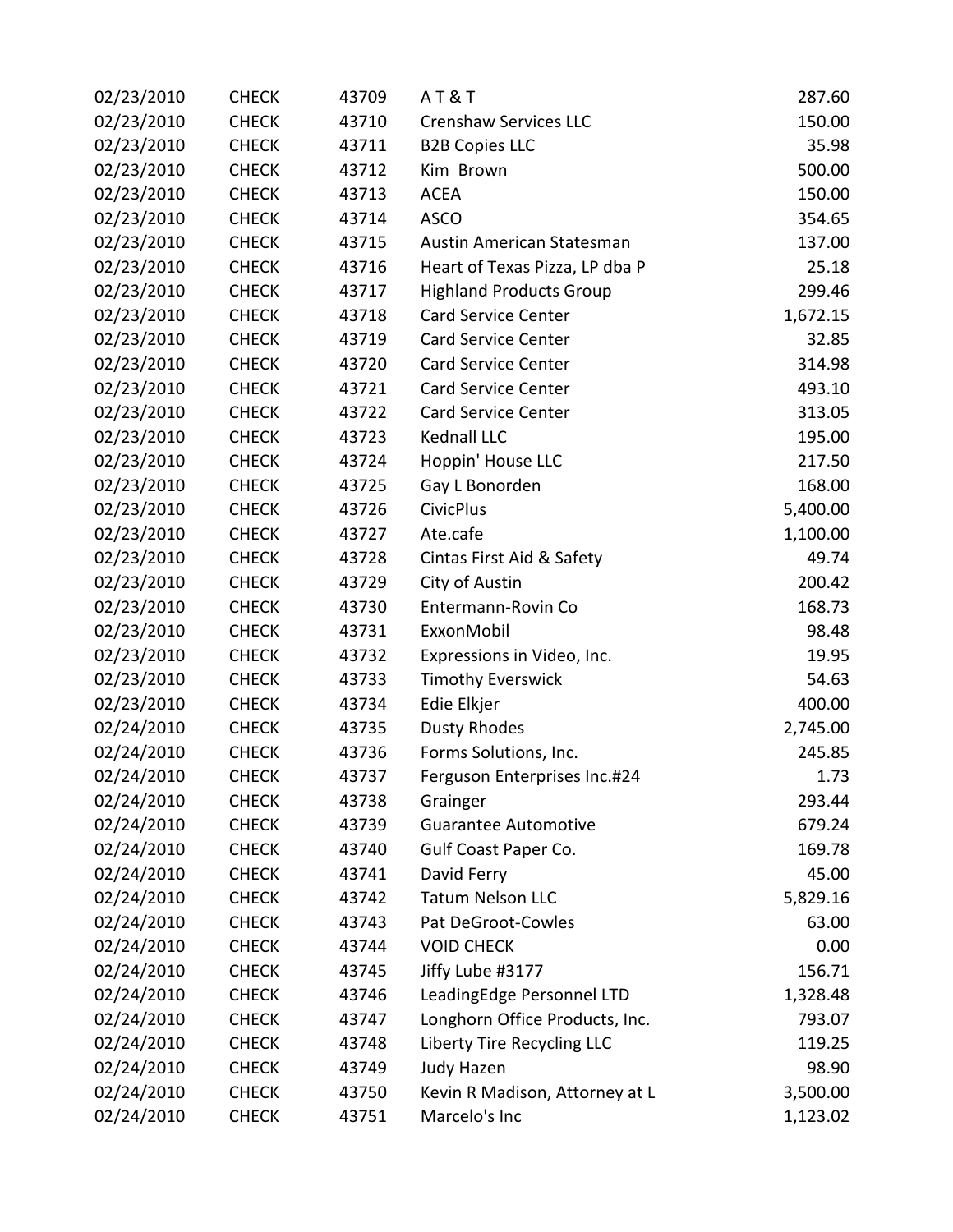| 02/24/2010 | <b>CHECK</b> | 43752 | Martin Linen Supply Co-San Ant        | 242.00    |
|------------|--------------|-------|---------------------------------------|-----------|
| 02/24/2010 | <b>CHECK</b> | 43753 | McCoy's Building Supply Center        | 141.80    |
| 02/24/2010 | <b>CHECK</b> | 43754 | Office Depot, Inc.                    | 123.44    |
| 02/24/2010 | <b>CHECK</b> | 43755 | Pathmark Traffic Products of T        | 751.34    |
| 02/24/2010 | <b>CHECK</b> | 43756 | Stokes Sign Company, Inc.             | 725.00    |
| 02/24/2010 | <b>CHECK</b> | 43757 | Sunshine Landscape & Garden           | 945.00    |
| 02/24/2010 | <b>CHECK</b> | 43758 | <b>Texas Department of Public Saf</b> | 89.00     |
| 02/24/2010 | <b>CHECK</b> | 43759 | <b>Quill Corporation</b>              | 126.30    |
| 02/24/2010 | <b>CHECK</b> | 43760 | <b>Travis Morrow</b>                  | 136.00    |
| 02/24/2010 | <b>CHECK</b> | 43761 | Capital Chapter Municipal Cler        | 15.00     |
| 02/24/2010 | <b>CHECK</b> | 43762 | Rent Equip, Inc.                      | 279.00    |
| 02/24/2010 | <b>CHECK</b> | 43763 | Rapid Refill                          | 45.98     |
| 02/24/2010 | <b>CHECK</b> | 43764 | <b>Pitney Bowes</b>                   | 150.00    |
| 02/24/2010 | <b>CHECK</b> | 43765 | Chelsea M Phillips                    | 165.00    |
| 02/24/2010 | <b>CHECK</b> | 43766 | Kay Germond                           | 100.00    |
| 02/24/2010 | <b>CHECK</b> | 43767 | Texana Machinery                      | 33.35     |
| 02/24/2010 | <b>CHECK</b> | 43768 | M Scott Taliaferro                    | 2,083.33  |
| 02/24/2010 | <b>CHECK</b> | 43769 | <b>Travis Central Appraisal Distr</b> | 5,992.02  |
| 02/24/2010 | <b>CHECK</b> | 43770 | Waters Consulting Group, Inc.         | 240.00    |
| 02/24/2010 | <b>CHECK</b> | 43771 | Visual Innovations Company, In        | 470.47    |
| 02/24/2010 | <b>CHECK</b> | 43772 | United Equipment Rentals Gulf,        | 48.19     |
| 02/24/2010 | <b>CHECK</b> | 43773 | Southwest Communications Techn        | 110.00    |
| 02/24/2010 | <b>CHECK</b> | 43774 | UniVista                              | 166.25    |
| 02/24/2010 | <b>CHECK</b> | 43775 | <b>West Government Services</b>       | 200.00    |
| 02/24/2010 | <b>CHECK</b> | 43776 | Post, Buckley, Schuh & Jerniga        | 4,057.10  |
| 02/25/2010 | <b>CHECK</b> | 43777 | Annette Eicker                        | 450.00    |
| 02/25/2010 | <b>CHECK</b> | 43778 | <b>VOID CHECK</b>                     | 0.00      |
| 02/25/2010 | <b>CHECK</b> | 43779 | AAA Fire & Safety Equip Co., I        | 93.12     |
| 02/25/2010 | <b>CHECK</b> | 43780 | Leif Johnson Ford                     | 56.37     |
| 02/25/2010 | <b>CHECK</b> | 43781 | Miller Uniforms & Emblems, Inc.       | 651.46    |
| 02/25/2010 | <b>CHECK</b> | 43782 | <b>VOID CHECK</b>                     | 0.00      |
| 02/25/2010 | <b>CHECK</b> | 43783 | <b>United States Postal Service</b>   | 185.00    |
| 02/25/2010 | <b>CHECK</b> | 43784 | Office Keepers Austin, Inc            | 2,534.96  |
| 02/25/2010 | <b>CHECK</b> | 43785 | LeadingEdge Personnel LTD             | 450.11    |
| 02/26/2010 | <b>CHECK</b> | 43786 | ICMA Retirement Trust - 457           | 250.00    |
| 02/26/2010 | <b>CHECK</b> | 43787 | Colonial Life & Accident Insur        | 795.80    |
| 02/26/2010 | <b>CHECK</b> | 43788 | <b>Texas Municipal Retirement Sys</b> | 63,185.45 |
| 02/26/2010 | <b>CHECK</b> | 43789 | Lakeway Police Officers Associ        | 145.00    |
| 02/26/2010 | <b>CHECK</b> | 43790 | Pre-Paid Legal Services, Inc.         | 178.30    |
| 02/26/2010 | <b>CHECK</b> | 43791 | <b>Assurant Employee Benefits</b>     | 5,238.86  |
| 03/02/2010 | <b>CHECK</b> | 43792 | Johnnie Fields                        | 2,170.00  |
| 03/02/2010 | <b>CHECK</b> | 43793 | A-Line Auto Parts #9                  | 75.72     |
| 03/02/2010 | <b>CHECK</b> | 43794 | Sharon Cole                           | 50.00     |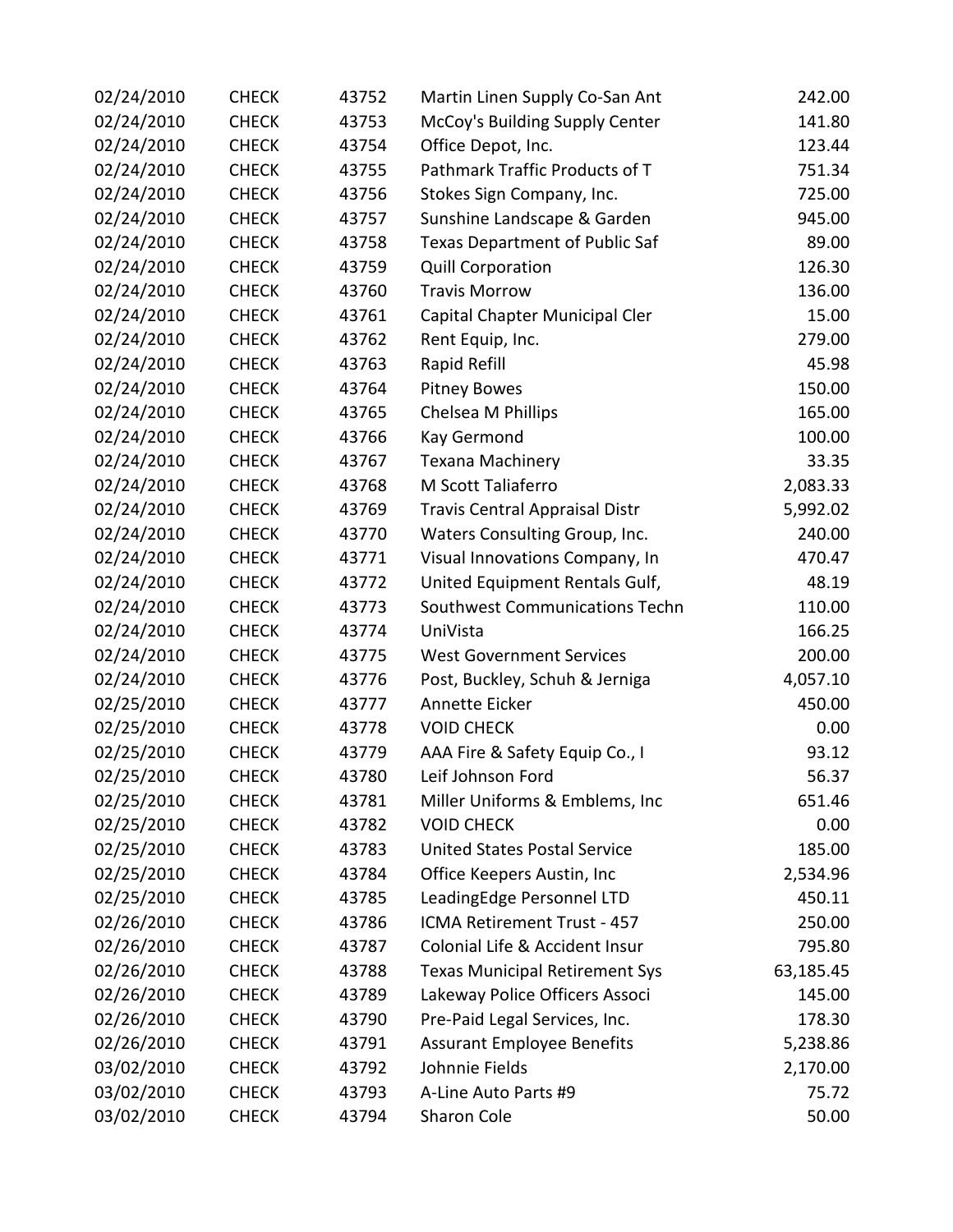| 03/02/2010 | <b>CHECK</b> | 43795 | <b>AT&amp;T</b>                 | 1,550.00 |
|------------|--------------|-------|---------------------------------|----------|
| 03/02/2010 | <b>CHECK</b> | 43796 | <b>B2B Copies LLC</b>           | 0.77     |
| 03/02/2010 | <b>CHECK</b> | 43797 | Kednall LLC                     | 295.00   |
| 03/02/2010 | <b>CHECK</b> | 43798 | <b>ASCO</b>                     | 7.91     |
| 03/02/2010 | <b>CHECK</b> | 43799 | <b>Winter Engineering</b>       | 495.00   |
| 03/02/2010 | <b>CHECK</b> | 43800 | Forms Solutions, Inc.           | 198.00   |
| 03/02/2010 | <b>CHECK</b> | 43801 | Lisa Galizia                    | 280.00   |
| 03/02/2010 | <b>CHECK</b> | 43802 | Koetter Fire Protection of Aus  | 99.00    |
| 03/02/2010 | <b>CHECK</b> | 43803 | <b>Oriental Trading Company</b> | 336.53   |
| 03/02/2010 | <b>CHECK</b> | 43804 | Five Star Full Service Carwash  | 30.38    |
| 03/02/2010 | <b>CHECK</b> | 43805 | Longhorn Office Products, Inc.  | 245.97   |
| 03/02/2010 | <b>CHECK</b> | 43806 | OfficeMax Incorporated          | 119.96   |
| 03/02/2010 | <b>CHECK</b> | 43807 | Lake Travis Chamber of Commerc  | 24.00    |
| 03/02/2010 | <b>CHECK</b> | 43808 | Tonya Riley                     | 302.40   |
| 03/02/2010 | <b>CHECK</b> | 43809 | <b>Quill Corporation</b>        | 27.92    |
| 03/02/2010 | <b>CHECK</b> | 43810 | RZ Communications, Inc.         | 90.00    |
| 03/02/2010 | <b>CHECK</b> | 43811 | Rapid Refill                    | 27.98    |
| 03/02/2010 | <b>CHECK</b> | 43812 | Pedernales Electric Co-op       | 8,793.97 |
| 03/02/2010 | <b>CHECK</b> | 43813 | <b>VOID CHECK</b>               | 0.00     |
| 03/02/2010 | <b>CHECK</b> | 43814 | Tonya Riley                     | 70.00    |
| 03/02/2010 | <b>CHECK</b> | 43815 | Travis County WCID #17          | 117.49   |
| 03/02/2010 | <b>CHECK</b> | 43816 | UniVista                        | 1,653.00 |
| 03/02/2010 | <b>CHECK</b> | 43817 | <b>Verizon Wireless</b>         | 180.15   |
| 03/02/2010 | <b>CHECK</b> | 43818 | Barbara Weatherbie              | 145.60   |
| 03/05/2010 | <b>CHECK</b> |       | 43819-43827 PAYROLL CHECKS      | 9,704.64 |
| 03/02/2010 | <b>CHECK</b> | 43828 | Magnum Custom Trailer Mfg.      | 12.51    |
| 03/02/2010 | <b>CHECK</b> | 43829 | Singleton, Moore & Company LLP  | 3,531.25 |
| 03/02/2010 | <b>CHECK</b> | 43830 | <b>Legend Communities</b>       | 590.00   |
| 03/03/2010 | <b>CHECK</b> | 43831 | Rosetta Stone Ltd               | 2,190.00 |
| 03/09/2010 | <b>CHECK</b> | 43832 | <b>CARROLL, JENNIFER ANSELL</b> | 10.00    |
| 03/09/2010 | <b>CHECK</b> | 43833 | SVETLIK, KAILA NICOLE           | 969.00   |
| 03/09/2010 | <b>CHECK</b> | 43834 | RINCON, DAVID                   | 637.00   |
| 03/09/2010 | <b>CHECK</b> | 43835 | DICHTER, BARRY                  | 397.00   |
| 03/09/2010 | <b>CHECK</b> | 43836 | <b>VOID CHECK</b>               | 0.00     |
| 03/09/2010 | <b>CHECK</b> | 43837 | <b>VOID CHECK</b>               | 0.00     |
| 03/09/2010 | <b>CHECK</b> | 43838 | <b>VOID CHECK</b>               | 0.00     |
| 03/09/2010 | <b>CHECK</b> | 43839 | <b>VOID CHECK</b>               | 0.00     |
| 03/09/2010 | <b>CHECK</b> | 43840 | <b>VOID CHECK</b>               | 0.00     |
| 03/09/2010 | <b>CHECK</b> | 43841 | <b>VOID CHECK</b>               | 0.00     |
| 03/09/2010 | <b>CHECK</b> | 43842 | <b>VOID CHECK</b>               | 0.00     |
| 03/09/2010 | <b>CHECK</b> | 43843 | UniVista                        | 1,239.00 |
| 03/09/2010 | <b>CHECK</b> | 43844 | SMITH, LOYD                     | 50.00    |
| 03/09/2010 | <b>CHECK</b> | 43845 | <b>Aero Designed Systems</b>    | 78.00    |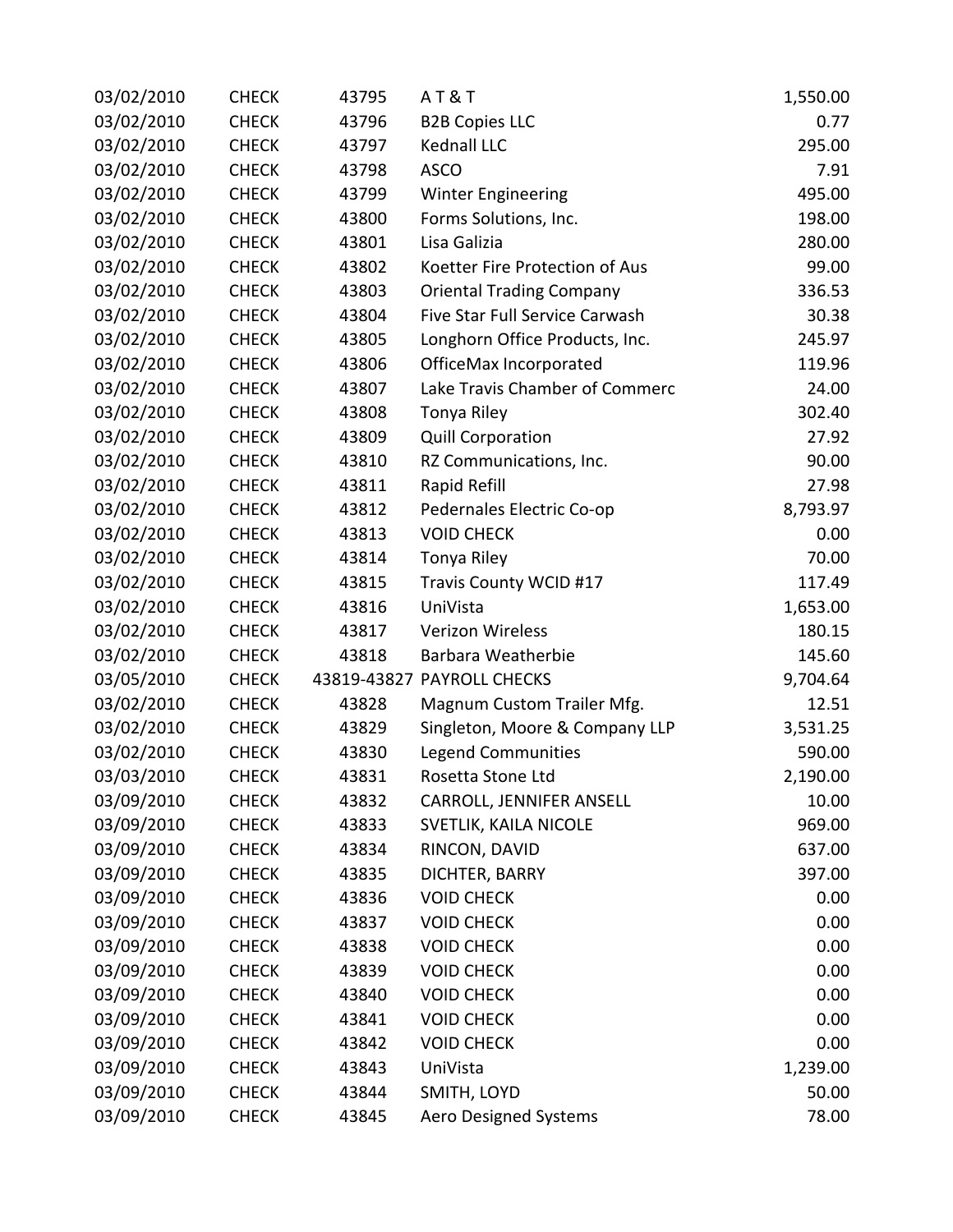| 03/09/2010 | <b>CHECK</b> | 43846 | Bickerstaff Heath Delgado Acos     | 74.00     |
|------------|--------------|-------|------------------------------------|-----------|
| 03/09/2010 | <b>CHECK</b> | 43847 | Cooper's Plumbing                  | 172.00    |
| 03/09/2010 | <b>CHECK</b> | 43848 | Central Texas Visual Communica     | 100.92    |
| 03/09/2010 | <b>CHECK</b> | 43849 | A T&T Mobility                     | 407.14    |
| 03/09/2010 | <b>CHECK</b> | 43850 | <b>Commercial Swim Management</b>  | 250.00    |
| 03/09/2010 | <b>CHECK</b> | 43851 | Lauren Boyle                       | 779.28    |
| 03/09/2010 | <b>CHECK</b> | 43852 | Akers & Boulware-Wells, LLP        | 4,050.00  |
| 03/09/2010 | <b>CHECK</b> | 43853 | <b>ASCO</b>                        | 25.44     |
| 03/09/2010 | <b>CHECK</b> | 43854 | Forms Solutions, Inc.              | 320.30    |
| 03/09/2010 | <b>CHECK</b> | 43855 | Entermann-Rovin Co                 | 269.81    |
| 03/09/2010 | <b>CHECK</b> | 43856 | Ewing                              | 67.27     |
| 03/09/2010 | <b>CHECK</b> | 43857 | Home Depot                         | 972.70    |
| 03/09/2010 | <b>CHECK</b> | 43858 | <b>Direct Propane Services</b>     | 4,611.25  |
| 03/09/2010 | <b>CHECK</b> | 43859 | Laurie Del Genio                   | 182.00    |
| 03/09/2010 | <b>CHECK</b> | 43860 | Ferguson Enterprises Inc.#24       | 3.41      |
| 03/09/2010 | <b>CHECK</b> | 43861 | <b>IESI Austin</b>                 | 53,105.36 |
| 03/09/2010 | <b>CHECK</b> | 43862 | Koetter Fire Protection of Aus     | 203.00    |
| 03/09/2010 | <b>CHECK</b> | 43863 | <b>Lowes Business Account</b>      | 100.71    |
| 03/09/2010 | <b>CHECK</b> | 43864 | Martin Linen Supply Co-San Ant     | 217.40    |
| 03/09/2010 | <b>CHECK</b> | 43865 | McComis Inspection, Inc.           | 2,475.00  |
| 03/09/2010 | <b>CHECK</b> | 43866 | Miller Uniforms & Emblems, Inc     | 55.50     |
| 03/09/2010 | <b>CHECK</b> | 43867 | Office Depot, Inc.                 | 7.52      |
| 03/09/2010 | <b>CHECK</b> | 43868 | <b>Municipal Recovery Services</b> | 6,892.78  |
| 03/09/2010 | <b>CHECK</b> | 43869 | The UPS Store                      | 49.95     |
| 03/09/2010 | <b>CHECK</b> | 43870 | <b>Omnibase Services of Texas</b>  | 1,303.73  |
| 03/09/2010 | <b>CHECK</b> | 43871 | Pathmark Traffic Products of T     | 276.00    |
| 03/09/2010 | <b>CHECK</b> | 43872 | Praxair Distribution, Inc.         | 98.77     |
| 03/09/2010 | <b>CHECK</b> | 43873 | Sunshine Landscape & Garden        | 125.96    |
| 03/09/2010 | <b>CHECK</b> | 43874 | ThyssenKrupp Elevator              | 265.50    |
| 03/09/2010 | <b>CHECK</b> | 43875 | <b>Time Warner Cable</b>           | 871.49    |
| 03/09/2010 | <b>CHECK</b> | 43876 | <b>Quill Corporation</b>           | 94.49     |
| 03/09/2010 | <b>CHECK</b> | 43877 | Reserve Account                    | 2,200.00  |
| 03/09/2010 | <b>CHECK</b> | 43878 | Southwest Communications Techn     | 110.00    |
| 03/09/2010 | <b>CHECK</b> | 43879 | UniVista                           | 233.75    |
| 03/09/2010 | <b>CHECK</b> | 43880 | Dobbs Tennis Courts, Inc.          | 7,400.00  |
| 03/10/2010 | <b>CHECK</b> | 43881 | Laurie Del Genio                   | 196.00    |
| 03/10/2010 | <b>CHECK</b> | 43882 | Gay L Bonorden                     | 196.00    |
| 03/10/2010 | <b>CHECK</b> | 43883 | Susan Grant                        | 150.00    |
| 03/10/2010 | <b>CHECK</b> | 43884 | Debra Moreland                     | 35.00     |
| 03/15/2010 | <b>CHECK</b> | 43885 | <b>BISHOP, DAVID MICHAEL</b>       | 669.00    |
| 03/15/2010 | <b>CHECK</b> | 43886 | Ewing                              | 1,299.30  |
| 03/15/2010 | <b>CHECK</b> | 43887 | Davis Tire & Automotive            | 53.28     |
| 03/15/2010 | <b>CHECK</b> | 43888 | Forms Solutions, Inc.              | 283.14    |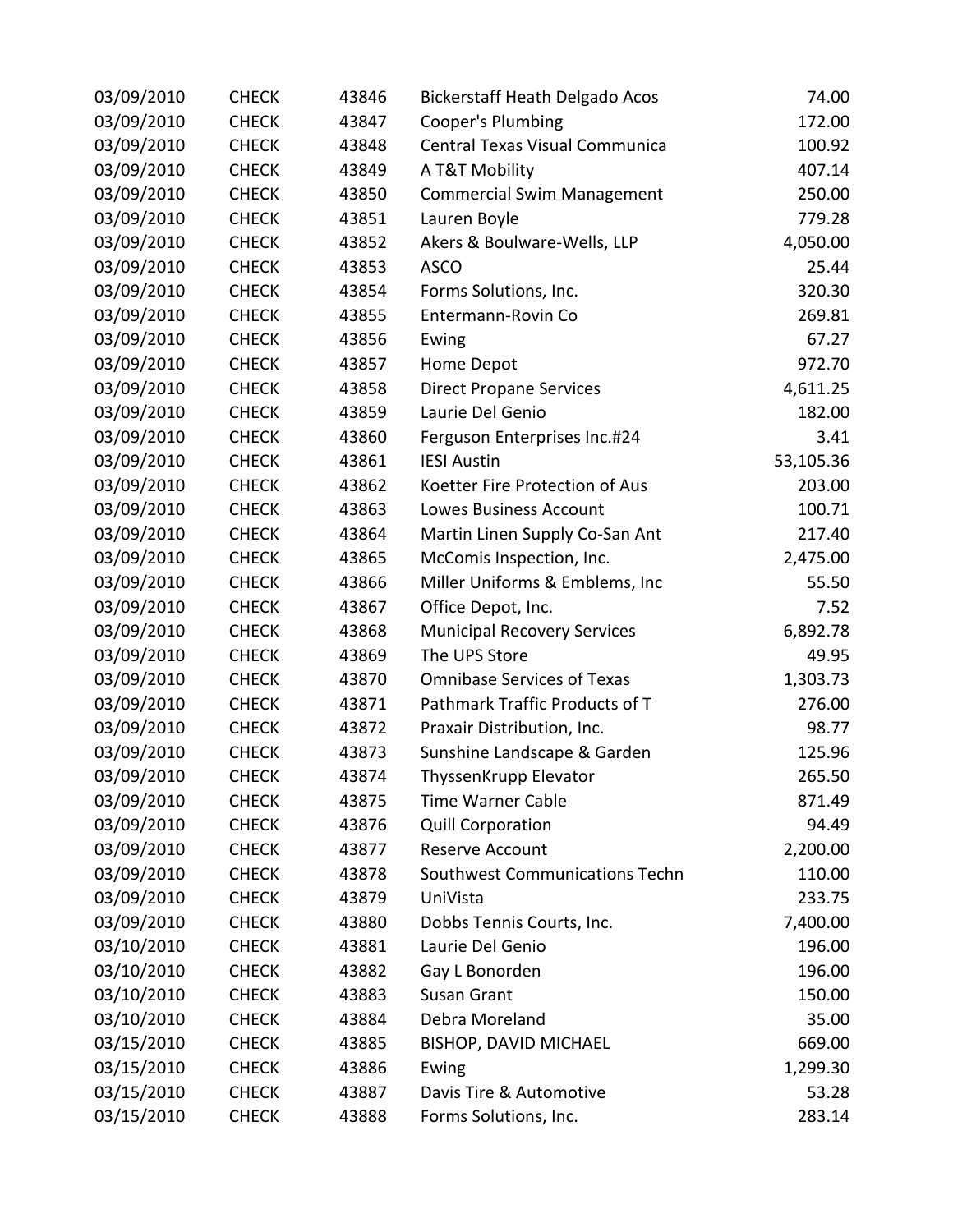| 03/15/2010 | <b>CHECK</b> | 43889 | Gulf Coast Paper Co.                  | 43.00    |
|------------|--------------|-------|---------------------------------------|----------|
| 03/15/2010 | <b>CHECK</b> | 43890 | Lake Travis Chamber of Commerc        | 40.00    |
| 03/15/2010 | <b>CHECK</b> | 43891 | <b>AT&amp;T</b>                       | 349.41   |
| 03/15/2010 | <b>CHECK</b> | 43892 | Discount Tire Company/America'        | 192.00   |
| 03/15/2010 | <b>CHECK</b> | 43893 | <b>Brake Specialists</b>              | 170.93   |
| 03/15/2010 | <b>CHECK</b> | 43894 | <b>Bonita B Griffith</b>              | 136.50   |
| 03/15/2010 | <b>CHECK</b> | 43895 | <b>VOID CHECK</b>                     | 0.00     |
| 03/15/2010 | <b>CHECK</b> | 43896 | Aqua Clear Technologies, LP           | 60.00    |
| 03/15/2010 | <b>CHECK</b> | 43897 | <b>IKON Office Solutions</b>          | 2,882.55 |
| 03/15/2010 | <b>CHECK</b> | 43898 | McCoy's Lawn Equipment Superst        | 389.96   |
| 03/15/2010 | <b>CHECK</b> | 43899 | Terri Mitchell                        | 315.00   |
| 03/15/2010 | <b>CHECK</b> | 43900 | Westlake Picayune                     | 394.40   |
| 03/15/2010 | <b>CHECK</b> | 43901 | Longhorn Office Products, Inc.        | 129.32   |
| 03/15/2010 | <b>CHECK</b> | 43902 | Marble Falls Minor Emergency C        | 260.00   |
| 03/15/2010 | <b>CHECK</b> | 43903 | Don Kuhs                              | 280.00   |
| 03/15/2010 | <b>CHECK</b> | 43904 | Office Depot, Inc.                    | 293.34   |
| 03/15/2010 | <b>CHECK</b> | 43905 | Tonya Riley                           | 327.60   |
| 03/15/2010 | <b>CHECK</b> | 43906 | Safeway, Inc.                         | 144.86   |
| 03/15/2010 | <b>CHECK</b> | 43907 | Sam's Club                            | 255.46   |
| 03/15/2010 | <b>CHECK</b> | 43908 | Texas Department of Public Saf        | 4.00     |
| 03/15/2010 | <b>CHECK</b> | 43909 | Westbrook Metals, Inc.                | 30.47    |
| 03/15/2010 | <b>CHECK</b> | 43910 | <b>Texas Social Security Program</b>  | 35.00    |
| 03/15/2010 | <b>CHECK</b> | 43911 | Valero Marketing and Supply Co        | 6,212.55 |
| 03/15/2010 | <b>CHECK</b> | 43912 | <b>Tactical Gear Now, Inc</b>         | 556.90   |
| 03/15/2010 | <b>CHECK</b> | 43913 | Forms Solutions, Inc.                 | 291.50   |
| 03/15/2010 | <b>CHECK</b> | 43914 | Post, Buckley, Schuh & Jerniga        | 7,187.61 |
| 03/19/2010 | <b>CHECK</b> |       | 43915-43924 PAYROLL CHECKS            | 8,399.29 |
| 03/16/2010 | <b>CHECK</b> | 43925 | UniVista                              | 1,358.00 |
| 03/16/2010 | <b>CHECK</b> | 43926 | UNTERTHINER, LYNDA                    | 96.00    |
| 03/16/2010 | <b>CHECK</b> | 43927 | Code Enforcement Association o        | 40.00    |
| 03/16/2010 | <b>CHECK</b> | 43928 | Grainger                              | 357.37   |
| 03/16/2010 | <b>CHECK</b> | 43929 | Five Star Full Service Carwash        | 150.55   |
| 03/16/2010 | <b>CHECK</b> | 43930 | <b>Highland Products Group</b>        | 276.53   |
| 03/16/2010 | <b>CHECK</b> | 43931 | <b>Crenshaw Services LLC</b>          | 150.00   |
| 03/16/2010 | <b>CHECK</b> | 43932 | <b>IKON Office Solutions</b>          | 1,865.18 |
| 03/16/2010 | <b>CHECK</b> | 43933 | Incode                                | 285.00   |
| 03/16/2010 | <b>CHECK</b> | 43934 | <b>Texas Environmental Health Ass</b> | 30.00    |
| 03/16/2010 | <b>CHECK</b> | 43935 | UniVista                              | 2,870.25 |
| 03/16/2010 | <b>CHECK</b> | 43936 | <b>West Government Services</b>       | 200.00   |
| 03/16/2010 | <b>CHECK</b> | 43937 | TruGreen Limited Partnership          | 575.00   |
| 03/16/2010 | <b>CHECK</b> | 43938 | Richard McCain, Constable Pct         | 550.00   |
| 03/16/2010 | <b>CHECK</b> | 43939 | <b>Recreation Consultants of Texa</b> | 3,389.00 |
| 03/17/2010 | <b>CHECK</b> | 43940 | Andra Streety                         | 298.88   |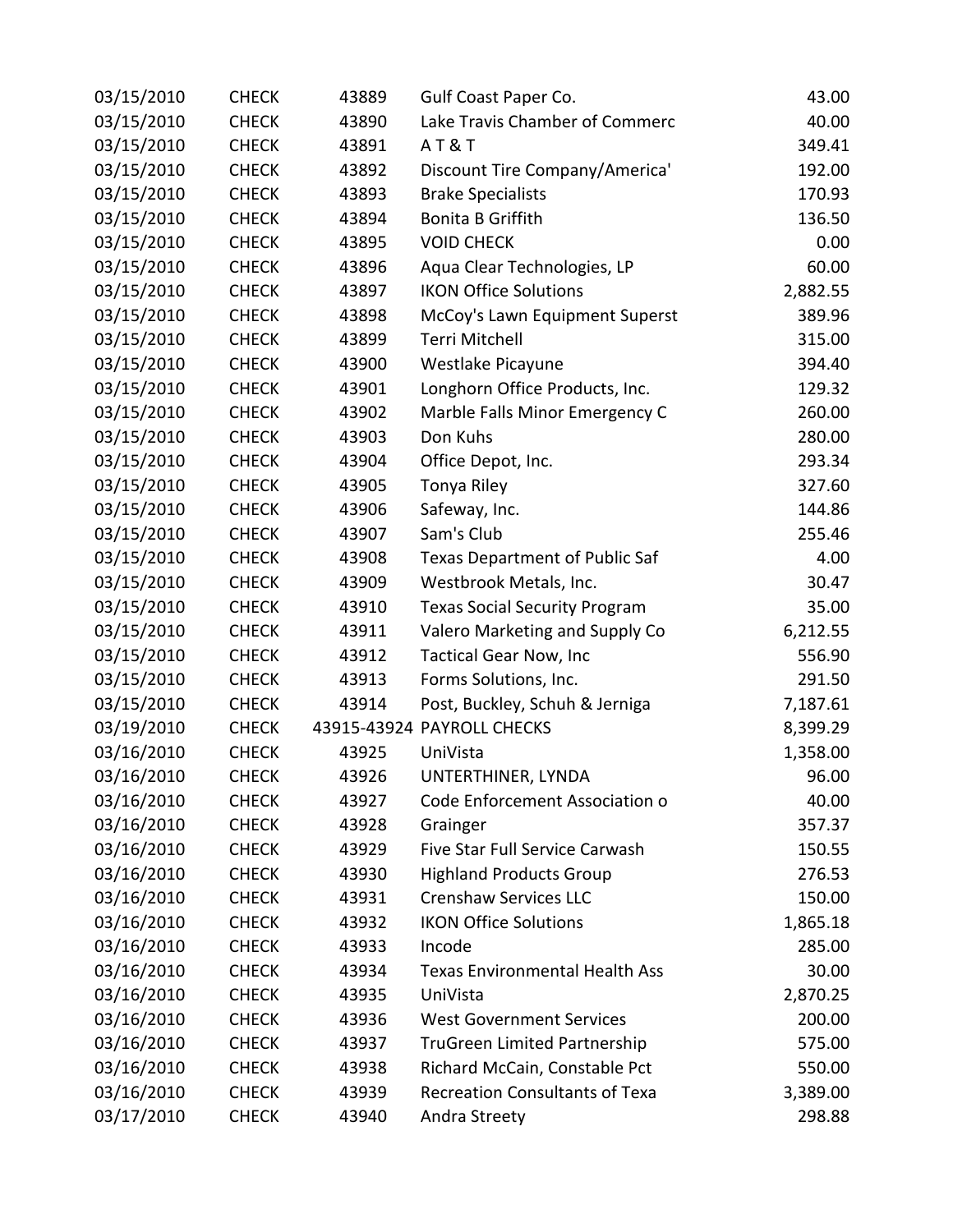| 03/17/2010 | <b>CHECK</b> | 43941 | Lance Eilers                          | 316.88    |
|------------|--------------|-------|---------------------------------------|-----------|
| 03/17/2010 | <b>CHECK</b> | 43942 | Jessica Blair                         | 370.88    |
| 03/18/2010 | <b>CHECK</b> | 43943 | Betty Richardson/Petty Cash           | 302.42    |
| 03/23/2010 | <b>CHECK</b> | 43944 | Johnny Rooter Plumbing Inc            | 1,622.36  |
| 03/23/2010 | <b>CHECK</b> | 43945 | Honeybee Ham Inc                      | 2,200.00  |
| 03/23/2010 | <b>CHECK</b> | 43946 | City of Austin                        | 210.12    |
| 03/23/2010 | <b>CHECK</b> | 43947 | <b>Cook Advertising Specialties</b>   | 230.00    |
| 03/23/2010 | <b>CHECK</b> | 43948 | <b>Card Service Center</b>            | 46.36     |
| 03/23/2010 | <b>CHECK</b> | 43949 | Card Service Center                   | 585.00    |
| 03/23/2010 | <b>CHECK</b> | 43950 | <b>Card Service Center</b>            | 2,888.40  |
| 03/23/2010 | <b>CHECK</b> | 43951 | <b>Card Service Center</b>            | 64.83     |
| 03/23/2010 | <b>CHECK</b> | 43952 | <b>Card Service Center</b>            | 499.08    |
| 03/23/2010 | <b>CHECK</b> | 43953 | <b>B2B Copies LLC</b>                 | 12.87     |
| 03/23/2010 | <b>CHECK</b> | 43954 | <b>Commercial Swim Management</b>     | 740.00    |
| 03/23/2010 | <b>CHECK</b> | 43955 | <b>Felicity Coltman</b>               | 600.00    |
| 03/23/2010 | <b>CHECK</b> | 43956 | ExxonMobil                            | 266.51    |
| 03/23/2010 | <b>CHECK</b> | 43957 | Grainger                              | 54.99     |
| 03/23/2010 | <b>CHECK</b> | 43958 | Hurst Creek MUD                       | 153.08    |
| 03/23/2010 | <b>CHECK</b> | 43959 | Lakeway MUD                           | 137.50    |
| 03/23/2010 | <b>CHECK</b> | 43960 | Magnum Custom Trailer Mfg.            | 46.08     |
| 03/23/2010 | <b>CHECK</b> | 43961 | McCoy's Building Supply Center        | 37.98     |
| 03/23/2010 | <b>CHECK</b> | 43962 | Office Depot, Inc.                    | 228.90    |
| 03/23/2010 | <b>CHECK</b> | 43963 | Office Keepers Austin, Inc            | 2,151.16  |
| 03/23/2010 | <b>CHECK</b> | 43964 | Pathmark Traffic Products of T        | 102.00    |
| 03/23/2010 | <b>CHECK</b> | 43965 | Red Bud Supply, Inc.                  | 614.03    |
| 03/23/2010 | <b>CHECK</b> | 43966 | <b>Quill Corporation</b>              | 92.16     |
| 03/23/2010 | <b>CHECK</b> | 43967 | UniVista                              | 173.25    |
| 03/23/2010 | <b>CHECK</b> | 43968 | <b>Pitney Bowes</b>                   | 150.00    |
| 03/23/2010 | <b>CHECK</b> | 43969 | <b>Reliable Office Supplies</b>       | 112.28    |
| 03/23/2010 | <b>CHECK</b> | 43970 | Frank A. Pisz                         | 14.00     |
| 03/23/2010 | <b>CHECK</b> | 43971 | <b>Aero Designed Systems</b>          | 666.00    |
| 03/23/2010 | <b>CHECK</b> | 43972 | McCoy's Lawn Equipment Superst        | 42.27     |
| 03/23/2010 | <b>CHECK</b> | 43973 | Pathmark Traffic Products of T        | 322.96    |
| 03/23/2010 | <b>CHECK</b> | 43974 | <b>Texas Municipal Courts EUNPOST</b> | 150.00    |
| 03/23/2010 | <b>CHECK</b> | 43975 | Westbrook Metals, Inc.                | 77.40     |
| 03/23/2010 | <b>CHECK</b> | 43976 | Holt Texas, LTD                       | 265.00    |
| 03/23/2010 | <b>CHECK</b> | 43977 | Longhorn Office Products, Inc.        | 137.66    |
| 03/23/2010 | <b>CHECK</b> | 43978 | Mueller Supply Company, Inc.          | 125.21    |
| 03/23/2010 | <b>CHECK</b> | 43979 | G T Distributors, Inc.                | 839.50    |
| 03/23/2010 | <b>CHECK</b> | 43980 | Motorola                              | 3,479.75  |
| 03/24/2010 | <b>CHECK</b> | 43981 | <b>Dusty Rhodes</b>                   | 5,605.00  |
| 03/24/2010 | <b>CHECK</b> | 43982 | Champion Chevrolet - Austin           | 17,000.00 |
| 03/24/2010 | <b>CHECK</b> | 43983 | Marcelo's Inc                         | 735.62    |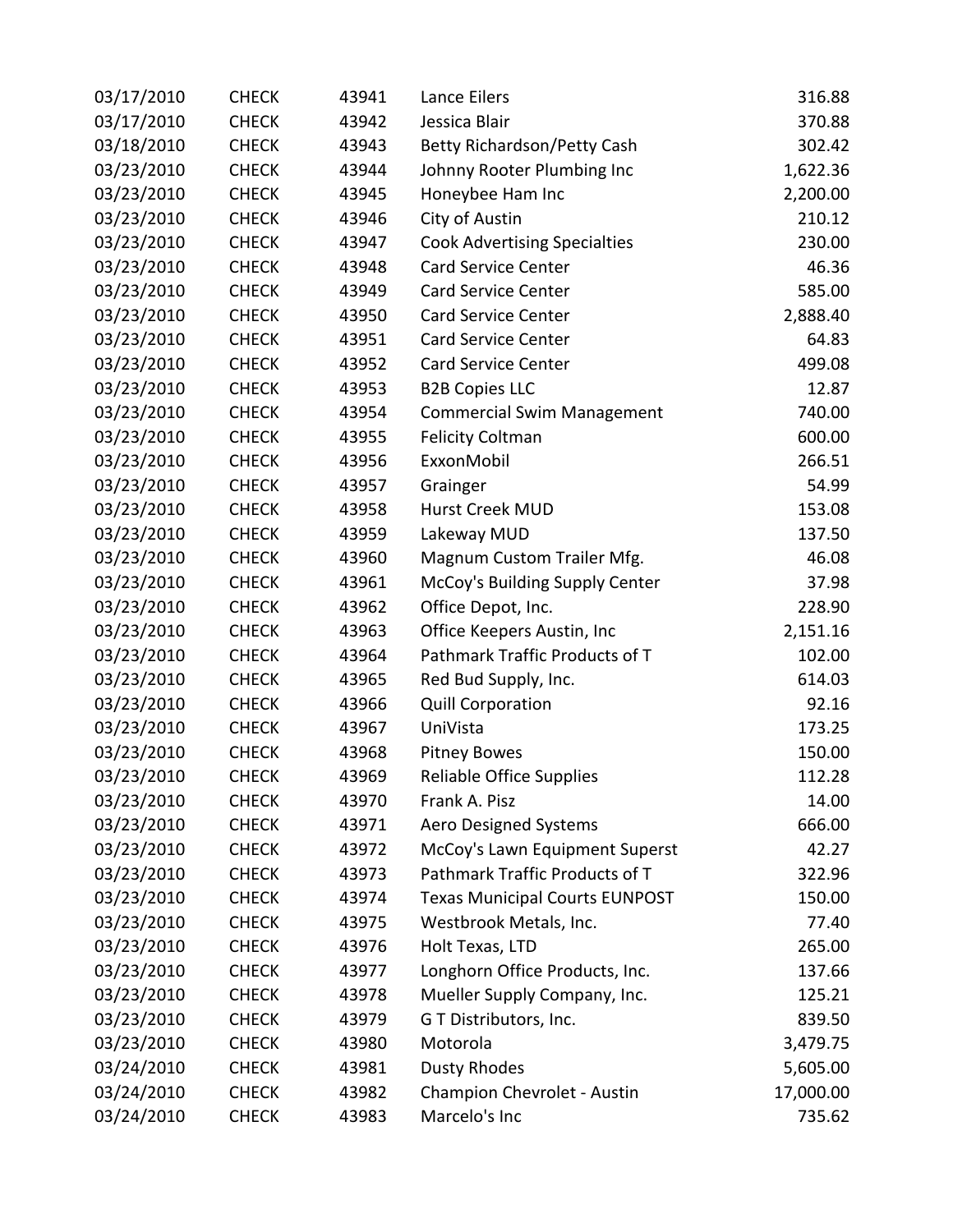| 03/24/2010 | <b>CHECK</b> | 43984 | American Legion Auxiliary             | 52.50     |
|------------|--------------|-------|---------------------------------------|-----------|
| 03/29/2010 | <b>CHECK</b> | 43985 | ICMA Retirement Trust - 457           | 250.00    |
| 03/29/2010 | <b>CHECK</b> | 43986 | Colonial Life & Accident Insur        | 795.80    |
| 03/29/2010 | <b>CHECK</b> | 43987 | <b>Texas Municipal Retirement Sys</b> | 59,681.35 |
| 03/29/2010 | <b>CHECK</b> | 43988 | Lakeway Police Officers Associ        | 142.50    |
| 03/29/2010 | <b>CHECK</b> | 43989 | Pre-Paid Legal Services, Inc.         | 152.40    |
| 03/29/2010 | <b>CHECK</b> | 43990 | <b>Assurant Employee Benefits</b>     | 4,915.60  |
| 03/30/2010 | <b>CHECK</b> | 43991 | MOKRY, CINDY PAIGE                    | 300.00    |
| 03/30/2010 | <b>CHECK</b> | 43992 | <b>Benke Piano</b>                    | 200.00    |
| 03/30/2010 | <b>CHECK</b> | 43993 | A-Line Auto Parts #9                  | 527.78    |
| 03/30/2010 | <b>CHECK</b> | 43994 | Grainger                              | 55.50     |
| 03/30/2010 | <b>CHECK</b> | 43995 | AT&T                                  | 838.94    |
| 03/30/2010 | <b>CHECK</b> | 43996 | <b>Crenshaw Services LLC</b>          | 385.00    |
| 03/30/2010 | <b>CHECK</b> | 43997 | BJ's Park & Recreation Product        | 383.24    |
| 03/30/2010 | <b>CHECK</b> | 43998 | <b>Tatum Nelson LLC</b>               | 5,829.16  |
| 03/30/2010 | <b>CHECK</b> | 43999 | Kim Brown                             | 500.00    |
| 03/30/2010 | <b>CHECK</b> | 44000 | Kednall LLC                           | 490.00    |
| 03/30/2010 | <b>CHECK</b> | 44001 | Ferguson Enterprises Inc.#24          | 6.67      |
| 03/30/2010 | <b>CHECK</b> | 44002 | McCoy's Building Supply Center        | 66.81     |
| 03/30/2010 | <b>CHECK</b> | 44003 | Office Depot, Inc.                    | 154.84    |
| 03/30/2010 | <b>CHECK</b> | 44004 | <b>B2B Copies LLC</b>                 | 5.88      |
| 03/30/2010 | <b>CHECK</b> | 44005 | <b>Commercial Swim Management</b>     | 1,620.20  |
| 03/30/2010 | <b>CHECK</b> | 44006 | <b>VOID CHECK</b>                     | 0.00      |
| 03/30/2010 | <b>CHECK</b> | 44007 | Hoppin' House LLC                     | 217.50    |
| 03/30/2010 | <b>CHECK</b> | 44008 | OfficeMax Incorporated                | 74.86     |
| 03/30/2010 | <b>CHECK</b> | 44009 | <b>Central Texas Secure Shredding</b> | 120.00    |
| 03/30/2010 | <b>CHECK</b> | 44010 | Kay Collier Long                      | 24.34     |
| 03/30/2010 | <b>CHECK</b> | 44011 | Stokes Sign Company, Inc.             | 120.00    |
| 03/30/2010 | <b>CHECK</b> | 44012 | Texas Department of Public Saf        | 2.00      |
| 03/30/2010 | <b>CHECK</b> | 44013 | <b>Texas Municipal Clerks Certifi</b> | 35.00     |
| 03/30/2010 | <b>CHECK</b> | 44014 | <b>Texas Workforce Commission</b>     | 15,352.31 |
| 03/30/2010 | <b>CHECK</b> | 44015 | Travis County WCID #17                | 125.74    |
| 03/30/2010 | <b>CHECK</b> | 44016 | <b>Quill Corporation</b>              | 11.68     |
| 03/30/2010 | <b>CHECK</b> | 44017 | William E Smith Piano Service         | 105.00    |
| 03/30/2010 | <b>CHECK</b> | 44018 | Rapid Refill                          | 47.99     |
| 03/30/2010 | <b>CHECK</b> | 44019 | <b>Reliable Office Supplies</b>       | 16.47     |
| 03/30/2010 | <b>CHECK</b> | 44020 | Pitney Bowes Reserve Account          | 1,000.00  |
| 03/30/2010 | <b>CHECK</b> | 44021 | Chelsea M Phillips                    | 165.00    |
| 03/30/2010 | <b>CHECK</b> | 44022 | <b>Dwyce Ratliff</b>                  | 45.00     |
| 03/30/2010 | <b>CHECK</b> | 44023 | Malone/Wheeler Inc                    | 5,415.00  |
| 03/30/2010 | <b>CHECK</b> | 44024 | <b>Dusty Rhodes</b>                   | 2,690.00  |
| 04/01/2010 | <b>CHECK</b> |       | 44025-44030 PAYROLL CHECKS            | 7,858.82  |
| 03/30/2010 | <b>CHECK</b> | 44031 | <b>Dusty Rhodes</b>                   | 2,262.00  |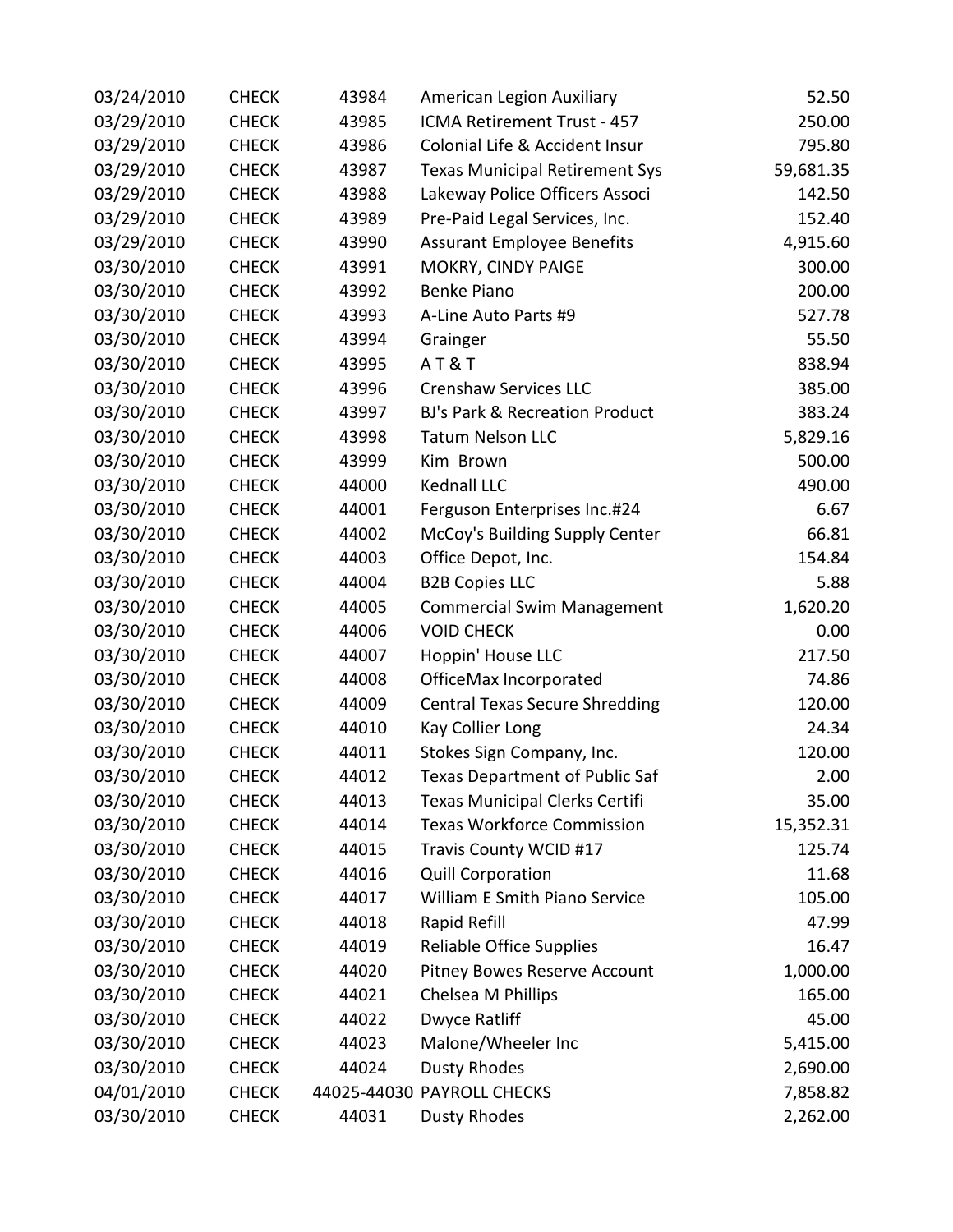| 03/30/2010 | <b>CHECK</b> | 44032 | <b>AT&amp;T</b>                       | 675.12    |
|------------|--------------|-------|---------------------------------------|-----------|
| 03/30/2010 | <b>CHECK</b> | 44033 | <b>Verizon Wireless</b>               | 180.15    |
| 03/30/2010 | <b>CHECK</b> | 44034 | A T&T Mobility                        | 408.04    |
| 03/30/2010 | <b>CHECK</b> | 44035 | Kevin R Madison, Attorney at L        | 3,500.00  |
| 03/30/2010 | <b>CHECK</b> | 44036 | M Scott Taliaferro                    | 2,083.33  |
| 03/31/2010 | <b>CHECK</b> | 44037 | G T Distributors, Inc.                | 462.95    |
| 03/31/2010 | <b>CHECK</b> | 44038 | Forms Solutions, Inc.                 | 162.00    |
| 03/31/2010 | <b>CHECK</b> | 44039 | Stokes Sign Company, Inc.             | 70.22     |
| 03/31/2010 | <b>CHECK</b> | 44040 | <b>Mary Proctor</b>                   | 1,000.00  |
| 03/31/2010 | <b>CHECK</b> | 44041 | L 3 Com Mobile Vision, Inc.           | 500.00    |
| 03/31/2010 | <b>CHECK</b> | 44042 | Discount Tire Company/America'        | 50.00     |
| 03/31/2010 | <b>CHECK</b> | 44043 | Longhorn Office Products, Inc.        | 127.35    |
| 03/31/2010 | <b>CHECK</b> | 44044 | Michelle Pulsifer                     | 560.00    |
| 04/06/2010 | <b>CHECK</b> | 44045 | UniVista                              | 34.00     |
| 04/06/2010 | <b>CHECK</b> | 44046 | <b>Dusty Rhodes</b>                   | 2,180.00  |
| 04/06/2010 | <b>CHECK</b> | 44047 | BISHOP, DAVID MICHAEL                 | 900.00    |
| 04/06/2010 | <b>CHECK</b> | 44048 | <b>B &amp; C Trophies</b>             | 94.95     |
| 04/06/2010 | <b>CHECK</b> | 44049 | Forms Solutions, Inc.                 | 18.00     |
| 04/06/2010 | <b>CHECK</b> | 44050 | Ewing                                 | 63.30     |
| 04/06/2010 | <b>CHECK</b> | 44051 | Grainger                              | 153.99    |
| 04/06/2010 | <b>CHECK</b> | 44052 | Dobbs Tennis Courts, Inc.             | 20.00     |
| 04/06/2010 | <b>CHECK</b> | 44053 | Five Star Full Service Carwash        | 322.56    |
| 04/06/2010 | <b>CHECK</b> | 44054 | <b>B2B Copies LLC</b>                 | 3.10      |
| 04/06/2010 | <b>CHECK</b> | 44055 | CAD Supplies Specialty, Inc.          | 531.00    |
| 04/06/2010 | <b>CHECK</b> | 44056 | Lauren Boyle                          | 95.40     |
| 04/06/2010 | <b>CHECK</b> | 44057 | Akers & Boulware-Wells, LLP           | 1,753.80  |
| 04/06/2010 | <b>CHECK</b> | 44058 | Home Depot                            | 1,372.08  |
| 04/06/2010 | <b>CHECK</b> | 44059 | Jiffy Lube #3177                      | 67.97     |
| 04/06/2010 | <b>CHECK</b> | 44060 | Kinser Beekeeping Inc                 | 175.00    |
| 04/06/2010 | <b>CHECK</b> | 44061 | Lone Star Overnight                   | 26.64     |
| 04/06/2010 | <b>CHECK</b> | 44062 | LeadingEdge Personnel LTD             | 646.76    |
| 04/06/2010 | <b>CHECK</b> | 44063 | Lynn Kirchenbauer                     | 24.12     |
| 04/06/2010 | <b>CHECK</b> | 44064 | <b>Fred Pryor Seminars</b>            | 79.00     |
| 04/06/2010 | <b>CHECK</b> | 44065 | Miller Uniforms & Emblems, Inc        | 631.04    |
| 04/06/2010 | <b>CHECK</b> | 44066 | Office Depot, Inc.                    | 261.82    |
| 04/06/2010 | <b>CHECK</b> | 44067 | Pedernales Electric Co-op             | 7,662.01  |
| 04/06/2010 | <b>CHECK</b> | 44068 | <b>VOID CHECK</b>                     | 0.00      |
| 04/06/2010 | <b>CHECK</b> | 44069 | <b>VOID CHECK</b>                     | 0.00      |
| 04/06/2010 | <b>CHECK</b> | 44070 | Praxair Distribution, Inc.            | 30.24     |
| 04/06/2010 | <b>CHECK</b> | 44071 | Richard McCain, Constable Pct         | 2,086.75  |
| 04/06/2010 | <b>CHECK</b> | 44072 | TML Intergovernmental Risk            | 34,175.87 |
| 04/06/2010 | <b>CHECK</b> | 44073 | <b>Bickerstaff Heath Delgado Acos</b> | 37.00     |
| 04/06/2010 | <b>CHECK</b> | 44074 | Ferguson Enterprises Inc.#24          | 35.04     |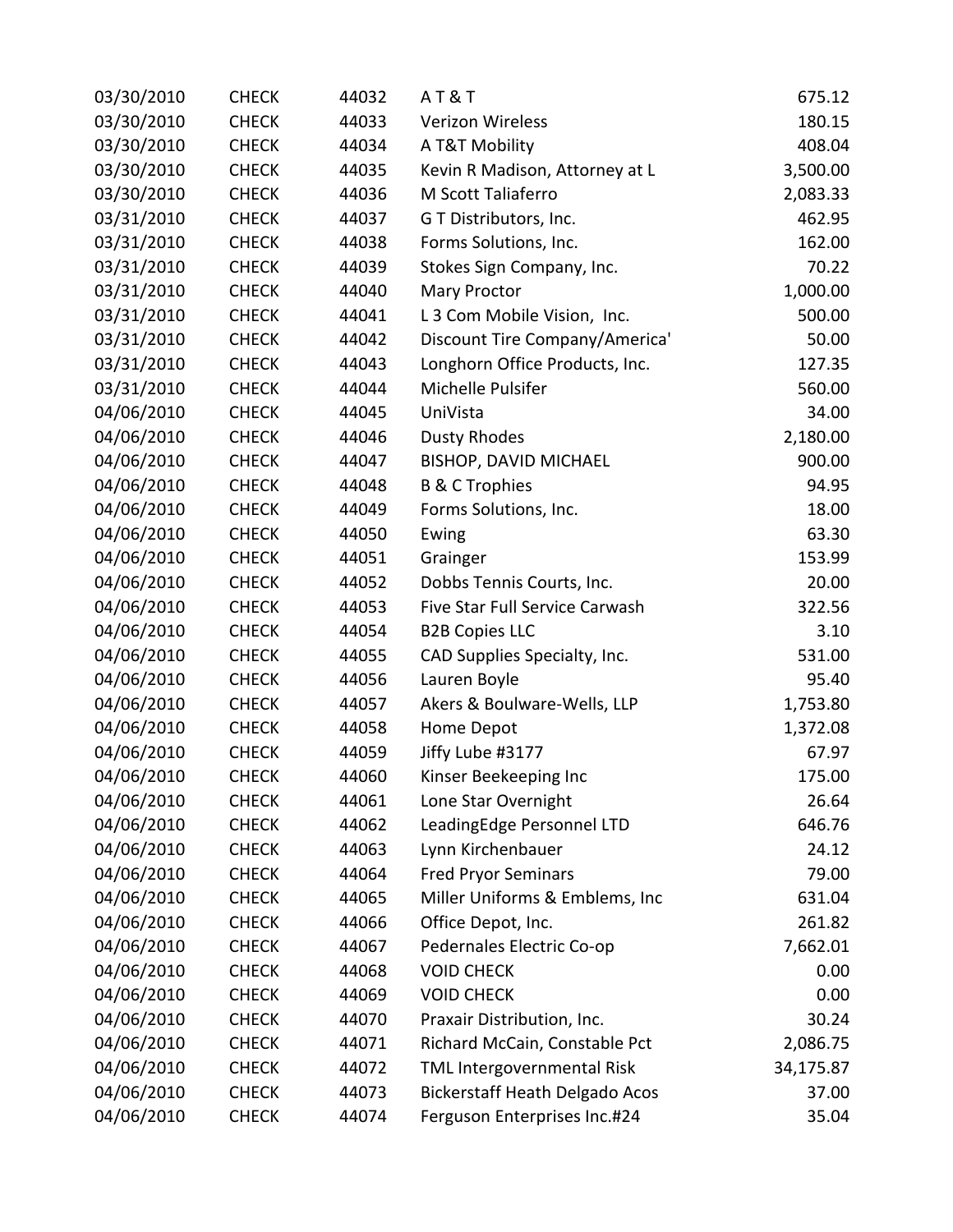| 04/06/2010 | <b>CHECK</b> | 44075 | Marcelo's Inc                         | 168.00    |
|------------|--------------|-------|---------------------------------------|-----------|
| 04/06/2010 | <b>CHECK</b> | 44076 | <b>Texas Municipal Courts Educati</b> | 95.95     |
| 04/06/2010 | <b>CHECK</b> | 44077 | ThyssenKrupp Elevator                 | 654.16    |
| 04/06/2010 | <b>CHECK</b> | 44078 | Austin Welder & Generator Serv        | 206.90    |
| 04/06/2010 | <b>CHECK</b> | 44079 | UniVista                              | 29.00     |
| 04/06/2010 | <b>CHECK</b> | 44080 | Rent Equip, Inc.                      | 93.83     |
| 04/06/2010 | <b>CHECK</b> | 44081 | <b>Quest Diagnostics</b>              | 136.56    |
| 04/06/2010 | <b>CHECK</b> | 44082 | Lynn Zwern                            | 122.50    |
| 04/06/2010 | <b>CHECK</b> | 44083 | Karen Thomas                          | 275.00    |
| 04/06/2010 | <b>CHECK</b> | 44084 | Austin American Statesman             | 100.34    |
| 04/06/2010 | <b>CHECK</b> | 44085 | Grainger                              | 164.81    |
| 04/06/2010 | <b>CHECK</b> | 44086 | Incode                                | 8,629.00  |
| 04/06/2010 | <b>CHECK</b> | 44087 | <b>Direct Propane Services</b>        | 3,911.22  |
| 04/06/2010 | <b>CHECK</b> | 44088 | <b>B2B Copies LLC</b>                 | 296.94    |
| 04/07/2010 | <b>CHECK</b> | 44089 | Westlake Picayune                     | 1,299.65  |
| 04/07/2010 | <b>CHECK</b> | 44090 | Fry's Fun Farm                        | 90.00     |
| 04/08/2010 | <b>CHECK</b> | 44091 | Rudy's Country Store & BBQ            | 618.75    |
| 04/08/2010 | <b>CHECK</b> | 44092 | Nicole Sooter                         | 146.74    |
| 04/09/2010 | <b>CHECK</b> | 44093 | <b>United States Postal Service</b>   | 1,479.65  |
| 04/09/2010 | <b>CHECK</b> | 44094 | <b>American Red Cross</b>             | 1,255.95  |
| 04/09/2010 | <b>CHECK</b> | 44095 | <b>Austin Energy</b>                  | 1,534.92  |
| 04/09/2010 | <b>CHECK</b> | 44096 | Charles H Logan                       | 1,000.00  |
| 04/09/2010 | <b>CHECK</b> | 44097 | Lisa Galizia                          | 84.00     |
| 04/09/2010 | <b>CHECK</b> | 44098 | <b>VOID CHECK</b>                     | 0.00      |
| 04/09/2010 | <b>CHECK</b> | 44099 | Hurst Creek MUD                       | 188.19    |
| 04/09/2010 | <b>CHECK</b> | 44100 | <b>IESI Austin</b>                    | 54,614.35 |
| 04/09/2010 | <b>CHECK</b> | 44101 | Heart of Texas Pizza, LP dba P        | 75.19     |
| 04/09/2010 | <b>CHECK</b> | 44102 | Lauren Boyle                          | 892.15    |
| 04/09/2010 | <b>CHECK</b> | 44103 | Gay L Bonorden                        | 168.00    |
| 04/09/2010 | <b>CHECK</b> | 44104 | Gayl Hubatch                          | 367.50    |
| 04/09/2010 | <b>CHECK</b> | 44105 | Lakeway MUD                           | 3,093.56  |
| 04/09/2010 | <b>CHECK</b> | 44106 | <b>VOID CHECK</b>                     | 0.00      |
| 04/09/2010 | <b>CHECK</b> | 44107 | Lanford Equipment Company             | 125.00    |
| 04/09/2010 | <b>CHECK</b> | 44108 | <b>Lowes Business Account</b>         | 255.00    |
| 04/09/2010 | <b>CHECK</b> | 44109 | Martin Linen Supply Co-San Ant        | 179.21    |
| 04/09/2010 | <b>CHECK</b> | 44110 | Office Depot, Inc.                    | 327.37    |
| 04/09/2010 | <b>CHECK</b> | 44111 | LeadingEdge Personnel LTD             | 559.36    |
| 04/09/2010 | <b>CHECK</b> | 44112 | Lakeway Network Inc                   | 50.00     |
| 04/09/2010 | <b>CHECK</b> | 44113 | Professional Image                    | 519.00    |
| 04/09/2010 | <b>CHECK</b> | 44114 | Tonya Riley                           | 226.80    |
| 04/09/2010 | <b>CHECK</b> | 44115 | Safeway, Inc.                         | 123.76    |
| 04/09/2010 | <b>CHECK</b> | 44116 | <b>Time Warner Cable</b>              | 871.49    |
| 04/09/2010 | <b>CHECK</b> | 44117 | Partymachines.com, Inc                | 338.25    |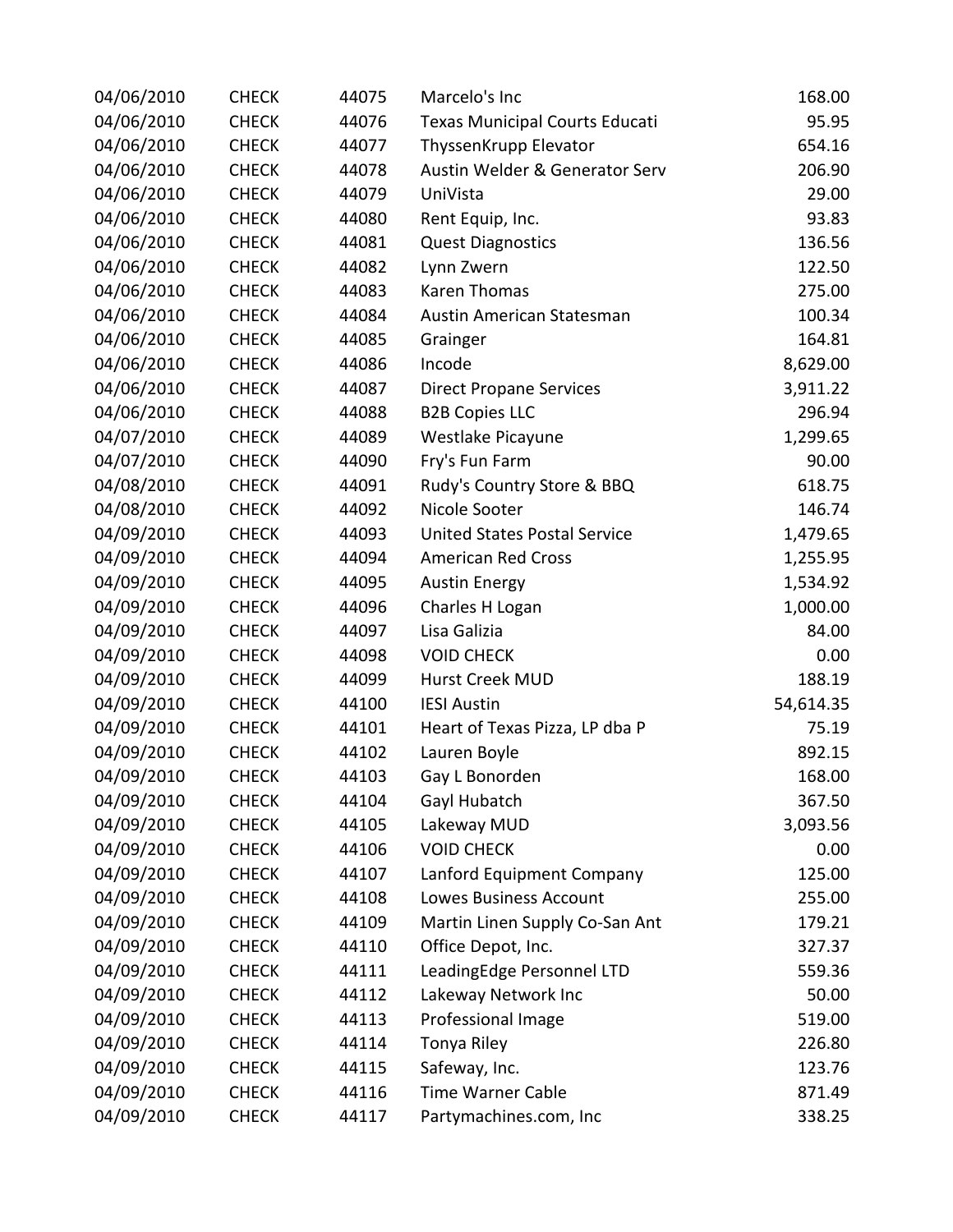| 04/09/2010 | <b>CHECK</b> | 44118 | Rent Equip, Inc.                   | 254.00   |
|------------|--------------|-------|------------------------------------|----------|
| 04/09/2010 | <b>CHECK</b> | 44119 | <b>EBR Sports, LLC</b>             | 2,167.76 |
| 04/09/2010 | <b>CHECK</b> | 44120 | <b>Reliable Office Supplies</b>    | 66.41    |
| 04/09/2010 | <b>CHECK</b> | 44121 | Barbara Weatherbie                 | 162.40   |
| 04/12/2010 | <b>CHECK</b> | 44122 | Forms Solutions, Inc.              | 18.00    |
| 04/12/2010 | <b>CHECK</b> | 44123 | <b>Guarantee Automotive</b>        | 680.66   |
| 04/12/2010 | <b>CHECK</b> | 44124 | Incode                             | 285.00   |
| 04/12/2010 | <b>CHECK</b> | 44125 | <b>Omnibase Services of Texas</b>  | 1,719.74 |
| 04/12/2010 | <b>CHECK</b> | 44126 | Austin Motorrad Inc.               | 231.19   |
| 04/12/2010 | <b>CHECK</b> | 44127 | <b>Municipal Recovery Services</b> | 9,122.12 |
| 04/12/2010 | <b>CHECK</b> | 44128 | Ewing                              | 1,020.36 |
| 04/12/2010 | <b>CHECK</b> | 44129 | <b>IKON Office Solutions</b>       | 2,855.30 |
| 04/12/2010 | <b>CHECK</b> | 44130 | <b>Quill Corporation</b>           | 11.51    |
| 04/12/2010 | <b>CHECK</b> | 44131 | Valero Marketing and Supply Co     | 7,029.80 |
| 04/12/2010 | <b>CHECK</b> | 44132 | OfficeMax Incorporated             | 130.05   |
| 04/13/2010 | <b>CHECK</b> | 44133 | The UPS Store                      | 42.93    |
| 04/13/2010 | <b>CHECK</b> | 44134 | Office Depot, Inc.                 | 36.86    |
| 04/13/2010 | <b>CHECK</b> | 44135 | UniVista                           | 1,615.00 |
| 04/13/2010 | <b>CHECK</b> | 44136 | <b>Commercial Swim Management</b>  | 250.00   |
| 04/13/2010 | <b>CHECK</b> | 44137 | <b>EBR Sports, LLC</b>             | 479.99   |
| 04/13/2010 | <b>CHECK</b> | 44138 | Whitaker Auto Body and Paint       | 875.14   |
| 04/13/2010 | <b>CHECK</b> | 44139 | <b>West Government Services</b>    | 200.00   |
| 04/13/2010 | <b>CHECK</b> | 44140 | <b>AISD Police</b>                 | 12.50    |
| 04/13/2010 | <b>CHECK</b> | 44141 | <b>Star Shuttle &amp; Charter</b>  | 492.60   |
| 04/13/2010 | <b>CHECK</b> | 44142 | Laurie Del Genio                   | 91.00    |
| 04/13/2010 | <b>CHECK</b> | 44143 | Walk In The Park Construction      | 3,552.30 |
| 04/16/2010 | <b>CHECK</b> |       | 44144-44148 PAYROLL CHECKS         | 7,208.10 |
| 04/20/2010 | <b>CHECK</b> | 44149 | <b>HAWKSBILL HOMES &amp; DE</b>    | 50.00    |
| 04/20/2010 | <b>CHECK</b> | 44150 | <b>EZ Seal LLC</b>                 | 4,137.81 |
| 04/20/2010 | <b>CHECK</b> | 44151 | Aqua Clear Technologies, LP        | 60.00    |
| 04/20/2010 | <b>CHECK</b> | 44152 | Austin Pump & Supply               | 40.50    |
| 04/20/2010 | <b>CHECK</b> | 44153 | <b>B &amp; C Trophies</b>          | 30.35    |
| 04/20/2010 | <b>CHECK</b> | 44154 | Benke Piano                        | 415.70   |
| 04/20/2010 | <b>CHECK</b> | 44155 | City of Austin                     | 201.31   |
| 04/20/2010 | <b>CHECK</b> | 44156 | Carrie Burns                       | 22.00    |
| 04/20/2010 | <b>CHECK</b> | 44157 | <b>AT&amp;T</b>                    | 349.94   |
| 04/20/2010 | <b>CHECK</b> | 44158 | <b>VOID CHECK</b>                  | 0.00     |
| 04/20/2010 | <b>CHECK</b> | 44159 | <b>Crenshaw Services LLC</b>       | 150.00   |
| 04/20/2010 | <b>CHECK</b> | 44160 | <b>Crenshaw Services LLC</b>       | 150.00   |
| 04/20/2010 | <b>CHECK</b> | 44161 | Forms Solutions, Inc.              | 312.00   |
| 04/20/2010 | <b>CHECK</b> | 44162 | Ewing                              | 237.97   |
| 04/20/2010 | <b>CHECK</b> | 44163 | Ferguson Enterprises Inc.#24       | 5.91     |
| 04/20/2010 | <b>CHECK</b> | 44164 | Grainger                           | 571.88   |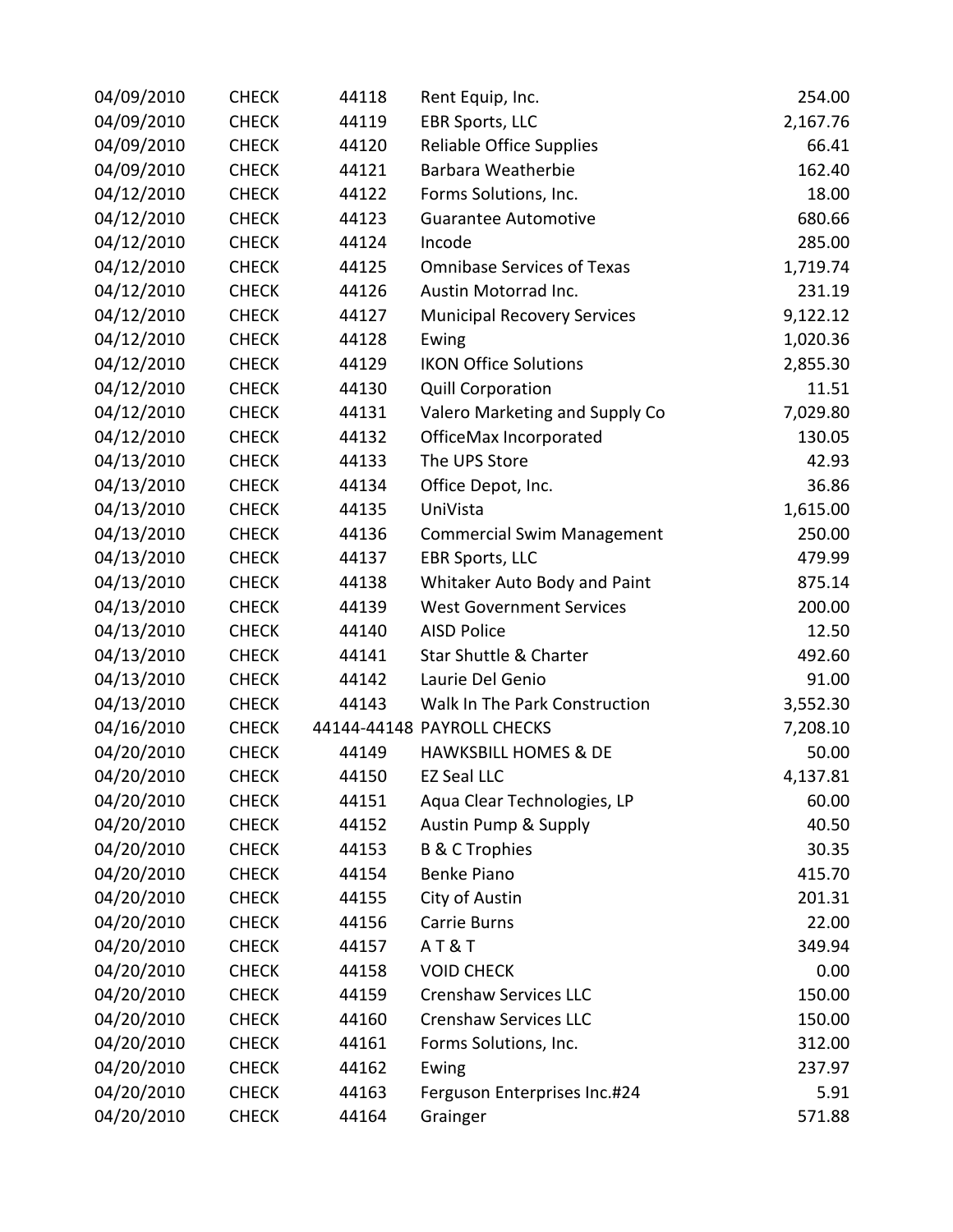| 04/20/2010 | <b>CHECK</b> | 44165 | Gulf Coast Paper Co.                  | 195.42    |
|------------|--------------|-------|---------------------------------------|-----------|
| 04/20/2010 | <b>CHECK</b> | 44166 | Five Star Full Service Carwash        | 108.23    |
| 04/20/2010 | <b>CHECK</b> | 44167 | David Ferry                           | 139.59    |
| 04/20/2010 | <b>CHECK</b> | 44168 | Discount Tire Company/America'        | 125.00    |
| 04/20/2010 | <b>CHECK</b> | 44169 | Janie Gentil                          | 40.00     |
| 04/20/2010 | <b>CHECK</b> | 44170 | Lake Travis Chamber of Commerc        | 80.00     |
| 04/20/2010 | <b>CHECK</b> | 44171 | Office Depot, Inc.                    | 69.94     |
| 04/20/2010 | <b>CHECK</b> | 44172 | Heart of Texas Pizza, LP dba P        | 97.95     |
| 04/20/2010 | <b>CHECK</b> | 44173 | LeadingEdge Personnel LTD             | 699.20    |
| 04/20/2010 | <b>CHECK</b> | 44174 | Longhorn Office Products, Inc.        | 348.90    |
| 04/20/2010 | <b>CHECK</b> | 44175 | <b>Betty Richardson</b>               | 61.10     |
| 04/20/2010 | <b>CHECK</b> | 44176 | Rapid Refill                          | 124.99    |
| 04/20/2010 | <b>CHECK</b> | 44177 | <b>Pitney Bowes</b>                   | 150.00    |
| 04/20/2010 | <b>CHECK</b> | 44178 | Reliable Office Supplies              | 61.47     |
| 04/20/2010 | <b>CHECK</b> | 44179 | Gulf Coast Paper Co.                  | 237.84    |
| 04/20/2010 | <b>CHECK</b> | 44180 | Sam's Club                            | 472.19    |
| 04/20/2010 | <b>CHECK</b> | 44181 | Stokes Sign Company, Inc.             | 225.00    |
| 04/20/2010 | <b>CHECK</b> | 44182 | Southwest Communications Techn        | 321.30    |
| 04/20/2010 | <b>CHECK</b> | 44183 | <b>EBR Sports, LLC</b>                | 196.00    |
| 04/20/2010 | <b>CHECK</b> | 44184 | Penco Construction Co Inc             | 26.00     |
| 04/20/2010 | <b>CHECK</b> | 44185 | <b>Texas Environmental Health Ass</b> | 30.00     |
| 04/20/2010 | <b>CHECK</b> | 44186 | <b>Card Service Center</b>            | 866.81    |
| 04/20/2010 | <b>CHECK</b> | 44187 | <b>Card Service Center</b>            | 53.70     |
| 04/20/2010 | <b>CHECK</b> | 44188 | <b>Card Service Center</b>            | 636.00    |
| 04/20/2010 | <b>CHECK</b> | 44189 | <b>Card Service Center</b>            | 460.00    |
| 04/20/2010 | <b>CHECK</b> | 44190 | <b>Card Service Center</b>            | 3,007.99  |
| 04/20/2010 | <b>CHECK</b> | 44191 | <b>Pitney Bowes</b>                   | 1,755.00  |
| 04/21/2010 | <b>CHECK</b> | 44192 | The Lifeguard Store, Inc              | 2,145.00  |
| 04/21/2010 | <b>CHECK</b> | 44193 | Kednall LLC                           | 195.00    |
| 04/21/2010 | <b>CHECK</b> | 44194 | Julie Oakley - Petty Cash Reim        | 192.88    |
| 04/27/2010 | <b>CHECK</b> | 44195 | Malone/Wheeler Inc                    | 10,500.53 |
| 04/27/2010 | <b>CHECK</b> | 44196 | Ewing                                 | 115.71    |
| 04/27/2010 | <b>CHECK</b> | 44197 | ExxonMobil                            | 57.30     |
| 04/27/2010 | <b>CHECK</b> | 44198 | Ferguson Enterprises Inc.#24          | 48.53     |
| 04/27/2010 | <b>CHECK</b> | 44199 | <b>Etch of Class</b>                  | 137.00    |
| 04/27/2010 | <b>CHECK</b> | 44200 | Kim Brown                             | 500.00    |
| 04/27/2010 | <b>CHECK</b> | 44201 | Kednall LLC                           | 295.00    |
| 04/27/2010 | <b>CHECK</b> | 44202 | Discount Tire Company/America'        | 40.00     |
| 04/27/2010 | <b>CHECK</b> | 44203 | Laurie Del Genio                      | 833.00    |
| 04/27/2010 | <b>CHECK</b> | 44204 | Javier Delgado                        | 75.00     |
| 04/27/2010 | <b>CHECK</b> | 44205 | Carol Barclay                         | 40.00     |
| 04/27/2010 | <b>CHECK</b> | 44206 | G T Distributors, Inc.                | 490.50    |
| 04/27/2010 | <b>CHECK</b> | 44207 | Grainger                              | 312.36    |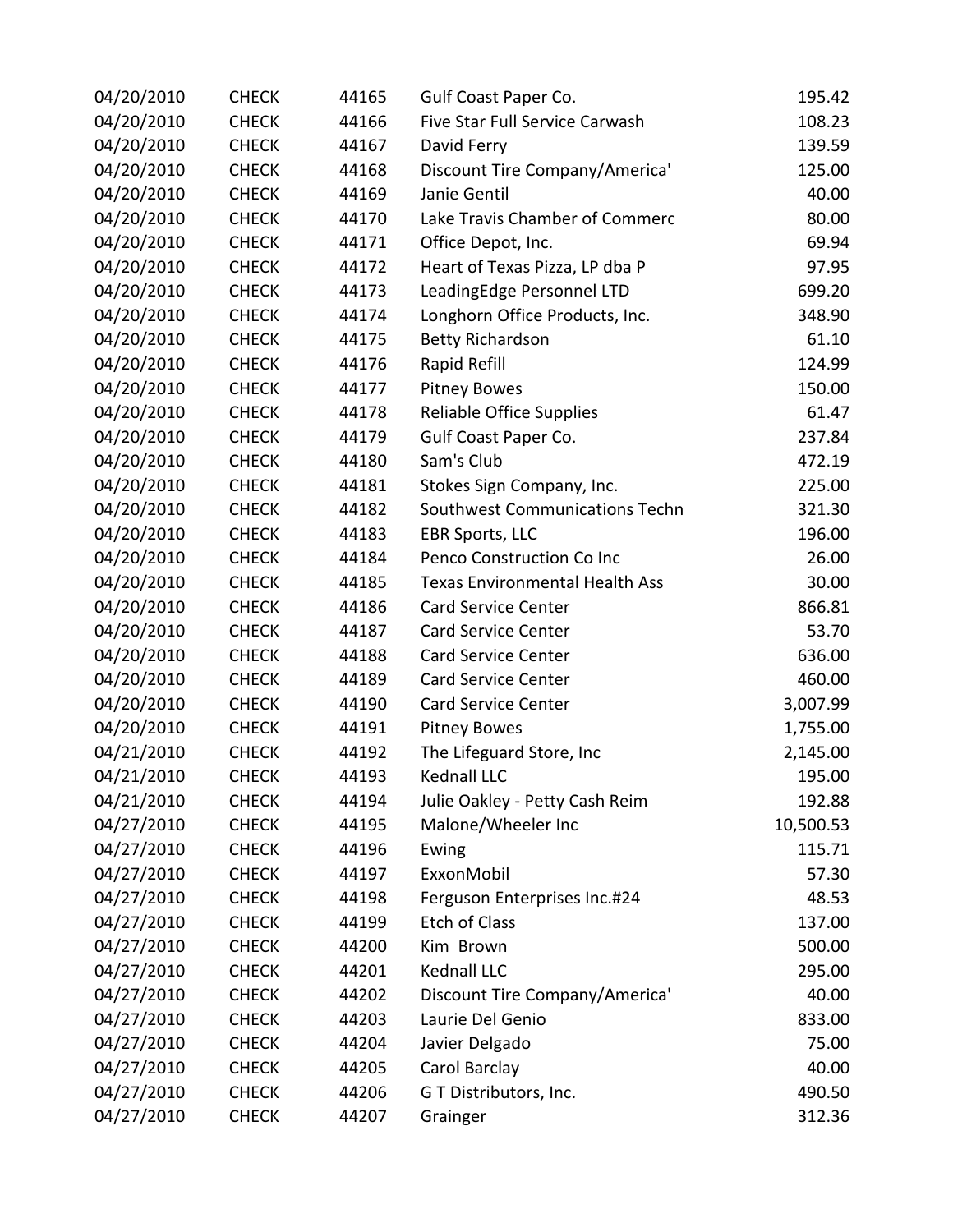| 04/27/2010 | <b>CHECK</b> | 44208 | Koetter Fire Protection of Aus        | 753.00    |
|------------|--------------|-------|---------------------------------------|-----------|
| 04/27/2010 | <b>CHECK</b> | 44209 | <b>Tatum Nelson LLC</b>               | 5,829.16  |
| 04/27/2010 | <b>CHECK</b> | 44210 | Chelsea Knepley                       | 190.00    |
| 04/27/2010 | <b>CHECK</b> | 44211 | McComis Inspection, Inc.              | 2,237.80  |
| 04/27/2010 | <b>CHECK</b> | 44212 | <b>HSBC Business Solutions NO Too</b> | 311.63    |
| 04/27/2010 | <b>CHECK</b> | 44213 | Red's Indoor Range                    | 318.95    |
| 04/27/2010 | <b>CHECK</b> | 44214 | The Productivity Center               | 630.00    |
| 04/27/2010 | <b>CHECK</b> | 44215 | <b>Quill Corporation</b>              | 32.87     |
| 04/27/2010 | <b>CHECK</b> | 44216 | Office Keepers Austin, Inc            | 2,151.16  |
| 04/27/2010 | <b>CHECK</b> | 44217 | LeadingEdge Personnel LTD             | 559.36    |
| 04/27/2010 | <b>CHECK</b> | 44218 | Longhorn Office Products, Inc.        | 143.05    |
| 04/27/2010 | <b>CHECK</b> | 44219 | Grainger                              | 214.04    |
| 04/27/2010 | <b>CHECK</b> | 44220 | Tonya Riley                           | 190.40    |
| 04/27/2010 | <b>CHECK</b> | 44221 | Stokes Sign Company, Inc.             | 119.78    |
| 04/27/2010 | <b>CHECK</b> | 44222 | Stokes Sign Company, Inc.             | 18.96     |
| 04/27/2010 | <b>CHECK</b> | 44223 | M Scott Taliaferro                    | 2,083.33  |
| 04/27/2010 | <b>CHECK</b> | 44224 | Target                                | 142.98    |
| 04/27/2010 | <b>CHECK</b> | 44225 | <b>Texas Window Cleaning</b>          | 600.00    |
| 04/27/2010 | <b>CHECK</b> | 44226 | Travis County WCID #17                | 171.91    |
| 04/27/2010 | <b>CHECK</b> | 44227 | William E Smith Piano Service         | 105.00    |
| 04/27/2010 | <b>CHECK</b> | 44228 | Southwest Communications Techn        | 110.00    |
| 04/27/2010 | <b>CHECK</b> | 44229 | UniVista                              | 175.00    |
| 04/27/2010 | <b>CHECK</b> | 44230 | Sharon Zacharias                      | 98.00     |
| 04/27/2010 | <b>CHECK</b> | 44231 | Rapid Refill                          | 168.96    |
| 04/30/2010 | <b>CHECK</b> |       | 44232-44239 PAYROLL CHECKS            | 11,342.80 |
| 04/30/2010 | <b>CHECK</b> | 44240 | ICMA Retirement Trust - 457           | 250.00    |
| 04/30/2010 | <b>CHECK</b> | 44241 | Colonial Life & Accident Insur        | 795.80    |
| 04/30/2010 | <b>CHECK</b> | 44242 | <b>Texas Municipal Retirement Sys</b> | 87,895.13 |
| 04/30/2010 | <b>CHECK</b> | 44243 | Lakeway Police Officers Associ        | 137.50    |
| 04/30/2010 | <b>CHECK</b> | 44244 | Pre-Paid Legal Services, Inc.         | 152.40    |
| 04/30/2010 | <b>CHECK</b> | 44245 | <b>Assurant Employee Benefits</b>     | 4,842.57  |
| 05/04/2010 | <b>CHECK</b> | 44246 | American Tire Distributors, In        | 2,476.24  |
| 05/04/2010 | <b>CHECK</b> | 44247 | Maximum Solutions, Inc                | 5,000.00  |
| 05/04/2010 | <b>CHECK</b> | 44248 | VALDOVINAS, JAMES                     | 75.00     |
| 05/04/2010 | <b>CHECK</b> | 44249 | American Termite & Pest Contro        | 95.00     |
| 05/04/2010 | <b>CHECK</b> | 44250 | Austin American Statesman             | 109.28    |
| 05/04/2010 | <b>CHECK</b> | 44251 | A-Line Auto Parts #9                  | 304.40    |
| 05/04/2010 | <b>CHECK</b> | 44252 | <b>AT&amp;T</b>                       | 845.13    |
| 05/04/2010 | <b>CHECK</b> | 44253 | <b>AT&amp;T</b>                       | 686.89    |
| 05/04/2010 | <b>CHECK</b> | 44254 | A T&T Mobility                        | 409.36    |
| 05/04/2010 | <b>CHECK</b> | 44255 | Alan Stone                            | 90.00     |
| 05/04/2010 | <b>CHECK</b> | 44256 | K-State Diagnostic and Analyti        | 35.00     |
| 05/04/2010 | <b>CHECK</b> | 44257 | K-State Diagnostic and Analyti        | 35.00     |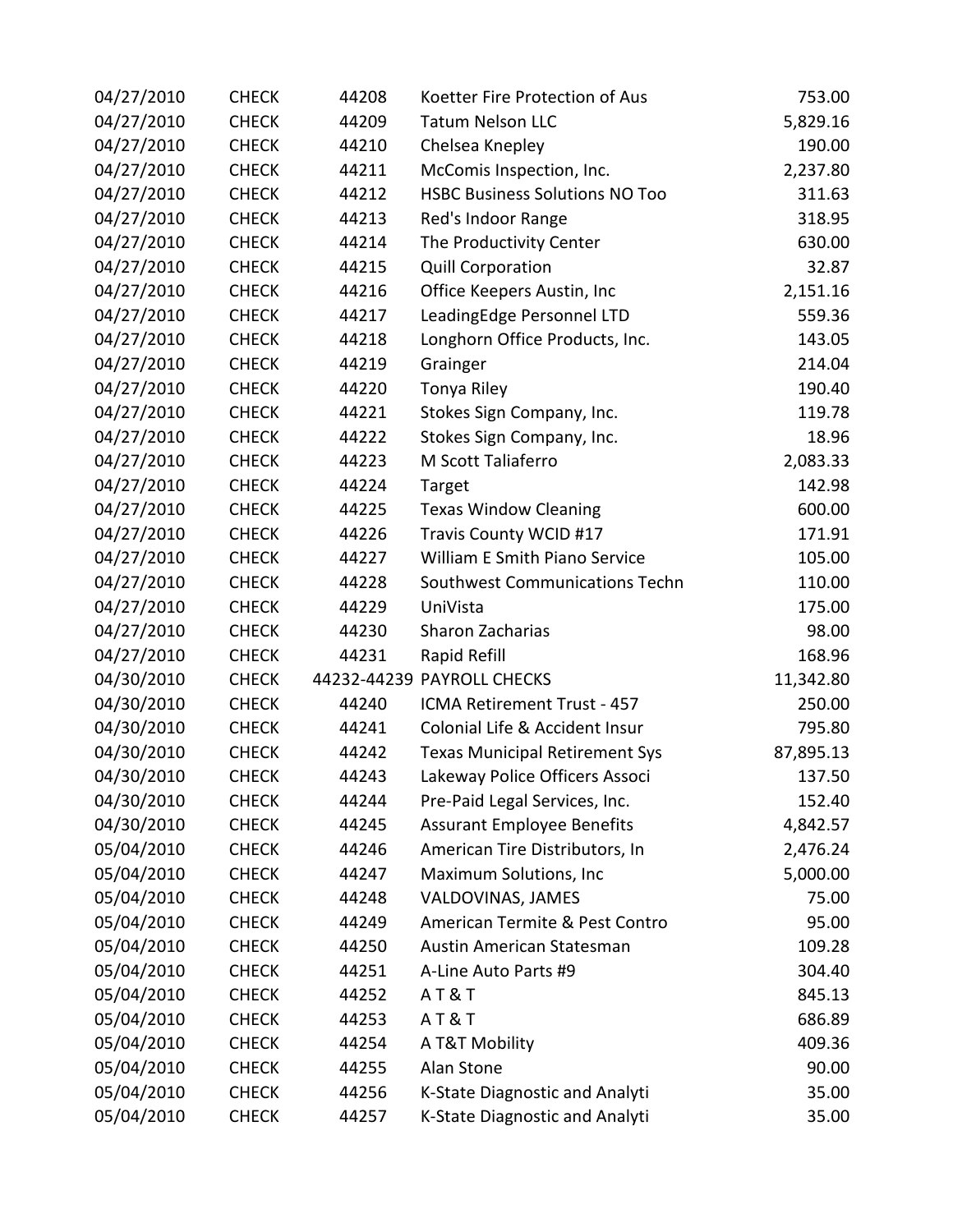| 05/04/2010 | <b>CHECK</b> | 44258 | Ken Farr                                  | 90.00    |
|------------|--------------|-------|-------------------------------------------|----------|
| 05/04/2010 | <b>CHECK</b> | 44259 | <b>B &amp; C Trophies</b>                 | 17.25    |
| 05/04/2010 | <b>CHECK</b> | 44260 | Forms Solutions, Inc.                     | 36.00    |
| 05/04/2010 | <b>CHECK</b> | 44261 | Ferguson Enterprises Inc.#24              | 21.02    |
| 05/04/2010 | <b>CHECK</b> | 44262 | Grainger                                  | 23.80    |
| 05/04/2010 | <b>CHECK</b> | 44263 | Five Star Full Service Carwash            | 28.75    |
| 05/04/2010 | <b>CHECK</b> | 44264 | <b>Etch of Class</b>                      | 48.25    |
| 05/04/2010 | <b>CHECK</b> | 44265 | <b>BJ's Park &amp; Recreation Product</b> | 383.24   |
| 05/04/2010 | <b>CHECK</b> | 44266 | <b>B2B Copies LLC</b>                     | 59.70    |
| 05/04/2010 | <b>CHECK</b> | 44267 | Discount Tire Company/America'            | 291.00   |
| 05/04/2010 | <b>CHECK</b> | 44268 | Holt Texas, LTD                           | 272.85   |
| 05/04/2010 | <b>CHECK</b> | 44269 | <b>Brake Specialists</b>                  | 635.06   |
| 05/04/2010 | <b>CHECK</b> | 44270 | Bonita B Griffith                         | 136.50   |
| 05/04/2010 | <b>CHECK</b> | 44271 | Gardenville/TOP                           | 307.86   |
| 05/04/2010 | <b>CHECK</b> | 44272 | Lanford Equipment Company                 | 171.88   |
| 05/04/2010 | <b>CHECK</b> | 44273 | Office Depot, Inc.                        | 118.65   |
| 05/04/2010 | <b>CHECK</b> | 44274 | Pathmark Traffic Products of T            | 523.74   |
| 05/04/2010 | <b>CHECK</b> | 44275 | LeadingEdge Personnel LTD                 | 646.76   |
| 05/04/2010 | <b>CHECK</b> | 44276 | Longhorn Office Products, Inc.            | 114.41   |
| 05/04/2010 | <b>CHECK</b> | 44277 | OfficeMax Incorporated                    | 44.83    |
| 05/04/2010 | <b>CHECK</b> | 44278 | <b>Blue Trails</b>                        | 686.70   |
| 05/04/2010 | <b>CHECK</b> | 44279 | <b>Bernadette Nason</b>                   | 400.00   |
| 05/04/2010 | <b>CHECK</b> | 44280 | Pathmark Traffic Products of T            | 1,831.95 |
| 05/04/2010 | <b>CHECK</b> | 44281 | Pedernales Electric Co-op                 | 7,042.73 |
| 05/04/2010 | <b>CHECK</b> | 44282 | <b>VOID CHECK</b>                         | 0.00     |
| 05/04/2010 | <b>CHECK</b> | 44283 | <b>Quik Print</b>                         | 304.04   |
| 05/04/2010 | <b>CHECK</b> | 44284 | <b>Quill Corporation</b>                  | 67.78    |
| 05/04/2010 | <b>CHECK</b> | 44285 | <b>VOID CHECK</b>                         | 0.00     |
| 05/04/2010 | <b>CHECK</b> | 44286 | <b>Quest Diagnostics</b>                  | 1,354.68 |
| 05/04/2010 | <b>CHECK</b> | 44287 | Rapid Refill                              | 45.98    |
| 05/04/2010 | <b>CHECK</b> | 44288 | Dale & Jeanne Stuemke                     | 76.94    |
| 05/04/2010 | <b>CHECK</b> | 44289 | Stokes Sign Company, Inc.                 | 319.89   |
| 05/04/2010 | <b>CHECK</b> | 44290 | Stokes Sign Company, Inc.                 | 25.00    |
| 05/04/2010 | <b>CHECK</b> | 44291 | Westbrook Metals, Inc.                    | 94.42    |
| 05/04/2010 | <b>CHECK</b> | 44292 | Southwest Communications Techn            | 37.50    |
| 05/04/2010 | <b>CHECK</b> | 44293 | UniVista                                  | 1,653.00 |
| 05/04/2010 | <b>CHECK</b> | 44294 | Verizon Wireless                          | 180.15   |
| 05/04/2010 | <b>CHECK</b> | 44295 | StarTech Electric                         | 294.93   |
| 05/05/2010 | <b>CHECK</b> | 44296 | <b>GFOA</b>                               | 150.00   |
| 05/07/2010 | <b>CHECK</b> | 44297 | <b>Dusty Rhodes</b>                       | 2,000.00 |
| 05/11/2010 | <b>CHECK</b> | 44298 | UniVista                                  | 808.98   |
| 05/11/2010 | <b>CHECK</b> | 44299 | Kayla Russell                             | 1,000.00 |
| 05/11/2010 | <b>CHECK</b> | 44300 | <b>American Red Cross</b>                 | 112.00   |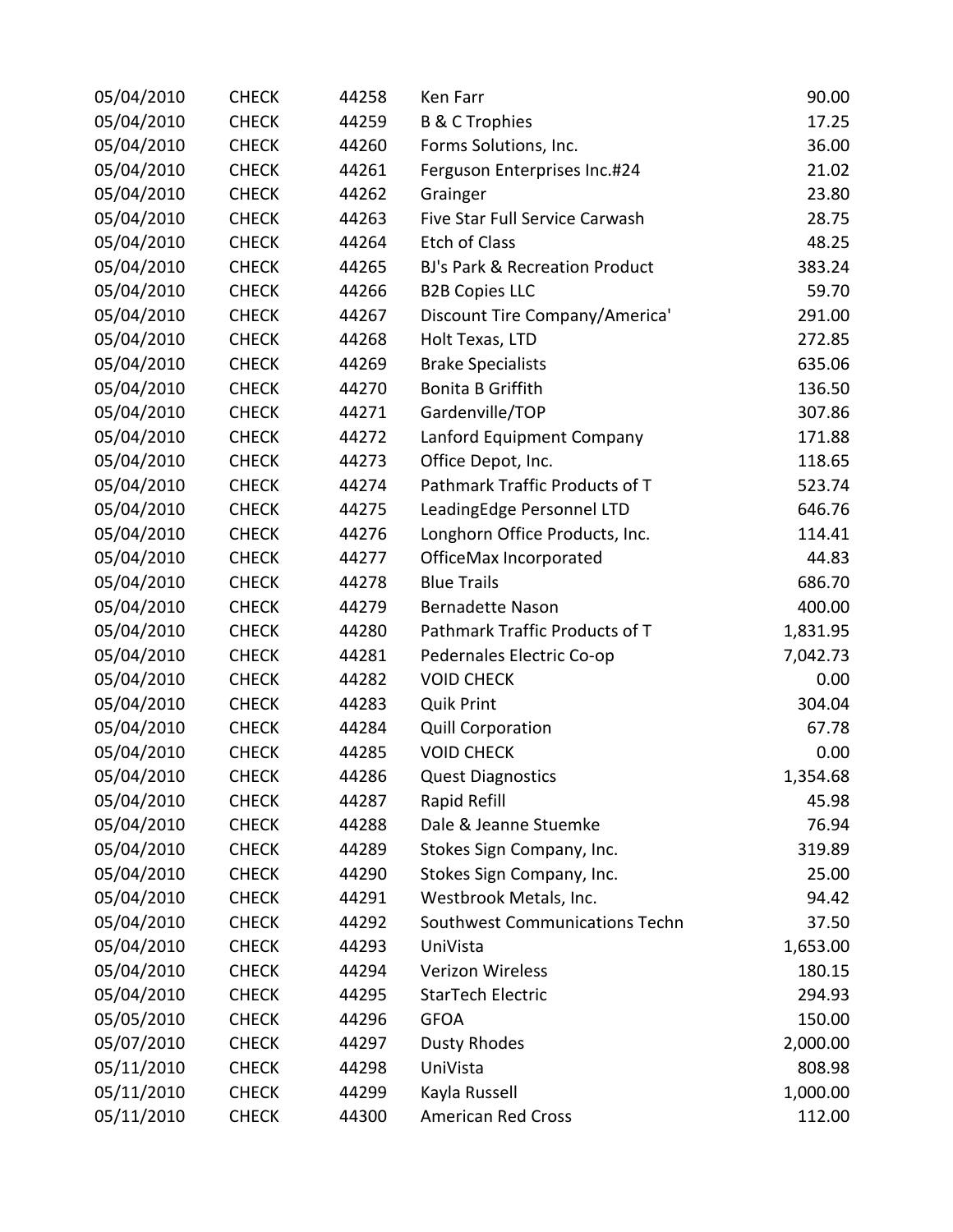| 05/11/2010 | <b>CHECK</b> | 44301 | <b>Assassin Pest Control</b>          | 270.00    |
|------------|--------------|-------|---------------------------------------|-----------|
| 05/11/2010 | <b>CHECK</b> | 44302 | Austin American Statesman             | 253.66    |
| 05/11/2010 | <b>CHECK</b> | 44303 | <b>Bickerstaff Heath Delgado Acos</b> | 111.00    |
| 05/11/2010 | <b>CHECK</b> | 44304 | Cintas First Aid & Safety             | 58.59     |
| 05/11/2010 | <b>CHECK</b> | 44305 | Crown Trophy                          | 32.00     |
| 05/11/2010 | <b>CHECK</b> | 44306 | A Locksmith                           | 50.00     |
| 05/11/2010 | <b>CHECK</b> | 44307 | KlingCorp Inc                         | 57.27     |
| 05/11/2010 | <b>CHECK</b> | 44308 | Robert & Elizabeth Incorporate        | 48.60     |
| 05/11/2010 | <b>CHECK</b> | 44309 | <b>Commercial Swim Management</b>     | 250.00    |
| 05/11/2010 | <b>CHECK</b> | 44310 | <b>Brake Specialists</b>              | 28.75     |
| 05/11/2010 | <b>CHECK</b> | 44311 | Forms Solutions, Inc.                 | 127.00    |
| 05/11/2010 | <b>CHECK</b> | 44312 | Ewing                                 | 664.69    |
| 05/11/2010 | <b>CHECK</b> | 44313 | G T Distributors, Inc.                | 24.95     |
| 05/11/2010 | <b>CHECK</b> | 44314 | Lisa Galizia                          | 224.00    |
| 05/11/2010 | <b>CHECK</b> | 44315 | <b>Guarantee Automotive</b>           | 13.99     |
| 05/11/2010 | <b>CHECK</b> | 44316 | Gulf Coast Paper Co.                  | 18.54     |
| 05/11/2010 | <b>CHECK</b> | 44317 | <b>Direct Propane Services</b>        | 2,940.18  |
| 05/11/2010 | <b>CHECK</b> | 44318 | Five Star Full Service Carwash        | 82.74     |
| 05/11/2010 | <b>CHECK</b> | 44319 | <b>Doggy Pollution Solutions</b>      | 396.00    |
| 05/11/2010 | <b>CHECK</b> | 44320 | Hurst Creek MUD                       | 177.14    |
| 05/11/2010 | <b>CHECK</b> | 44321 | <b>IESI Austin</b>                    | 54,982.72 |
| 05/11/2010 | <b>CHECK</b> | 44322 | McCoy's Building Supply Center        | 45.51     |
| 05/11/2010 | <b>CHECK</b> | 44323 | Miller Uniforms & Emblems, Inc        | 347.07    |
| 05/11/2010 | <b>CHECK</b> | 44324 | LeadingEdge Personnel LTD             | 506.92    |
| 05/11/2010 | <b>CHECK</b> | 44325 | Longhorn Office Products, Inc.        | 543.53    |
| 05/11/2010 | <b>CHECK</b> | 44326 | <b>Municipal Recovery Services</b>    | 4,686.12  |
| 05/11/2010 | <b>CHECK</b> | 44327 | Richard McCain, Constable Pct         | 300.00    |
| 05/11/2010 | <b>CHECK</b> | 44328 | Lakeway Network Inc                   | 25.00     |
| 05/11/2010 | <b>CHECK</b> | 44329 | Motorola                              | 41,743.06 |
| 05/11/2010 | <b>CHECK</b> | 44330 | Maximum Solutions, Inc                | 1,341.00  |
| 05/11/2010 | <b>CHECK</b> | 44331 | McComis Inspection, Inc.              | 2,957.60  |
| 05/11/2010 | <b>CHECK</b> | 44332 | Office Depot, Inc.                    | 137.34    |
| 05/11/2010 | <b>CHECK</b> | 44333 | Pitney Bowes, Inc.                    | 114.00    |
| 05/11/2010 | <b>CHECK</b> | 44334 | Praxair Distribution, Inc.            | 76.67     |
| 05/11/2010 | <b>CHECK</b> | 44335 | <b>Quill Corporation</b>              | 714.60    |
| 05/11/2010 | <b>CHECK</b> | 44336 | OfficeMax Incorporated                | 136.00    |
| 05/11/2010 | <b>CHECK</b> | 44337 | <b>LOGIX COMMUNICATIONS</b>           | 257.37    |
| 05/11/2010 | <b>CHECK</b> | 44338 | Donald L Noack                        | 200.00    |
| 05/11/2010 | <b>CHECK</b> | 44339 | Marilyn Neilson                       | 34.00     |
| 05/11/2010 | <b>CHECK</b> | 44340 | The UPS Store                         | 26.30     |
| 05/11/2010 | <b>CHECK</b> | 44341 | Incode                                | 285.00    |
| 05/11/2010 | <b>CHECK</b> | 44342 | Safeway, Inc.                         | 163.38    |
| 05/11/2010 | <b>CHECK</b> | 44343 | Sirchie Finger Print Laborator        | 55.99     |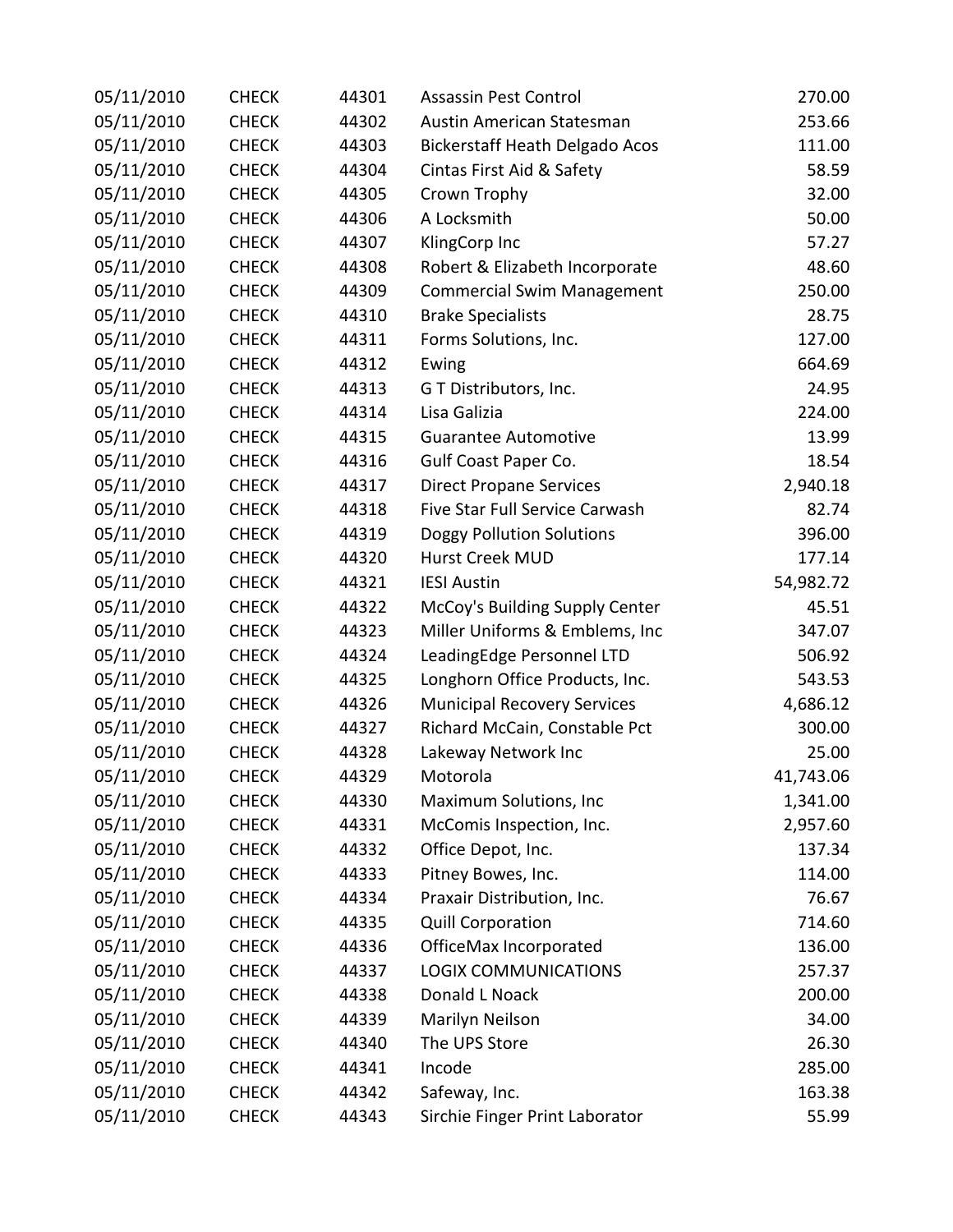| 05/11/2010 | <b>CHECK</b> | 44344 | <b>Texas Municipal Courts Educati</b> | 75.00    |
|------------|--------------|-------|---------------------------------------|----------|
| 05/11/2010 | <b>CHECK</b> | 44345 | Westlake Picayune                     | 2,885.05 |
| 05/11/2010 | <b>CHECK</b> | 44346 | Southwest Communications Techn        | 37.50    |
| 05/11/2010 | <b>CHECK</b> | 44347 | UniVista                              | 291.75   |
| 05/11/2010 | <b>CHECK</b> | 44348 | Valero Marketing and Supply Co        | 7,370.26 |
| 05/11/2010 | <b>CHECK</b> | 44349 | <b>Ruth Sandoval</b>                  | 484.92   |
| 05/11/2010 | <b>CHECK</b> | 44350 | Rainbow Treecare Scientific Ad        | 834.54   |
| 05/11/2010 | <b>CHECK</b> | 44351 | <b>WESTCOTT GRAPHIC PRINT</b>         | 241.40   |
| 05/14/2010 | <b>CHECK</b> |       | 44352-44360 PAYROLL CHECKS            | 9,063.20 |
| 05/11/2010 | <b>CHECK</b> | 44361 | Home Depot                            | 727.41   |
| 05/11/2010 | <b>CHECK</b> | 44362 | Discount Tire Company/America'        | 331.00   |
| 05/11/2010 | <b>CHECK</b> | 44363 | Texas Disposal Systems, Inc. d        | 307.86   |
| 05/11/2010 | <b>CHECK</b> | 44364 | Lauren Boyle                          | 835.56   |
| 05/11/2010 | <b>CHECK</b> | 44365 | ThyssenKrupp Elevator                 | 265.50   |
| 05/11/2010 | <b>CHECK</b> | 44366 | Triple S Petroleum                    | 908.86   |
| 05/12/2010 | <b>CHECK</b> | 44367 | <b>VOID CHECK</b>                     | 0.00     |
| 05/17/2010 | <b>CHECK</b> | 44368 | <b>Dusty Rhodes</b>                   | 4,350.00 |
| 05/18/2010 | <b>CHECK</b> | 44369 | ELMALEH, ADAM                         | 411.10   |
| 05/18/2010 | <b>CHECK</b> | 44370 | <b>Philpott Motors</b>                | 1,166.46 |
| 05/18/2010 | <b>CHECK</b> | 44371 | UniVista                              | 64.90    |
| 05/18/2010 | <b>CHECK</b> | 44372 | Malone/Wheeler Inc                    | 9,006.75 |
| 05/18/2010 | <b>CHECK</b> | 44373 | Aqua Clear Technologies, LP           | 138.25   |
| 05/18/2010 | <b>CHECK</b> | 44374 | <b>Cook Advertising Specialties</b>   | 12.50    |
| 05/18/2010 | <b>CHECK</b> | 44375 | <b>Carrie Burns</b>                   | 123.47   |
| 05/18/2010 | <b>CHECK</b> | 44376 | AT&T                                  | 63.77    |
| 05/18/2010 | <b>CHECK</b> | 44377 | <b>Crenshaw Services LLC</b>          | 157.50   |
| 05/18/2010 | <b>CHECK</b> | 44378 | <b>Brake Specialists</b>              | 501.77   |
| 05/18/2010 | <b>CHECK</b> | 44379 | Patricia Carranco                     | 46.00    |
| 05/18/2010 | <b>CHECK</b> | 44380 | Akers & Boulware-Wells, LLP           | 2,429.80 |
| 05/18/2010 | <b>CHECK</b> | 44381 | Rebecca Carroll                       | 20.00    |
| 05/18/2010 | <b>CHECK</b> | 44382 | City of Austin                        | 216.63   |
| 05/18/2010 | <b>CHECK</b> | 44383 | <b>Card Service Center</b>            | 1,717.91 |
| 05/18/2010 | <b>CHECK</b> | 44384 | <b>Card Service Center</b>            | 697.12   |
| 05/18/2010 | <b>CHECK</b> | 44385 | <b>Card Service Center</b>            | 99.98    |
| 05/18/2010 | <b>CHECK</b> | 44386 | <b>Card Service Center</b>            | 204.99   |
| 05/18/2010 | <b>CHECK</b> | 44387 | Forms Solutions, Inc.                 | 18.00    |
| 05/18/2010 | <b>CHECK</b> | 44388 | Ewing                                 | 198.69   |
| 05/18/2010 | <b>CHECK</b> | 44389 | G T Distributors, Inc.                | 311.80   |
| 05/18/2010 | <b>CHECK</b> | 44390 | Grainger                              | 89.32    |
| 05/18/2010 | <b>CHECK</b> | 44391 | Gulf Coast Paper Co.                  | 32.50    |
| 05/18/2010 | <b>CHECK</b> | 44392 | Heart of Texas Pizza, LP dba P        | 113.35   |
| 05/18/2010 | <b>CHECK</b> | 44393 | Five Star Full Service Carwash        | 225.90   |
| 05/18/2010 | <b>CHECK</b> | 44394 | Laurie Del Genio                      | 413.00   |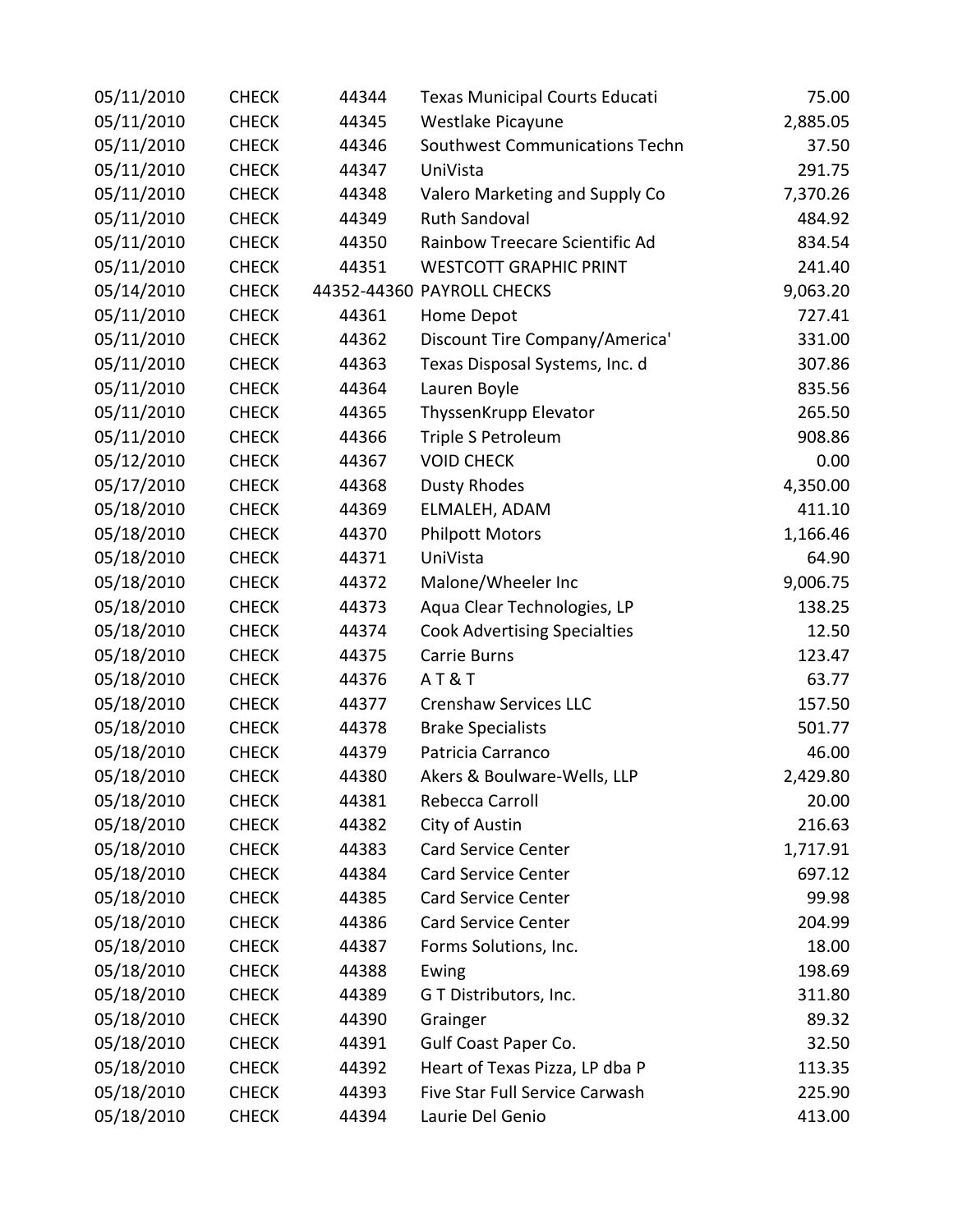| 05/18/2010 | <b>CHECK</b> | 44395 | Gayl Hubatch                      | 350.00   |
|------------|--------------|-------|-----------------------------------|----------|
| 05/18/2010 | <b>CHECK</b> | 44396 | <b>IKON Office Solutions</b>      | 4,226.37 |
| 05/18/2010 | <b>CHECK</b> | 44397 | Marcelo's Inc                     | 360.05   |
| 05/18/2010 | <b>CHECK</b> | 44398 | Terri Mitchell                    | 157.50   |
| 05/18/2010 | <b>CHECK</b> | 44399 | Office Depot, Inc.                | 121.94   |
| 05/18/2010 | <b>CHECK</b> | 44400 | Pathmark Traffic Products of T    | 430.60   |
| 05/18/2010 | <b>CHECK</b> | 44401 | FBI - LEEDA INC                   | 50.00    |
| 05/18/2010 | <b>CHECK</b> | 44402 | <b>ProMed Medical Care Center</b> | 15.00    |
| 05/18/2010 | <b>CHECK</b> | 44403 | LeadingEdge Personnel LTD         | 489.44   |
| 05/18/2010 | <b>CHECK</b> | 44404 | Longhorn Office Products, Inc.    | 112.39   |
| 05/18/2010 | <b>CHECK</b> | 44405 | Sam's Club                        | 547.94   |
| 05/18/2010 | <b>CHECK</b> | 44406 | Stokes Sign Company, Inc.         | 125.00   |
| 05/18/2010 | <b>CHECK</b> | 44407 | <b>Quill Corporation</b>          | 141.54   |
| 05/18/2010 | <b>CHECK</b> | 44408 | Texas Board of Professional En    | 235.00   |
| 05/18/2010 | <b>CHECK</b> | 44409 | <b>Travis County Clerk</b>        | 1,639.65 |
| 05/18/2010 | <b>CHECK</b> | 44410 | <b>West Government Services</b>   | 200.00   |
| 05/18/2010 | <b>CHECK</b> | 44411 | <b>Tactical Gear Now, Inc</b>     | 259.10   |
| 05/18/2010 | <b>CHECK</b> | 44412 | <b>State Notary Commission</b>    | 135.00   |
| 05/18/2010 | <b>CHECK</b> | 44413 | U.S. Bank                         | 500.00   |
| 05/18/2010 | <b>CHECK</b> | 44414 | Post, Buckley, Schuh & Jerniga    | 1,331.65 |
| 05/19/2010 | <b>CHECK</b> | 44415 | Julie Oakley - Petty Cash Reim    | 198.54   |
| 05/19/2010 | <b>CHECK</b> | 44416 | Julie Oakley - Petty Cash Reim    | 158.41   |
| 05/25/2010 | <b>CHECK</b> | 44417 | Lakeway Resort and Spa            | 1,000.00 |
| 05/25/2010 | <b>CHECK</b> | 44418 | <b>Dusty Rhodes</b>               | 1,425.00 |
| 05/25/2010 | <b>CHECK</b> | 44419 | <b>Commercial Swim Management</b> | 3,690.00 |
| 05/25/2010 | <b>CHECK</b> | 44420 | <b>Aero Designed Systems</b>      | 350.00   |
| 05/25/2010 | <b>CHECK</b> | 44421 | <b>Career Track</b>               | 149.00   |
| 05/25/2010 | <b>CHECK</b> | 44422 | <b>VOID CHECK</b>                 | 0.00     |
| 05/25/2010 | <b>CHECK</b> | 44423 | <b>Brake Specialists</b>          | 38.14    |
| 05/25/2010 | <b>CHECK</b> | 44424 | Communication by Hand             | 170.00   |
| 05/25/2010 | <b>CHECK</b> | 44425 | <b>VOID CHECK</b>                 | 0.00     |
| 05/25/2010 | <b>CHECK</b> | 44426 | Ferguson Enterprises Inc.#24      | 24.89    |
| 05/25/2010 | <b>CHECK</b> | 44427 | Grainger                          | 139.75   |
| 05/25/2010 | <b>CHECK</b> | 44428 | Five Star Full Service Carwash    | 381.47   |
| 05/25/2010 | <b>CHECK</b> | 44429 | <b>Tatum Nelson LLC</b>           | 5,829.16 |
| 05/25/2010 | <b>CHECK</b> | 44430 | Lanford Equipment Company         | 28.80    |
| 05/25/2010 | <b>CHECK</b> | 44431 | Office Depot, Inc.                | 145.82   |
| 05/25/2010 | <b>CHECK</b> | 44432 | M Scott Taliaferro                | 2,083.33 |
| 05/25/2010 | <b>CHECK</b> | 44433 | L 3 Com Mobile Vision, Inc.       | 164.95   |
| 05/25/2010 | <b>CHECK</b> | 44434 | Office Keepers Austin, Inc        | 2,617.96 |
| 05/25/2010 | <b>CHECK</b> | 44435 | Kim Brown                         | 500.00   |
| 05/25/2010 | <b>CHECK</b> | 44436 | LeadingEdge Personnel LTD         | 489.44   |
| 05/25/2010 | <b>CHECK</b> | 44437 | Longhorn Office Products, Inc.    | 110.44   |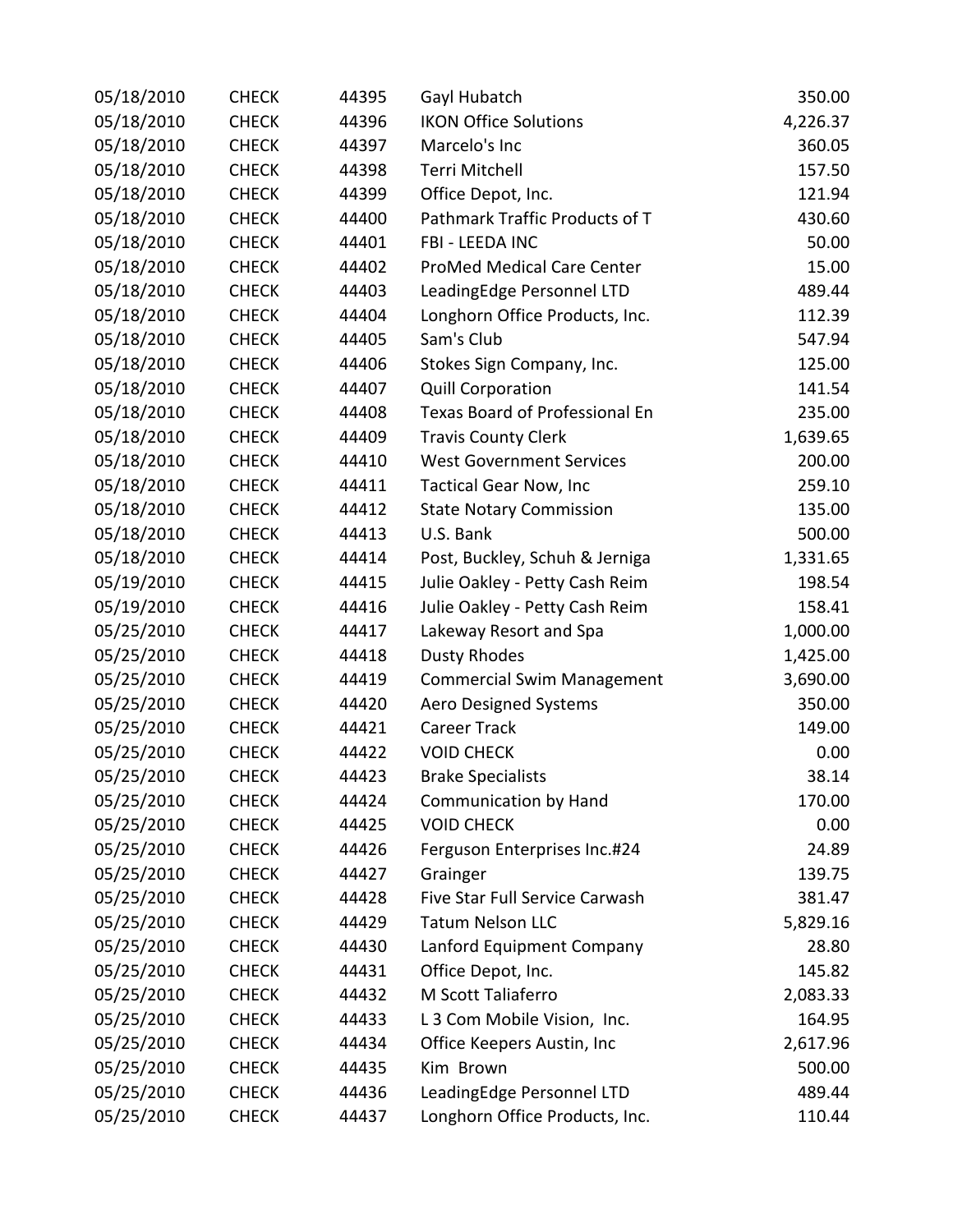| 05/25/2010 | <b>CHECK</b> | 44438 | OfficeMax Incorporated                | 137.16    |
|------------|--------------|-------|---------------------------------------|-----------|
| 05/25/2010 | <b>CHECK</b> | 44439 | Maximum Solutions, Inc                | 1,000.00  |
| 05/25/2010 | <b>CHECK</b> | 44440 | Katie Nesloney                        | 275.00    |
| 05/25/2010 | <b>CHECK</b> | 44441 | <b>Texas Municipal Retirement Sys</b> | 25.00     |
| 05/25/2010 | <b>CHECK</b> | 44442 | <b>Philip Reclamation Services</b>    | 23,867.24 |
| 05/25/2010 | <b>CHECK</b> | 44443 | Pitney Bowes, Inc.                    | 283.00    |
| 05/25/2010 | <b>CHECK</b> | 44444 | Tonya Riley                           | 240.80    |
| 05/25/2010 | <b>CHECK</b> | 44445 | Stokes Sign Company, Inc.             | 420.00    |
| 05/25/2010 | <b>CHECK</b> | 44446 | Stokes Sign Company, Inc.             | 12.55     |
| 05/25/2010 | <b>CHECK</b> | 44447 | Stokes Sign Company, Inc.             | 441.00    |
| 05/25/2010 | <b>CHECK</b> | 44448 | <b>Texas Department of Public Saf</b> | 4.00      |
| 05/25/2010 | <b>CHECK</b> | 44449 | <b>Quill Corporation</b>              | 102.52    |
| 05/25/2010 | <b>CHECK</b> | 44450 | Southwest Communications Techn        | 260.00    |
| 05/25/2010 | <b>CHECK</b> | 44451 | <b>Pitney Bowes</b>                   | 150.00    |
| 05/25/2010 | <b>CHECK</b> | 44452 | Technique Data Systems                | 61.29     |
| 05/25/2010 | <b>CHECK</b> | 44453 | <b>Reliable Office Supplies</b>       | 32.45     |
| 05/25/2010 | <b>CHECK</b> | 44454 | Professional Land Surveying, I        | 600.00    |
| 05/25/2010 | <b>CHECK</b> | 44455 | Alex Thrasher                         | 100.00    |
| 05/25/2010 | <b>CHECK</b> | 44456 | FITZGERALD, CAROLYN                   | 50.00     |
| 05/28/2010 | <b>CHECK</b> |       | 44457-44467 PAYROLL CHECKS            | 8,160.98  |
| 05/25/2010 | <b>CHECK</b> | 44468 | <b>B &amp; C Trophies</b>             | 25.00     |
| 05/25/2010 | <b>CHECK</b> | 44469 | Professional Image                    | 734.40    |
| 05/25/2010 | <b>CHECK</b> | 44470 | <b>Time Warner Cable</b>              | 871.49    |
| 05/25/2010 | <b>CHECK</b> | 44471 | UniVista                              | 1,955.00  |
| 05/25/2010 | <b>CHECK</b> | 44472 | World of Tennis                       | 800.00    |
| 05/26/2010 | <b>CHECK</b> | 44473 | UniVista                              | 6,636.00  |
| 05/28/2010 | <b>CHECK</b> | 44474 | ICMA Retirement Trust - 457           | 250.00    |
| 05/28/2010 | <b>CHECK</b> | 44475 | Colonial Life & Accident Insur        | 795.80    |
| 05/28/2010 | <b>CHECK</b> | 44476 | <b>Texas Municipal Retirement Sys</b> | 57,220.58 |
| 05/28/2010 | <b>CHECK</b> | 44477 | Lakeway Police Officers Associ        | 135.00    |
| 05/28/2010 | <b>CHECK</b> | 44478 | Pre-Paid Legal Services, Inc.         | 152.40    |
| 05/28/2010 | <b>CHECK</b> | 44479 | <b>Assurant Employee Benefits</b>     | 4,955.08  |
| 06/01/2010 | <b>CHECK</b> | 44480 | <b>Aero Designed Systems</b>          | 531.00    |
| 06/01/2010 | <b>CHECK</b> | 44481 | <b>American Red Cross</b>             | 112.00    |
| 06/01/2010 | <b>CHECK</b> | 44482 | A-Line Auto Parts #9                  | 128.92    |
| 06/01/2010 | <b>CHECK</b> | 44483 | Grainger                              | 237.37    |
| 06/01/2010 | <b>CHECK</b> | 44484 | Gulf Coast Paper Co.                  | 335.75    |
| 06/01/2010 | <b>CHECK</b> | 44485 | <b>Ricky Gavit</b>                    | 271.00    |
| 06/01/2010 | <b>CHECK</b> | 44486 | <b>AT&amp;T</b>                       | 680.81    |
| 06/01/2010 | <b>CHECK</b> | 44487 | AT&T                                  | 226.30    |
| 06/01/2010 | <b>CHECK</b> | 44488 | <b>B2B Copies LLC</b>                 | 47.19     |
| 06/01/2010 | <b>CHECK</b> | 44489 | Discount Tire Company/America'        | 438.00    |
| 06/01/2010 | <b>CHECK</b> | 44490 | <b>Melody Cass</b>                    | 22.70     |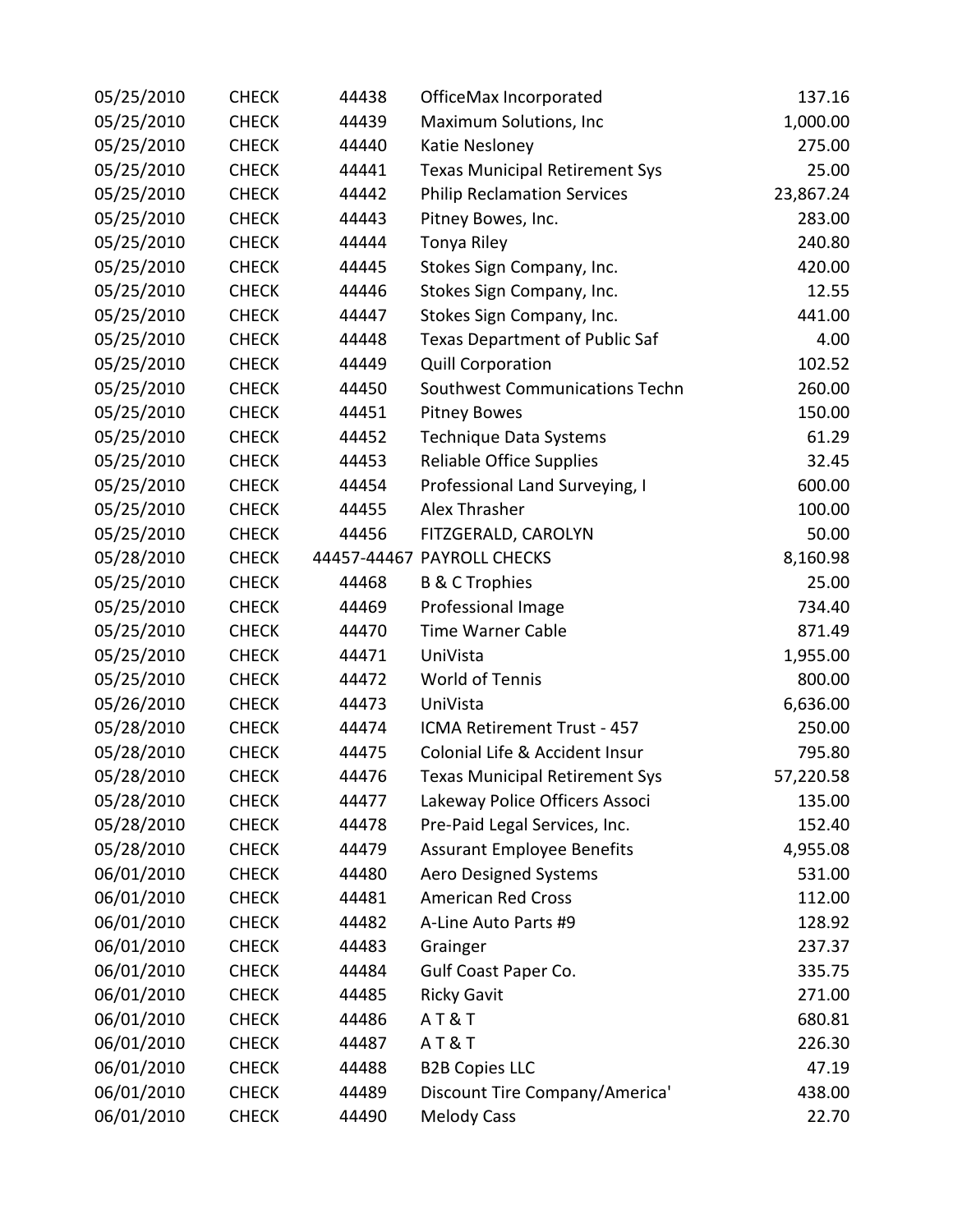| 06/01/2010 | <b>CHECK</b> | 44491 | Koetter Fire Protection of Aus      | 99.00    |
|------------|--------------|-------|-------------------------------------|----------|
| 06/01/2010 | <b>CHECK</b> | 44492 | Lake Travis ISD                     | 250.00   |
| 06/01/2010 | <b>CHECK</b> | 44493 | Lanford Equipment Company           | 58.34    |
| 06/01/2010 | <b>CHECK</b> | 44494 | The Lifeguard Store, Inc            | 139.95   |
| 06/01/2010 | <b>CHECK</b> | 44495 | Martin Linen Supply Co-San Ant      | 442.38   |
| 06/01/2010 | <b>CHECK</b> | 44496 | McCoy's Building Supply Center      | 149.40   |
| 06/01/2010 | <b>CHECK</b> | 44497 | Reserve Account                     | 1,000.00 |
| 06/01/2010 | <b>CHECK</b> | 44498 | Adolph Kiefer & Associates          | 186.46   |
| 06/01/2010 | <b>CHECK</b> | 44499 | LeadingEdge Personnel LTD           | 489.44   |
| 06/01/2010 | <b>CHECK</b> | 44500 | Lynn Kirchenbauer                   | 42.70    |
| 06/01/2010 | <b>CHECK</b> | 44501 | Julie Oakley                        | 52.90    |
| 06/01/2010 | <b>CHECK</b> | 44502 | Stokes Sign Company, Inc.           | 262.72   |
| 06/01/2010 | <b>CHECK</b> | 44503 | Stokes Sign Company, Inc.           | 157.40   |
| 06/01/2010 | <b>CHECK</b> | 44504 | Travis County WCID #17              | 203.04   |
| 06/01/2010 | <b>CHECK</b> | 44505 | UniVista                            | 1,909.43 |
| 06/01/2010 | <b>CHECK</b> | 44506 | Sharon Zacharias                    | 147.00   |
| 06/01/2010 | <b>CHECK</b> | 44507 | <b>Verizon Wireless</b>             | 180.35   |
| 06/01/2010 | <b>CHECK</b> | 44508 | Austin Motorrad Inc.                | 27.36    |
| 06/01/2010 | <b>CHECK</b> | 44509 | Rapid Refill                        | 47.99    |
| 06/01/2010 | <b>CHECK</b> | 44510 | <b>TruGreen Limited Partnership</b> | 575.00   |
| 06/01/2010 | <b>CHECK</b> | 44511 | <b>Dusty Rhodes</b>                 | 540.00   |
| 06/01/2010 | <b>CHECK</b> | 44512 | Sa So                               | 506.65   |
| 06/01/2010 | <b>CHECK</b> | 44513 | Ewing                               | 363.67   |
| 06/01/2010 | <b>CHECK</b> | 44514 | Office Depot, Inc.                  | 281.20   |
| 06/01/2010 | <b>CHECK</b> | 44515 | Pedernales Electric Co-op           | 7,350.89 |
| 06/01/2010 | <b>CHECK</b> | 44516 | <b>VOID CHECK</b>                   | 0.00     |
| 06/01/2010 | <b>CHECK</b> | 44517 | <b>Quill Corporation</b>            | 44.79    |
| 06/01/2010 | <b>CHECK</b> | 44518 | A T&T Mobility                      | 382.93   |
| 06/01/2010 | <b>CHECK</b> | 44519 | <b>Quest Diagnostics</b>            | 762.92   |
| 06/01/2010 | <b>CHECK</b> | 44520 | <b>Reliable Office Supplies</b>     | 238.17   |
| 06/01/2010 | <b>CHECK</b> | 44521 | City Stamp and Seal Co.             | 46.95    |
| 06/07/2010 | <b>CHECK</b> | 44522 | <b>Aero Designed Systems</b>        | 472.00   |
| 06/07/2010 | <b>CHECK</b> | 44523 | Sandra M Chado                      | 600.00   |
| 06/07/2010 | <b>CHECK</b> | 44524 | American Red Cross                  | 780.00   |
| 06/07/2010 | <b>CHECK</b> | 44525 | <b>B &amp; C Trophies</b>           | 17.25    |
| 06/07/2010 | <b>CHECK</b> | 44526 | KlingCorp Inc                       | 532.79   |
| 06/07/2010 | <b>CHECK</b> | 44527 | <b>AT&amp;T</b>                     | 37.02    |
| 06/07/2010 | <b>CHECK</b> | 44528 | <b>B2B Copies LLC</b>               | 29.40    |
| 06/07/2010 | <b>CHECK</b> | 44529 | Ben E Keith Company                 | 64.79    |
| 06/07/2010 | <b>CHECK</b> | 44530 | Kednall LLC                         | 490.00   |
| 06/07/2010 | <b>CHECK</b> | 44531 | Lauren Boyle                        | 713.48   |
| 06/07/2010 | <b>CHECK</b> | 44532 | <b>Cook Advertising Specialties</b> | 164.43   |
| 06/07/2010 | <b>CHECK</b> | 44533 | Forms Solutions, Inc.               | 36.00    |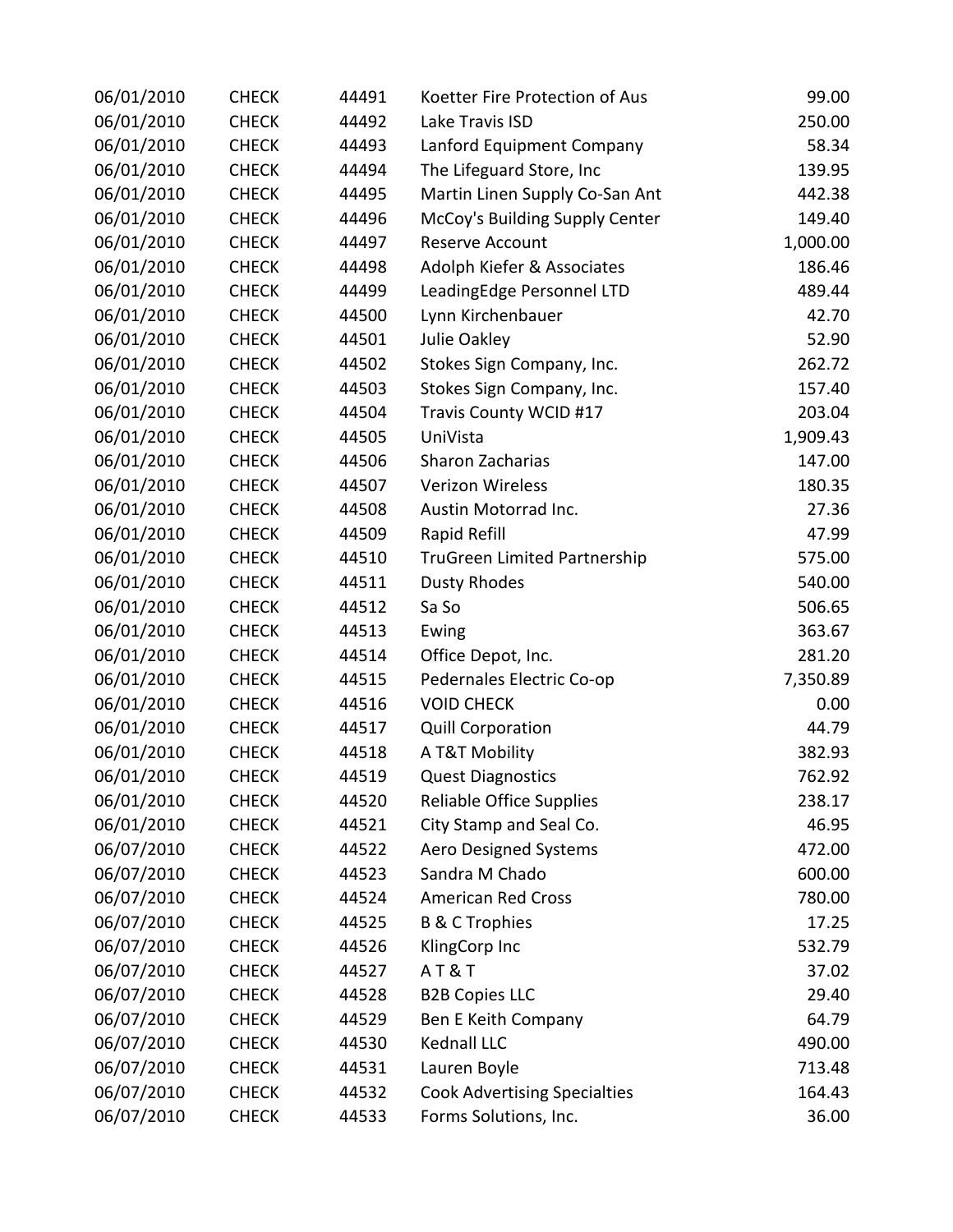| 06/07/2010 | <b>CHECK</b> | 44534 | Lisa Galizia                              | 112.00    |
|------------|--------------|-------|-------------------------------------------|-----------|
| 06/07/2010 | <b>CHECK</b> | 44535 | <b>Guarantee Automotive</b>               | 108.99    |
| 06/07/2010 | <b>CHECK</b> | 44536 | Hurst Creek MUD                           | 192.85    |
| 06/07/2010 | <b>CHECK</b> | 44537 | Incode                                    | 285.00    |
| 06/07/2010 | <b>CHECK</b> | 44538 | The Chess House, LLC                      | 109.95    |
| 06/07/2010 | <b>CHECK</b> | 44539 | Dobbs Tennis Courts, Inc.                 | 293.00    |
| 06/07/2010 | <b>CHECK</b> | 44540 | <b>CTS Consolidated Telecom Servi</b>     | 402.00    |
| 06/07/2010 | <b>CHECK</b> | 44541 | Jason Deane                               | 100.00    |
| 06/07/2010 | <b>CHECK</b> | 44542 | <b>VOID CHECK</b>                         | 0.00      |
| 06/07/2010 | <b>CHECK</b> | 44543 | <b>GHILARDUCCI, GEORGE MURRAY</b>         | 2,200.00  |
| 06/07/2010 | <b>CHECK</b> | 44544 | Ben E Keith Company                       | 1,809.53  |
| 06/08/2010 | <b>CHECK</b> | 44545 | AAA Fire & Safety Equip Co., I            | 180.50    |
| 06/08/2010 | <b>CHECK</b> | 44546 | Austin American Statesman                 | 104.81    |
| 06/08/2010 | <b>CHECK</b> | 44547 | Forms Solutions, Inc.                     | 18.00     |
| 06/08/2010 | <b>CHECK</b> | 44548 | Ferguson Enterprises Inc.#24              | 18.64     |
| 06/08/2010 | <b>CHECK</b> | 44549 | Grainger                                  | 51.20     |
| 06/08/2010 | <b>CHECK</b> | 44550 | <b>Direct Propane Services</b>            | 1,137.50  |
| 06/08/2010 | <b>CHECK</b> | 44551 | <b>Etch of Class</b>                      | 52.25     |
| 06/08/2010 | <b>CHECK</b> | 44552 | <b>Bow Wow Pet Waste Products</b>         | 396.00    |
| 06/08/2010 | <b>CHECK</b> | 44553 | ETR Development Consulting, LL            | 4,795.00  |
| 06/08/2010 | <b>CHECK</b> | 44554 | Home Depot                                | 1,197.03  |
| 06/08/2010 | <b>CHECK</b> | 44555 | <b>IESI Austin</b>                        | 54,504.50 |
| 06/08/2010 | <b>CHECK</b> | 44556 | Lanford Equipment Company                 | 18.53     |
| 06/08/2010 | <b>CHECK</b> | 44557 | Law Enforcement Systems, Inc              | 112.00    |
| 06/08/2010 | <b>CHECK</b> | 44558 | LeadingEdge Personnel LTD                 | 471.96    |
| 06/08/2010 | <b>CHECK</b> | 44559 | Longhorn Office Products, Inc.            | 129.85    |
| 06/08/2010 | <b>CHECK</b> | 44560 | JSWANK Motion Pictures, Inc               | 321.00    |
| 06/08/2010 | <b>CHECK</b> | 44561 | Beverly Clark Lohman                      | 275.00    |
| 06/08/2010 | <b>CHECK</b> | 44562 | Lakeway MUD                               | 3,714.72  |
| 06/08/2010 | <b>CHECK</b> | 44563 | <b>VOID CHECK</b>                         | 0.00      |
| 06/08/2010 | <b>CHECK</b> | 44564 | McComis Inspection, Inc.                  | 81,950.60 |
| 06/08/2010 | <b>CHECK</b> | 44565 | McCoy's Building Supply Center            | 62.55     |
| 06/08/2010 | <b>CHECK</b> | 44566 | McCoy's Lawn Equipment Superst            | 129.99    |
| 06/08/2010 | <b>CHECK</b> | 44567 | Miller Uniforms & Emblems, Inc            | 1,256.59  |
| 06/08/2010 | <b>CHECK</b> | 44568 | Terri Mitchell                            | 17.50     |
| 06/08/2010 | <b>CHECK</b> | 44569 | Jan Ford Mustin, Ph.D.P.C.                | 195.00    |
| 06/08/2010 | <b>CHECK</b> | 44570 | <b>Municipal Recovery Services</b>        | 4,453.44  |
| 06/08/2010 | <b>CHECK</b> | 44571 | Marble Falls Minor Emergency C            | 150.00    |
| 06/08/2010 | <b>CHECK</b> | 44572 | <b>LOGIX COMMUNICATIONS</b>               | 984.92    |
| 06/08/2010 | <b>CHECK</b> | 44573 | <b>National Recreation &amp; Parks As</b> | 405.00    |
| 06/08/2010 | <b>CHECK</b> | 44574 | Office Depot, Inc.                        | 130.79    |
| 06/08/2010 | <b>CHECK</b> | 44575 | Praxair Distribution, Inc.                | 32.40     |
| 06/08/2010 | <b>CHECK</b> | 44576 | Safeway, Inc.                             | 218.95    |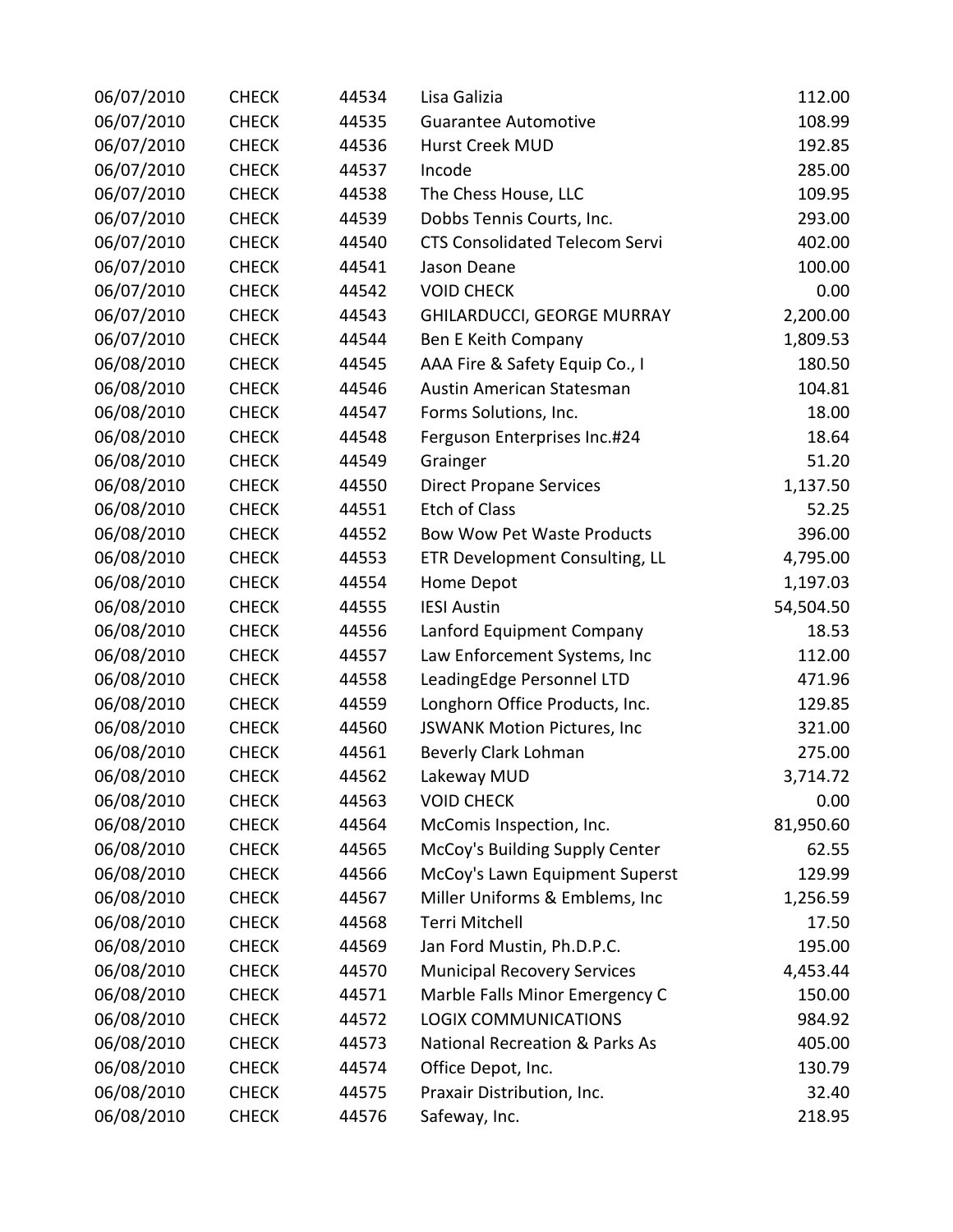| 06/08/2010 | <b>CHECK</b> | 44577 | Stokes Sign Company, Inc.             | 85.00     |
|------------|--------------|-------|---------------------------------------|-----------|
| 06/08/2010 | <b>CHECK</b> | 44578 | Stokes Sign Company, Inc.             | 78.00     |
| 06/08/2010 | <b>CHECK</b> | 44579 | Stokes Sign Company, Inc.             | 70.00     |
| 06/08/2010 | <b>CHECK</b> | 44580 | Stokes Sign Company, Inc.             | 70.00     |
| 06/08/2010 | <b>CHECK</b> | 44581 | <b>Austin Night Out</b>               | 207.75    |
| 06/08/2010 | <b>CHECK</b> | 44582 | OfficeMax Incorporated                | 29.30     |
| 06/08/2010 | <b>CHECK</b> | 44583 | <b>Reliable Office Supplies</b>       | 180.92    |
| 06/08/2010 | <b>CHECK</b> | 44584 | Pitney Bowes Reserve Account          | 2,200.00  |
| 06/08/2010 | <b>CHECK</b> | 44585 | Peggy Point                           | 40.00     |
| 06/08/2010 | <b>CHECK</b> | 44586 | <b>Fred Pryor Seminars</b>            | 179.00    |
| 06/11/2010 | <b>CHECK</b> | 44587 | <b>PAYROLL CHECKS</b>                 | 13,909.31 |
| 06/08/2010 | <b>CHECK</b> | 44627 | <b>Travis Central Appraisal Distr</b> | 5,992.02  |
| 06/08/2010 | <b>CHECK</b> | 44628 | Westlake Picayune                     | 218.45    |
| 06/08/2010 | <b>CHECK</b> | 44629 | SuperCircuits, Inc                    | 219.98    |
| 06/08/2010 | <b>CHECK</b> | 44630 | Valero Marketing and Supply Co        | 7,865.49  |
| 06/08/2010 | <b>CHECK</b> | 44631 | <b>State Notary Commission</b>        | 15.00     |
| 06/08/2010 | <b>CHECK</b> | 44632 | <b>TML Administrative Services</b>    | 175.00    |
| 06/09/2010 | <b>CHECK</b> | 44633 | <b>Collier Materials</b>              | 795.00    |
| 06/09/2010 | <b>CHECK</b> | 44634 | Southwest Communications Techn        | 45.00     |
| 06/09/2010 | <b>CHECK</b> | 44635 | UniVista                              | 2,168.50  |
| 06/09/2010 | <b>CHECK</b> | 44637 | Stokes Sign Company, Inc.             | 1,292.60  |
| 06/09/2010 | <b>CHECK</b> | 44638 | Julie Oakley - Petty Cash Reim        | 186.02    |
| 06/11/2010 | <b>CHECK</b> | 44639 | <b>Dusty Rhodes</b>                   | 2,750.00  |
| 06/15/2010 | <b>CHECK</b> | 44640 | Forms Solutions, Inc.                 | 1,895.52  |
| 06/15/2010 | <b>CHECK</b> | 44641 | Malone/Wheeler Inc                    | 11,865.64 |
| 06/15/2010 | <b>CHECK</b> | 44642 | Ewing                                 | 267.37    |
| 06/15/2010 | <b>CHECK</b> | 44643 | American Public Works Associat        | 252.00    |
| 06/15/2010 | <b>CHECK</b> | 44644 | KlingCorp Inc                         | 26.20     |
| 06/15/2010 | <b>CHECK</b> | 44645 | <b>AT&amp;T</b>                       | 63.89     |
| 06/15/2010 | <b>CHECK</b> | 44646 | <b>Crenshaw Services LLC</b>          | 157.50    |
| 06/15/2010 | <b>CHECK</b> | 44647 | <b>Commercial Swim Management</b>     | 1,097.50  |
| 06/15/2010 | <b>CHECK</b> | 44648 | Akers & Boulware-Wells, LLP           | 1,556.10  |
| 06/15/2010 | <b>CHECK</b> | 44649 | Forms Solutions, Inc.                 | 19.00     |
| 06/15/2010 | <b>CHECK</b> | 44650 | Ferguson Enterprises Inc.#24          | 86.40     |
| 06/15/2010 | <b>CHECK</b> | 44651 | Grainger                              | 66.00     |
| 06/15/2010 | <b>CHECK</b> | 44652 | <b>IKON Office Solutions</b>          | 2,853.83  |
| 06/15/2010 | <b>CHECK</b> | 44653 | Heart of Texas Pizza, LP dba P        | 27.18     |
| 06/15/2010 | <b>CHECK</b> | 44654 | Heartsafe America, Inc.               | 200.42    |
| 06/15/2010 | <b>CHECK</b> | 44655 | <b>VOID CHECK</b>                     | 0.00      |
| 06/15/2010 | <b>CHECK</b> | 44656 | Lynn Kirchenbauer                     | 66.93     |
| 06/15/2010 | <b>CHECK</b> | 44657 | Gayl Hubatch                          | 42.00     |
| 06/15/2010 | <b>CHECK</b> | 44658 | <b>VOID CHECK</b>                     | 0.00      |
| 06/15/2010 | <b>CHECK</b> | 44659 | Tonya Riley                           | 313.60    |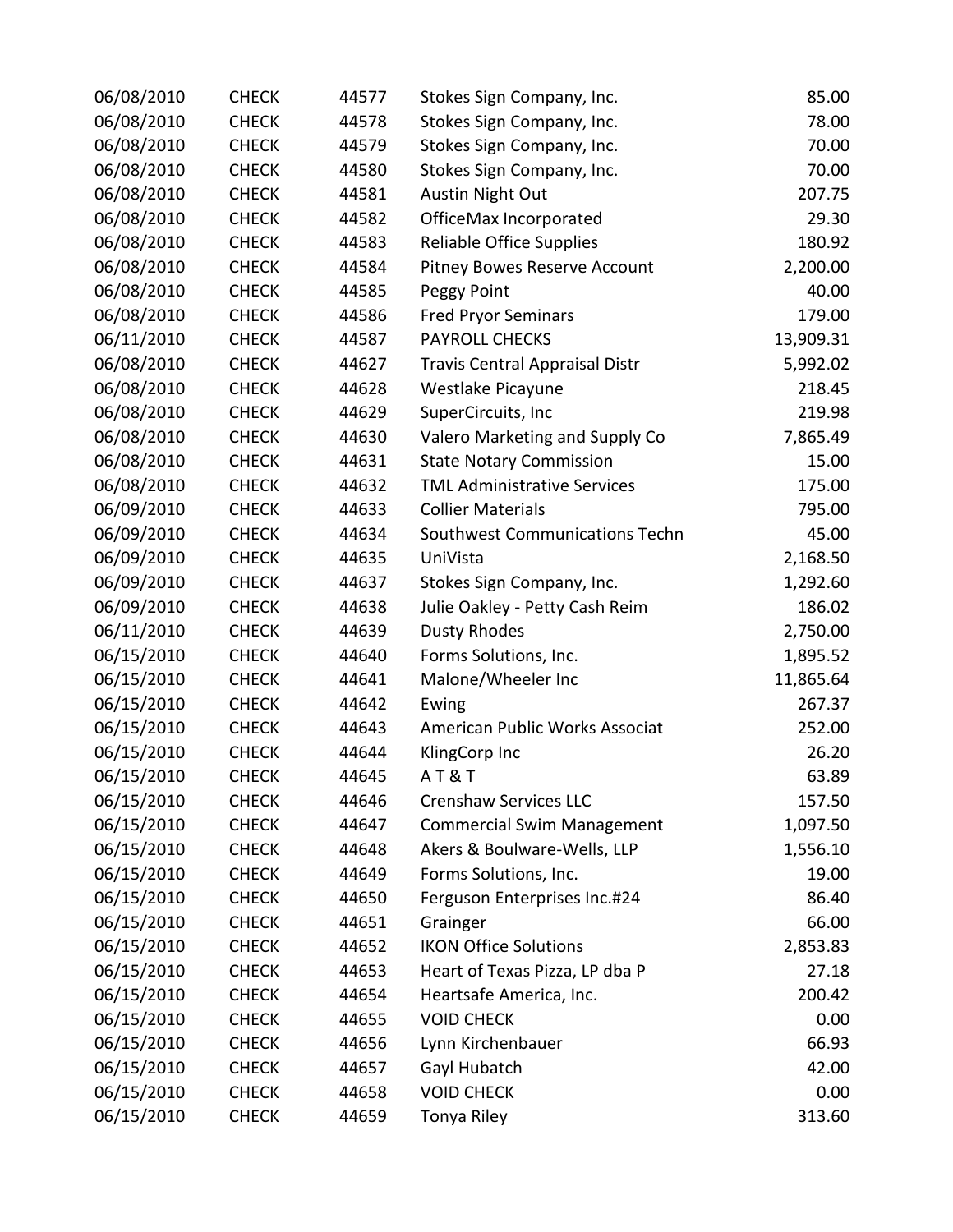| 06/15/2010 | <b>CHECK</b> | 44660 | <b>Quill Corporation</b>              | 174.92   |
|------------|--------------|-------|---------------------------------------|----------|
| 06/15/2010 | <b>CHECK</b> | 44661 | Qualification Targets Inc.            | 142.20   |
| 06/15/2010 | <b>CHECK</b> | 44662 | LeadingEdge Personnel LTD             | 402.04   |
| 06/15/2010 | <b>CHECK</b> | 44663 | Longhorn Office Products, Inc.        | 179.43   |
| 06/15/2010 | <b>CHECK</b> | 44664 | Lonestar Wholesale/Austin Beve        | 600.00   |
| 06/15/2010 | <b>CHECK</b> | 44665 | Rapid Refill                          | 96.97    |
| 06/15/2010 | <b>CHECK</b> | 44666 | Mueller Supply Company, Inc.          | 20.20    |
| 06/15/2010 | <b>CHECK</b> | 44667 | OfficeMax Incorporated                | 24.54    |
| 06/15/2010 | <b>CHECK</b> | 44668 | Caroline Ryals                        | 46.21    |
| 06/15/2010 | <b>CHECK</b> | 44669 | Sam's Club                            | 1,055.93 |
| 06/15/2010 | <b>CHECK</b> | 44670 | Stokes Sign Company, Inc.             | 70.00    |
| 06/15/2010 | <b>CHECK</b> | 44671 | Stokes Sign Company, Inc.             | 680.00   |
| 06/15/2010 | <b>CHECK</b> | 44672 | <b>Texas Department of Public Saf</b> | 10.00    |
| 06/15/2010 | <b>CHECK</b> | 44673 | <b>Texas Municipal Court - Justic</b> | 36.00    |
| 06/15/2010 | <b>CHECK</b> | 44674 | Texas Municipal Courts Educati        | 200.00   |
| 06/15/2010 | <b>CHECK</b> | 44675 | SuperCircuits, Inc                    | 443.98   |
| 06/15/2010 | <b>CHECK</b> | 44676 | Texas Disposal Systems, Inc. d        | 87.96    |
| 06/15/2010 | <b>CHECK</b> | 44677 | Sa So                                 | 490.00   |
| 06/15/2010 | <b>CHECK</b> | 44678 | <b>Time Warner Cable</b>              | 1,356.61 |
| 06/15/2010 | <b>CHECK</b> | 44679 | <b>VOID CHECK</b>                     | 0.00     |
| 06/15/2010 | <b>CHECK</b> | 44680 | <b>West Payment Center</b>            | 200.00   |
| 06/15/2010 | <b>CHECK</b> | 44681 | Barbara Weatherbie                    | 126.00   |
| 06/15/2010 | <b>CHECK</b> | 44682 | Jennifer Wendel                       | 31.44    |
| 06/16/2010 | <b>CHECK</b> | 44683 | <b>Melody Cass</b>                    | 62.30    |
| 06/17/2010 | <b>CHECK</b> | 44684 | Julie Oakley - Petty Cash Reim        | 149.72   |
| 06/22/2010 | <b>CHECK</b> | 44685 | ARRANT, AMY                           | 75.00    |
| 06/22/2010 | <b>CHECK</b> | 44686 | <b>Atlas Enterprises</b>              | 6,250.00 |
| 06/22/2010 | <b>CHECK</b> | 44687 | Post, Buckley, Schuh & Jerniga        | 607.15   |
| 06/22/2010 | <b>CHECK</b> | 44688 | <b>Dusty Rhodes</b>                   | 2,750.00 |
| 06/22/2010 | <b>CHECK</b> | 44689 | Ace Mart Restaurant Supply Co.        | 153.96   |
| 06/22/2010 | <b>CHECK</b> | 44690 | <b>Aero Designed Systems</b>          | 148.00   |
| 06/22/2010 | <b>CHECK</b> | 44691 | Sandra M Chado                        | 300.00   |
| 06/22/2010 | <b>CHECK</b> | 44692 | Aqua Clear Technologies, LP           | 60.00    |
| 06/22/2010 | <b>CHECK</b> | 44693 | <b>Aqua Know Aquatics</b>             | 250.00   |
| 06/22/2010 | <b>CHECK</b> | 44694 | Sharon Cole                           | 34.31    |
| 06/22/2010 | <b>CHECK</b> | 44695 | <b>Crenshaw Services LLC</b>          | 500.00   |
| 06/22/2010 | <b>CHECK</b> | 44696 | <b>B2B Copies LLC</b>                 | 145.93   |
| 06/22/2010 | <b>CHECK</b> | 44697 | Kednall LLC                           | 695.00   |
| 06/22/2010 | <b>CHECK</b> | 44698 | <b>AISD Police</b>                    | 7.50     |
| 06/22/2010 | <b>CHECK</b> | 44699 | Ben E Keith Company                   | 1,691.67 |
| 06/22/2010 | <b>CHECK</b> | 44700 | Capitol City Highlanders Pipe         | 600.00   |
| 06/22/2010 | <b>CHECK</b> | 44701 | City of Austin                        | 240.02   |
| 06/22/2010 | <b>CHECK</b> | 44702 | Covert Ford, Inc.                     | 67.62    |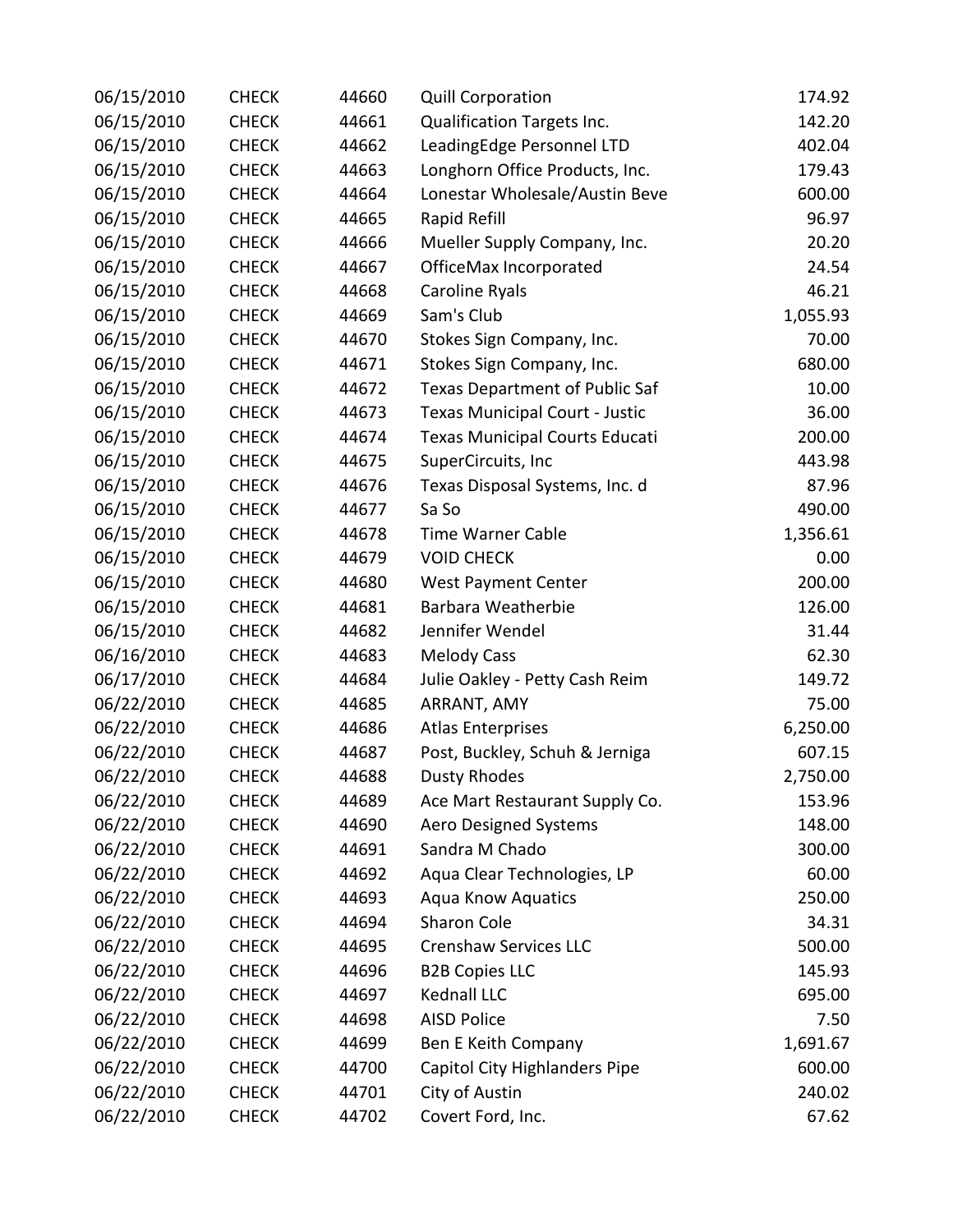| 06/22/2010 | <b>CHECK</b> | 44703 | ExxonMobil                       | 72.42     |
|------------|--------------|-------|----------------------------------|-----------|
| 06/22/2010 | <b>CHECK</b> | 44704 | <b>Card Service Center</b>       | 94.48     |
| 06/22/2010 | <b>CHECK</b> | 44705 | <b>Card Service Center</b>       | 125.00    |
| 06/22/2010 | <b>CHECK</b> | 44706 | <b>Card Service Center</b>       | 729.27    |
| 06/22/2010 | <b>CHECK</b> | 44707 | Ben E Keith Company              | 127.76    |
| 06/22/2010 | <b>CHECK</b> | 44708 | Discount Tire Company/America'   | 125.00    |
| 06/22/2010 | <b>CHECK</b> | 44709 | <b>Communication by Hand</b>     | 425.00    |
| 06/22/2010 | <b>CHECK</b> | 44710 | Gary Lee Cox                     | 750.00    |
| 06/22/2010 | <b>CHECK</b> | 44711 | <b>Margaret Casey</b>            | 80.00     |
| 06/22/2010 | <b>CHECK</b> | 44712 | Ferguson Enterprises Inc.#24     | 23.12     |
| 06/22/2010 | <b>CHECK</b> | 44713 | Lisa Galizia                     | 63.00     |
| 06/22/2010 | <b>CHECK</b> | 44714 | The Lifeguard Store, Inc         | 309.00    |
| 06/22/2010 | <b>CHECK</b> | 44715 | McCoy's Building Supply Center   | 34.08     |
| 06/22/2010 | <b>CHECK</b> | 44716 | Jiffy Lube #3177                 | 67.97     |
| 06/22/2010 | <b>CHECK</b> | 44717 | <b>Medco Supply Company</b>      | 281.00    |
| 06/22/2010 | <b>CHECK</b> | 44718 | Adolph Kiefer & Associates       | 217.53    |
| 06/22/2010 | <b>CHECK</b> | 44719 | Angela Fox                       | 546.00    |
| 06/22/2010 | <b>CHECK</b> | 44720 | LeadingEdge Personnel LTD        | 489.44    |
| 06/22/2010 | <b>CHECK</b> | 44721 | Longhorn Office Products, Inc.   | 121.86    |
| 06/22/2010 | <b>CHECK</b> | 44722 | Marble Falls Minor Emergency C   | 150.00    |
| 06/22/2010 | <b>CHECK</b> | 44723 | Richard McCain, Constable Pct    | 1,710.92  |
| 06/22/2010 | <b>CHECK</b> | 44724 | Jean Hanson                      | 70.00     |
| 06/22/2010 | <b>CHECK</b> | 44725 | Office Depot, Inc.               | 142.75    |
| 06/22/2010 | <b>CHECK</b> | 44726 | Partymachines.com, Inc           | 338.25    |
| 06/22/2010 | <b>CHECK</b> | 44727 | Office Keepers Austin, Inc       | 2,249.01  |
| 06/22/2010 | <b>CHECK</b> | 44728 | <b>Pitney Bowes</b>              | 150.00    |
| 06/22/2010 | <b>CHECK</b> | 44729 | Julie Oakley                     | 55.50     |
| 06/22/2010 | <b>CHECK</b> | 44730 | Paige Ostlund                    | 80.00     |
| 06/22/2010 | <b>CHECK</b> | 44731 | Stokes Sign Company, Inc.        | 84.00     |
| 06/22/2010 | <b>CHECK</b> | 44732 | <b>VOID CHECK</b>                | 0.00      |
| 06/22/2010 | <b>CHECK</b> | 44733 | Texas Municipal Courts Educati   | 50.00     |
| 06/22/2010 | <b>CHECK</b> | 44734 | Wal Mart                         | 89.06     |
| 06/22/2010 | <b>CHECK</b> | 44735 | Southwest Communications Techn   | 395.75    |
| 06/22/2010 | <b>CHECK</b> | 44736 | Sportball, Inc.                  | 630.00    |
| 06/22/2010 | <b>CHECK</b> | 44737 | Vasco Entertainment              | 830.00    |
| 06/22/2010 | <b>CHECK</b> | 44738 | JSWANK Motion Pictures, Inc      | 271.00    |
| 06/22/2010 | <b>CHECK</b> | 44739 | <b>Austin Business Furniture</b> | 4,993.01  |
| 06/25/2010 | <b>CHECK</b> |       | 44740-44767 PAYROLL CHECKS       | 12,785.19 |
| 06/22/2010 | <b>CHECK</b> | 44768 | <b>Card Service Center</b>       | 2,969.18  |
| 06/24/2010 | <b>CHECK</b> | 44769 | Travis County WCID #17           | 4,215.00  |
| 06/24/2010 | <b>CHECK</b> | 44770 | Renaissance Stone Works, LP      | 6,750.00  |
| 06/24/2010 | <b>CHECK</b> | 44771 | <b>Dusty Rhodes</b>              | 6,207.50  |
| 06/24/2010 | <b>CHECK</b> | 44772 | StarTech Electric                | 3,446.28  |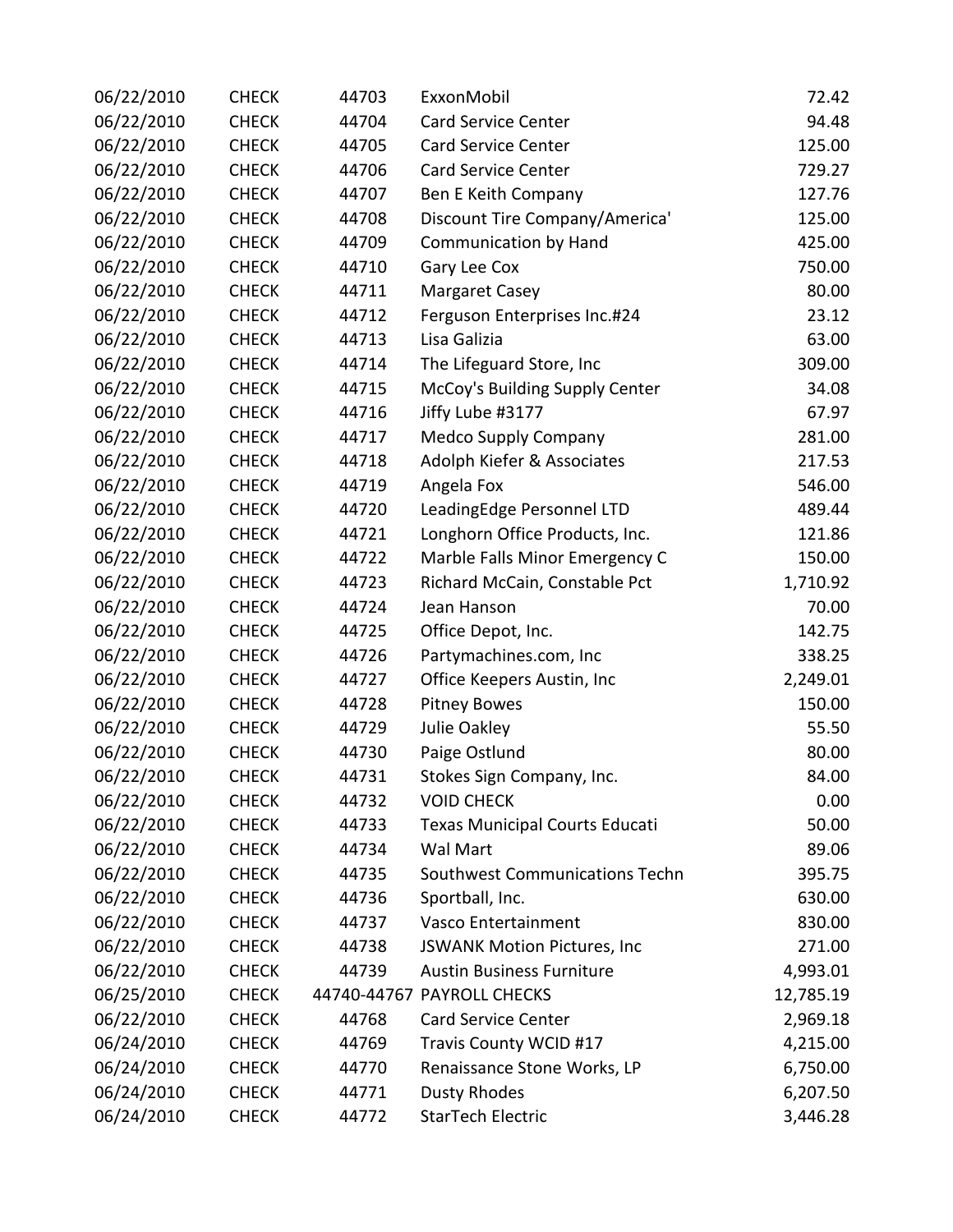| 06/24/2010 | <b>CHECK</b> | 44773 | Travis County WCID #17               | 170.00    |
|------------|--------------|-------|--------------------------------------|-----------|
| 06/29/2010 | <b>CHECK</b> | 44774 | <b>Austin Business Furniture</b>     | 1,312.00  |
| 06/29/2010 | <b>CHECK</b> | 44775 | Ben E Keith Company                  | 1,296.87  |
| 06/29/2010 | <b>CHECK</b> | 44776 | PAGE, THERESA LEIGH                  | 627.00    |
| 06/29/2010 | <b>CHECK</b> | 44777 | Sandra M Chado                       | 150.00    |
| 06/29/2010 | <b>CHECK</b> | 44778 | <b>Austin Business Furniture</b>     | 100.00    |
| 06/29/2010 | <b>CHECK</b> | 44779 | <b>AT&amp;T</b>                      | 807.27    |
| 06/29/2010 | <b>CHECK</b> | 44780 | Donna Boyle                          | 50.00     |
| 06/29/2010 | <b>CHECK</b> | 44781 | Ben E Keith Company                  | 78.50     |
| 06/29/2010 | <b>CHECK</b> | 44782 | Kednall LLC                          | 295.00    |
| 06/29/2010 | <b>CHECK</b> | 44783 | A T&T Mobility                       | 386.43    |
| 06/29/2010 | <b>CHECK</b> | 44784 | Ewing                                | 154.86    |
| 06/29/2010 | <b>CHECK</b> | 44785 | Incode                               | 285.00    |
| 06/29/2010 | <b>CHECK</b> | 44786 | Five Star Full Service Carwash       | 186.39    |
| 06/29/2010 | <b>CHECK</b> | 44787 | <b>Tatum Nelson LLC</b>              | 5,829.16  |
| 06/29/2010 | <b>CHECK</b> | 44788 | Discount Tire Company/America'       | 240.00    |
| 06/29/2010 | <b>CHECK</b> | 44789 | Holt Texas, LTD                      | 1,510.00  |
| 06/29/2010 | <b>CHECK</b> | 44790 | <b>Commercial Swim Management</b>    | 940.46    |
| 06/29/2010 | <b>CHECK</b> | 44791 | <b>Melody Cass</b>                   | 19.00     |
| 06/29/2010 | <b>CHECK</b> | 44792 | <b>HSBC Business Solutions</b>       | 95.98     |
| 06/29/2010 | <b>CHECK</b> | 44793 | <b>Bonita B Griffith</b>             | 77.00     |
| 06/29/2010 | <b>CHECK</b> | 44794 | Incode                               | 9,624.00  |
| 06/29/2010 | <b>CHECK</b> | 44795 | Lanford Equipment Company            | 64.11     |
| 06/29/2010 | <b>CHECK</b> | 44796 | The Lifeguard Store, Inc             | 504.25    |
| 06/29/2010 | <b>CHECK</b> | 44797 | Office Depot, Inc.                   | 1,164.10  |
| 06/29/2010 | <b>CHECK</b> | 44798 | <b>VOID CHECK</b>                    | 0.00      |
| 06/29/2010 | <b>CHECK</b> | 44799 | Professional Image                   | 142.85    |
| 06/29/2010 | <b>CHECK</b> | 44800 | <b>B2B Copies LLC</b>                | 116.51    |
| 06/29/2010 | <b>CHECK</b> | 44801 | LeadingEdge Personnel LTD            | 454.48    |
| 06/29/2010 | <b>CHECK</b> | 44802 | Longhorn Office Products, Inc.       | 95.27     |
| 06/29/2010 | <b>CHECK</b> | 44803 | Lynn Kirchenbauer                    | 3.49      |
| 06/29/2010 | <b>CHECK</b> | 44804 | Josh Jackson                         | 29.86     |
| 06/29/2010 | <b>CHECK</b> | 44805 | Incode                               | 41,123.00 |
| 06/29/2010 | <b>CHECK</b> | 44806 | Stokes Sign Company, Inc.            | 200.90    |
| 06/29/2010 | <b>CHECK</b> | 44807 | M Scott Taliaferro                   | 2,083.33  |
| 06/29/2010 | <b>CHECK</b> | 44808 | Target                               | 470.09    |
| 06/29/2010 | <b>CHECK</b> | 44809 | Texas AgriLife Extension Servi       | 30.00     |
| 06/29/2010 | <b>CHECK</b> | 44810 | <b>Texas Department of Licensing</b> | 20.00     |
| 06/29/2010 | <b>CHECK</b> | 44811 | Travis County WCID #17               | 226.38    |
| 06/29/2010 | <b>CHECK</b> | 44812 | Verizon Wireless                     | 180.15    |
| 06/29/2010 | <b>CHECK</b> | 44813 | <b>TML Administrative Services</b>   | 2,391.00  |
| 06/29/2010 | <b>CHECK</b> | 44814 | Lakeway Players                      | 1,929.13  |
| 06/29/2010 | <b>CHECK</b> | 44815 | <b>Dusty Rhodes</b>                  | 975.00    |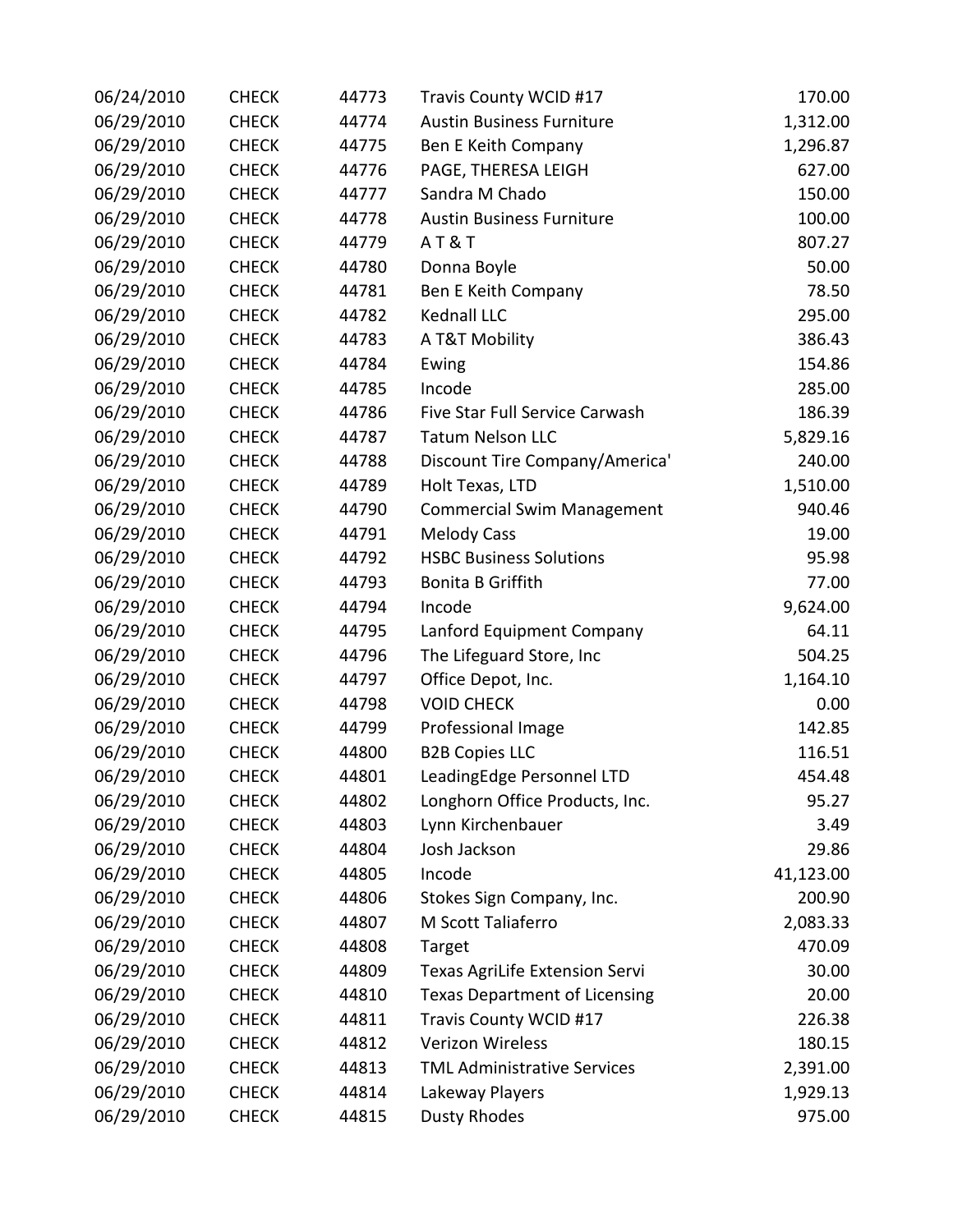| 07/02/2010 | <b>CHECK</b> | 44816 | Lake Travis Country Market            | 101.05   |
|------------|--------------|-------|---------------------------------------|----------|
| 07/06/2010 | <b>CHECK</b> | 44817 | <b>Brake Specialists</b>              | 2,384.30 |
| 07/06/2010 | <b>CHECK</b> | 44818 | ARBOGAST, WENDY                       | 75.00    |
| 07/06/2010 | <b>CHECK</b> | 44819 | Austin Sales & Scaffold               | 121.20   |
| 07/06/2010 | <b>CHECK</b> | 44820 | A-Line Auto Parts #9                  | 72.15    |
| 07/06/2010 | <b>CHECK</b> | 44821 | <b>Texas Workforce Commission</b>     | 2,858.64 |
| 07/06/2010 | <b>CHECK</b> | 44822 | Sharon Cole                           | 96.00    |
| 07/06/2010 | <b>CHECK</b> | 44823 | Austin Welder & Generator Serv        | 581.30   |
| 07/06/2010 | <b>CHECK</b> | 44824 | <b>Brake Specialists</b>              | 204.32   |
| 07/06/2010 | <b>CHECK</b> | 44825 | Lauren Boyle                          | 1,395.96 |
| 07/06/2010 | <b>CHECK</b> | 44826 | Kimberley Conner                      | 252.00   |
| 07/06/2010 | <b>CHECK</b> | 44827 | Kenfield Golf Cars                    | 810.00   |
| 07/06/2010 | <b>CHECK</b> | 44828 | Larry Elliott                         | 109.70   |
| 07/06/2010 | <b>CHECK</b> | 44829 | Joni Childers                         | 19.71    |
| 07/06/2010 | <b>CHECK</b> | 44830 | <b>Bickerstaff Heath Delgado Acos</b> | 18.50    |
| 07/06/2010 | <b>CHECK</b> | 44831 | Forms Solutions, Inc.                 | 508.40   |
| 07/06/2010 | <b>CHECK</b> | 44832 | GT Distributors, Inc.                 | 37.90    |
| 07/06/2010 | <b>CHECK</b> | 44833 | Heart of Texas Music, Inc.            | 40.00    |
| 07/06/2010 | <b>CHECK</b> | 44834 | Martin Linen Supply Co-San Ant        | 385.00   |
| 07/06/2010 | <b>CHECK</b> | 44835 | Pathmark Traffic Products of T        | 566.20   |
| 07/06/2010 | <b>CHECK</b> | 44836 | LeadingEdge Personnel LTD             | 541.88   |
| 07/06/2010 | <b>CHECK</b> | 44837 | <b>Gulf Coast Service Express</b>     | 228.10   |
| 07/06/2010 | <b>CHECK</b> | 44838 | James & Mary Loop                     | 200.00   |
| 07/06/2010 | <b>CHECK</b> | 44839 | Koetter Fire Protection of Aus        | 84.00    |
| 07/06/2010 | <b>CHECK</b> | 44840 | Pedernales Electric Co-op             | 8,999.11 |
| 07/06/2010 | <b>CHECK</b> | 44841 | <b>VOID CHECK</b>                     | 0.00     |
| 07/06/2010 | <b>CHECK</b> | 44842 | Tonya Riley                           | 112.00   |
| 07/06/2010 | <b>CHECK</b> | 44843 | Stokes Sign Company, Inc.             | 152.00   |
| 07/06/2010 | <b>CHECK</b> | 44844 | <b>Quill Corporation</b>              | 83.12    |
| 07/06/2010 | <b>CHECK</b> | 44845 | <b>VOID CHECK</b>                     | 0.00     |
| 07/06/2010 | <b>CHECK</b> | 44846 | <b>Quest Diagnostics</b>              | 364.16   |
| 07/06/2010 | <b>CHECK</b> | 44847 | Suzanne M King                        | 756.00   |
| 07/06/2010 | <b>CHECK</b> | 44848 | Texas Department of Public Saf        | 11.00    |
| 07/06/2010 | <b>CHECK</b> | 44849 | ThyssenKrupp Elevator                 | 654.16   |
| 07/06/2010 | <b>CHECK</b> | 44850 | UniVista                              | 1,716.25 |
| 07/06/2010 | <b>CHECK</b> | 44851 | Randalls                              | 158.09   |
| 07/06/2010 | <b>CHECK</b> | 44852 | <b>Verizon Wireless</b>               | 710.80   |
| 07/06/2010 | <b>CHECK</b> | 44853 | Charles Knuth                         | 149.60   |
| 07/06/2010 | <b>CHECK</b> | 44854 | Barbara Weatherbie                    | 112.00   |
| 07/06/2010 | <b>CHECK</b> | 44855 | Paula Crawley                         | 15.78    |
| 07/06/2010 | <b>CHECK</b> | 44856 | American Surety Bond Underwrit        | 105.00   |
| 07/07/2010 | <b>CHECK</b> | 44857 | ICMA Retirement Trust - 457           | 250.00   |
| 07/07/2010 | <b>CHECK</b> | 44858 | Colonial Life & Accident Insur        | 795.80   |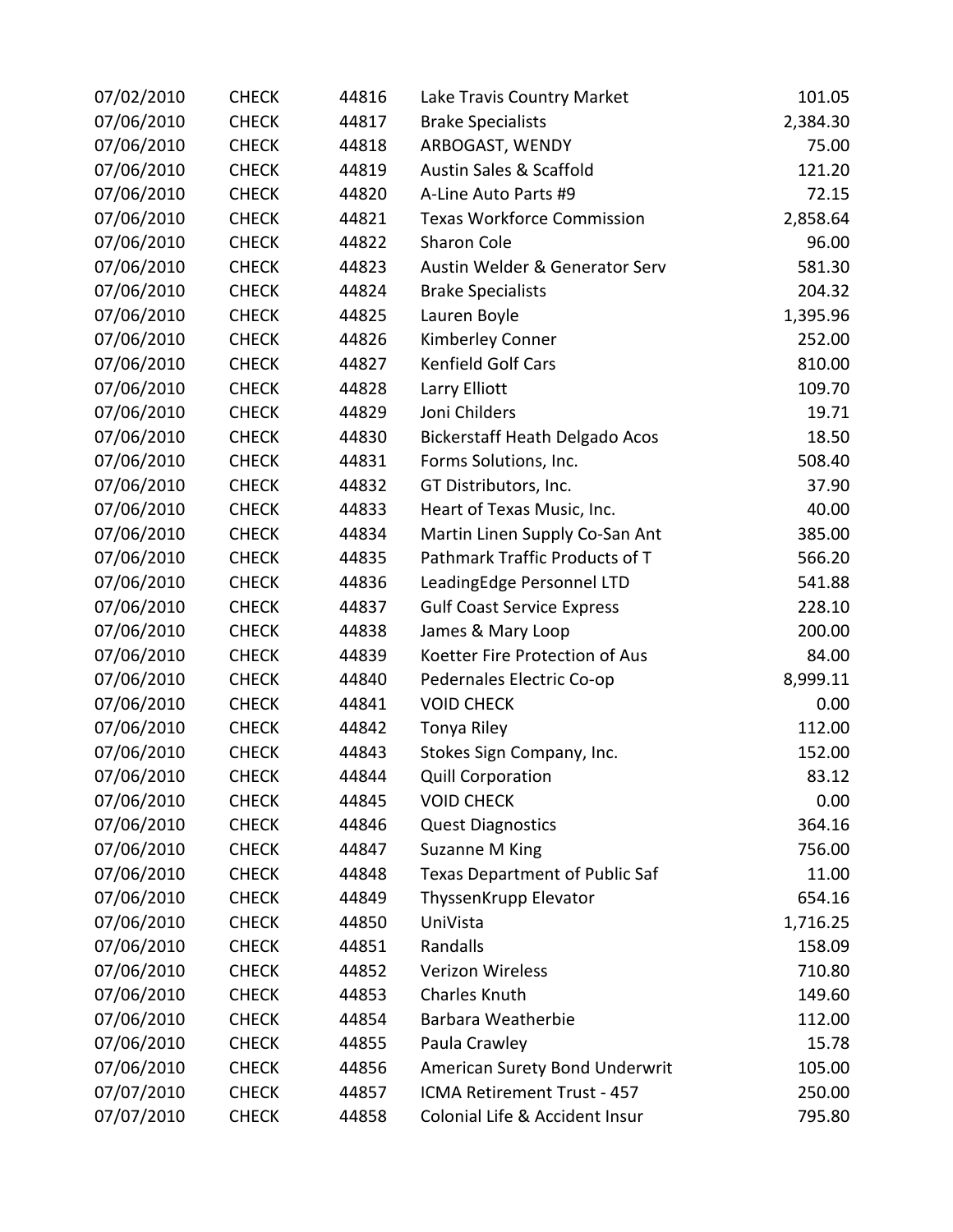| 07/07/2010 | <b>CHECK</b> | 44859 | <b>Texas Municipal Retirement Sys</b> | 58,375.36 |
|------------|--------------|-------|---------------------------------------|-----------|
| 07/07/2010 | <b>CHECK</b> | 44860 | Lakeway Police Officers Associ        | 142.50    |
| 07/07/2010 | <b>CHECK</b> | 44861 | Pre-Paid Legal Services, Inc.         | 152.40    |
| 07/07/2010 | <b>CHECK</b> | 44862 | <b>Assurant Employee Benefits</b>     | 5,131.34  |
| 07/09/2010 | <b>CHECK</b> |       | 44863-44891 PAYROLL CHECKS            | 13,094.78 |
| 07/08/2010 | <b>CHECK</b> | 44892 | <b>Dusty Rhodes</b>                   | 2,187.50  |
| 07/13/2010 | <b>CHECK</b> | 44893 | Terri Mitchell                        | 1,321.60  |
| 07/13/2010 | <b>CHECK</b> | 44894 | Sportball, Inc.                       | 1,095.00  |
| 07/13/2010 | <b>CHECK</b> | 44895 | Ben E Keith Company                   | 871.09    |
| 07/13/2010 | <b>CHECK</b> | 44896 | <b>EBR Sports, LLC</b>                | 1,362.20  |
| 07/13/2010 | <b>CHECK</b> | 44897 | Angela Fox                            | 155.75    |
| 07/13/2010 | <b>CHECK</b> | 44898 | <b>Dusty Rhodes</b>                   | 921.00    |
| 07/13/2010 | <b>CHECK</b> | 44899 | Ace Mart Restaurant Supply Co.        | 49.08     |
| 07/13/2010 | <b>CHECK</b> | 44900 | <b>American Red Cross</b>             | 780.00    |
| 07/13/2010 | <b>CHECK</b> | 44901 | <b>B &amp; C Trophies</b>             | 27.80     |
| 07/13/2010 | <b>CHECK</b> | 44902 | <b>Collier Materials</b>              | 795.00    |
| 07/13/2010 | <b>CHECK</b> | 44903 | Nancy Brown Enterprises               | 40.00     |
| 07/13/2010 | <b>CHECK</b> | 44904 | Waste Partners of Texas, Inc.         | 887.25    |
| 07/13/2010 | <b>CHECK</b> | 44905 | Jeffrey Brinkman                      | 45.00     |
| 07/13/2010 | <b>CHECK</b> | 44906 | Ben E Keith Company                   | 163.85    |
| 07/13/2010 | <b>CHECK</b> | 44907 | <b>Commercial Swim Management</b>     | 820.00    |
| 07/13/2010 | <b>CHECK</b> | 44908 | <b>Steve Adams</b>                    | 45.00     |
| 07/13/2010 | <b>CHECK</b> | 44909 | Jason Brown                           | 27.00     |
| 07/13/2010 | <b>CHECK</b> | 44910 | <b>CTS Consolidated Telecom Servi</b> | 196.00    |
| 07/13/2010 | <b>CHECK</b> | 44911 | Kimberley Conner                      | 686.00    |
| 07/13/2010 | <b>CHECK</b> | 44912 | Marcia Adams                          | 25.00     |
| 07/13/2010 | <b>CHECK</b> | 44913 | <b>B &amp; C Trophies</b>             | 32.75     |
| 07/13/2010 | <b>CHECK</b> | 44914 | Forms Solutions, Inc.                 | 36.00     |
| 07/13/2010 | <b>CHECK</b> | 44915 | GT Distributors, Inc.                 | 39.99     |
| 07/13/2010 | <b>CHECK</b> | 44916 | <b>VOID CHECK</b>                     | 0.00      |
| 07/13/2010 | <b>CHECK</b> | 44917 | <b>Tatum Nelson LLC</b>               | 225.00    |
| 07/13/2010 | <b>CHECK</b> | 44918 | Discount Tire Company/America'        | 224.50    |
| 07/13/2010 | <b>CHECK</b> | 44919 | Angela Fox                            | 381.50    |
| 07/13/2010 | <b>CHECK</b> | 44920 | Laurie Del Genio                      | 1,004.50  |
| 07/13/2010 | <b>CHECK</b> | 44921 | <b>VOID CHECK</b>                     | 0.00      |
| 07/13/2010 | <b>CHECK</b> | 44922 | Dave DeOme                            | 274.60    |
| 07/13/2010 | <b>CHECK</b> | 44923 | ETR Development Consulting, LL        | 370.00    |
| 07/13/2010 | <b>CHECK</b> | 44924 | Naomi R Frausto                       | 455.00    |
| 07/13/2010 | <b>CHECK</b> | 44925 | Hurst Creek MUD                       | 516.27    |
| 07/13/2010 | <b>CHECK</b> | 44926 | <b>IESI Austin</b>                    | 54,693.64 |
| 07/13/2010 | <b>CHECK</b> | 44927 | <b>VOID CHECK</b>                     | 0.00      |
| 07/13/2010 | <b>CHECK</b> | 44928 | Lake Travis View                      | 700.00    |
| 07/13/2010 | <b>CHECK</b> | 44929 | Lakeway Resort and Spa                | 94.18     |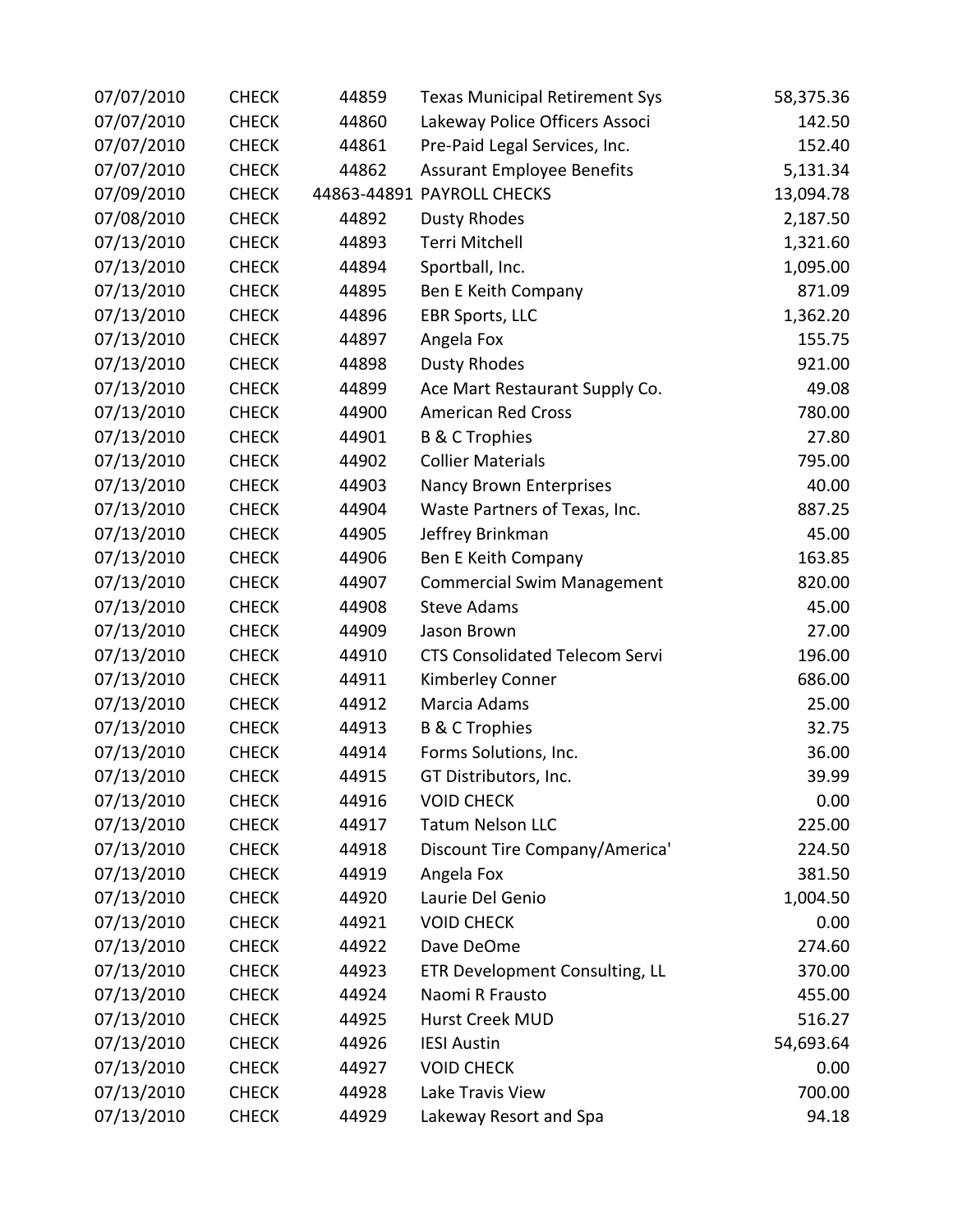| 07/13/2010 | <b>CHECK</b> | 44930 | Magnum Custom Trailer Mfg.                       | 34.00     |
|------------|--------------|-------|--------------------------------------------------|-----------|
| 07/13/2010 | <b>CHECK</b> | 44931 | McCoy's Building Supply Center                   | 69.54     |
| 07/13/2010 | <b>CHECK</b> | 44932 | Miller Uniforms & Emblems, Inc                   | 2,216.00  |
| 07/13/2010 | <b>CHECK</b> | 44933 | <b>VOID CHECK</b>                                | 0.00      |
| 07/13/2010 | <b>CHECK</b> | 44934 | LeadingEdge Personnel LTD                        | 524.40    |
| 07/13/2010 | <b>CHECK</b> | 44935 | Longhorn Office Products, Inc.                   | 110.08    |
| 07/13/2010 | <b>CHECK</b> | 44936 | Marble Falls Minor Emergency C                   | 130.00    |
| 07/13/2010 | <b>CHECK</b> | 44937 | JSWANK Motion Pictures, Inc                      | 321.00    |
| 07/13/2010 | <b>CHECK</b> | 44938 | Suzanne M King                                   | 595.00    |
| 07/13/2010 | <b>CHECK</b> | 44939 | John M Holguin                                   | 455.00    |
| 07/13/2010 | <b>CHECK</b> | 44940 | Office Depot, Inc.                               | 285.67    |
| 07/13/2010 | <b>CHECK</b> | 44941 | Tonya Riley                                      | 212.80    |
| 07/13/2010 | <b>CHECK</b> | 44942 | <b>Texas AgriLife Extension Servi</b>            | 30.00     |
| 07/13/2010 | <b>CHECK</b> | 44943 | <b>Time Warner Cable</b>                         | 391.65    |
| 07/13/2010 | <b>CHECK</b> | 44944 | Southwest Communications Techn                   | 119.00    |
| 07/13/2010 | <b>CHECK</b> | 44945 | Texas Welding Supply Co.                         | 48.00     |
| 07/13/2010 | <b>CHECK</b> | 44946 | <b>Staples Business Advantage</b>                | 134.00    |
| 07/13/2010 | <b>CHECK</b> | 44947 | <b>Ruth Sandoval</b>                             | 32.50     |
| 07/13/2010 | <b>CHECK</b> | 44948 | Rapid Refill                                     | 47.99     |
| 07/13/2010 | <b>CHECK</b> | 44949 | Marisa Silva                                     | 65.00     |
| 07/13/2010 | <b>CHECK</b> | 44950 | <b>Katie Strauss</b>                             | 175.00    |
| 07/13/2010 | <b>CHECK</b> | 44951 | The UPS Store                                    | 29.41     |
| 07/13/2010 | <b>CHECK</b> | 44952 | United Rentals #536                              | 270.00    |
| 07/13/2010 | <b>CHECK</b> | 44953 | Westlake Picayune                                | 512.55    |
| 07/13/2010 | <b>CHECK</b> | 44954 | UniVista                                         | 10,191.25 |
| 07/13/2010 | <b>CHECK</b> | 44955 | Valero Marketing and Supply Co                   | 7,597.51  |
| 07/14/2010 | <b>CHECK</b> | 44956 | Patricia Carranco                                | 108.80    |
| 07/14/2010 | <b>CHECK</b> | 44957 | Texas AgriLife Extension Servi                   | 30.00     |
| 07/14/2010 | <b>CHECK</b> | 44958 | <b>Texas Municipal Clerks Certifi</b>            | 290.00    |
| 07/15/2010 | <b>CHECK</b> | 44959 | Julie Oakley - Petty Cash Reim                   | 182.98    |
| 07/16/2010 | <b>CHECK</b> | 44960 | Stokes Sign Company, Inc.                        | 4,717.75  |
| 07/19/2010 | <b>CHECK</b> | 44961 | <b>BOWERS, GORDON &amp; SUS</b><br><b>UNPOST</b> | 700.00    |
| 07/19/2010 | <b>CHECK</b> | 44962 | WARD, WILLIAM LAWRENCE                           | 799.00    |
| 07/19/2010 | <b>CHECK</b> | 44963 | <b>VOID CHECK</b>                                | 0.00      |
| 07/19/2010 | <b>CHECK</b> | 44964 | SALAS, EDUARDO ARMANDO                           | 2.00      |
| 07/19/2010 | <b>CHECK</b> | 44965 | Ben E Keith Company                              | 656.14    |
| 07/19/2010 | <b>CHECK</b> | 44966 | Carey International Inc                          | 6,851.30  |
| 07/20/2010 | <b>CHECK</b> | 44967 | Ace Mart Restaurant Supply Co.                   | 30.58     |
| 07/20/2010 | <b>CHECK</b> | 44968 | <b>Aero Designed Systems</b>                     | 98.00     |
| 07/20/2010 | <b>CHECK</b> | 44969 | Aqua Clear Technologies, LP                      | 60.00     |
| 07/20/2010 | <b>CHECK</b> | 44970 | Assassin Pest Control                            | 145.00    |
| 07/20/2010 | <b>CHECK</b> | 44971 | <b>B &amp; C Trophies</b>                        | 11.44     |
| 07/20/2010 | <b>CHECK</b> | 44972 | <b>Barco Products Company</b>                    | 174.50    |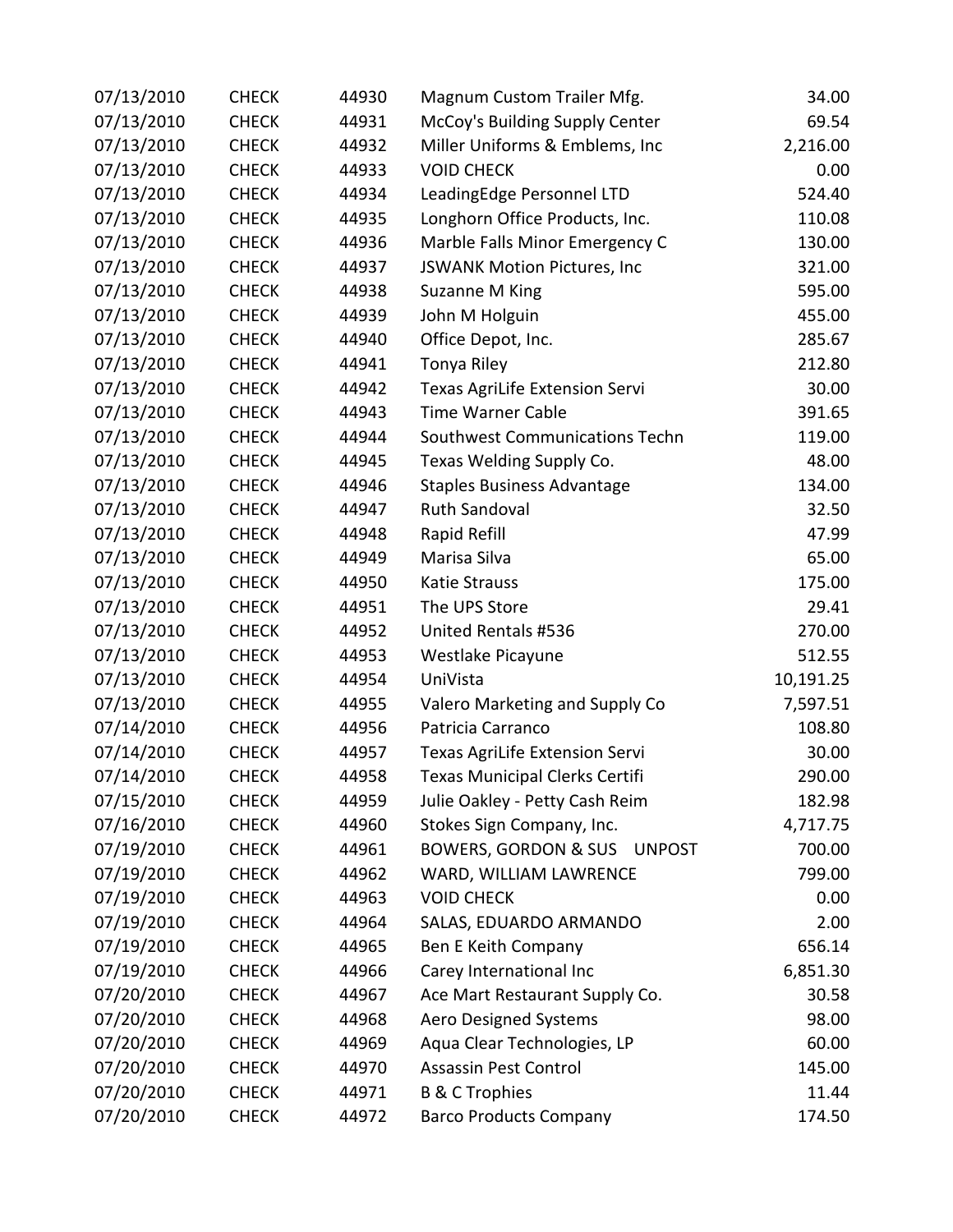| 07/20/2010 | <b>CHECK</b> | 44973 | Cafe Lago                            | 64.00    |
|------------|--------------|-------|--------------------------------------|----------|
| 07/20/2010 | <b>CHECK</b> | 44974 | City of Austin                       | 100.01   |
| 07/20/2010 | <b>CHECK</b> | 44975 | <b>Card Service Center</b>           | 113.59   |
| 07/20/2010 | <b>CHECK</b> | 44976 | <b>AT&amp;T</b>                      | 63.68    |
| 07/20/2010 | <b>CHECK</b> | 44977 | <b>American Planning Association</b> | 425.00   |
| 07/20/2010 | <b>CHECK</b> | 44978 | <b>B2B Copies LLC</b>                | 8.82     |
| 07/20/2010 | <b>CHECK</b> | 44979 | Ben E Keith Company                  | 54.98    |
| 07/20/2010 | <b>CHECK</b> | 44980 | <b>Commercial Swim Management</b>    | 247.50   |
| 07/20/2010 | <b>CHECK</b> | 44981 | Marcia Adams                         | 160.00   |
| 07/20/2010 | <b>CHECK</b> | 44982 | Carol Brown                          | 40.00    |
| 07/20/2010 | <b>CHECK</b> | 44983 | Law Enforcement Systems, Inc         | 1,128.00 |
| 07/20/2010 | <b>CHECK</b> | 44984 | Aero Designed Systems                | 685.00   |
| 07/20/2010 | <b>CHECK</b> | 44985 | Ewing                                | 158.95   |
| 07/20/2010 | <b>CHECK</b> | 44986 | Five Star Full Service Carwash       | 176.42   |
| 07/20/2010 | <b>CHECK</b> | 44987 | <b>Card Service Center</b>           | 1,827.67 |
| 07/20/2010 | <b>CHECK</b> | 44988 | <b>Card Service Center</b>           | 604.77   |
| 07/20/2010 | <b>CHECK</b> | 44989 | <b>Card Service Center</b>           | 100.22   |
| 07/20/2010 | <b>CHECK</b> | 44990 | Karen Batres                         | 80.03    |
| 07/20/2010 | <b>CHECK</b> | 44991 | Ferguson Enterprises Inc.#24         | 15.40    |
| 07/20/2010 | <b>CHECK</b> | 44992 | GT Distributors, Inc.                | 103.75   |
| 07/20/2010 | <b>CHECK</b> | 44993 | Grainger                             | 380.66   |
| 07/20/2010 | <b>CHECK</b> | 44994 | Heart of Texas Pizza, LP dba P       | 179.07   |
| 07/20/2010 | <b>CHECK</b> | 44995 | <b>Card Service Center</b>           | 1,577.41 |
| 07/20/2010 | <b>CHECK</b> | 44996 | <b>Hines Products Corp</b>           | 422.00   |
| 07/20/2010 | <b>CHECK</b> | 44997 | Angela Fox                           | 728.00   |
| 07/20/2010 | <b>CHECK</b> | 44998 | Lisa Goeller                         | 190.00   |
| 07/20/2010 | <b>CHECK</b> | 44999 | Home Depot                           | 927.02   |
| 07/20/2010 | <b>CHECK</b> | 45000 | Incode                               | 285.00   |
| 07/20/2010 | <b>CHECK</b> | 45001 | The Lifeguard Store, Inc             | 186.00   |
| 07/20/2010 | <b>CHECK</b> | 45002 | McCoy's Building Supply Center       | 135.00   |
| 07/20/2010 | <b>CHECK</b> | 45003 | Office Depot, Inc.                   | 58.32    |
| 07/20/2010 | <b>CHECK</b> | 45004 | <b>Omnibase Services of Texas</b>    | 1,215.33 |
| 07/20/2010 | <b>CHECK</b> | 45005 | Heart of Texas Pizza, LP dba P       | 71.95    |
| 07/20/2010 | <b>CHECK</b> | 45006 | Office Keepers Austin, Inc           | 2,565.46 |
| 07/20/2010 | <b>CHECK</b> | 45007 | LeadingEdge Personnel LTD            | 402.04   |
| 07/20/2010 | <b>CHECK</b> | 45008 | Longhorn Office Products, Inc.       | 56.84    |
| 07/20/2010 | <b>CHECK</b> | 45009 | Lynn Kirchenbauer                    | 8.97     |
| 07/20/2010 | <b>CHECK</b> | 45010 | City of Austin                       | 112.20   |
| 07/20/2010 | <b>CHECK</b> | 45011 | Praxair Distribution, Inc.           | 33.48    |
| 07/20/2010 | <b>CHECK</b> | 45012 | Reserve Account                      | 1,000.00 |
| 07/20/2010 | <b>CHECK</b> | 45013 | <b>Staples Business Advantage</b>    | 144.98   |
| 07/20/2010 | <b>CHECK</b> | 45014 | ProMed Medical Care Center           | 15.00    |
| 07/20/2010 | <b>CHECK</b> | 45015 | Party City Austin                    | 50.38    |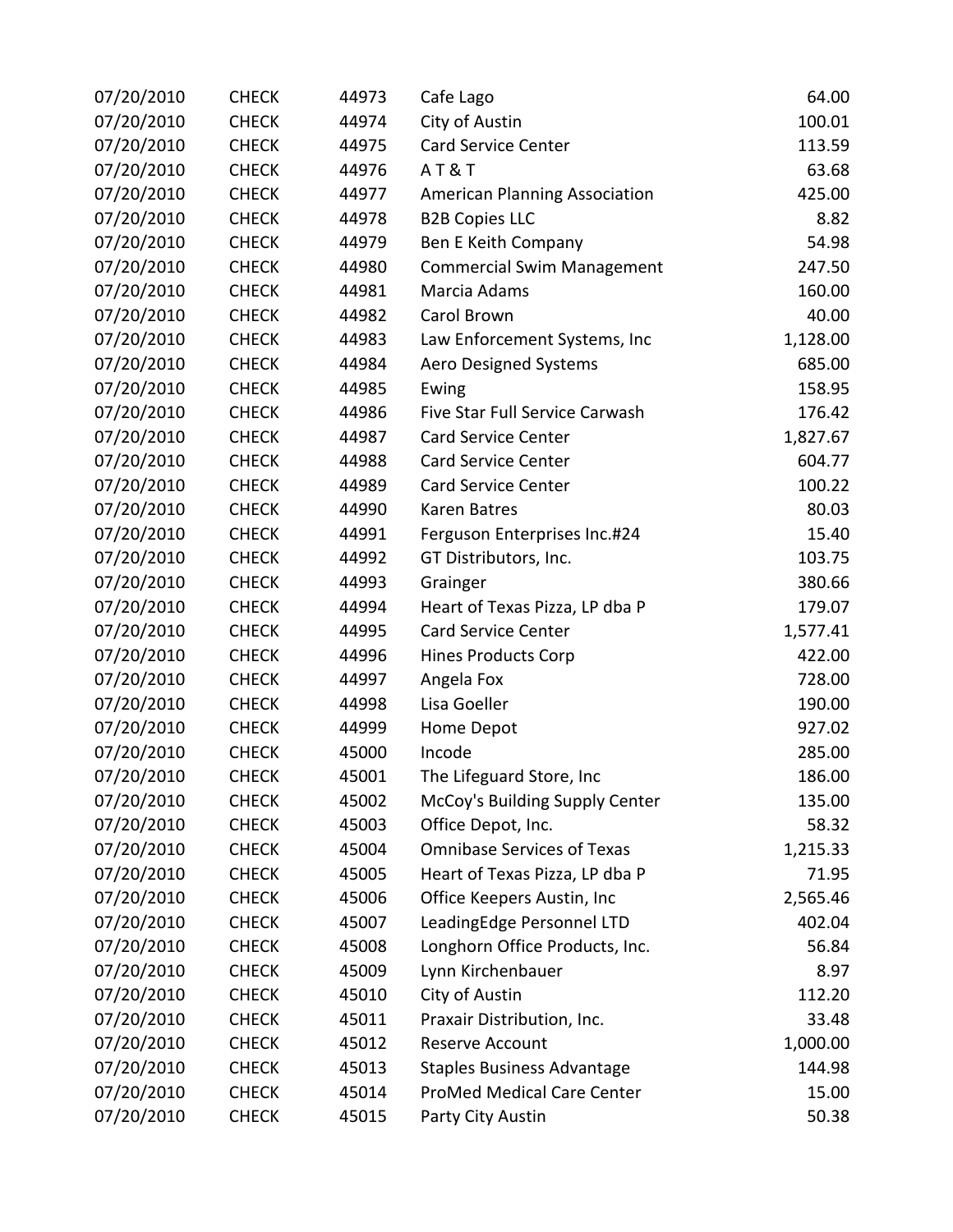| 07/20/2010 | <b>CHECK</b> | 45016 | <b>Pitney Bowes</b>                   | 1,905.00  |
|------------|--------------|-------|---------------------------------------|-----------|
| 07/20/2010 | <b>CHECK</b> | 45017 | Ginger Sofia                          | 155.00    |
| 07/20/2010 | <b>CHECK</b> | 45018 | Texas Department of Public Saf        | 8.00      |
| 07/20/2010 | <b>CHECK</b> | 45019 | United Rentals #536                   | 1,149.20  |
| 07/20/2010 | <b>CHECK</b> | 45020 | <b>West Payment Center</b>            | 200.00    |
| 07/20/2010 | <b>CHECK</b> | 45021 | <b>VOID CHECK</b>                     | 0.00      |
| 07/20/2010 | <b>CHECK</b> | 45022 | <b>Texas Economic Publishers</b>      | 150.00    |
| 07/20/2010 | <b>CHECK</b> | 45023 | <b>Brittney Yarosh</b>                | 45.00     |
| 07/20/2010 | <b>CHECK</b> | 45024 | Lisa Witheril                         | 80.00     |
| 07/23/2010 | <b>CHECK</b> |       | 45025-45049 PAYROLL CHECKS            | 12,072.30 |
| 07/21/2010 | <b>CHECK</b> | 45050 | Sam's Club                            | 1,354.37  |
| 07/21/2010 | <b>CHECK</b> | 45051 | <b>LOGIX COMMUNICATIONS</b>           | 947.10    |
| 07/21/2010 | <b>CHECK</b> | 45052 | Sweep Across Texas                    | 380.00    |
| 07/22/2010 | <b>CHECK</b> | 45053 | <b>Dusty Rhodes</b>                   | 921.00    |
| 07/22/2010 | <b>CHECK</b> | 45054 | <b>Dusty Rhodes</b>                   | 1,750.00  |
| 07/27/2010 | <b>CHECK</b> | 45055 | Johnson Lake Management Servic        | 1,247.50  |
| 07/27/2010 | <b>CHECK</b> | 45056 | Ben E Keith Company                   | 428.01    |
| 07/27/2010 | <b>CHECK</b> | 45057 | Mac Haik Ford Lincoln Mercury         | 26,905.55 |
| 07/27/2010 | <b>CHECK</b> | 45058 | Malone/Wheeler Inc                    | 2,377.58  |
| 07/27/2010 | <b>CHECK</b> | 45059 | <b>Diamond Traffic Products</b>       | 2,913.48  |
| 07/27/2010 | <b>CHECK</b> | 45060 | ICMA Retirement Trust - 457           | 250.00    |
| 07/27/2010 | <b>CHECK</b> | 45061 | Colonial Life & Accident Insur        | 795.80    |
| 07/27/2010 | <b>CHECK</b> | 45062 | <b>Texas Municipal Retirement Sys</b> | 62,008.23 |
| 07/27/2010 | <b>CHECK</b> | 45063 | Lakeway Police Officers Associ        | 142.50    |
| 07/27/2010 | <b>CHECK</b> | 45064 | Pre-Paid Legal Services, Inc.         | 152.40    |
| 07/27/2010 | <b>CHECK</b> | 45065 | <b>Assurant Employee Benefits</b>     | 5,178.34  |
| 07/27/2010 | <b>CHECK</b> | 45066 | Ace Mart Restaurant Supply Co.        | 145.96    |
| 07/27/2010 | <b>CHECK</b> | 45067 | American Termite & Pest Contro        | 95.00     |
| 07/27/2010 | <b>CHECK</b> | 45068 | <b>B &amp; C Trophies</b>             | 34.50     |
| 07/27/2010 | <b>CHECK</b> | 45069 | <b>Collier Materials</b>              | 2,095.32  |
| 07/27/2010 | <b>CHECK</b> | 45070 | A Locksmith                           | 62.50     |
| 07/27/2010 | <b>CHECK</b> | 45071 | City of Georgetown                    | 50.00     |
| 07/27/2010 | <b>CHECK</b> | 45072 | <b>Commercial Swim Management</b>     | 625.00    |
| 07/27/2010 | <b>CHECK</b> | 45073 | Jeff Brown                            | 38.30     |
| 07/27/2010 | <b>CHECK</b> | 45074 | <b>Brake Specialists</b>              | 812.87    |
| 07/27/2010 | <b>CHECK</b> | 45075 | <b>Black Pearl Pizza Company</b>      | 100.77    |
| 07/27/2010 | <b>CHECK</b> | 45076 | Kimberley Conner                      | 1,050.00  |
| 07/27/2010 | <b>CHECK</b> | 45077 | Shannan P Carrozza                    | 273.00    |
| 07/27/2010 | <b>CHECK</b> | 45078 | <b>Texas Municipal Retirement Sys</b> | 1,082.85  |
| 07/27/2010 | <b>CHECK</b> | 45079 | Ewing                                 | 357.05    |
| 07/27/2010 | <b>CHECK</b> | 45080 | Lake Travis View                      | 35.36     |
| 07/27/2010 | <b>CHECK</b> | 45081 | Nancy Johnson                         | 26.95     |
| 07/27/2010 | <b>CHECK</b> | 45082 | <b>Tatum Nelson LLC</b>               | 5,829.16  |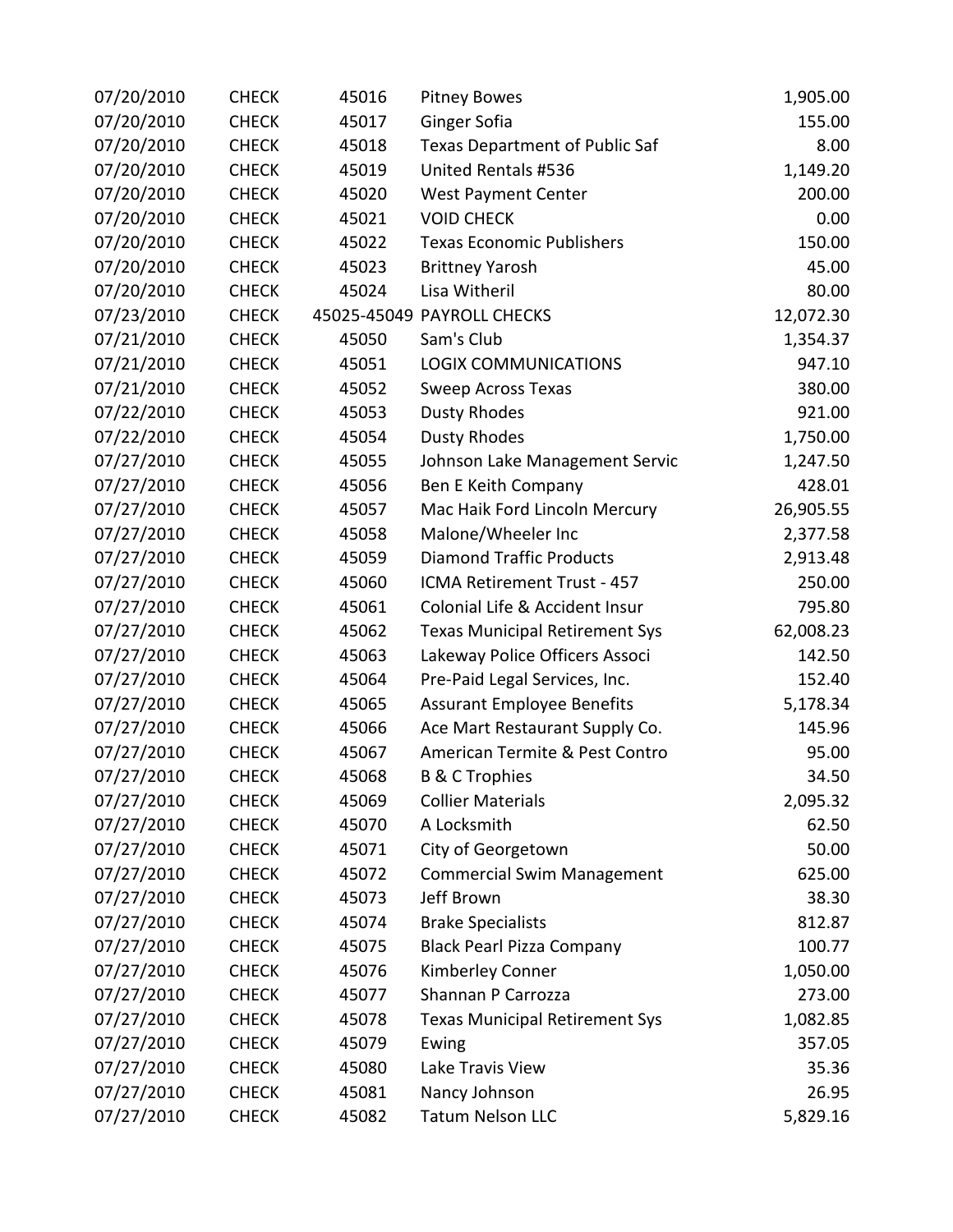| 07/27/2010 | <b>CHECK</b> | 45083 | Discount Tire Company/America'        | 874.00    |
|------------|--------------|-------|---------------------------------------|-----------|
| 07/27/2010 | <b>CHECK</b> | 45084 | LeadingEdge Personnel LTD             | 297.16    |
| 07/27/2010 | <b>CHECK</b> | 45085 | Laurie Del Genio                      | 168.00    |
| 07/27/2010 | <b>CHECK</b> | 45086 | <b>Gulf Coast Service Express</b>     | 300.42    |
| 07/27/2010 | <b>CHECK</b> | 45087 | <b>JSWANK Motion Pictures, Inc</b>    | 296.00    |
| 07/27/2010 | <b>CHECK</b> | 45088 | <b>VOID CHECK</b>                     | 0.00      |
| 07/27/2010 | <b>CHECK</b> | 45089 | McComis Inspection, Inc.              | 2,182.00  |
| 07/27/2010 | <b>CHECK</b> | 45090 | McCoy's Lawn Equipment Superst        | 630.00    |
| 07/27/2010 | <b>CHECK</b> | 45091 | Office Depot, Inc.                    | 184.49    |
| 07/27/2010 | <b>CHECK</b> | 45092 | Stokes Sign Company, Inc.             | 504.00    |
| 07/27/2010 | <b>CHECK</b> | 45093 | Target                                | 259.36    |
| 07/27/2010 | <b>CHECK</b> | 45094 | <b>Texas Municipal Clerks Certifi</b> | 50.00     |
| 07/27/2010 | <b>CHECK</b> | 45095 | <b>Travis County Clerk</b>            | 552.06    |
| 07/27/2010 | <b>CHECK</b> | 45096 | <b>EBR Sports, LLC</b>                | 58.80     |
| 07/27/2010 | <b>CHECK</b> | 45097 | Shades of Texas Window Tinting        | 186.45    |
| 07/27/2010 | <b>CHECK</b> | 45098 | Voertman's Bookstore                  | 74.35     |
| 07/27/2010 | <b>CHECK</b> | 45099 | <b>Assassin Pest Control</b>          | 125.00    |
| 07/27/2010 | <b>CHECK</b> | 45100 | TML Intergovernmental Risk            | 35,236.37 |
| 07/27/2010 | <b>CHECK</b> | 45101 | Forms Solutions, Inc.                 | 90.00     |
| 07/27/2010 | <b>CHECK</b> | 45102 | Entermann-Rovin Co                    | 214.46    |
| 07/27/2010 | <b>CHECK</b> | 45103 | Office Depot, Inc.                    | 259.99    |
| 07/27/2010 | <b>CHECK</b> | 45104 | M Scott Taliaferro                    | 2,083.33  |
| 07/27/2010 | <b>CHECK</b> | 45105 | Travis County WCID #17                | 242.14    |
| 07/27/2010 | <b>CHECK</b> | 45106 | <b>Communication by Hand</b>          | 212.50    |
| 07/27/2010 | <b>CHECK</b> | 45107 | <b>Shades of Texas Window Tinting</b> | 170.96    |
| 07/27/2010 | <b>CHECK</b> | 45108 | Ferguson Enterprises Inc.#24          | 11.52     |
| 07/27/2010 | <b>CHECK</b> | 45109 | Wal Mart                              | 149.56    |
| 07/27/2010 | <b>CHECK</b> | 45110 | <b>Verizon Wireless</b>               | 379.90    |
| 07/27/2010 | <b>CHECK</b> | 45111 | Barbara Weatherbie                    | 107.10    |
| 08/03/2010 | <b>CHECK</b> | 45112 | UniVista                              | 3,678.51  |
| 08/03/2010 | <b>CHECK</b> | 45113 | Ben E Keith Company                   | 538.98    |
| 08/03/2010 | <b>CHECK</b> | 45114 | <b>Brake Specialists</b>              | 1,143.55  |
| 08/03/2010 | <b>CHECK</b> | 45115 | AmSan, LLC                            | 72.53     |
| 08/03/2010 | <b>CHECK</b> | 45116 | A-Line Auto Parts #9                  | 4.33      |
| 08/03/2010 | <b>CHECK</b> | 45117 | A T&T Mobility                        | 395.72    |
| 08/03/2010 | <b>CHECK</b> | 45118 | <b>AISD Police</b>                    | 7.50      |
| 08/03/2010 | <b>CHECK</b> | 45119 | Akers & Boulware-Wells, LLP           | 3,882.30  |
| 08/03/2010 | <b>CHECK</b> | 45120 | Art for Your Head                     | 300.00    |
| 08/03/2010 | <b>CHECK</b> | 45121 | Ewing                                 | 212.06    |
| 08/03/2010 | <b>CHECK</b> | 45122 | Ferguson Enterprises Inc.#24          | 2.50      |
| 08/03/2010 | <b>CHECK</b> | 45123 | Commercial Kitchen Repair Comp        | 138.50    |
| 08/03/2010 | <b>CHECK</b> | 45124 | Sharon Cole                           | 49.42     |
| 08/03/2010 | <b>CHECK</b> | 45125 | David Ferry                           | 18.00     |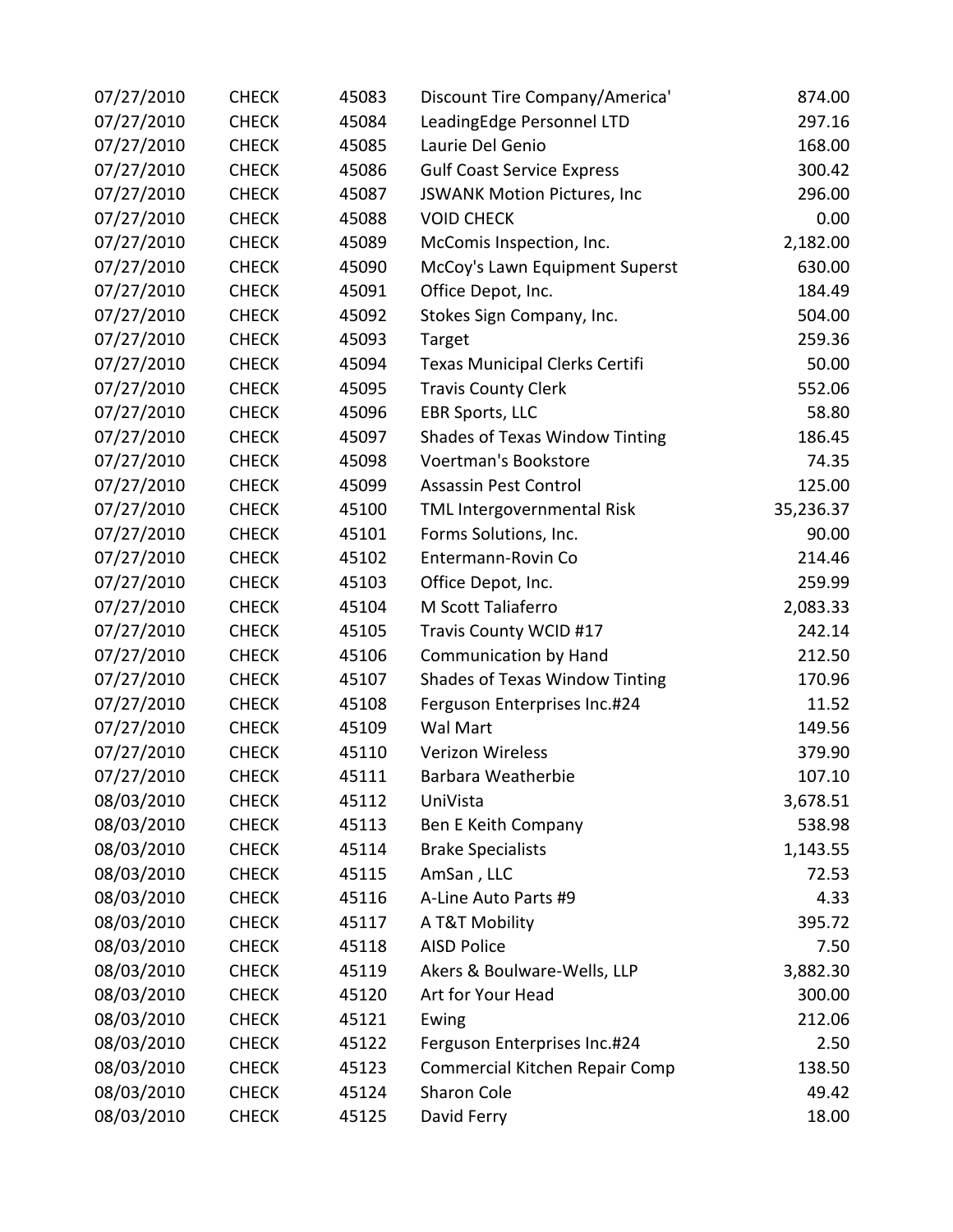| 08/03/2010 | <b>CHECK</b> | 45126 | <b>Commercial Swim Management</b>     | 570.00    |
|------------|--------------|-------|---------------------------------------|-----------|
| 08/03/2010 | <b>CHECK</b> | 45127 | <b>Brake Specialists</b>              | 50.25     |
| 08/03/2010 | <b>CHECK</b> | 45128 | Laurie Del Genio                      | 336.00    |
| 08/03/2010 | <b>CHECK</b> | 45129 | Patricia Carranco                     | 20.10     |
| 08/03/2010 | <b>CHECK</b> | 45130 | Doris Cline                           | 97.15     |
| 08/03/2010 | <b>CHECK</b> | 45131 | Matthew Darby                         | 425.00    |
| 08/03/2010 | <b>CHECK</b> | 45132 | Forms Solutions, Inc.                 | 254.85    |
| 08/03/2010 | <b>CHECK</b> | 45133 | Grainger                              | 25.60     |
| 08/03/2010 | <b>CHECK</b> | 45134 | <b>Hummel Construction Co</b>         | 855.00    |
| 08/03/2010 | <b>CHECK</b> | 45135 | Five Star Full Service Carwash        | 120.00    |
| 08/03/2010 | <b>CHECK</b> | 45136 | <b>Highland Products Group</b>        | 281.57    |
| 08/03/2010 | <b>CHECK</b> | 45137 | <b>Ricky Gavit</b>                    | 165.00    |
| 08/03/2010 | <b>CHECK</b> | 45138 | Franklin Legal Publishing             | 4,055.00  |
| 08/03/2010 | <b>CHECK</b> | 45139 | Naomi R Frausto                       | 318.50    |
| 08/03/2010 | <b>CHECK</b> | 45140 | John M Holguin                        | 318.50    |
| 08/03/2010 | <b>CHECK</b> | 45141 | <b>IKON Office Solutions</b>          | 2,950.16  |
| 08/03/2010 | <b>CHECK</b> | 45142 | Law Enforcement Systems, Inc          | 154.00    |
| 08/03/2010 | <b>CHECK</b> | 45143 | Kevin R Madison, Attorney at L        | 155.00    |
| 08/03/2010 | <b>CHECK</b> | 45144 | Pedernales Electric Co-op             | 9,273.05  |
| 08/03/2010 | <b>CHECK</b> | 45145 | <b>VOID CHECK</b>                     | 0.00      |
| 08/03/2010 | <b>CHECK</b> | 45146 | LeadingEdge Personnel LTD             | 664.24    |
| 08/03/2010 | <b>CHECK</b> | 45147 | <b>Municipal Recovery Services</b>    | 6,055.80  |
| 08/03/2010 | <b>CHECK</b> | 45148 | Michelle Pulsifer                     | 625.00    |
| 08/03/2010 | <b>CHECK</b> | 45149 | Kerry Morgan                          | 45.00     |
| 08/06/2010 | <b>CHECK</b> |       | 45150-45174 PAYROLL CHECKS            | 13,128.66 |
| 08/03/2010 | <b>CHECK</b> | 45175 | Tonya Riley                           | 275.80    |
| 08/03/2010 | <b>CHECK</b> | 45176 | Safeway, Inc.                         | 196.56    |
| 08/03/2010 | <b>CHECK</b> | 45177 | Stokes Sign Company, Inc.             | 337.50    |
| 08/03/2010 | <b>CHECK</b> | 45178 | Stokes Sign Company, Inc.             | 80.00     |
| 08/03/2010 | <b>CHECK</b> | 45179 | SuperCircuits, Inc                    | 439.96    |
| 08/03/2010 | <b>CHECK</b> | 45180 | UniVista                              | 1,032.50  |
| 08/03/2010 | <b>CHECK</b> | 45181 | Verizon Wireless                      | 120.10    |
| 08/03/2010 | <b>CHECK</b> | 45182 | <b>Staples Business Advantage</b>     | 326.56    |
| 08/03/2010 | <b>CHECK</b> | 45183 | <b>VOID CHECK</b>                     | 0.00      |
| 08/03/2010 | <b>CHECK</b> | 45184 | <b>AT&amp;T</b>                       | 767.66    |
| 08/04/2010 | <b>CHECK</b> | 45185 | <b>Dusty Rhodes</b>                   | 1,750.00  |
| 08/04/2010 | <b>CHECK</b> | 45186 | Travis County WCID #17                | 565.00    |
| 08/06/2010 | <b>CHECK</b> | 45187 | MUSIC, THOMAS E                       | 26.44     |
| 08/10/2010 | <b>CHECK</b> | 45188 | Ben E Keith Company                   | 742.38    |
| 08/10/2010 | <b>CHECK</b> | 45189 | Aero Designed Systems                 | 209.00    |
| 08/10/2010 | <b>CHECK</b> | 45190 | <b>B &amp; C Trophies</b>             | 17.25     |
| 08/10/2010 | <b>CHECK</b> | 45191 | <b>Bickerstaff Heath Delgado Acos</b> | 166.50    |
| 08/10/2010 | <b>CHECK</b> | 45192 | Cafe Lago                             | 62.50     |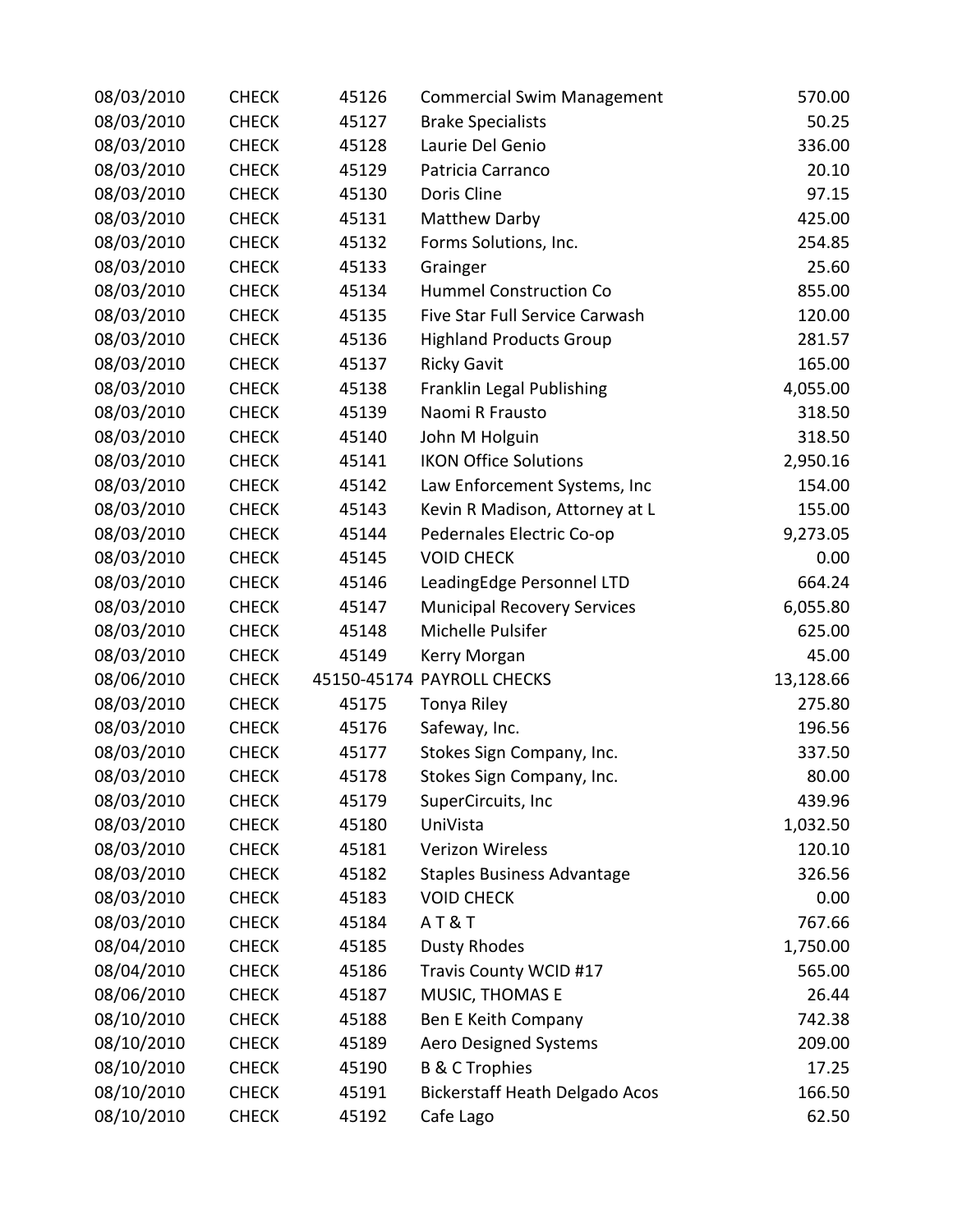| 08/10/2010 | <b>CHECK</b> | 45193 | Cintas First Aid & Safety             | 103.64    |
|------------|--------------|-------|---------------------------------------|-----------|
| 08/10/2010 | <b>CHECK</b> | 45194 | Cooper's Plumbing                     | 88.50     |
| 08/10/2010 | <b>CHECK</b> | 45195 | KlingCorp Inc                         | 64.30     |
| 08/10/2010 | <b>CHECK</b> | 45196 | Waste Partners of Texas, Inc.         | 157.50    |
| 08/10/2010 | <b>CHECK</b> | 45197 | <b>B2B Copies LLC</b>                 | 2.94      |
| 08/10/2010 | <b>CHECK</b> | 45198 | Donna Boyle                           | 114.00    |
| 08/10/2010 | <b>CHECK</b> | 45199 | Ben E Keith Company                   | 56.97     |
| 08/10/2010 | <b>CHECK</b> | 45200 | <b>Commercial Swim Management</b>     | 1,072.84  |
| 08/10/2010 | <b>CHECK</b> | 45201 | <b>Brake Specialists</b>              | 218.04    |
| 08/10/2010 | <b>CHECK</b> | 45202 | Lauren Boyle                          | 1,507.45  |
| 08/10/2010 | <b>CHECK</b> | 45203 | Gay L Bonorden                        | 112.00    |
| 08/10/2010 | <b>CHECK</b> | 45204 | <b>Comptroller of Public Accounts</b> | 100.00    |
| 08/10/2010 | <b>CHECK</b> | 45205 | Ewing                                 | 1,154.49  |
| 08/10/2010 | <b>CHECK</b> | 45206 | Ferguson Enterprises Inc.#24          | 129.12    |
| 08/10/2010 | <b>CHECK</b> | 45207 | Five Star Full Service Carwash        | 110.39    |
| 08/10/2010 | <b>CHECK</b> | 45208 | Laurie Del Genio                      | 420.00    |
| 08/10/2010 | <b>CHECK</b> | 45209 | <b>Beth Friedson</b>                  | 40.00     |
| 08/10/2010 | <b>CHECK</b> | 45210 | Home Depot                            | 917.40    |
| 08/10/2010 | <b>CHECK</b> | 45211 | <b>IESI Austin</b>                    | 55,104.00 |
| 08/10/2010 | <b>CHECK</b> | 45212 | Martin Linen Supply Co-San Ant        | 173.64    |
| 08/10/2010 | <b>CHECK</b> | 45213 | McCoy's Lawn Equipment Superst        | 55.94     |
| 08/10/2010 | <b>CHECK</b> | 45214 | Miller Uniforms & Emblems, Inc        | 598.57    |
| 08/10/2010 | <b>CHECK</b> | 45215 | LeadingEdge Personnel LTD             | 458.85    |
| 08/10/2010 | <b>CHECK</b> | 45216 | Longhorn Office Products, Inc.        | 70.11     |
| 08/10/2010 | <b>CHECK</b> | 45217 | <b>LOGIX COMMUNICATIONS</b>           | 1,041.56  |
| 08/10/2010 | <b>CHECK</b> | 45218 | JSWANK Motion Pictures, Inc           | 321.00    |
| 08/10/2010 | <b>CHECK</b> | 45219 | Lakeway MUD                           | 5,592.56  |
| 08/10/2010 | <b>CHECK</b> | 45220 | <b>VOID CHECK</b>                     | 0.00      |
| 08/10/2010 | <b>CHECK</b> | 45221 | Terri Mitchell                        | 618.80    |
| 08/10/2010 | <b>CHECK</b> | 45222 | <b>Quill Corporation</b>              | 67.15     |
| 08/10/2010 | <b>CHECK</b> | 45223 | Reserve Account                       | 1,000.00  |
| 08/10/2010 | <b>CHECK</b> | 45224 | Nicole Sooter                         | 19.72     |
| 08/10/2010 | <b>CHECK</b> | 45225 | Southwest Communications Techn        | 37.50     |
| 08/10/2010 | <b>CHECK</b> | 45226 | <b>Staples Business Advantage</b>     | 198.93    |
| 08/10/2010 | <b>CHECK</b> | 45227 | <b>Ruth Sandoval</b>                  | 20.05     |
| 08/10/2010 | <b>CHECK</b> | 45228 | Michelle R. Harper-Pulsifer           | 215.60    |
| 08/10/2010 | <b>CHECK</b> | 45229 | The UPS Store                         | 76.23     |
| 08/10/2010 | <b>CHECK</b> | 45230 | Sirchie Finger Print Laborator        | 42.13     |
| 08/10/2010 | <b>CHECK</b> | 45231 | <b>Texas Municipal Courts Associa</b> | 50.00     |
| 08/10/2010 | <b>CHECK</b> | 45232 | <b>Time Warner Cable</b>              | 701.76    |
| 08/10/2010 | <b>CHECK</b> | 45233 | Westlake Picayune                     | 767.55    |
| 08/10/2010 | <b>CHECK</b> | 45234 | UniVista                              | 2,369.49  |
| 08/10/2010 | <b>CHECK</b> | 45235 | Valero Marketing and Supply Co        | 8,108.55  |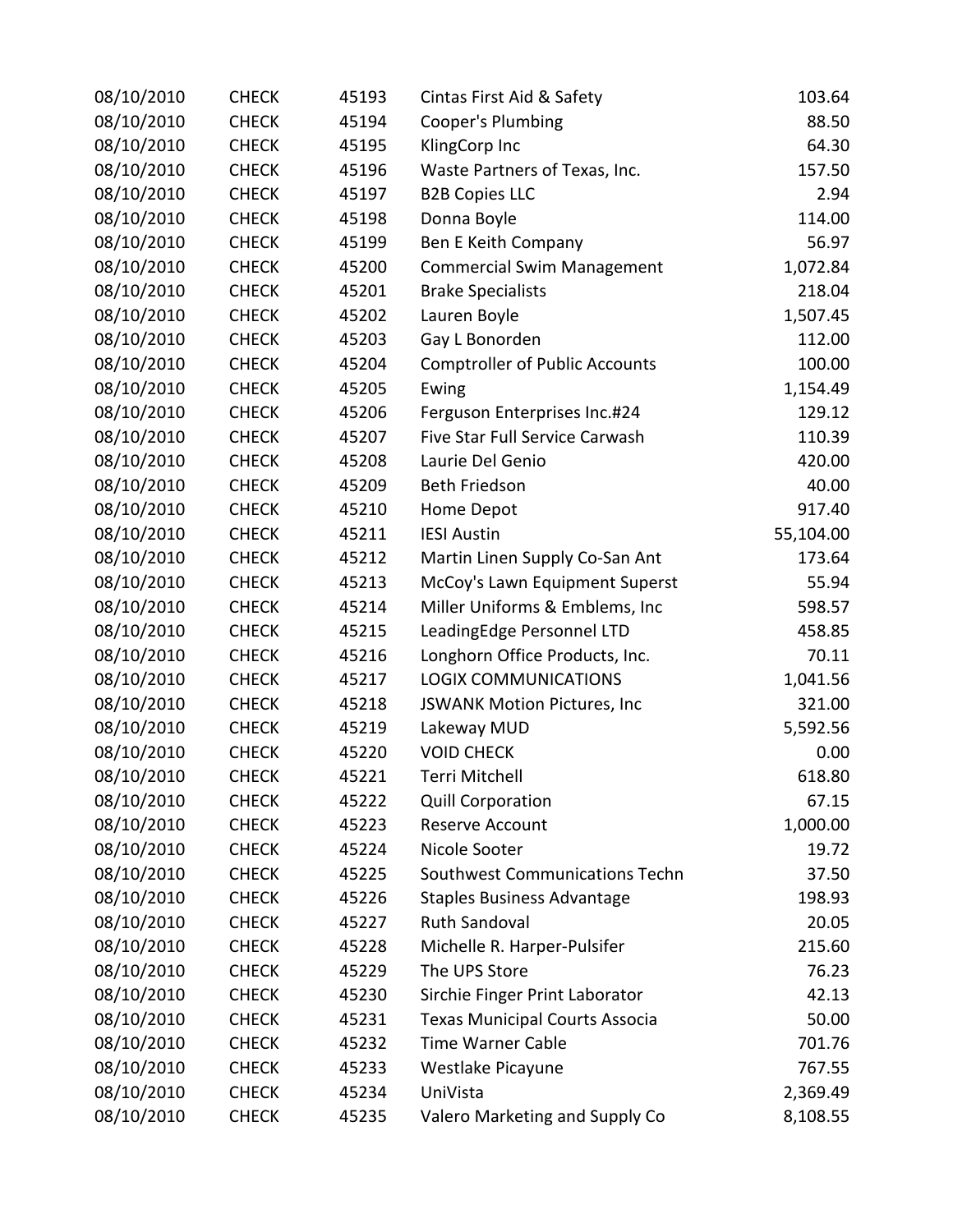| 08/10/2010 | <b>CHECK</b> | 45236 | Barbara Weatherbie                    | 126.00     |
|------------|--------------|-------|---------------------------------------|------------|
| 08/10/2010 | <b>CHECK</b> | 45237 | Karen Brennan Wodchis                 | 30.00      |
| 08/17/2010 | <b>CHECK</b> | 45238 | <b>BROOMFIELD, JACOB</b>              | 59.20      |
| 08/17/2010 | <b>CHECK</b> | 45239 | Incode                                | 4,451.00   |
| 08/17/2010 | <b>CHECK</b> | 45240 | Ben E Keith Company                   | 480.59     |
| 08/17/2010 | <b>CHECK</b> | 45241 | APAC-Texas. Inc Wheeler Compan        | 140,929.67 |
| 08/17/2010 | <b>CHECK</b> | 45242 | Malone/Wheeler Inc                    | 3,741.60   |
| 08/17/2010 | <b>CHECK</b> | 45243 | Aqua Clear Technologies, LP           | 60.00      |
| 08/17/2010 | <b>CHECK</b> | 45244 | City of Austin                        | 194.93     |
| 08/17/2010 | <b>CHECK</b> | 45245 | <b>Card Service Center</b>            | 1,961.41   |
| 08/17/2010 | <b>CHECK</b> | 45246 | <b>Card Service Center</b>            | 100.00     |
| 08/17/2010 | <b>CHECK</b> | 45247 | <b>AT&amp;T</b>                       | 63.60      |
| 08/17/2010 | <b>CHECK</b> | 45248 | <b>American Planning Association</b>  | 360.00     |
| 08/17/2010 | <b>CHECK</b> | 45249 | <b>B2B Copies LLC</b>                 | 473.56     |
| 08/17/2010 | <b>CHECK</b> | 45250 | <b>Kednall LLC</b>                    | 740.00     |
| 08/17/2010 | <b>CHECK</b> | 45251 | <b>Communication by Hand</b>          | 425.00     |
| 08/17/2010 | <b>CHECK</b> | 45252 | <b>Central Texas Secure Shredding</b> | 100.00     |
| 08/17/2010 | <b>CHECK</b> | 45253 | Covert Ford, Inc.                     | 34.09      |
| 08/17/2010 | <b>CHECK</b> | 45254 | Forms Solutions, Inc.                 | 283.00     |
| 08/17/2010 | <b>CHECK</b> | 45255 | Ewing                                 | 277.09     |
| 08/17/2010 | <b>CHECK</b> | 45256 | Grainger                              | 18.46      |
| 08/17/2010 | <b>CHECK</b> | 45257 | Gulf Coast Paper Co.                  | 691.02     |
| 08/17/2010 | <b>CHECK</b> | 45258 | Hurst Creek MUD                       | 453.41     |
| 08/17/2010 | <b>CHECK</b> | 45259 | Heart of Texas Pizza, LP dba P        | 224.40     |
| 08/17/2010 | <b>CHECK</b> | 45260 | <b>IKON Financial Services</b>        | 3,719.15   |
| 08/17/2010 | <b>CHECK</b> | 45261 | Five Star Full Service Carwash        | 45.39      |
| 08/17/2010 | <b>CHECK</b> | 45262 | KlingCorp Inc                         | 160.00     |
| 08/17/2010 | <b>CHECK</b> | 45263 | Laurie Del Genio                      | 588.00     |
| 08/17/2010 | <b>CHECK</b> | 45264 | HARDIE, THOMAS L                      | 910.00     |
| 08/17/2010 | <b>CHECK</b> | 45265 | McCoy's Building Supply Center        | 31.23      |
| 08/17/2010 | <b>CHECK</b> | 45266 | Tonya Riley                           | 105.00     |
| 08/17/2010 | <b>CHECK</b> | 45267 | LeadingEdge Personnel LTD             | 244.72     |
| 08/17/2010 | <b>CHECK</b> | 45268 | <b>Pitney Bowes</b>                   | 150.00     |
| 08/17/2010 | <b>CHECK</b> | 45269 | <b>Reliable Office Supplies</b>       | 15.98      |
| 08/17/2010 | <b>CHECK</b> | 45270 | Richard McCain, Constable Pct         | 1,665.47   |
| 08/17/2010 | <b>CHECK</b> | 45271 | Kerry Morgan                          | 45.00      |
| 08/17/2010 | <b>CHECK</b> | 45272 | Brown & Bolen, PLLC                   | 150.00     |
| 08/20/2010 | <b>CHECK</b> |       | 45273-45296 PAYROLL CHECKS            | 10,375.67  |
| 08/17/2010 | <b>CHECK</b> | 45297 | <b>Dusty Rhodes</b>                   | 2,010.00   |
| 08/17/2010 | <b>CHECK</b> | 45298 | <b>Dusty Rhodes</b>                   | 2,010.00   |
| 08/17/2010 | <b>CHECK</b> | 45299 | Sam's Club                            | 1,042.70   |
| 08/17/2010 | <b>CHECK</b> | 45300 | Texas Municipal Clerks Certifi        | 235.00     |
| 08/17/2010 | <b>CHECK</b> | 45301 | <b>Travis Central Appraisal Distr</b> | 5,992.02   |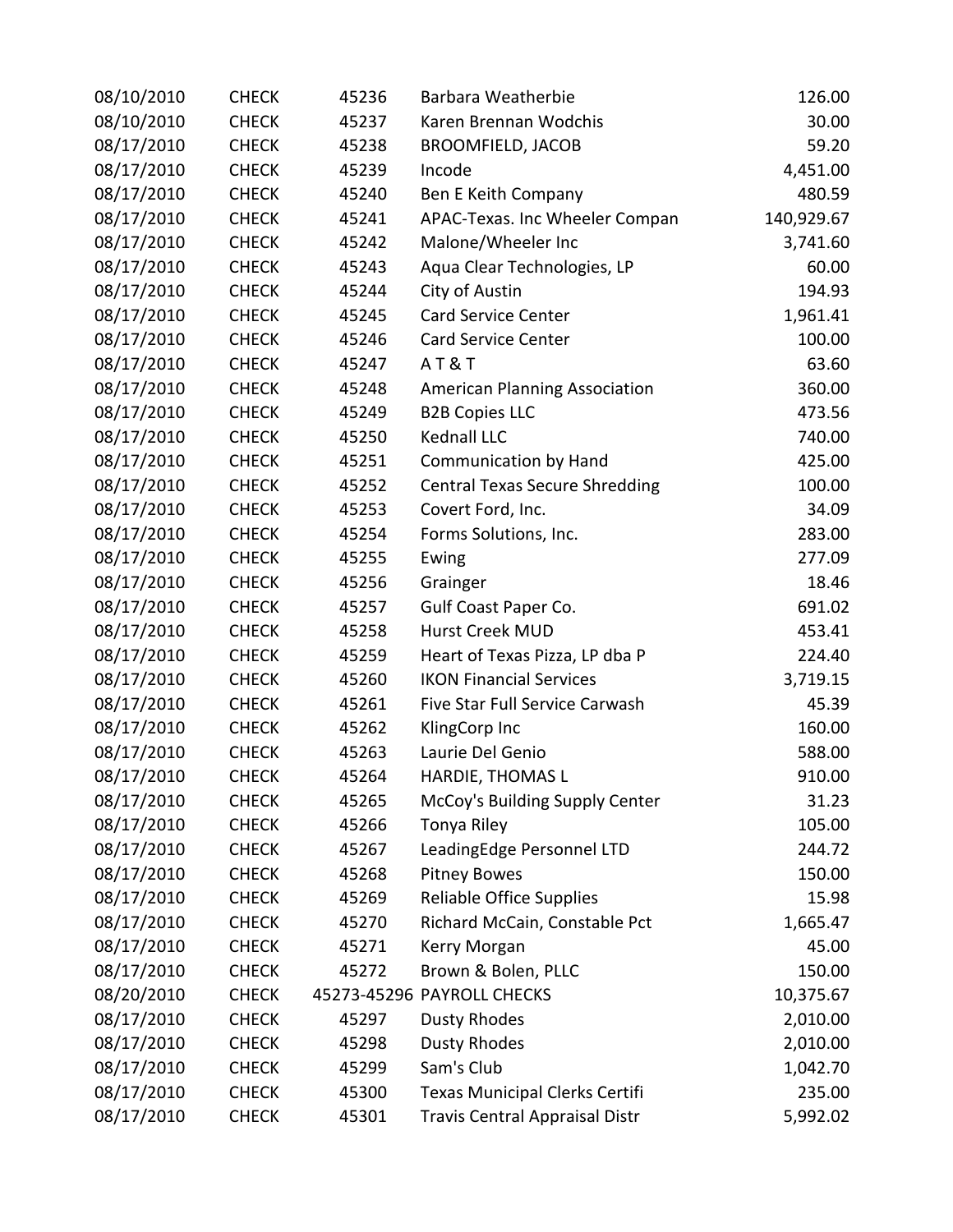| 08/17/2010 | <b>CHECK</b> | 45302 | <b>West Payment Center</b>            | 200.00     |
|------------|--------------|-------|---------------------------------------|------------|
| 08/17/2010 | <b>CHECK</b> | 45303 | <b>Texas Court Clerks Association</b> | 200.00     |
| 08/17/2010 | <b>CHECK</b> | 45304 | UniVista                              | 2,492.48   |
| 08/17/2010 | <b>CHECK</b> | 45305 | School-Tech, Inc.                     | 48.50      |
| 08/17/2010 | <b>CHECK</b> | 45306 | Sportball, Inc.                       | 1,436.40   |
| 08/17/2010 | <b>CHECK</b> | 45307 | Andra Streety                         | 139.24     |
| 08/17/2010 | <b>CHECK</b> | 45308 | <b>Staples Business Advantage</b>     | 595.37     |
| 08/17/2010 | <b>CHECK</b> | 45309 | <b>Texas Highway Products LTD</b>     | 148.00     |
| 08/17/2010 | <b>CHECK</b> | 45310 | <b>Texas Illegal Dumping Resource</b> | 110.00     |
| 08/17/2010 | <b>CHECK</b> | 45311 | <b>TruGreen Limited Partnership</b>   | 915.00     |
| 08/17/2010 | <b>CHECK</b> | 45312 | Barbara Weatherbie                    | 105.00     |
| 08/17/2010 | <b>CHECK</b> | 45313 | Texas State Notary Bureau             | 29.00      |
| 08/17/2010 | <b>CHECK</b> | 45314 | <b>TCCA Certification Program</b>     | 50.00      |
| 08/18/2010 | <b>CHECK</b> | 45315 | <b>Travis County</b>                  | 279,525.73 |
| 08/24/2010 | <b>CHECK</b> | 45316 | <b>Card Service Center</b>            | 1,541.00   |
| 08/24/2010 | <b>CHECK</b> | 45317 | Card Service Center                   | 129.92     |
| 08/24/2010 | <b>CHECK</b> | 45318 | AmSan, LLC                            | 163.32     |
| 08/24/2010 | <b>CHECK</b> | 45319 | Austin American Statesman             | 33.50      |
| 08/24/2010 | <b>CHECK</b> | 45320 | Cafe Lago                             | 80.00      |
| 08/24/2010 | <b>CHECK</b> | 45321 | A Locksmith                           | 17.00      |
| 08/24/2010 | <b>CHECK</b> | 45322 | <b>Card Service Center</b>            | 763.54     |
| 08/24/2010 | <b>CHECK</b> | 45323 | KlingCorp Inc                         | 13.50      |
| 08/24/2010 | <b>CHECK</b> | 45324 | <b>B2B Copies LLC</b>                 | 82.32      |
| 08/24/2010 | <b>CHECK</b> | 45325 | Discount Tire Company/America'        | 147.50     |
| 08/24/2010 | <b>CHECK</b> | 45326 | <b>Commercial Swim Management</b>     | 524.92     |
| 08/24/2010 | <b>CHECK</b> | 45327 | <b>Robert Collins</b>                 | 72.00      |
| 08/24/2010 | <b>CHECK</b> | 45328 | Salvador Becerra                      | 200.00     |
| 08/24/2010 | <b>CHECK</b> | 45329 | Jack Eshelman                         | 5.00       |
| 08/24/2010 | <b>CHECK</b> | 45330 | Forms Solutions, Inc.                 | 18.00      |
| 08/24/2010 | <b>CHECK</b> | 45331 | Ewing                                 | 499.51     |
| 08/24/2010 | <b>CHECK</b> | 45332 | Ferguson Enterprises Inc.#24          | 47.91      |
| 08/24/2010 | <b>CHECK</b> | 45333 | GT Distributors, Inc.                 | 66.99      |
| 08/24/2010 | <b>CHECK</b> | 45334 | Incode                                | 285.00     |
| 08/24/2010 | <b>CHECK</b> | 45335 | Heart of Texas Pizza, LP dba P        | 67.16      |
| 08/24/2010 | <b>CHECK</b> | 45336 | <b>Etch of Class</b>                  | 52.75      |
| 08/24/2010 | <b>CHECK</b> | 45337 | <b>Tatum Nelson LLC</b>               | 5,829.16   |
| 08/24/2010 | <b>CHECK</b> | 45338 | Edgar Hinojosa                        | 150.00     |
| 08/24/2010 | <b>CHECK</b> | 45339 | Lanford Equipment Company             | 181.25     |
| 08/24/2010 | <b>CHECK</b> | 45340 | Pathmark Traffic Products of T        | 235.70     |
| 08/24/2010 | <b>CHECK</b> | 45341 | Red's Indoor Range                    | 55.00      |
| 08/24/2010 | <b>CHECK</b> | 45342 | <b>Western States Fire Protection</b> | 350.00     |
| 08/24/2010 | <b>CHECK</b> | 45343 | <b>Quill Corporation</b>              | 89.70      |
| 08/24/2010 | <b>CHECK</b> | 45344 | UniVista                              | 498.00     |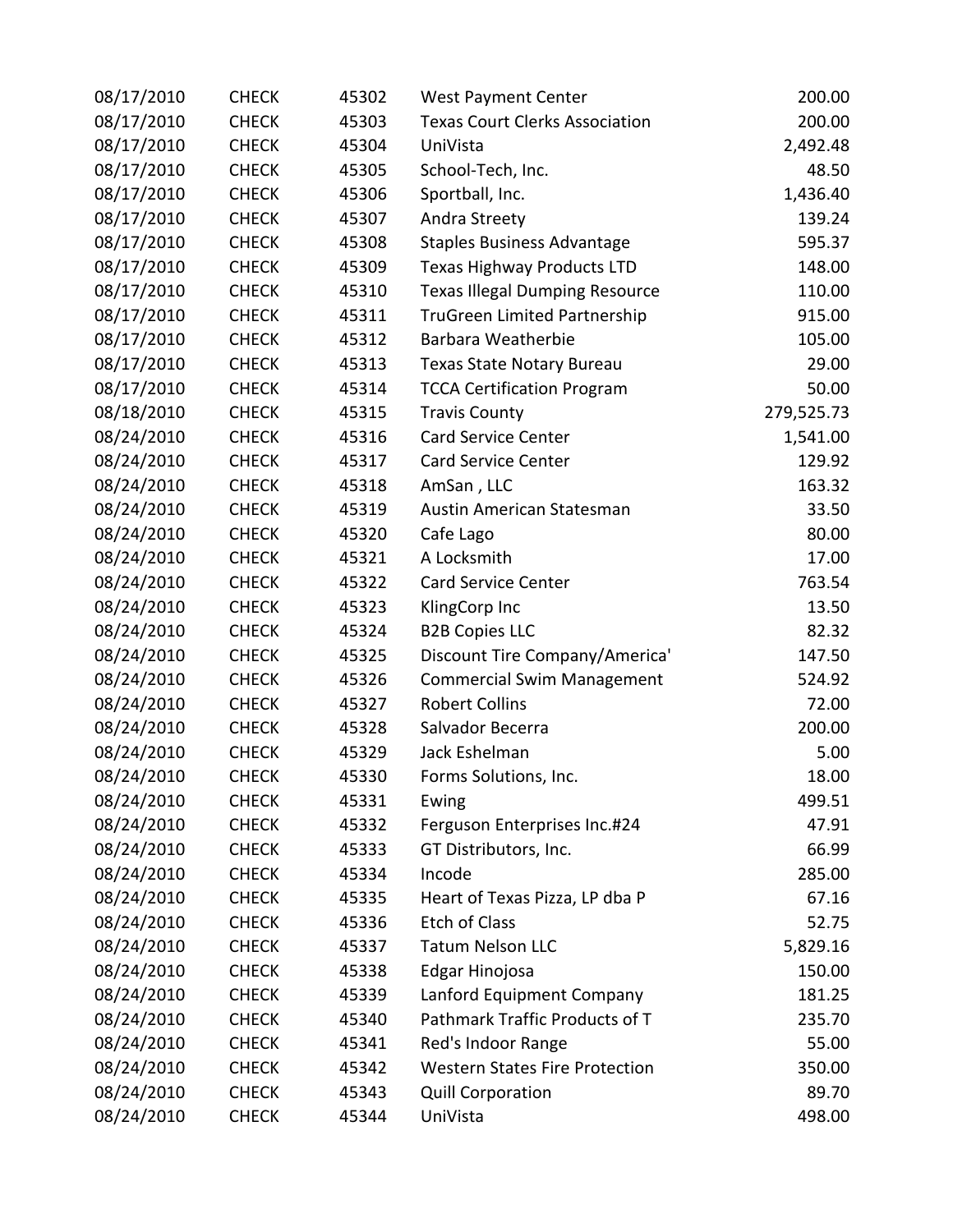| 08/24/2010 | <b>CHECK</b> | 45345 | <b>Sharon Zacharias</b>               | 122.50    |
|------------|--------------|-------|---------------------------------------|-----------|
| 08/24/2010 | <b>CHECK</b> | 45346 | Office Keepers Austin, Inc            | 2,229.16  |
| 08/24/2010 | <b>CHECK</b> | 45347 | <b>Staples Business Advantage</b>     | 141.98    |
| 08/24/2010 | <b>CHECK</b> | 45348 | Longhorn Office Products, Inc.        | 42.72     |
| 08/24/2010 | <b>CHECK</b> | 45349 | Cynthia McKown                        | 50.00     |
| 08/31/2010 | <b>CHECK</b> | 45350 | Sandra M Chado                        | 375.00    |
| 08/31/2010 | <b>CHECK</b> | 45351 | A-Line Auto Parts #9                  | 378.20    |
| 08/31/2010 | <b>CHECK</b> | 45352 | AT&T                                  | 721.17    |
| 08/31/2010 | <b>CHECK</b> | 45353 | A T&T Mobility                        | 432.26    |
| 08/31/2010 | <b>CHECK</b> | 45354 | Cafe Lago                             | 165.00    |
| 08/31/2010 | <b>CHECK</b> | 45355 | Ferguson Enterprises Inc.#24          | 20.40     |
| 08/31/2010 | <b>CHECK</b> | 45356 | <b>VOID CHECK</b>                     | 0.00      |
| 08/31/2010 | <b>CHECK</b> | 45357 | Capital Area Council of Govern        | 987.00    |
| 08/31/2010 | <b>CHECK</b> | 45358 | Five Star Full Service Carwash        | 128.16    |
| 08/31/2010 | <b>CHECK</b> | 45359 | <b>B2B Copies LLC</b>                 | 304.37    |
| 08/31/2010 | <b>CHECK</b> | 45360 | Kednall LLC                           | 740.00    |
| 08/31/2010 | <b>CHECK</b> | 45361 | Discount Tire Company/America'        | 70.00     |
| 08/31/2010 | <b>CHECK</b> | 45362 | <b>Brake Specialists</b>              | 955.67    |
| 08/31/2010 | <b>CHECK</b> | 45363 | <b>Gina Faubion</b>                   | 50.00     |
| 08/31/2010 | <b>CHECK</b> | 45364 | Nancy Brown Enterprises               | 1,260.00  |
| 08/31/2010 | <b>CHECK</b> | 45365 | Marcelo's Inc                         | 701.27    |
| 08/31/2010 | <b>CHECK</b> | 45366 | L 3 Com Mobile Vision, Inc.           | 250.00    |
| 08/31/2010 | <b>CHECK</b> | 45367 | <b>Highland Products Group</b>        | 239.24    |
| 08/31/2010 | <b>CHECK</b> | 45368 | Leonard's Garage & Muffler Cen        | 276.12    |
| 08/31/2010 | <b>CHECK</b> | 45369 | <b>Travis Morrow</b>                  | 104.00    |
| 08/31/2010 | <b>CHECK</b> | 45370 | <b>VOID CHECK</b>                     | 0.00      |
| 08/31/2010 | <b>CHECK</b> | 45371 | Bruce Lavorgna                        | 250.00    |
| 08/31/2010 | <b>CHECK</b> | 45372 | Tamara Kumar                          | 90.00     |
| 08/31/2010 | <b>CHECK</b> | 45373 | <b>Meritage Homes Corp</b>            | 17.00     |
| 08/31/2010 | <b>CHECK</b> | 45374 | ICMA Retirement Trust - 457           | 250.00    |
| 08/31/2010 | <b>CHECK</b> | 45375 | Colonial Life & Accident Insur        | 795.80    |
| 08/31/2010 | <b>CHECK</b> | 45376 | <b>Texas Municipal Retirement Sys</b> | 56,936.66 |
| 08/31/2010 | <b>CHECK</b> | 45377 | Lakeway Police Officers Associ        | 140.00    |
| 08/31/2010 | <b>CHECK</b> | 45378 | Pre-Paid Legal Services, Inc.         | 152.40    |
| 08/31/2010 | <b>CHECK</b> | 45379 | <b>Assurant Employee Benefits</b>     | 4,699.02  |
| 08/31/2010 | <b>CHECK</b> | 45380 | Kevin R Madison, Attorney at L        | 65.00     |
| 08/31/2010 | <b>CHECK</b> | 45381 | McComis Inspection, Inc.              | 1,125.60  |
| 08/31/2010 | <b>CHECK</b> | 45382 | Miller Uniforms & Emblems, Inc        | 276.46    |
| 08/31/2010 | <b>CHECK</b> | 45383 | Office Depot, Inc.                    | 52.76     |
| 08/31/2010 | <b>CHECK</b> | 45384 | Praxair Distribution, Inc.            | 65.88     |
| 08/31/2010 | <b>CHECK</b> | 45385 | Sirchie Finger Print Laborator        | 300.80    |
| 08/31/2010 | <b>CHECK</b> | 45386 | Southwest Communications Techn        | 335.00    |
| 08/31/2010 | <b>CHECK</b> | 45387 | Randalls                              | 183.71    |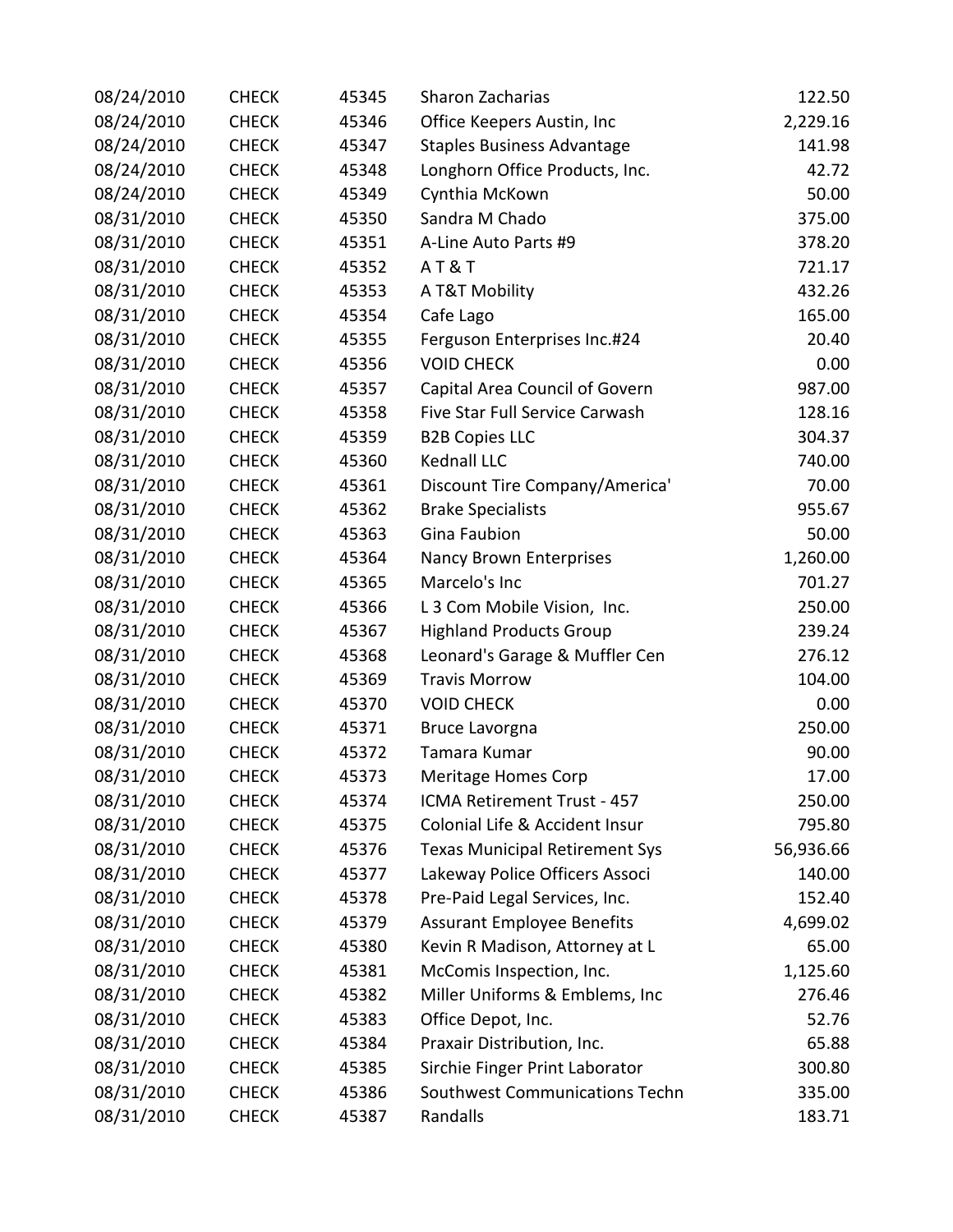| 08/31/2010 | <b>CHECK</b> | 45388 | <b>Staples Business Advantage</b>     | 970.52     |
|------------|--------------|-------|---------------------------------------|------------|
| 08/31/2010 | <b>CHECK</b> | 45389 | Sam's Club Business Member            | 280.00     |
| 08/31/2010 | <b>CHECK</b> | 45390 | KlingCorp Inc                         | 1,469.54   |
| 08/31/2010 | <b>CHECK</b> | 45391 | M Scott Taliaferro                    | 2,083.33   |
| 08/31/2010 | <b>CHECK</b> | 45392 | Travis County WCID #17                | 236.65     |
| 08/31/2010 | <b>CHECK</b> | 45393 | UniVista                              | 183.75     |
| 08/31/2010 | <b>CHECK</b> | 45394 | Capital Chapter Municipal Cler        | 15.00      |
| 08/31/2010 | <b>CHECK</b> | 45395 | Verizon Wireless                      | 559.92     |
| 08/31/2010 | <b>CHECK</b> | 45396 | Lynn Zwern                            | 24.50      |
| 09/03/2010 | <b>CHECK</b> |       | 45397-45415 PAYROLL CHECKS            | 9,124.13   |
| 09/01/2010 | <b>CHECK</b> | 45416 | <b>Richard L Goss</b>                 | 250.00     |
| 09/01/2010 | <b>CHECK</b> | 45417 | Longhorn Office Products, Inc.        | 580.55     |
| 09/02/2010 | <b>CHECK</b> | 45418 | <b>Dusty Rhodes</b>                   | 3,147.50   |
| 09/07/2010 | <b>CHECK</b> | 45419 | L 3 Com Mobile Vision, Inc.           | 5,080.00   |
| 09/07/2010 | <b>CHECK</b> | 45420 | Johnson Lake Management Servic        | 1,182.50   |
| 09/07/2010 | <b>CHECK</b> | 45421 | <b>Texas Monument Partners Compan</b> | 1,050.00   |
| 09/07/2010 | <b>CHECK</b> | 45422 | APAC-Texas. Inc Wheeler Compan        | 275,606.23 |
| 09/07/2010 | <b>CHECK</b> | 45423 | Ken DeBower                           | 72.00      |
| 09/07/2010 | <b>CHECK</b> | 45424 | <b>Assassin Pest Control</b>          | 120.00     |
| 09/07/2010 | <b>CHECK</b> | 45425 | Cafe Lago                             | 17.90      |
| 09/07/2010 | <b>CHECK</b> | 45426 | Waste Partners of Texas, Inc.         | 157.50     |
| 09/07/2010 | <b>CHECK</b> | 45427 | Camvan T. Nguyen                      | 150.00     |
| 09/07/2010 | <b>CHECK</b> | 45428 | Lauren Boyle                          | 1,135.05   |
| 09/07/2010 | <b>CHECK</b> | 45429 | Lloyd Cates                           | 250.00     |
| 09/07/2010 | <b>CHECK</b> | 45430 | Shannan P Carrozza                    | 91.00      |
| 09/07/2010 | <b>CHECK</b> | 45431 | Joan Dell Kaim                        | 250.00     |
| 09/07/2010 | <b>CHECK</b> | 45432 | Community Coffee Company, LLC         | 170.00     |
| 09/07/2010 | <b>CHECK</b> | 45433 | <b>DETECH Fire &amp; Security</b>     | 140.00     |
| 09/07/2010 | <b>CHECK</b> | 45434 | Ewing                                 | 471.54     |
| 09/07/2010 | <b>CHECK</b> | 45435 | <b>VOID CHECK</b>                     | 0.00       |
| 09/07/2010 | <b>CHECK</b> | 45436 | Grainger                              | 38.40      |
| 09/07/2010 | <b>CHECK</b> | 45437 | Home Depot                            | 533.65     |
| 09/07/2010 | <b>CHECK</b> | 45438 | David Ferry                           | 45.00      |
| 09/07/2010 | <b>CHECK</b> | 45439 | James Herberling                      | 365.00     |
| 09/07/2010 | <b>CHECK</b> | 45440 | PANKONIEN, TYLER ROSS                 | 669.00     |
| 09/07/2010 | <b>CHECK</b> | 45441 | CALVO, DAVID                          | 714.00     |
| 09/07/2010 | <b>CHECK</b> | 45442 | Ewing                                 | 645.54     |
| 09/07/2010 | <b>CHECK</b> | 45443 | Ferguson Enterprises Inc.#24          | 7.44       |
| 09/07/2010 | <b>CHECK</b> | 45444 | Lake Travis View                      | 35.36      |
| 09/07/2010 | <b>CHECK</b> | 45445 | Terri Mitchell                        | 382.20     |
| 09/07/2010 | <b>CHECK</b> | 45446 | <b>Mustang Equipment Company</b>      | 70.29      |
| 09/07/2010 | <b>CHECK</b> | 45447 | Pedernales Electric Co-op             | 9,478.67   |
| 09/07/2010 | <b>CHECK</b> | 45448 | <b>VOID CHECK</b>                     | 0.00       |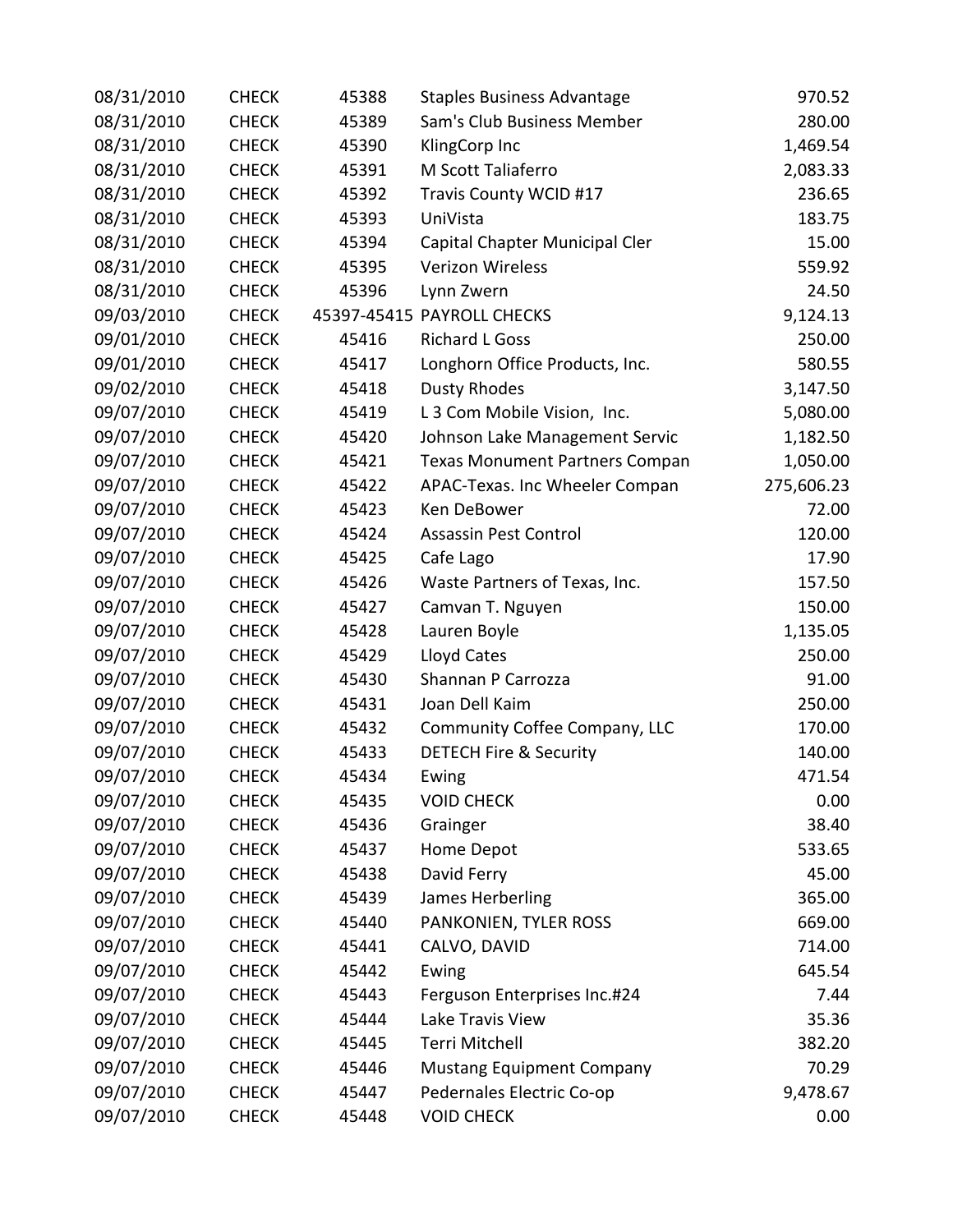| 09/07/2010 | <b>CHECK</b> | 45449 | Tonya Riley                       | 280.70    |
|------------|--------------|-------|-----------------------------------|-----------|
| 09/07/2010 | <b>CHECK</b> | 45450 | <b>Time Warner Cable</b>          | 490.37    |
| 09/07/2010 | <b>CHECK</b> | 45451 | Reserve Account                   | 2,215.00  |
| 09/07/2010 | <b>CHECK</b> | 45452 | Triple S Petroleum                | 842.62    |
| 09/07/2010 | <b>CHECK</b> | 45453 | Michelle R. Harper-Pulsifer       | 117.60    |
| 09/07/2010 | <b>CHECK</b> | 45454 | Singleton, Clark & Company PC     | 4,372.50  |
| 09/07/2010 | <b>CHECK</b> | 45455 | <b>Betty Richardson</b>           | 94.70     |
| 09/17/2010 | <b>CHECK</b> |       | 45456-45470 PAYROLL CHECKS        | 8,515.27  |
| 09/14/2010 | <b>CHECK</b> | 45471 | Dell Marketing LP                 | 6,369.36  |
| 09/14/2010 | <b>CHECK</b> | 45472 | Tyler Technologies (Incode)       | 26,950.00 |
| 09/14/2010 | <b>CHECK</b> | 45473 | McCoy's Lawn Equipment Superst    | 919.98    |
| 09/14/2010 | <b>CHECK</b> | 45474 | UniVista                          | 1,870.42  |
| 09/14/2010 | <b>CHECK</b> | 45475 | Ben E Keith Company               | 409.85    |
| 09/14/2010 | <b>CHECK</b> | 45476 | Northern Lights Display           | 1,134.10  |
| 09/14/2010 | <b>CHECK</b> | 45477 | Best Tree Care, LLC               | 4,800.00  |
| 09/14/2010 | <b>CHECK</b> | 45478 | Lakeway A/C & Heating, In         | 2,033.00  |
| 09/14/2010 | <b>CHECK</b> | 45479 | <b>Assassin Pest Control</b>      | 85.00     |
| 09/14/2010 | <b>CHECK</b> | 45480 | <b>B &amp; C Trophies</b>         | 11.25     |
| 09/14/2010 | <b>CHECK</b> | 45481 | Ewing                             | 343.00    |
| 09/14/2010 | <b>CHECK</b> | 45482 | Lake Travis Chamber of Commerc    | 40.00     |
| 09/14/2010 | <b>CHECK</b> | 45483 | Cooper's Plumbing                 | 88.50     |
| 09/14/2010 | <b>CHECK</b> | 45484 | <b>Austin Business Furniture</b>  | 500.00    |
| 09/14/2010 | <b>CHECK</b> | 45485 | AT&T                              | 63.61     |
| 09/14/2010 | <b>CHECK</b> | 45486 | <b>Commercial Swim Management</b> | 1,690.00  |
| 09/14/2010 | <b>CHECK</b> | 45487 | <b>Brake Specialists</b>          | 789.33    |
| 09/14/2010 | <b>CHECK</b> | 45488 | Laurie Del Genio                  | 227.50    |
| 09/14/2010 | <b>CHECK</b> | 45489 | Claduia Byrne, PhD                | 240.00    |
| 09/14/2010 | <b>CHECK</b> | 45490 | Akers & Boulware-Wells, LLP       | 1,129.40  |
| 09/14/2010 | <b>CHECK</b> | 45491 | Fred Edmiston                     | 250.00    |
| 09/14/2010 | <b>CHECK</b> | 45492 | Forms Solutions, Inc.             | 54.00     |
| 09/14/2010 | <b>CHECK</b> | 45493 | <b>Guarantee Automotive</b>       | 208.68    |
| 09/14/2010 | <b>CHECK</b> | 45494 | Hurst Creek MUD                   | 608.82    |
| 09/14/2010 | <b>CHECK</b> | 45495 | <b>IESI Austin</b>                | 54,892.00 |
| 09/14/2010 | <b>CHECK</b> | 45496 | <b>IKON Office Solutions</b>      | 2,685.44  |
| 09/14/2010 | <b>CHECK</b> | 45497 | Five Star Full Service Carwash    | 131.99    |
| 09/14/2010 | <b>CHECK</b> | 45498 | Gayl Hubatch                      | 525.00    |
| 09/14/2010 | <b>CHECK</b> | 45499 | Patricia Jacobsen                 | 36.00     |
| 09/14/2010 | <b>CHECK</b> | 45500 | Austin American Statesman         | 109.28    |
| 09/14/2010 | <b>CHECK</b> | 45501 | Koetter Fire Protection of Aus    | 99.00     |
| 09/14/2010 | <b>CHECK</b> | 45502 | Lake Travis View                  | 116.00    |
| 09/14/2010 | <b>CHECK</b> | 45503 | The Lifeguard Store, Inc          | 84.00     |
| 09/14/2010 | <b>CHECK</b> | 45504 | Lightning Volts Electric Servi    | 450.00    |
| 09/14/2010 | <b>CHECK</b> | 45505 | Longhorn Office Products, Inc.    | 612.46    |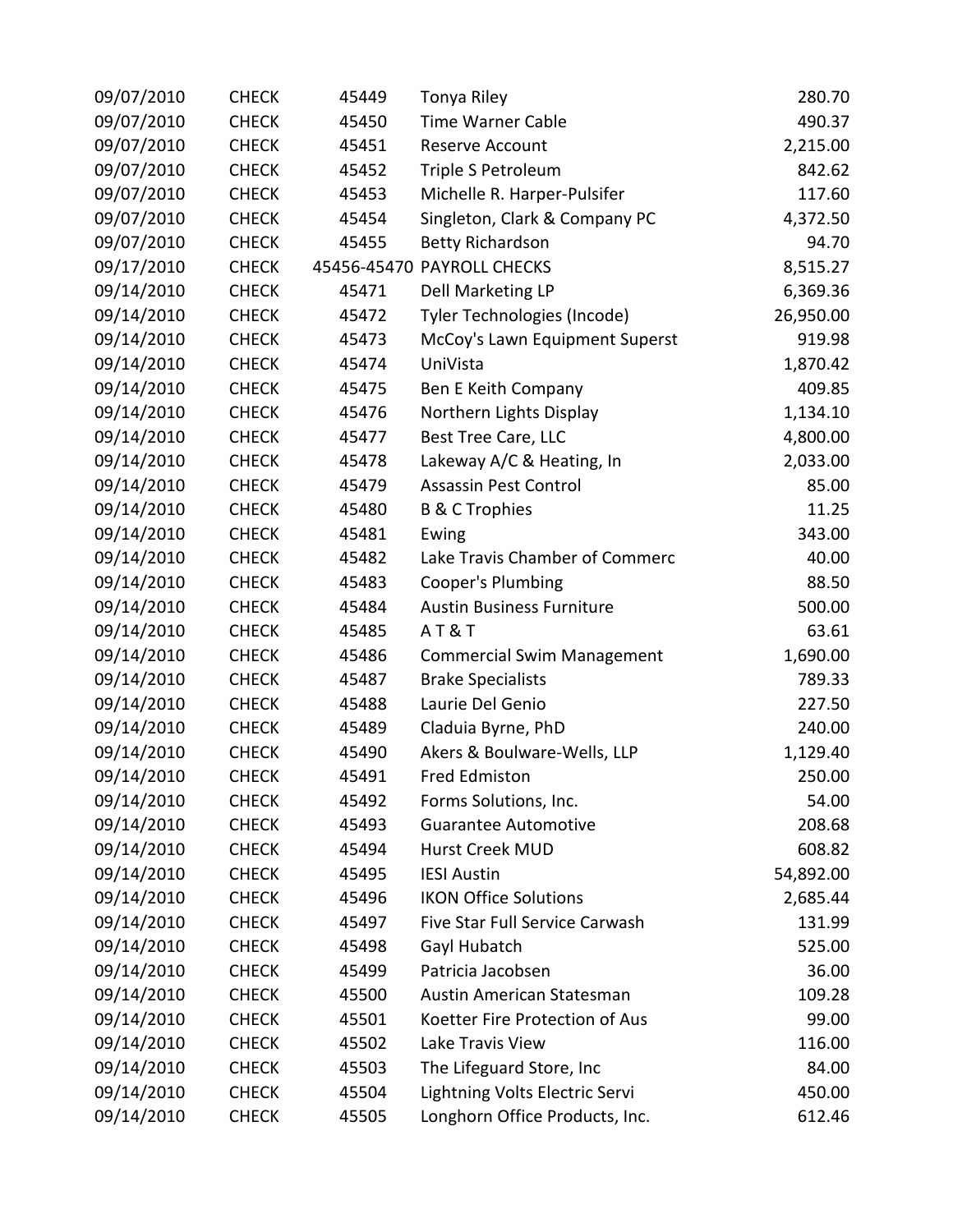| 09/14/2010 | <b>CHECK</b> | 45506 | Austin Motorrad Inc.                  | 93.50     |
|------------|--------------|-------|---------------------------------------|-----------|
| 09/14/2010 | <b>CHECK</b> | 45507 | Lake Travis Cyclery                   | 1,055.00  |
| 09/14/2010 | <b>CHECK</b> | 45508 | McComis Inspection, Inc.              | 3,617.60  |
| 09/14/2010 | <b>CHECK</b> | 45509 | <b>Municipal Recovery Services</b>    | 3,304.49  |
| 09/14/2010 | <b>CHECK</b> | 45510 | <b>Dusty Rhodes</b>                   | 265.00    |
| 09/14/2010 | <b>CHECK</b> | 45511 | Maximum Solutions, Inc                | 150.00    |
| 09/14/2010 | <b>CHECK</b> | 45512 | <b>LOGIX COMMUNICATIONS</b>           | 1,041.21  |
| 09/14/2010 | <b>CHECK</b> | 45513 | <b>Dusty Rhodes</b>                   | 4,366.00  |
| 09/14/2010 | <b>CHECK</b> | 45514 | McCoy's Lawn Equipment Superst        | 154.47    |
| 09/14/2010 | <b>CHECK</b> | 45515 | Miller Uniforms & Emblems, Inc        | 1,021.09  |
| 09/14/2010 | <b>CHECK</b> | 45516 | Office Depot, Inc.                    | 28.49     |
| 09/14/2010 | <b>CHECK</b> | 45517 | Sam's Club                            | 154.61    |
| 09/14/2010 | <b>CHECK</b> | 45518 | Southwest Communications Techn        | 222.50    |
| 09/14/2010 | <b>CHECK</b> | 45519 | <b>Staples Business Advantage</b>     | 129.70    |
| 09/14/2010 | <b>CHECK</b> | 45520 | Rapid Refill                          | 135.96    |
| 09/14/2010 | <b>CHECK</b> | 45521 | Bannon & Associates, LLC              | 225.00    |
| 09/14/2010 | <b>CHECK</b> | 45522 | Forms Solutions, Inc.                 | 54.00     |
| 09/14/2010 | <b>CHECK</b> | 45523 | <b>Texas Department of Public Saf</b> | 3.00      |
| 09/14/2010 | <b>CHECK</b> | 45524 | <b>Time Warner Cable</b>              | 211.39    |
| 09/14/2010 | <b>CHECK</b> | 45525 | Tommy's Towing                        | 315.00    |
| 09/14/2010 | <b>CHECK</b> | 45526 | Westlake Picayune                     | 507.45    |
| 09/14/2010 | <b>CHECK</b> | 45527 | UniVista                              | 2,180.00  |
| 09/14/2010 | <b>CHECK</b> | 45528 | Valero Marketing and Supply Co        | 7,330.34  |
| 09/14/2010 | <b>CHECK</b> | 45529 | <b>Tactical Gear Now, Inc</b>         | 46.50     |
| 09/15/2010 | <b>CHECK</b> | 45530 | UniVista                              | 3,208.75  |
| 09/21/2010 | <b>CHECK</b> | 45531 | Malone/Wheeler Inc                    | 7,360.10  |
| 09/21/2010 | <b>CHECK</b> | 45532 | JEHL, CHARLES & MARI                  | 260.00    |
| 09/21/2010 | <b>CHECK</b> | 45533 | Aqua Clear Technologies, LP           | 60.00     |
| 09/21/2010 | <b>CHECK</b> | 45534 | <b>Bickerstaff Heath Delgado Acos</b> | 111.00    |
| 09/21/2010 | <b>CHECK</b> | 45535 | City of Austin                        | 211.67    |
| 09/21/2010 | <b>CHECK</b> | 45536 | KlingCorp Inc                         | 121.46    |
| 09/21/2010 | <b>CHECK</b> | 45537 | Austin Welder & Generator Serv        | 206.90    |
| 09/21/2010 | <b>CHECK</b> | 45538 | <b>B2B Copies LLC</b>                 | 70.56     |
| 09/21/2010 | <b>CHECK</b> | 45539 | <b>Brake Specialists</b>              | 836.55    |
| 09/21/2010 | <b>CHECK</b> | 45540 | <b>AISD Police</b>                    | 45.00     |
| 09/21/2010 | <b>CHECK</b> | 45541 | Claduia Byrne, PhD                    | 240.00    |
| 09/21/2010 | <b>CHECK</b> | 45542 | <b>Blue Cross Blue Shield of Texa</b> | 46,574.84 |
| 09/21/2010 | <b>CHECK</b> | 45543 | <b>VOID CHECK</b>                     | 0.00      |
| 09/21/2010 | <b>CHECK</b> | 45544 | <b>Career Track</b>                   | 149.00    |
| 09/21/2010 | <b>CHECK</b> | 45545 | Forms Solutions, Inc.                 | 18.00     |
| 09/21/2010 | <b>CHECK</b> | 45546 | <b>Card Service Center</b>            | 886.27    |
| 09/21/2010 | <b>CHECK</b> | 45547 | <b>Card Service Center</b>            | 105.80    |
| 09/21/2010 | <b>CHECK</b> | 45548 | Card Service Center                   | 194.67    |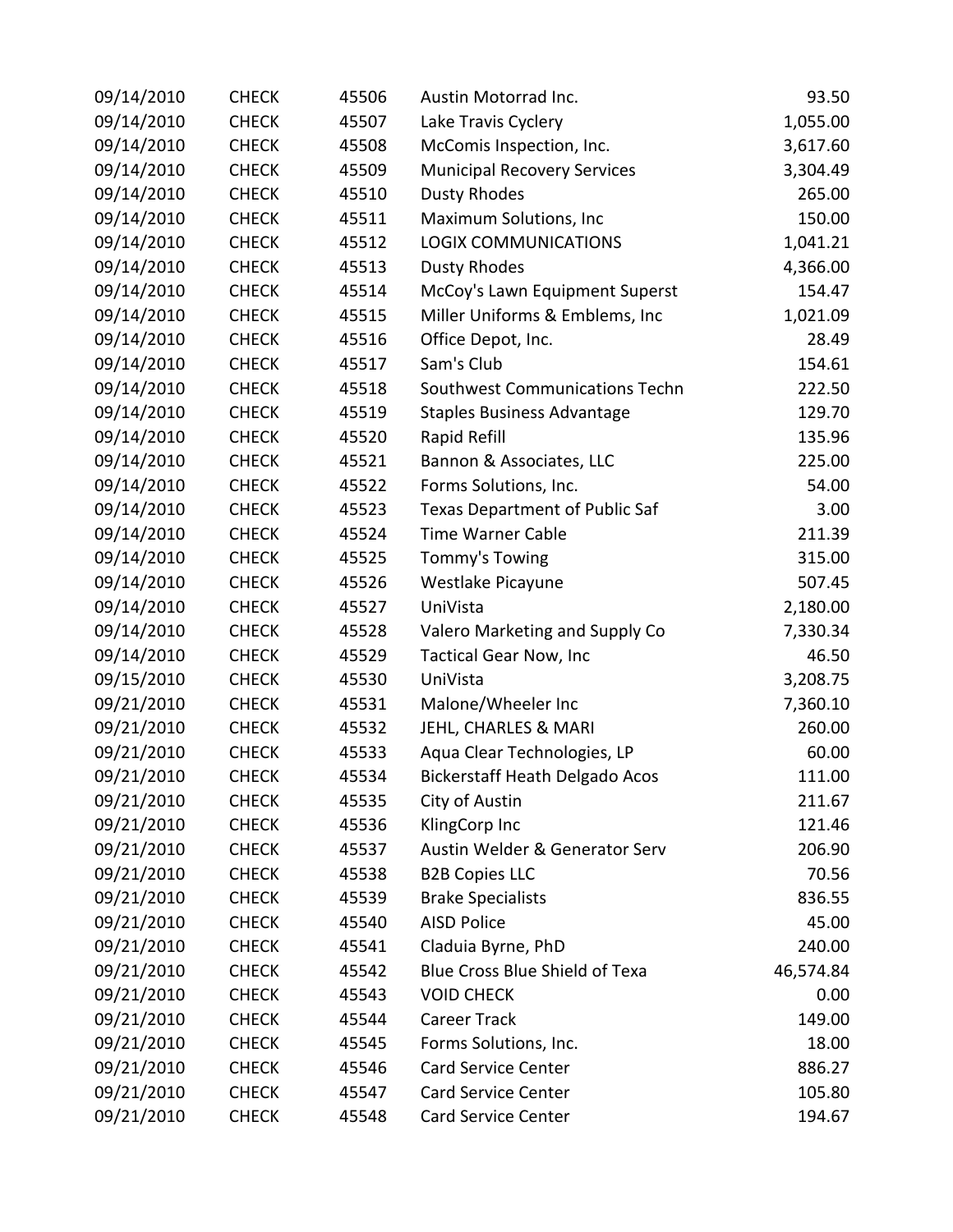| 09/21/2010 | <b>CHECK</b> | 45549 | <b>Card Service Center</b>            | 609.00    |
|------------|--------------|-------|---------------------------------------|-----------|
| 09/21/2010 | <b>CHECK</b> | 45550 | Discount Tire Company/America'        | 65.00     |
| 09/21/2010 | <b>CHECK</b> | 45551 | Angela Collins                        | 2,002.00  |
| 09/21/2010 | <b>CHECK</b> | 45552 | <b>VOID CHECK</b>                     | 0.00      |
| 09/21/2010 | <b>CHECK</b> | 45553 | Tyler Technologies (Incode)           | 5,502.23  |
| 09/21/2010 | <b>CHECK</b> | 45554 | GT Distributors, Inc.                 | 870.40    |
| 09/21/2010 | <b>CHECK</b> | 45555 | Tyler Technologies (Incode)           | 285.00    |
| 09/21/2010 | <b>CHECK</b> | 45556 | Lake Travis View                      | 35.36     |
| 09/21/2010 | <b>CHECK</b> | 45557 | Matthew Bender & Co. Inc              | 30.00     |
| 09/21/2010 | <b>CHECK</b> | 45558 | Pathmark Traffic Products of T        | 356.72    |
| 09/21/2010 | <b>CHECK</b> | 45559 | Heart of Texas Pizza, LP dba P        | 27.50     |
| 09/21/2010 | <b>CHECK</b> | 45560 | Office Keepers Austin, Inc            | 2,444.91  |
| 09/21/2010 | <b>CHECK</b> | 45561 | Holt Texas, LTD                       | 270.00    |
| 09/21/2010 | <b>CHECK</b> | 45562 | Longhorn Office Products, Inc.        | 139.26    |
| 09/21/2010 | <b>CHECK</b> | 45563 | <b>Pitney Bowes</b>                   | 150.00    |
| 09/21/2010 | <b>CHECK</b> | 45564 | Suzanne M King                        | 574.00    |
| 09/21/2010 | <b>CHECK</b> | 45565 | Grainger                              | 217.10    |
| 09/21/2010 | <b>CHECK</b> | 45566 | Stokes Sign Company, Inc.             | 150.00    |
| 09/21/2010 | <b>CHECK</b> | 45567 | <b>Texas Police Chiefs Associatio</b> | 102.00    |
| 09/21/2010 | <b>CHECK</b> | 45568 | <b>West Payment Center</b>            | 200.00    |
| 09/21/2010 | <b>CHECK</b> | 45569 | Southwest Communications Techn        | 114.50    |
| 09/21/2010 | <b>CHECK</b> | 45570 | UniVista                              | 79.99     |
| 09/21/2010 | <b>CHECK</b> | 45571 | <b>Staples Business Advantage</b>     | 411.27    |
| 09/21/2010 | <b>CHECK</b> | 45572 | <b>EBR Sports, LLC</b>                | 2,254.00  |
| 09/21/2010 | <b>CHECK</b> | 45573 | <b>Texas Tollways</b>                 | 2.90      |
| 09/21/2010 | <b>CHECK</b> | 45574 | Janet Wright                          | 58.62     |
| 09/21/2010 | <b>CHECK</b> | 45575 | <b>Texas Municipal Retirement Sys</b> | 541.44    |
| 09/21/2010 | <b>CHECK</b> | 45576 | <b>TCEQ</b>                           | 111.00    |
| 09/22/2010 | <b>CHECK</b> | 45577 | Dusty Rhodes                          | 1,200.00  |
| 09/22/2010 | <b>CHECK</b> | 45578 | <b>Compulink Management Ctr</b>       | 595.00    |
| 09/22/2010 | <b>CHECK</b> | 45579 | <b>VOID CHECK</b>                     | 0.00      |
| 09/22/2010 | <b>CHECK</b> | 45580 | UniVista                              | 47,557.00 |
| 09/22/2010 | <b>CHECK</b> | 45581 | <b>Dusty Rhodes</b>                   | 4,366.00  |
| 09/23/2010 | <b>CHECK</b> | 45582 | <b>Dusty Rhodes</b>                   | 2,400.00  |
| 09/24/2010 | <b>CHECK</b> | 45583 | <b>Dusty Rhodes</b>                   | 1,912.50  |
| 09/28/2010 | <b>CHECK</b> | 45584 | SMITH, BARBARA                        | 75.00     |
| 09/28/2010 | <b>CHECK</b> | 45585 | ANTUNES, MARGEAUX                     | 75.00     |
| 09/28/2010 | <b>CHECK</b> | 45586 | McCoy's Lawn Equipment Superst        | 599.99    |
| 09/28/2010 | <b>CHECK</b> | 45587 | Stokes Sign Company, Inc.             | 1,313.60  |
| 09/28/2010 | <b>CHECK</b> | 45588 | Stokes Sign Company, Inc.             | 1,140.00  |
| 09/28/2010 | <b>CHECK</b> | 45589 | SuperCircuits, Inc                    | 786.19    |
| 09/28/2010 | <b>CHECK</b> | 45590 | <b>Staples Business Advantage</b>     | 2,528.89  |
| 09/28/2010 | <b>CHECK</b> | 45591 | APAC-Texas. Inc Wheeler Compan        | 15,232.00 |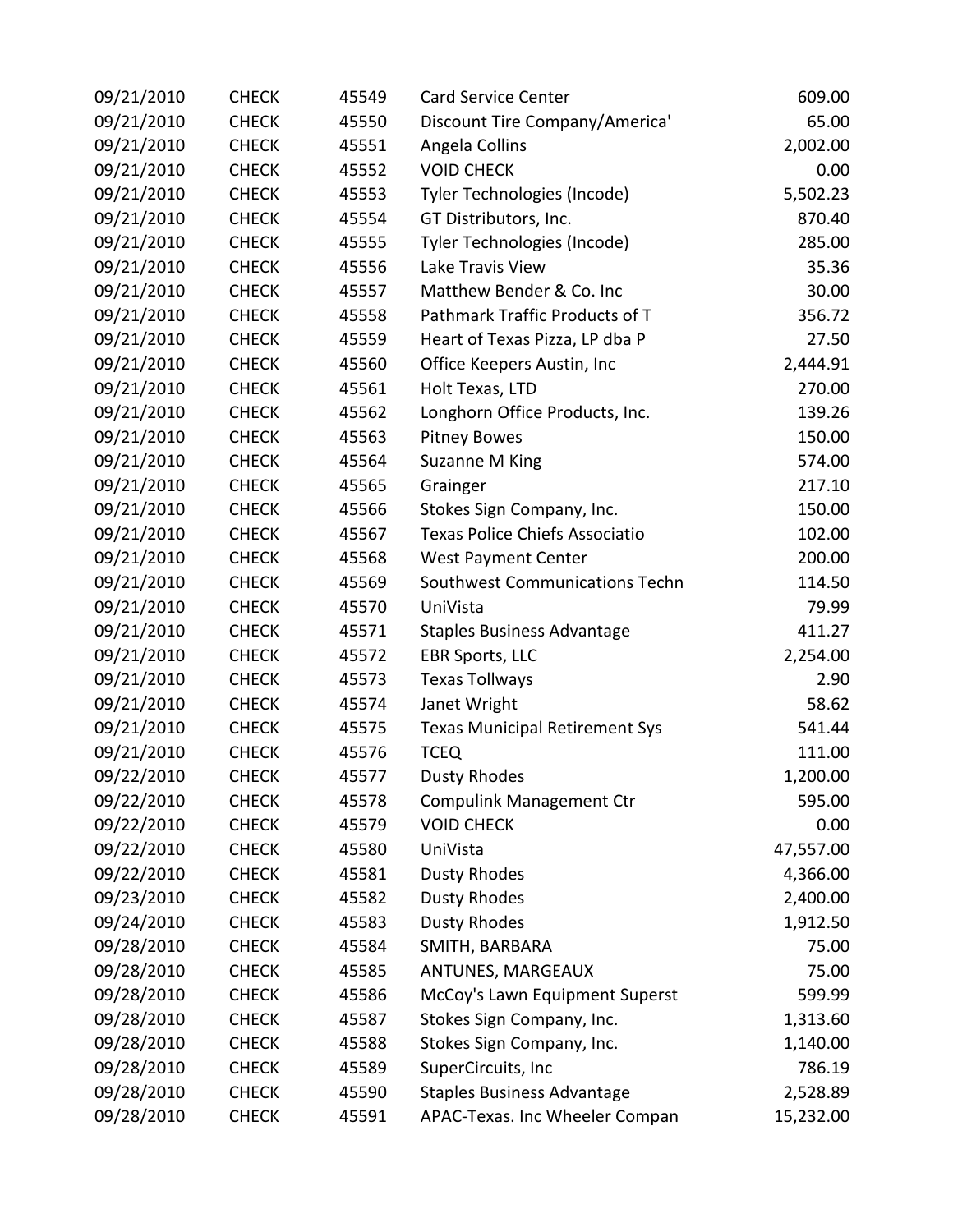| 09/28/2010 | <b>CHECK</b> | 45592 | <b>VOID CHECK</b>               | 0.00     |
|------------|--------------|-------|---------------------------------|----------|
| 09/28/2010 | <b>CHECK</b> | 45593 | American Fence & Supply Col     | 411.00   |
| 09/28/2010 | <b>CHECK</b> | 45594 | Austin American Statesman       | 104.81   |
| 09/28/2010 | <b>CHECK</b> | 45595 | <b>Callahan's General Store</b> | 369.69   |
| 09/28/2010 | <b>CHECK</b> | 45596 | KlingCorp Inc                   | 103.53   |
| 09/28/2010 | <b>CHECK</b> | 45597 | <b>B2B Copies LLC</b>           | 60.76    |
| 09/28/2010 | <b>CHECK</b> | 45598 | Angela Collins                  | 315.00   |
| 09/28/2010 | <b>CHECK</b> | 45599 | <b>Brake Specialists</b>        | 73.59    |
| 09/28/2010 | <b>CHECK</b> | 45600 | Laurie Del Genio                | 52.50    |
| 09/28/2010 | <b>CHECK</b> | 45601 | Pat DeGroot-Cowles              | 493.50   |
| 09/28/2010 | <b>CHECK</b> | 45602 | Andre J Champagne               | 564.00   |
| 09/28/2010 | <b>CHECK</b> | 45603 | Thomas & Mary S Duncan          | 235.91   |
| 09/28/2010 | <b>CHECK</b> | 45604 | ExxonMobil                      | 67.63    |
| 09/28/2010 | <b>CHECK</b> | 45605 | Ferguson Enterprises Inc.#24    | 20.27    |
| 09/28/2010 | <b>CHECK</b> | 45606 | Lisa Galizia                    | 168.00   |
| 09/28/2010 | <b>CHECK</b> | 45607 | <b>Hummel Construction Co</b>   | 620.00   |
| 09/28/2010 | <b>CHECK</b> | 45608 | Tyler Technologies (Incode)     | 3,740.80 |
| 09/28/2010 | <b>CHECK</b> | 45609 | Lake Travis Chamber of Commerc  | 350.00   |
| 09/28/2010 | <b>CHECK</b> | 45610 | McCoy's Building Supply Center  | 119.15   |
| 09/28/2010 | <b>CHECK</b> | 45611 | McCoy's Lawn Equipment Superst  | 17.96    |
| 09/28/2010 | <b>CHECK</b> | 45612 | <b>Tatum Nelson LLC</b>         | 5,829.16 |
| 09/28/2010 | <b>CHECK</b> | 45613 | Maximum Solutions, Inc          | 75.00    |
| 09/28/2010 | <b>CHECK</b> | 45614 | <b>Dearborn National</b>        | 1,621.31 |
| 09/28/2010 | <b>CHECK</b> | 45615 | <b>LIQUID ASSETS</b>            | 72.20    |
| 09/28/2010 | <b>CHECK</b> | 45616 | <b>Oriental Trading Company</b> | 512.11   |
| 09/28/2010 | <b>CHECK</b> | 45617 | Tonya Riley                     | 476.00   |
| 09/28/2010 | <b>CHECK</b> | 45618 | Safeway, Inc.                   | 208.64   |
| 09/28/2010 | <b>CHECK</b> | 45619 | Stokes Sign Company, Inc.       | 280.00   |
| 09/28/2010 | <b>CHECK</b> | 45620 | Stokes Sign Company, Inc.       | 15.00    |
| 09/28/2010 | <b>CHECK</b> | 45621 | Office Keepers Austin, Inc      | 60.00    |
| 09/28/2010 | <b>CHECK</b> | 45622 | <b>EBR Sports, LLC</b>          | 58.80    |
| 09/28/2010 | <b>CHECK</b> | 45623 | <b>Ruth Sandoval</b>            | 312.00   |
| 09/28/2010 | <b>CHECK</b> | 45624 | Michelle R. Harper-Pulsifer     | 234.50   |
| 09/28/2010 | <b>CHECK</b> | 45625 | M Scott Taliaferro              | 2,083.33 |
| 09/28/2010 | <b>CHECK</b> | 45626 | Target                          | 67.18    |
| 09/28/2010 | <b>CHECK</b> | 45627 | Travis County WCID #17          | 325.24   |
| 09/28/2010 | <b>CHECK</b> | 45628 | Heidi Tijerina                  | 60.04    |
| 09/28/2010 | <b>CHECK</b> | 45629 | UniVista                        | 190.75   |
| 09/28/2010 | <b>CHECK</b> | 45630 | <b>Verizon Wireless</b>         | 409.86   |
| 09/28/2010 | <b>CHECK</b> | 45631 | <b>Texas Tollways</b>           | 4.97     |
| 09/28/2010 | <b>CHECK</b> | 45632 | Barbara Weatherbie              | 122.50   |
| 09/28/2010 | <b>CHECK</b> | 45633 | Shannon Urukalo                 | 80.00    |
| 09/28/2010 | <b>CHECK</b> | 45634 | Lisa Galizia                    | 175.00   |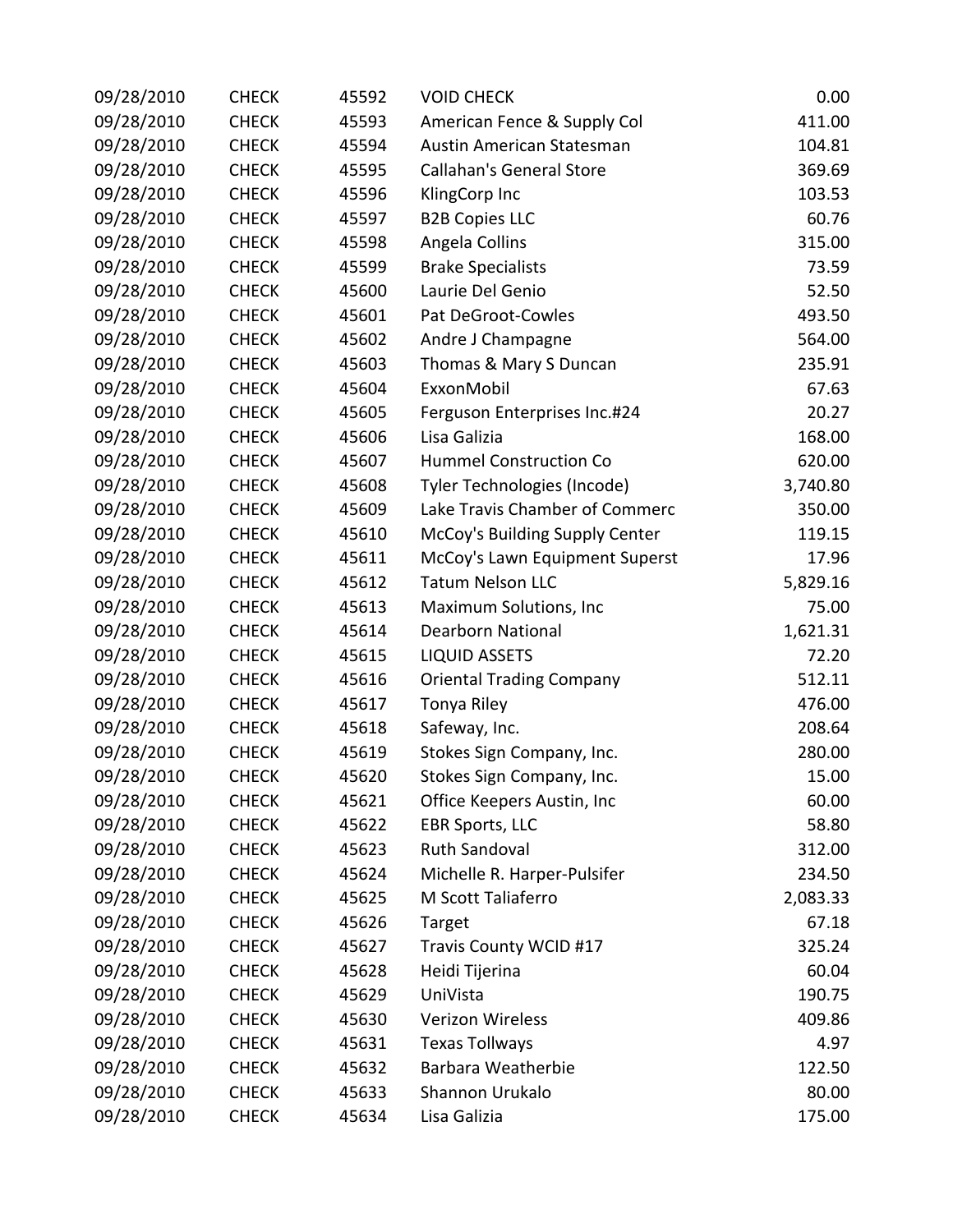| 09/28/2010 | <b>CHECK</b> | 45635 | <b>Tatum Nelson LLC</b>               | 6,405.75  |
|------------|--------------|-------|---------------------------------------|-----------|
| 09/28/2010 | <b>CHECK</b> | 45636 | <b>Dusty Rhodes</b>                   | 1,782.50  |
| 09/28/2010 | <b>CHECK</b> | 45637 | Tyler Technologies (Incode)           | 1,522.65  |
| 09/29/2010 | <b>CHECK</b> | 45638 | Grainger                              | 62.40     |
| 09/29/2010 | <b>CHECK</b> | 45639 | Stokes Sign Company, Inc.             | 18.00     |
| 09/29/2010 | <b>CHECK</b> | 45640 | <b>VOID CHECK</b>                     | 0.00      |
| 09/29/2010 | <b>CHECK</b> | 45641 | <b>Staples Business Advantage</b>     | 1,605.14  |
| 09/30/2010 | <b>CHECK</b> | 45657 | <b>Collier Materials</b>              | 6,847.50  |
| 09/30/2010 | <b>CHECK</b> | 45658 | <b>Dusty Rhodes</b>                   | 3,125.00  |
| 09/30/2010 | <b>CHECK</b> | 45659 | TOWLER, STEVEN ROBERT                 | 319.00    |
| 09/30/2010 | <b>CHECK</b> | 45660 | <b>Commercial Swim Management</b>     | 1,309.65  |
| 09/30/2010 | <b>CHECK</b> | 45661 | A-Line Auto Parts #9                  | 350.46    |
| 09/30/2010 | <b>CHECK</b> | 45662 | <b>VOID CHECK</b>                     | 0.00      |
| 09/30/2010 | <b>CHECK</b> | 45663 | <b>Guarantee Automotive</b>           | 112.24    |
| 09/30/2010 | <b>CHECK</b> | 45664 | Pedernales Electric Co-op             | 8,076.20  |
| 09/30/2010 | <b>CHECK</b> | 45665 | <b>VOID CHECK</b>                     | 0.00      |
| 09/30/2010 | <b>CHECK</b> | 45666 | <b>Unifirst Corporation</b>           | 489.80    |
| 09/30/2010 | <b>CHECK</b> | 45667 | Five Star Full Service Carwash        | 29.39     |
| 09/30/2010 | <b>CHECK</b> | 45668 | <b>AT&amp;T</b>                       | 739.43    |
| 09/30/2010 | <b>CHECK</b> | 45669 | Lauren Boyle                          | 927.50    |
| 09/30/2010 | <b>CHECK</b> | 45670 | Julie Oakley - Petty Cash Reim        | 253.93    |
| 09/30/2010 | <b>CHECK</b> | 45671 | Julie Oakley                          | 99.60     |
| 09/30/2010 | <b>CHECK</b> | 45672 | Community Coffee Company, LLC         | 53.00     |
| 09/30/2010 | <b>CHECK</b> | 45673 | Millco Electric                       | 728.22    |
| 09/30/2010 | <b>CHECK</b> | 45674 | ICMA Retirement Trust - 457           | 250.00    |
| 09/30/2010 | <b>CHECK</b> | 45675 | Colonial Life & Accident Insur        | 795.80    |
| 09/30/2010 | <b>CHECK</b> | 45676 | <b>Texas Municipal Retirement Sys</b> | 57,439.91 |
| 09/30/2010 | <b>CHECK</b> | 45677 | Lakeway Police Officers Associ        | 140.00    |
| 09/30/2010 | <b>CHECK</b> | 45678 | Pre-Paid Legal Services, Inc.         | 152.40    |
| 09/30/2010 | <b>CHECK</b> | 45679 | <b>Assurant Employee Benefits</b>     | 3,190.95  |
| 09/30/2010 | <b>CHECK</b> | 45680 | <b>Bickerstaff Heath Delgado Acos</b> | 55.50     |
| 09/30/2010 | <b>CHECK</b> | 45681 | McCoy's Building Supply Center        | 62.14     |
| 09/30/2010 | <b>CHECK</b> | 45682 | Miller Uniforms & Emblems, Inc        | 3,514.20  |
| 09/30/2010 | <b>CHECK</b> | 45683 | <b>VOID CHECK</b>                     | 0.00      |
| 09/30/2010 | <b>CHECK</b> | 45684 | <b>Texas Workforce Commission</b>     | 2,634.49  |
| 09/30/2010 | <b>CHECK</b> | 45685 | <b>Verizon Wireless</b>               | 120.10    |
| 09/30/2010 | <b>CHECK</b> | 45686 | A T&T Mobility                        | 420.12    |
|            | ---------    |       |                                       |           |
| 10/09/2009 | EFT          |       | Record EFT S Tax July-Sept 09         | 13,440.38 |
| 10/14/2009 | EFT.         |       | <b>Qtr Comptroller Court Cost</b>     | 68,743.47 |
| 12/01/2009 | EFT.         |       | CAD Invoice over loan Amt             | 2,169.93  |
| 01/19/2010 | EFT.         |       | 4th Q 09 Sales Tax                    | 12,432.10 |
|            |              |       |                                       |           |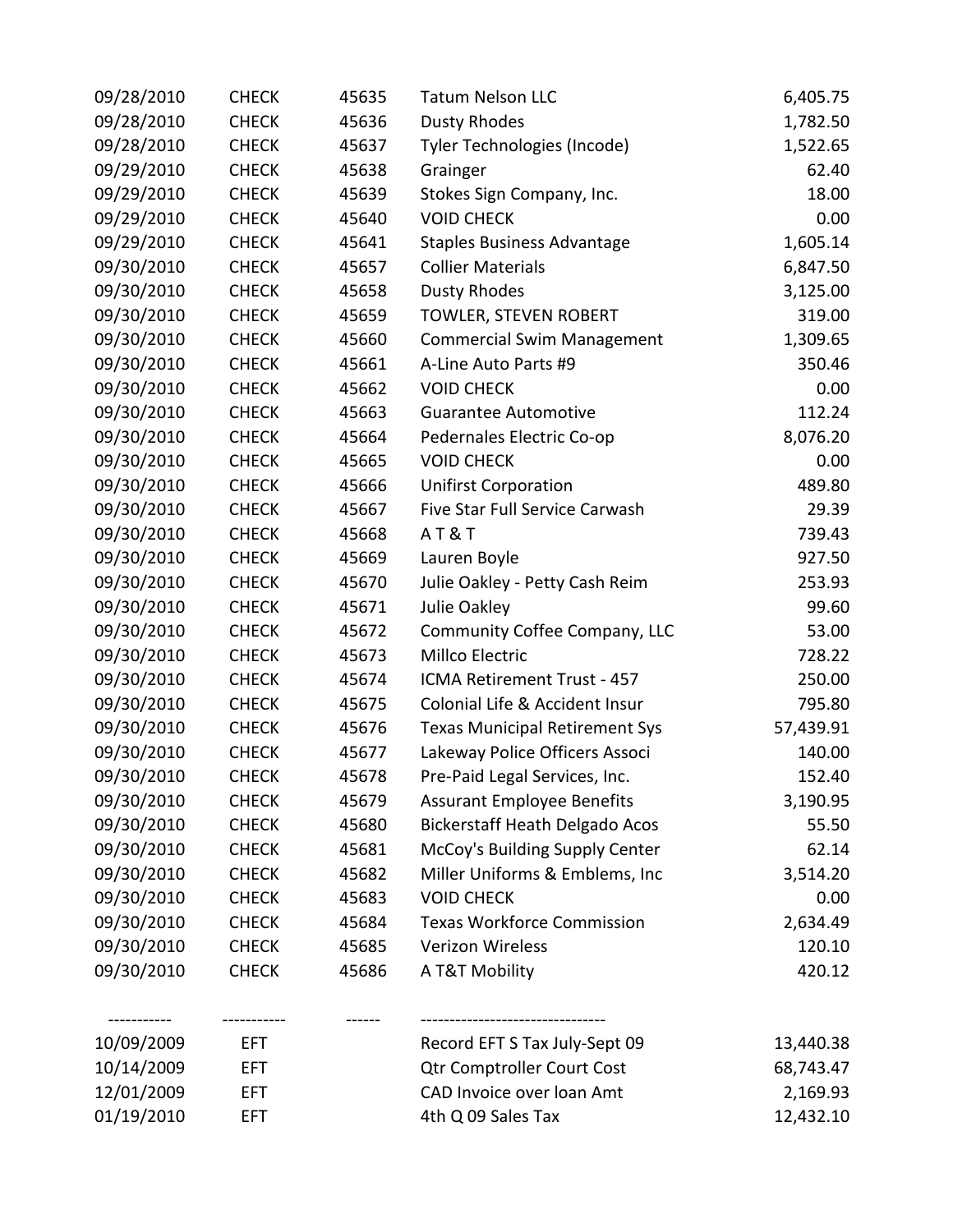| 01/28/2010 | EFT.       | <b>Qtr Comptroller Court Cost</b> | 60,214.47  |
|------------|------------|-----------------------------------|------------|
| 04/08/2010 | <b>EFT</b> | Qtrly Sales Tax Jan - Mar 2010    | 12,604.52  |
| 04/26/2010 | <b>EFT</b> | 1st Q 2010- STATE COURT FEE       | 55,894.71  |
| 07/16/2010 | <b>EFT</b> | 2NDQtr '10-Compt Court Cost       | 58,321.18  |
| 10/02/2009 | MISC.      | PAYROLL DIRECT DEPOSIT            | 102,978.76 |
| 10/15/2009 | MISC.      | PAYROLL DIRECT DEPOSIT            | 2,048.40   |
| 10/16/2009 | MISC.      | PAYROLL DIRECT DEPOSIT            | 103,680.27 |
| 10/30/2009 | MISC.      | PAYROLL DIRECT DEPOSIT            | 102,638.66 |
| 10/30/2009 | MISC.      | PAYROLL DIRECT DEPOSIT            | 372.13     |
| 11/13/2009 | MISC.      | PAYROLL DIRECT DEPOSIT            | 109,258.90 |
| 11/25/2009 | MISC.      | PAYROLL DIRECT DEPOSIT            | 105,996.77 |
| 12/11/2009 | MISC.      | PAYROLL DIRECT DEPOSIT            | 109,898.98 |
| 12/23/2009 | MISC.      | PAYROLL DIRECT DEPOSIT            | 105,857.27 |
| 01/08/2010 | MISC.      | PAYROLL DIRECT DEPOSIT            | 109,379.82 |
| 01/22/2010 | MISC.      | PAYROLL DIRECT DEPOSIT            | 111,330.40 |
| 02/05/2010 | MISC.      | PAYROLL DIRECT DEPOSIT            | 105,216.11 |
| 02/19/2010 | MISC.      | PAYROLL DIRECT DEPOSIT            | 107,350.04 |
| 03/05/2010 | MISC.      | PAYROLL DIRECT DEPOSIT            | 110,186.65 |
| 03/19/2010 | MISC.      | PAYROLL DIRECT DEPOSIT            | 107,849.06 |
| 04/01/2010 | MISC.      | PAYROLL DIRECT DEPOSIT            | 109,449.65 |
| 04/16/2010 | MISC.      | PAYROLL DIRECT DEPOSIT            | 112,375.31 |
| 04/30/2010 | MISC.      | PAYROLL DIRECT DEPOSIT            | 109,064.39 |
| 05/14/2010 | MISC.      | PAYROLL DIRECT DEPOSIT            | 107,914.13 |
| 05/28/2010 | MISC.      | PAYROLL DIRECT DEPOSIT            | 111,109.98 |
| 06/11/2010 | MISC.      | PAYROLL DIRECT DEPOSIT            | 115,628.23 |
| 06/25/2010 | MISC.      | PAYROLL DIRECT DEPOSIT            | 118,069.06 |
| 07/09/2010 | MISC.      | PAYROLL DIRECT DEPOSIT            | 126,216.35 |
| 07/23/2010 | MISC.      | PAYROLL DIRECT DEPOSIT            | 125,561.91 |
| 08/06/2010 | MISC.      | PAYROLL DIRECT DEPOSIT            | 117,791.62 |
| 08/20/2010 | MISC.      | PAYROLL DIRECT DEPOSIT            | 116,129.64 |
| 09/03/2010 | MISC.      | PAYROLL DIRECT DEPOSIT            | 111,465.13 |
| 09/17/2010 | MISC.      | PAYROLL DIRECT DEPOSIT            | 109,511.29 |
|            |            |                                   |            |
| 10/31/2009 | SERV-CHG   | <b>CC SERVICE CHG</b>             | 1,529.99   |
| 10/31/2009 | SERV-CHG   | Correct LAC CC Chg10-31           | $-60.00$   |
| 11/30/2009 | SERV-CHG   | <b>CC SERVICE CHG</b>             | 2,146.12   |
| 12/31/2009 | SERV-CHG   | <b>CC SERVICE CHG</b>             | 866.94     |
| 01/31/2010 | SERV-CHG   | <b>CC SERVICE CHG</b>             | 795.97     |
| 02/28/2010 | SERV-CHG   | <b>CC SERVICE CHG</b>             | 2,241.79   |
| 03/31/2010 | SERV-CHG   | <b>CC SERVICE CHG</b>             | 984.73     |
| 04/30/2010 | SERV-CHG   | <b>CC SERVICE CHG</b>             | 1,122.90   |